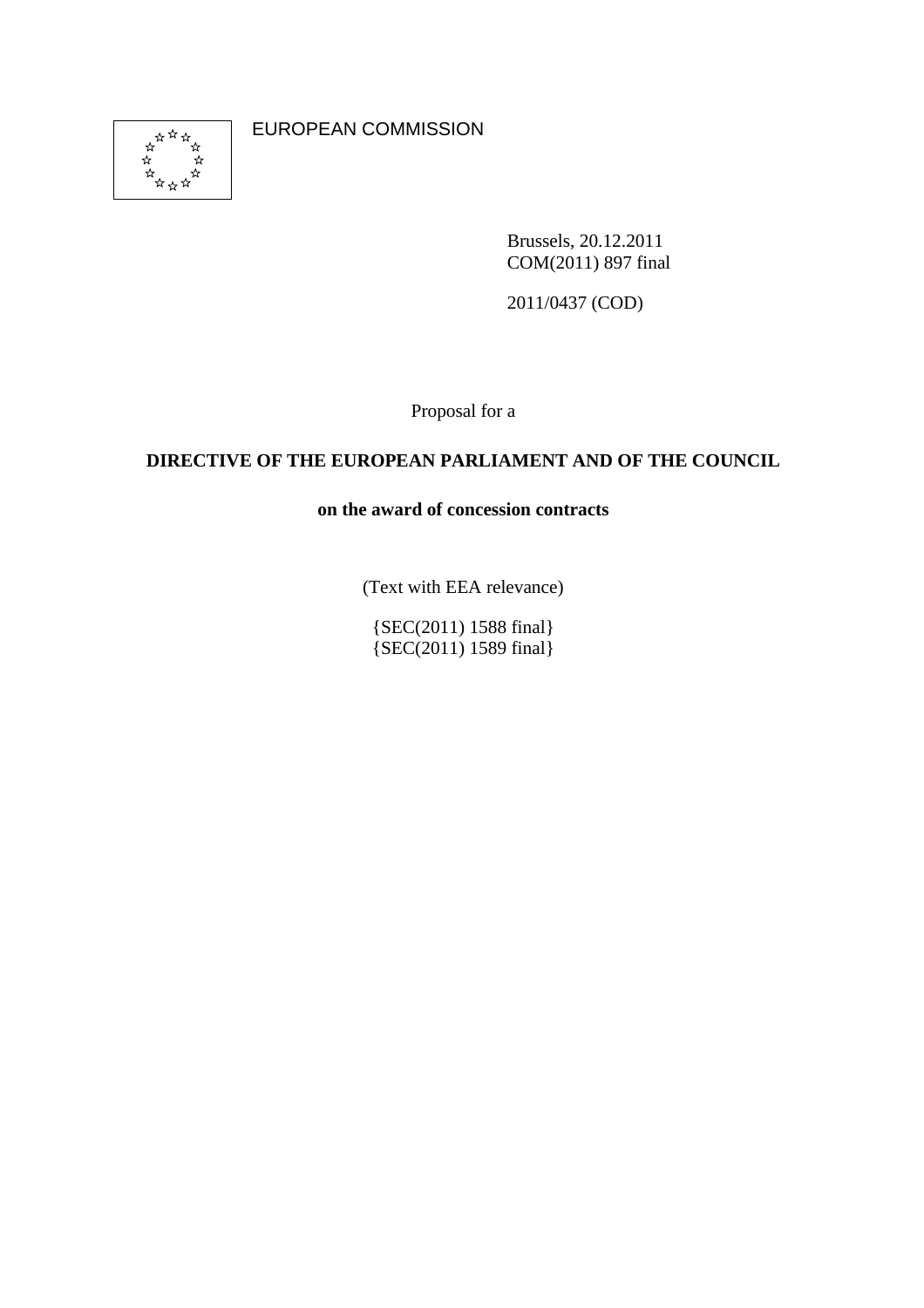# **EXPLANATORY MEMORANDUM**

#### **1. CONTEXT OF THE PROPOSAL**

The Commission announced the intention to adopt a legislative initiative on concessions in its communication *The Single Market Act Twelve levers to boost growth and strengthen confidence* of 13 April 2011.

The award of works concessions is presently subject to a limited number of secondary law provisions, while service concessions are covered only by the general principles of the TFEU. This loophole gives rise to serious distortions of the internal market, in particular limiting access by European businesses, especially small and medium-sized enterprises, to the economic opportunities offered by concession contracts. The lack of legal certainty also results in inefficiencies.

The present initiative aims to reduce the uncertainty surrounding the award of concessions contracts, and thereby benefit public authorities and economic operators. EU law does not restrict a contracting authority or entity's freedom to perform the public interest tasks falling within its remit by using its own resources, but when a contracting authority decides to call on an outside entity to carry out such tasks, all EU economic operators must be granted effective access to the market.

In the context of severe budgetary constraints and economic difficulties in many EU Member States, efficient allocation of public funds is of particular concern. An adequate legal framework for the award of concession contracts would favour public and private investment in infrastructure and strategic services at best value for money. The potential of a legislative initiative on concession contracts to create a supportive EU framework for PPPs was singled out in the Commission's 2009 communication on *Mobilising private and public investment for recovery and long term structural change: developing public private partnerships*.

This draft is being put forward in tandem with the revision of Public Procurement Directives.<sup>1</sup> It will result in the adoption of a separate legal instrument regulating the award of concesssions which, together with the two proposals to revise Public Procurement Directives (2004/17/EC and 2004/18/EC), aims at creating a modern public procurement legislative framework.

#### **2. RESULTS OF CONSULTATIONS WITH THE INTERESTED PARTIES AND IMPACT ASSESSMENT**

Between 12 May and 9 July 2010, the Commission held a public online consultation open to the general public. Between 5 August and 30 September 2010 another public consultation targeting the business community, social partners and contracting entities was held. The consultations confirmed that the lack of legal certainty caused problems and they demonstrated the obstacles that companies face with regard to market access. They also suggested that appropriate EU action should be taken. The

COM(2010) 608 final, point 1.4, proposal nº 17.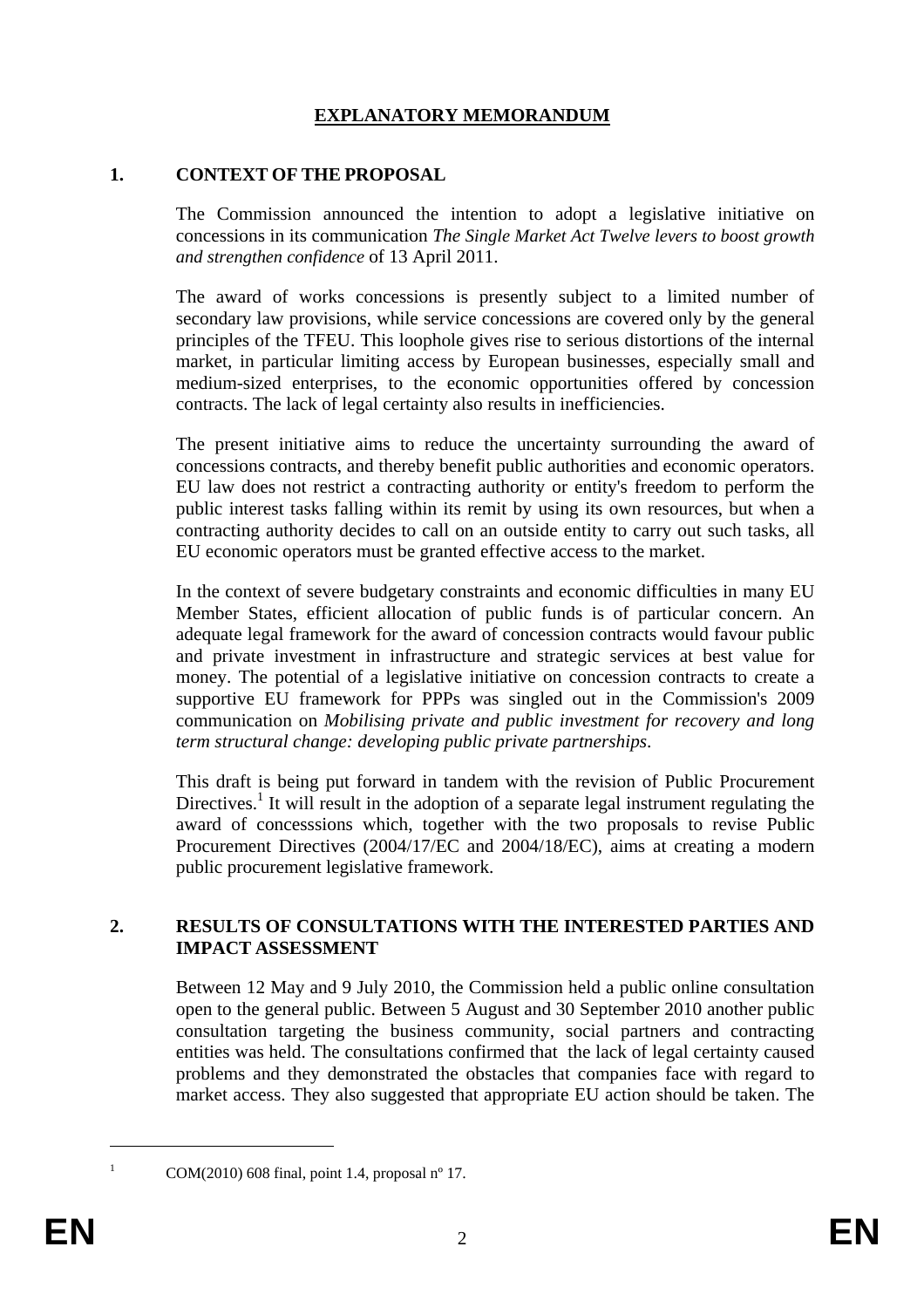#### results can be found at [http://ec.europa.eu/internal\\_market/consultations/2010/concessions\\_en.htm](http://ec.europa.eu/internal_market/consultations/2010/concessions_en.htm)

These conclusions have been corroborated by a number of bilateral meetings with the representatives of Member States, at local level, with businesses active in the sectors concerned and with industry associations.

The information gathered during the consultations fed into the Impact Assessment Report, which was examined and accepted by the Impact Assessment Board on 21st March 2011. The Impact Assessment Board made recommendations on providing, in particular, additional evidence on the scale of the problems, the consequences of the distortions found, the differences in treatment between public contracts and concessions and on strengthening the impact analysis and the comparison of options. These recommendations were taken into account in the re-submitted version of the Impact Assessment. The Impact Assessment Board's opinions on the report have been published together with this proposal, the final Impact Assessment report and the executive summary of the report.

The report confirmed the need for new legislation. It found that economic operators are faced with an unlevel playing field, which often leads to missed business opportunities. This situation gives rise to costs and is detrimental to competitors located in other Member States, contracting authorities and contracting entities and consumers. Moreover, both the definition of concessions and the precise content of the obligations of transparency and non-discrimination arising from the Treaty remain unclear. The resulting lack of legal certainty increases the risk that illegally awarded contracts will be canceled or terminated early and it ultimately discourages the authorities from using concessions where this type of contract could be a good solution.

Even if Member States were to pass legislation setting up a legal framework based on the Treaty principles the legal uncertainty related to interpretations of those principles by national lawmakers and the large disparities between the laws of different Member States would remain. In certain cases the total lack of national legislation has been cited as a cause for direct awards with the associated risks of malpractice or even corruption.

The optimal solution identified was legislation based on the current provisions on public works concessions, adequately adjusted and supplemented with certain specific provisions. A more restrictive approach, would be to extend to concessions the provisions that apply to public contracts. This approach was considered counterproductive in that it could potentially discourage contracting authorities from using concessions.

# **3. LEGAL ELEMENTS OF THE PROPOSAL**

# • **Legal basis**

The proposal is based on Articles 53(1), 62 and 114 of the Treaty on the Functioning of the European Union (TFEU).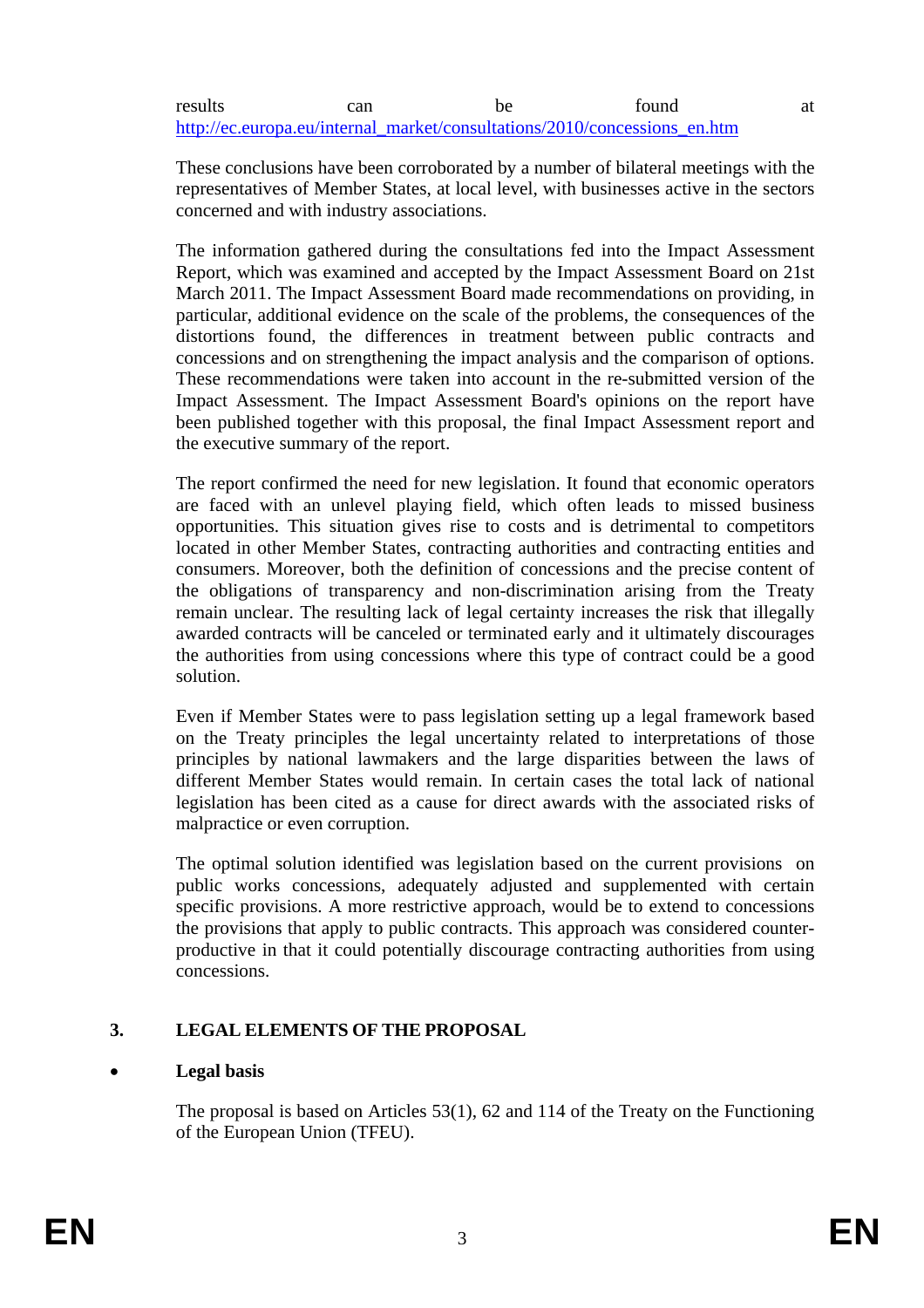## • **Subsidiarity principle**

The subsidiarity principle applies insofar as the proposal does not fall under the exclusive competence of the EU.

The objectives of the proposal cannot be sufficiently achieved by the Member States for the following reason:

The coordination of procedures for public procurement above certain thresholds is an important means of complementing the internal market in the field of public purchasing by ensuring effective and equal access to concessions for economic operators across the single market. European-wide procurement procedures provide transparency and objectivity in public procurement, resulting in considerable savings and improved procurement outcomes that benefit Member States' authorities and, ultimately, the European taxpayer.

This objective could not be sufficiently achieved through action by Member States which would inevitably result in divergent requirements and possibly conflicting procedural regimes thereby increasing regulatory complexity and causing unwarranted obstacles to cross-border activity. Indeed, until now many Member States have not interpreted, clarified or implemented the relevant Treaty principles of transparency and equal treatment in a manner that ensures that concession contracts concessions contracts are awarded correctly. The ensuing lack of legal certainty and foreclosure of markets is unlikely to be eliminated without intervention at the appropriate level.

EU intervention is therefore necessary to overcome existing barriers to an EU-wide concession market and to ensure convergence and a level playing field, ultimately guaranteeing the free movement of goods and services throughout 27 Member States.

The proposal therefore complies with the subsidiarity principle.

# • **Proportionality principle**

The proposal complies with the proportionality principle since it does not go beyond what is necessary in order to achieve the objective of ensuring the proper functioning of the internal market by laying down limited rules on the award of concessions.

The Impact Assessment allowed a range of solutions to be identified. These were then analysed to see whether they would adequately meet the objectives of the legislation. This analysis showed that the objectives cannot be achieved by means of infringement policy or other non-legislative tools such as 'soft law'. The most basic set of provisions, currently applicable to public works concessions, was also found to be inadequate because it does not provide sufficient legal certainty and compliance with the Treaty principles. On the other hand, more detailed legislation similar to the existing rules for the award of public contracts was considered to go beyond what is necessary to achieve the objectives.

# • **Choice of instruments**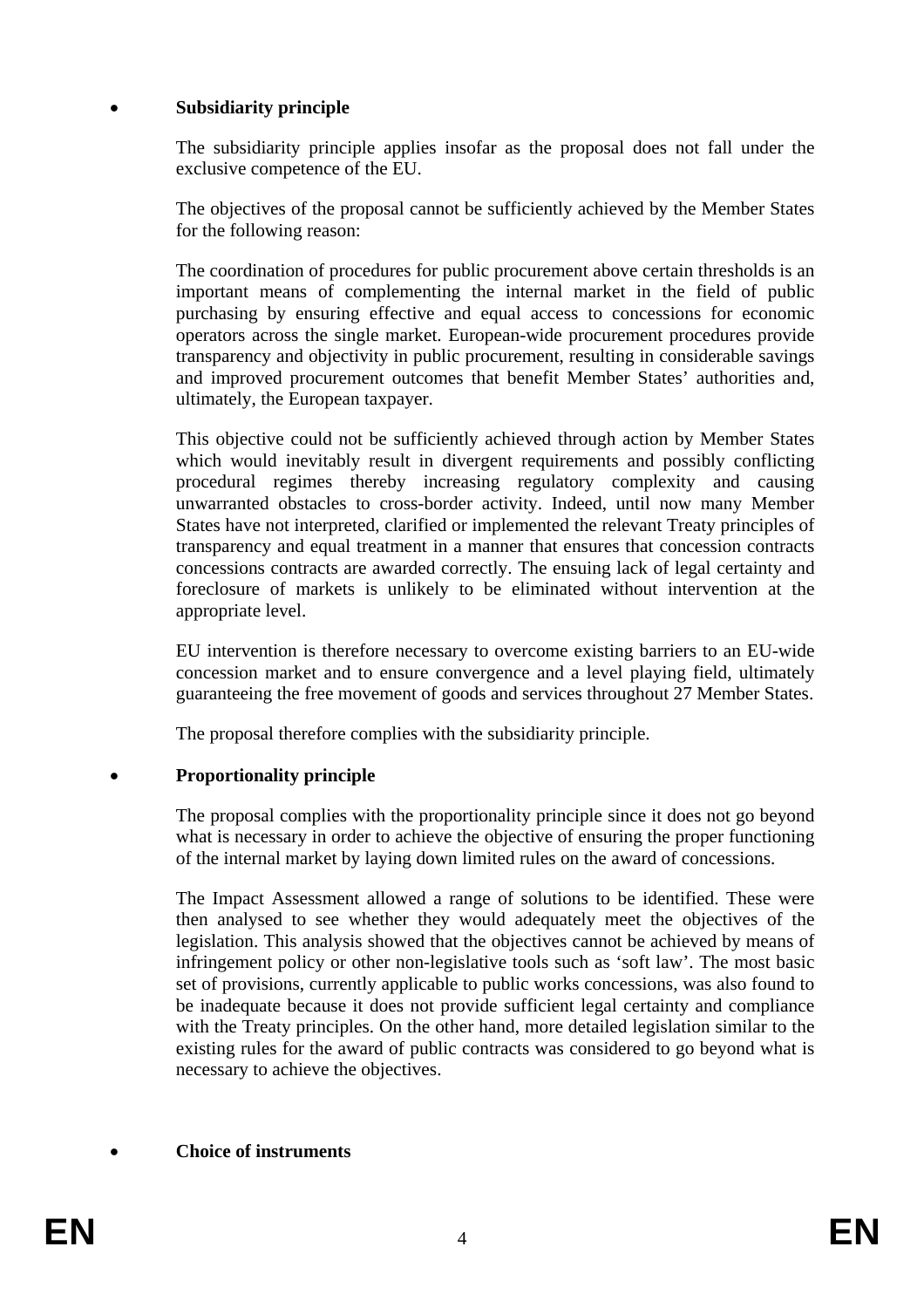Since the proposal is based on Articles 53(1), 62 and 114 TFEU the use of a Regulation applying both to the procurement of both goods and services would not be permitted by the Treaty. The instrument proposed is therefore a Directive.

Non-legislative options were discarded for reasons set out in detail in the impact assessment.

#### **4. BUDGETARY IMPLICATION**

The proposal has no budgetary implications.

#### **5. ADDITIONAL INFORMATION**

#### • **Review/revision/sunset clause**

The proposal contains a review clause concerning the economic effects on the internal market resulting from the application of the thresholds laid down in Article 5.

#### • **Detailed explanation of the proposal**

The proposed Directive is expected to guarantee transparency, fairness and legal certainty in the award of concession contracts, and thereby contribute to improved investment opportunities and ultimately to more and better quality of works and services. It will apply to concessions awarded after its entry into force. This provision is in line with rulings by the Court of Justice of the European Union on modifying contracts (without prejudice to the temporary arrangements that may prove strictly necessary to ensure the continuity of the provision of the service pending the award of a new concession).

The gains referred to above are expected to be obtained thanks to a number of procedural requirements and clarifications applicable to concession awards, pursuing two major objectives: increasing legal certainty and ensuring a better access to the concessions markets for all European undertakings.

#### Legal certainty

The main objective of the Directive is to provide for clarity on the legal framework applicable to the award of concessions, but another is to clearly delimit the scope of application of this framework. The specific obligations in the field of concessions will increase legal certainty on one hand by providing contracting authorities and contracting entities with clear rules incorporating the Treaty principles governing the award of concessions and on the other hand by giving economic operators with some basic guarantees with regard to the award procedure..

*Definition*: The present proposal for a Directive on the award of concession contracts provides for a more precise definition of concession contracts with reference to the notion of operational risk. It makes clear what types of risk are to be considered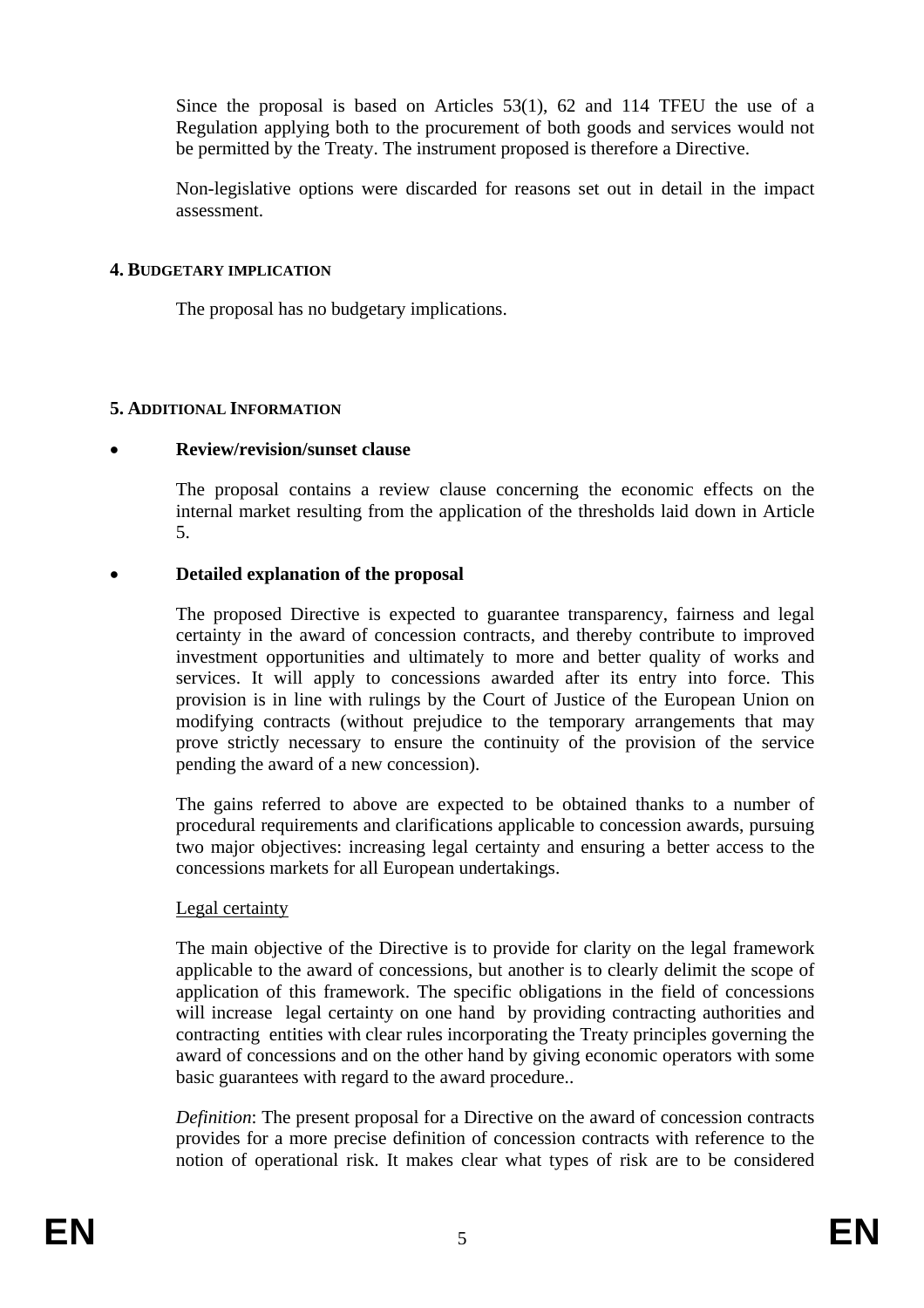operational and how to define significant risk. It also provides references as to the maximum duration of concessions.

Incorporation of Treaty obligations into secondary law: The proposal extends the majority of the obligations which currently apply to the award of public works concessions to all services concessions. . It also lays down a number of concrete and more precise requirements, applicable at different stages of the award process on the basis of the Treaty principles, as interpreted in the case law of the Court of Justice of the European Union. Moreover, it extends the application of secondary law to the award of concession contracts in the utilities sector, which is currently exempt from such legislation.

*Public-public cooperation*: There is considerable legal uncertainty as to how far cooperation between public authorities should be covered by public procurement rules. The relevant case-law of the Court of Justice of the European Union is interpreted differently between Member States and even between contracting authorities. Hence the present proposal clarifies the cases in which contracts concluded between contracting authorities are not subject to the application of concession award rules. Such clarification is guided by the principles set out in the relevant case law of the Court of Justice.

*Modifications*: The modification of concessions during their term has become an increasingly relevant and problematic issue for practitioners. A specific provision on modifying concessions incorporates the basic solutions developed in the case law and provides a pragmatic solution for dealing with unforeseen circumstances requiring an a concession to be modified during its term.

# Better access to the concessions markets

The proposal provides for a fundamental improvement economic operators' access to the concessions markets. The provisions are primarily designed to increase the transparency and fairness of award procedures by restricting the arbitrariness of contracting authorities and contracting entities' decisions on such issues as prior and post-publication, procedural safeguard, selection and award criteria and the deadlines imposed on tenderers. Furthermore, they provide for a better access to justice in order to prevent or to address violations of those provisions.

*Publication in the Official Journal:* In order to ensure transparency and equal treatment to all economic operators, the present proposal provides for compulsory publication of concession contracts with a value equal to or gerater than EUR 5 000 000. This threshold, which already applies to works concessions, has now been extended to services concessions taking into account the public consultations and studies carried out by the Commission in preparing this proposal. It is aimed at keeping any additional administrative burden and costs proportionate to the value of the contract and at focusing on contracts with a clear cross-border interest. The threshold applies to the value of such contracts calculated following a methodology spelled out in the contract. In the case of services, this value reflects the estimated overall value of all services to be provided by the concessionnaire during the whole term of the concession.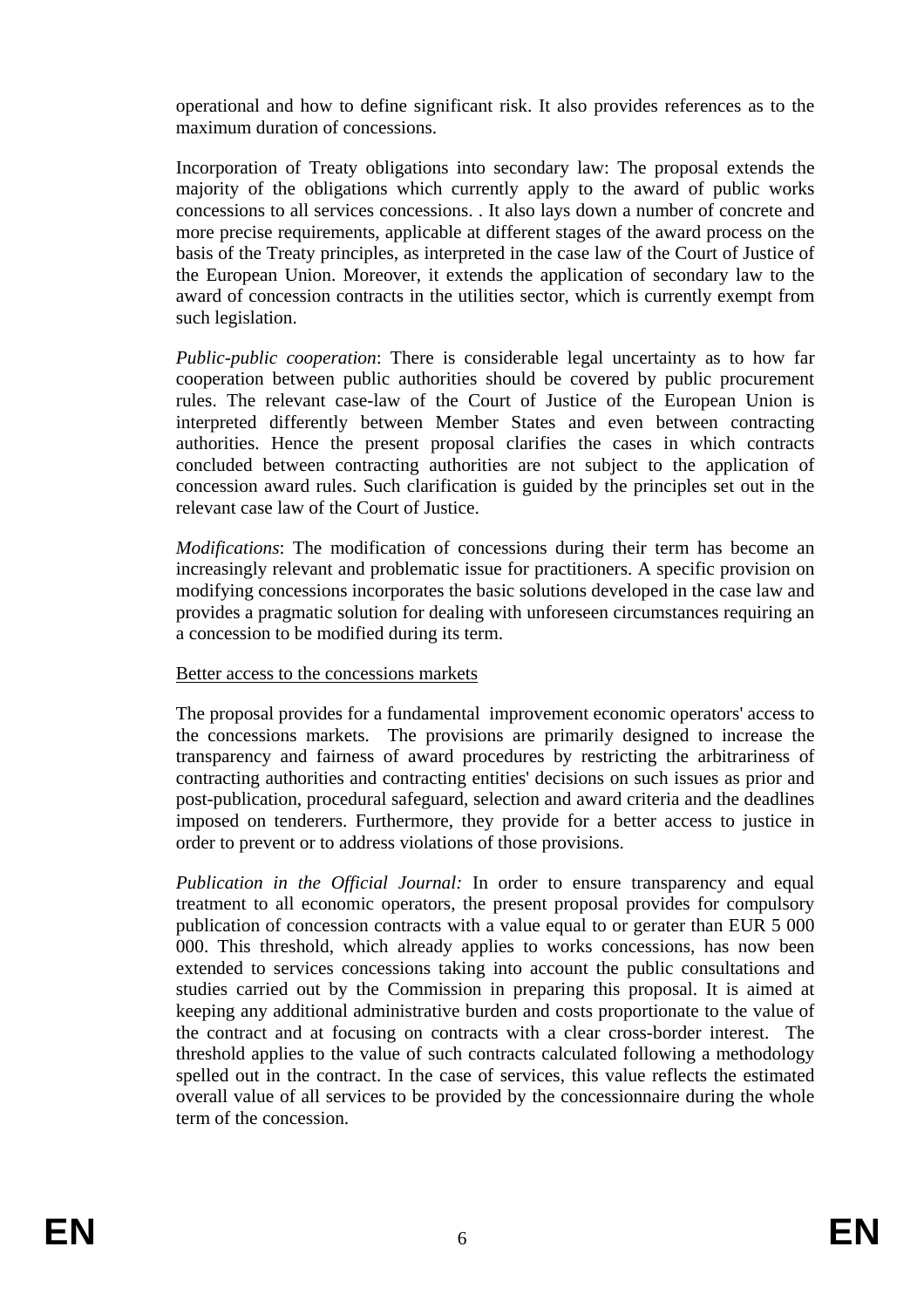The new rules also define the minimum scope of information to be given to potential tenderers.

*Deadlines*: This proposal also sets a minimum deadline for the submission of interest in any concession award procedure, amounting to 52 days, as this is currently the case for public works concessions. It has been decided to provide for concessions a longer deadline than in case of public contracts, given that concession contracts are usually more complex.

*Selection and exclusion criteria*: The proposal provides for obligations realting to the selection criteria to be applied by the contracting authorities or contracting entities when awarding concessions. These rules are less restrictive than similar provisions currently applicable to public contracts. However, they restrict the selection criteria to those related to the economic, financial and technical capacity of the bidder and limit the scope of the acceptable exclusion criteria.

*Award criteria*: The proposal provides for an obligation to apply objective criteria linked to the subject matter of the concession, ensuring compliance with the principles of transparency, non-discrimination and equal treatment, guaranteeing that tenders are assessed in conditions of effective competition allowing an overall economic advantage for the contracting authority or the contracting entity to be determined. These criteria should prevent arbitrary decisions by contracting authorities and contracting entities and must be published in advance and listed in descending order of importance. Member States or contracting authorities or contracting entities which so wish, may also provide for or apply the 'most economically advantageous tender' criterion for the award of concessions.

*Procedural guarantees*: Unlike the Public Procurement Directives, the proposed rules do not contain a fixed catalogue of award procedures. This solution allows contracting authorities and contracting entities to follow more flexible procedures when awarding concessions notably reflecting national legal traditions and permitting the award process to be organised in the most efficient way. However, the proposal establishes a number of clear procedural safeguards to be applied to the award of concessions notably during negotiations. These safeguards aim at ensuring that the process is fair and transparent..

*Remedies*: This proposal provides for an extension of the scope of application of the Remedies Directives (Directives 89/665/EEC and 92/13/EC, as amended by Directive 2007/66/EC) to all concession contracts above the threshold in order to guarantee effective channels for challenging the award decision in court and provide minimal judicial standards which have to be observed by contracting authorities or entities.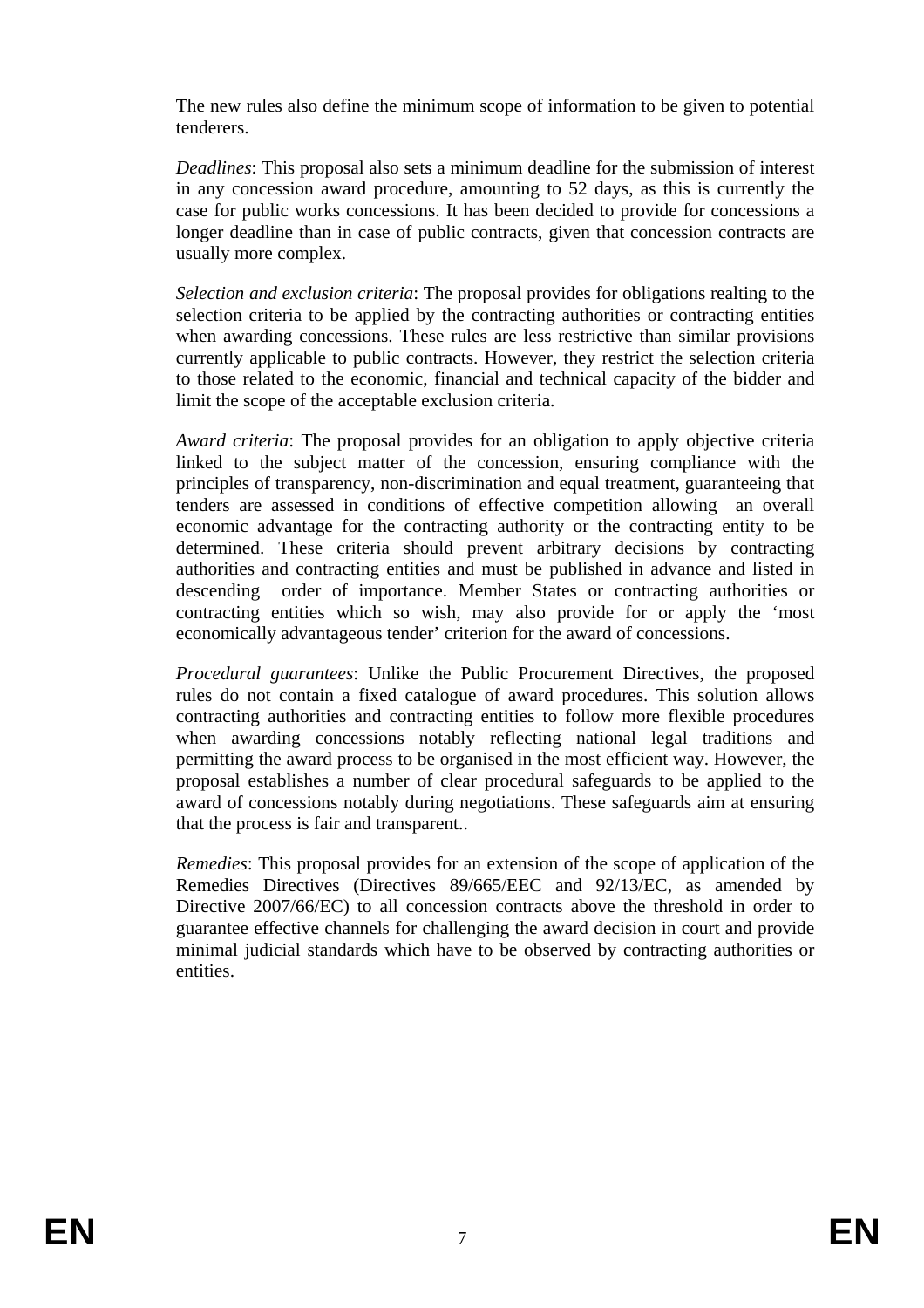## 2011/0437 (COD)

## Proposal for a

# **DIRECTIVE OF THE EUROPEAN PARLIAMENT AND OF THE COUNCIL**

#### **on the award of concession contracts**

(Text with EEA relevance)

## THE EUROPEAN PARLIAMENT AND THE COUNCIL OF THE EUROPEAN UNION,

Having regard to the Treaty on the Functioning of the European Union, and in particular Article 53 (1), Article 62 and Article 114 thereof,

Having regard to the proposal from the European Commission,

After transmission of the draft legislative act to the national Parliaments,

Having regard to the opinion of the European Economic and Social Committee<sup>2</sup>,

Having regard to the opinion of the Committee of the Regions<sup>3</sup>,

Acting in accordance with the ordinary legislative procedure,

Whereas:

- (1) The absence of clear rules at Union level governing the award of concession contracts gives rise to legal uncertainty and to obstacles to the free provision of services and causes distortions in the functioning of the Internal Market. As a result, economic operators, in particular Small and Medium Enterprises (SMEs), are being deprived of their rights within the Internal Market and miss out on important business opportunities, while public authorities may not find the best use of public money so that EU citizens benefit from quality services at best prices. An adequate legal framework for the award of concessions would ensure effective and nondiscriminatory access to the market to all Union economic operators and legal certainty, favouring public investments in infrastructures and strategic services to the citizen.
- (2) Public procurement plays a key role in the Europe 2020 strategy<sup>4</sup> as one of the marketbased instruments to be used to achieve a smart, sustainable and inclusive growth while ensuring the most efficient use of public funds. The award of works concessions

<sup>2</sup> OJ  $C$ , ,  $p$ .

<sup>3</sup> OJ  $C_$ ., p. .

<sup>4</sup> COM(2010) 2020 final, 3.3-2010.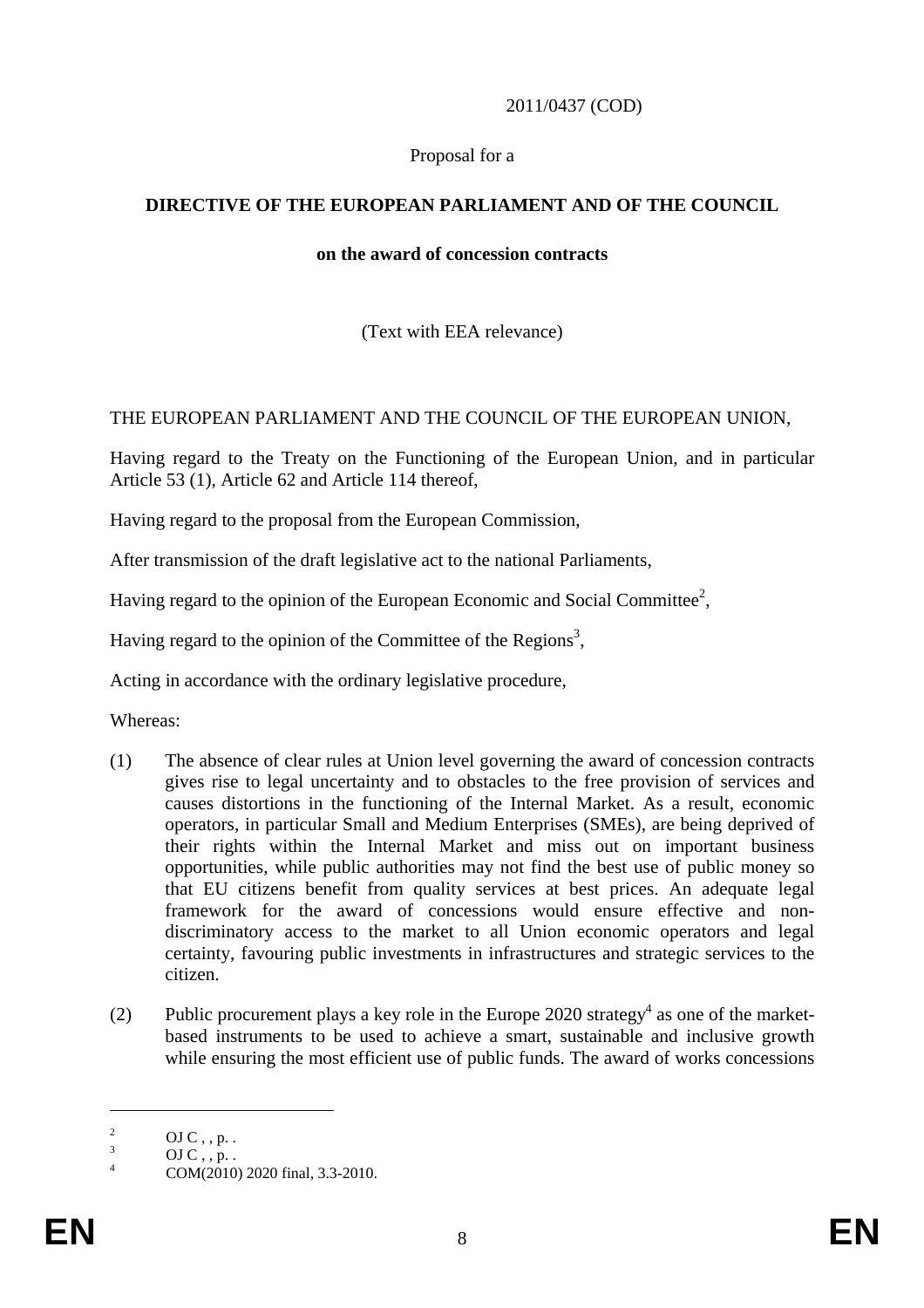is presently subject to basic rules of Directive 2004/18/EC of the European Parliament and of the Council of 31 March 2004 on the coordination of procedures for the award of public works contracts, public supply contracts and public service contracts while the award of services concessions with a cross-border interest is subject to the principles of the Treaty, and in particular the principle of free movement of goods, freedom of establishement and freedom to provide services as well as to the principles deriving therefrom such as equal treatment, non-discrimination, mutual recognition, proportionality and transparency. There is a risk of legal uncertainty related to different interpretations of the principles of the Treaty by national legislators and of wide disparities among the legislations of different Member States. Such risk has been confirmed by the extensive case law of the Court of Justice of the European Union but which has only partially addressed certain aspects of the award of concession contracts. Hence, a uniform concretisation of the Treaty principles across all Member States and the elimination of discrepancies in their understanding following therefrom is necessary at the Union level in order to eliminate persisting distortions of the Internal Market.

- (3) This Directive should not in any way affect the freedom of Member States or public authorities to decide on the direct provision of works or services to the public or on the outsourcing of such provision to third parties. Member States or public authorities should remain free to define the characteristics of the service to be provided, including any conditions regarding the quality or price of the services, in order to pursue their public policy objectives
- (4) For concessions above a certain value, it is appropriate to provide for a minimum coordination of national procedures for the award of such contracts based on principles of the Treaty so as to guarantee the opening-up of concessions to competition and adequate legal certainty. Those coordinating provisions should not go beyond what is necessary in order to achieve the aforementioned objectives. However, Member States should be allowed to complete and develop further those provisions if they find it appropriate notably to better ensure compliance with the principles above.
- (5) Certain coordination provisions should also be introduced for the award of works and services concessions awarded in the water, energy, transport and postal services sectors given that national authorities may influence the behaviour of entities operating in those sectors and taking into account the closed nature of the markets in which they operate, due to the existence of special or exclusive rights granted by the Member States concerning the supply to, provision or operation of networks for providing the services concerned.
- (6) Concessions are contracts for pecuniary interest concluded between one or more economic operators and one or more contracting authorities or entities and having as their object the acquisition of works or services where the consideration consists, normally, in the right to exploit the works or services that are the subject of the contract. The execution of these works or services are subject to specific binding obligations defined by the contracting authority or entity which are legally enforceable. By contrast, certain State acts such as authorisations or licences whereby the State or a public authority establishes the conditions for the exercise of an economic activity, should not qualify as concessions. The same applies to certain agreements having as their object the right of an economic operator to exploit certain public domains or resources, such as land lease contracts whereby the State or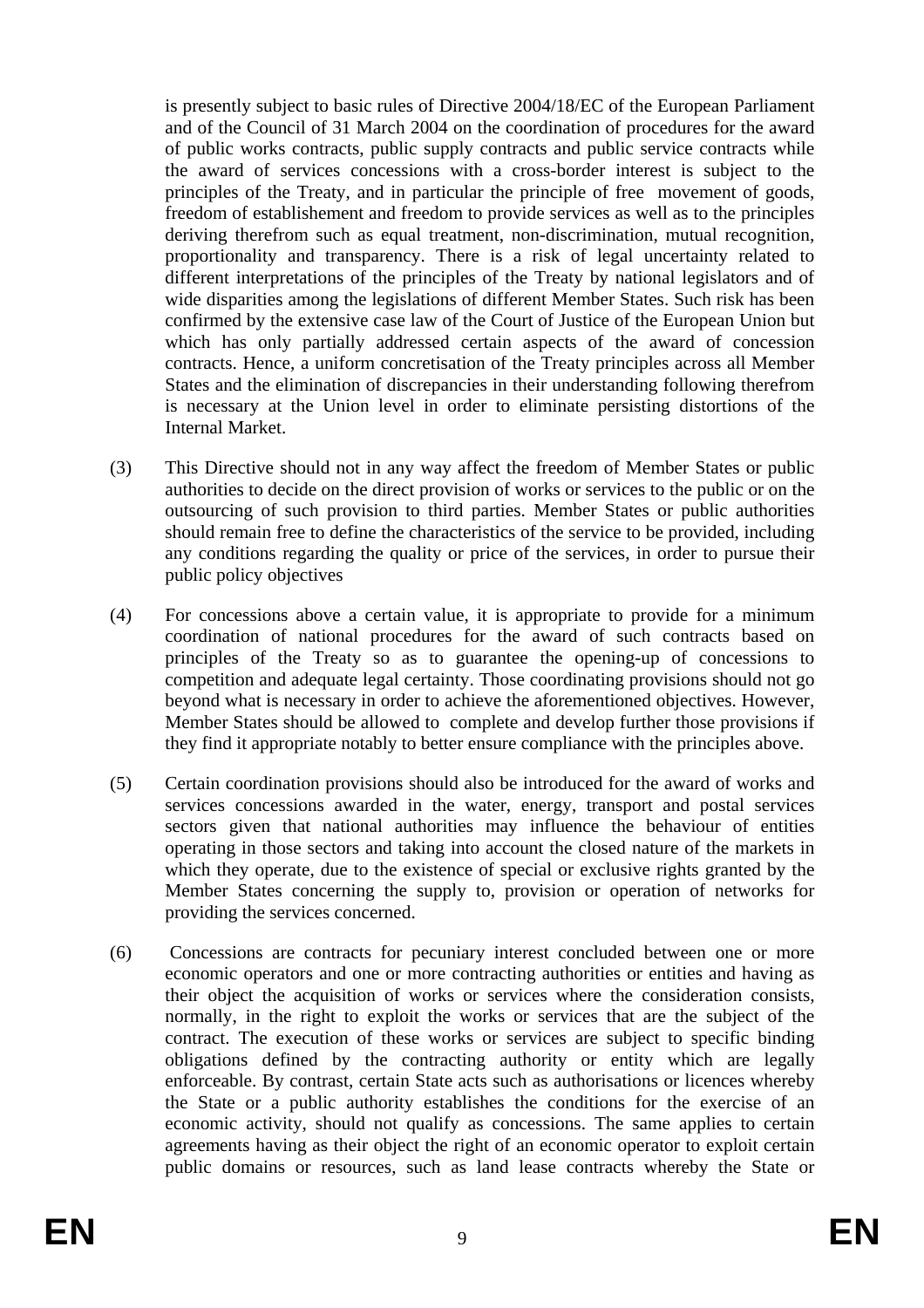contracting authority or entity establishes only general conditions for their use without acquiring specific works or services.

- (7) Difficulties related to the interpretation of the concepts of concession and public contract have been source of continued legal uncertainty among stakeholders and have given rise to numerous judgments of the Court of Justice of the European Union on this subject. Therefore, the definition of concession should be clarified, in particular by referring to the concept of substantial operating risk. The main feature of a concession, the right to exploit the works or services, always implies the transfer to the concessionaire of an economic risk involving the possibility that it will not recoup the investments made and the costs incurred in operating the works or services awarded. The application of specific rules governing the award of concessions would not be justified if the contracting authority or entity relieved the contractor of any potential loss, by guaranteeing a minimal revenue, equal or higher to the costs that the contractor has to incur in relation with the performance of the contract. At the same time it should be made clear that certain arrangements which are fully paid by a contracting authority or a contracting entity should qualify as concessions where the recoupement of the investements and costs incurred by the operator for execution the work or provididng the service depends on the actual demand for or the availability of the service or asset.
- (8) Where sector specific regulation provides for a guarantee to the concessionaire on breaking even on investments and costs incurred for operating the contract, such contract should not qualify as a concession within the meaning of this Directive.
- (9) The notion of special or exclusive rights is central to the definition of the scope of this Directive, since entities which are neither contracting entities pursuant to Article 4 (1) (1) nor public undertakings are subject to its provisions only to the extent that they exercise one of the activities covered on the basis of such rights. It is therefore appropriate to clarify that rights which have been granted by means of a procedure based on objective criteria, notably pursuant to Union legislation, and for which adequate publicity has been ensured do not constitute special or exclusive rights for the purposes of this Directive. This legislation should include Directive 98/30/EC of the European Parliament and of the Council of 22 June 1998 concerning common rules for the internal market in natural  $gas<sup>5</sup>$ , Directive 96/92/EC of the European Parliament and of the Council of 19 December 1996 concerning common rules for the internal market in electricity<sup>6</sup>, Directive 97/67/EC of the European Parliament and of the Council of 15 December 1997 on common rules for the development of the internal market of Community postal services and the improvement of quality of service<sup>7</sup>, Directive 94/22/EC of the European Parliament and of the Council of 20 May 1994 on the conditions for granting and using authorisations for the prospection, exploration and production of hydrocarbons<sup>8</sup> and Regulation (EC) No 1370/2007of the European Parliament and of the Council of 23 October 2007 on public passenger transport services by rail and by road and repealing Council Regulations (EEC) Nos  $1191/69$  and  $1107/70<sup>9</sup>$ . The increasingly diverse forms of public action made it

<u>.</u>

<sup>5</sup> OJ L 204, 21.7.1998, p. 1

<sup>6</sup> OJ L 27, 30.1.1997, p. 20.

<sup>7</sup> OJ L 15, 21.1.1998, p. 14.

<sup>8</sup> OJ L 164, 30.6.1994, p. 3.

<sup>9</sup> OJ L 315, 3.12.2007, p. 1.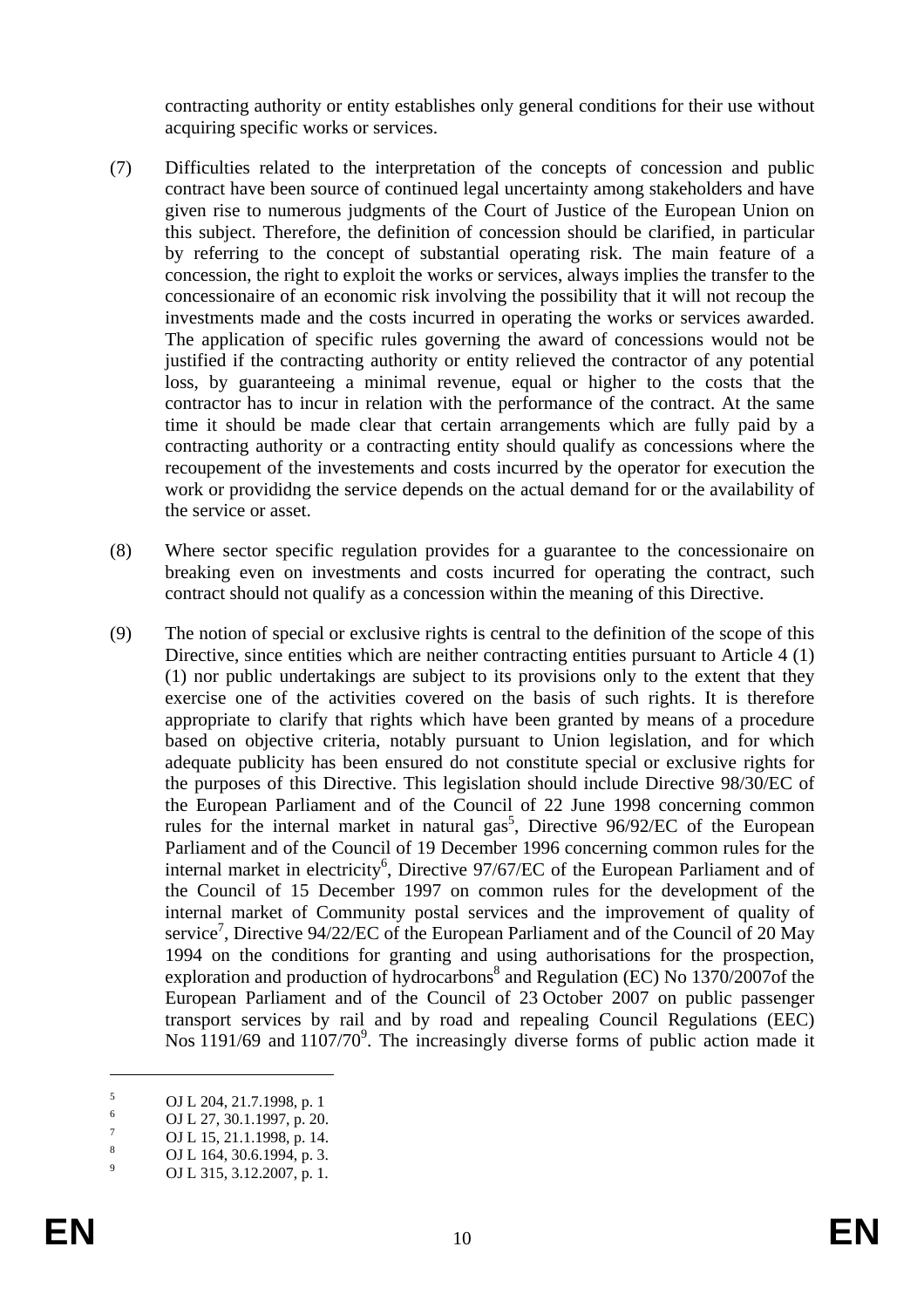necessary to define more clearly the notion of procurement itself. The Union rules on concessions refer to the acquisition of works or services for a consideration consisting in exploitation of those works or services. The notion of acquisition should be understood broadly in the sense of obtaining the benefits of the works or services in question not requiring in all cases a transfer of ownership to contracting authorities or contracting entities. Furthermore, the mere financing of an activity, which is frequently linked to the obligation to reimburse the amounts received where they are not used for the purposes intended, does not usually fall under this Directive.

- (10) It has also proven necessary to clarify what should be understood as a single procurement, with the effect that the aggregate value of all concessions concluded for the purpose of this procurement has to be taken into account with regard to the thresholds of this Directive, and that the procurement should be advertised as a whole, possibly split into lots. The concept of single procurement encompasses all supplies, works and services needed to carry out a particular project. Indications for the existence of one single project can for instance consist in overall prior planning and conception by the contracting authority, the fact that the different elements purchased fulfil a single economic and technical function or that they are otherwise logically interlinked.
- (11) To ensure a real opening up of the market and a fair balance in the application of concession award rules in the water, energy, transport and postal services sectors it is necessary for the entities covered to be identified on a basis other than their legal status. It should be ensured, therefore, that the equal treatment of contracting entities operating in the public sector and those operating in the private sector is not prejudiced. It is also necessary to ensure, in keeping with Article 345 of the Treaty, that the rules governing the system of property ownership in Member States are not prejudiced.
- (12) Concessions may be awarded by contracting entities for the purpose of meeting the requirements of several activities, possibly subject to different legal regimes. It should be clarified that the legal regime applicable to a single concession intended to cover several activities should be subject to the rules applicable to the activity for which it is principally intended. Determination of the activity for which the concession is principally intended may be based on an analysis of the requirements which the specific concession must meet, carried out by the contracting entity for the purposes of estimating the concession value and drawing up the concession award documents. In certain cases, it might be objectively impossible to determine for which activity the concession is principally intended. The rules applicable to such cases should be indicated.
- **(13)** It is appropriate to exclude from the scope of this Directive certain services concessions awarded to an economic operator which is itself a contracting authority or a contracting entity on the basis of an exclusive right which that operator enjoys under published national law or administrative act and which has been granted in accordance with the Treaty and Union sectoral legislation concerning the management of networks infrastructure related to the activities set out in annex III, since such exclusive right makes it impossible to follow a competitive procedure for the award. By way of derogation and without prejudice to the legal consequences of the general exclusion from the scope of this Directive, concessions as defined in article 8 (1) should be subject to the obligation to publish a concession award notice in view of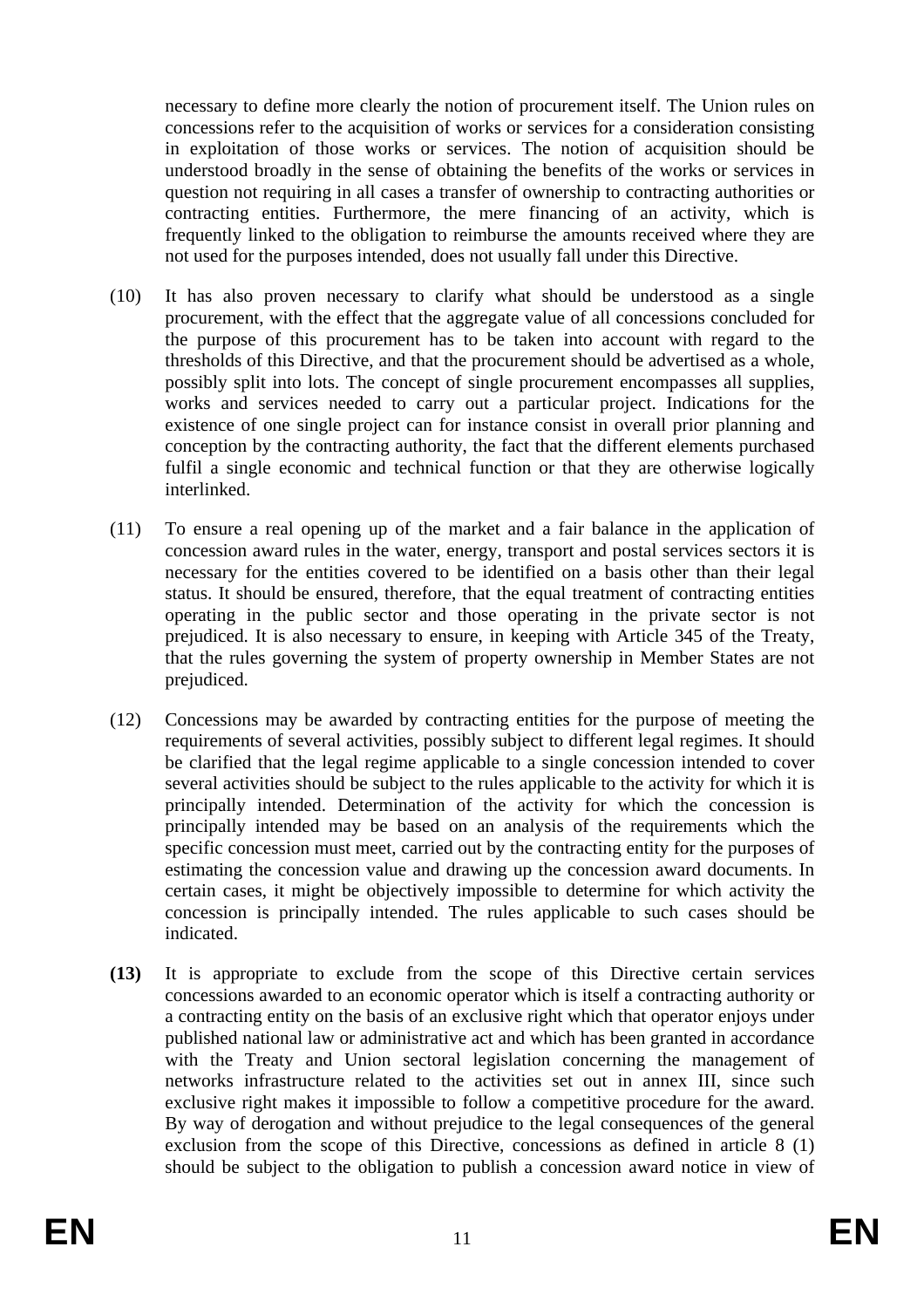ensuring basic transparency unless the conditions of such transparency are provided for in sectoral legislation.

- (14) It is appropriate to exclude certain service and works concessions awarded to an undertakings affiliated to contracting entities, having as its principal activity the provision of such services or works to the group of which it is part, rather than offering them on the market. It is also appropriate to exclude certain service and works concessions awarded by a contracting entity to a joint venture which is formed by a number of contracting entities for the purpose of carrying out activities covered by this Directive and of which that entity is part. However, it is appropriate to ensure that this exclusion does not give rise to distortions of competition to the benefit of the undertakings or joint ventures that are affiliated with the contracting entities; it is appropriate to provide a suitable set of rules, in particular as regards the maximum limits within which the undertakings may obtain a part of their turnover from the market and above which they would lose the possibility of being awarded concessions without calls for competition, the composition of joint ventures and the stability of links between those joint ventures and the contracting entities of which they are composed.
- (15) This Directive should not apply to concessions awarded by contracting entities and intended to permit the performance of an activity referred to in Annex III if, in the Member State in which this activity is carried out, it is directly exposed to competition on markets to which access is not limited, as established following a procedure provided for to this purpose in accordance with Art. 27 and 28 of Directive [current 2004/17/EC]. This procedure should provide legal certainty for the entities concerned, as well as an appropriate decision-making process, ensuring, within short time limits, uniform application of Union law in this area.
- (16) This Directive does not apply to the concession award carried out by international organisations on their own behalf and for their own account. There is, however, a need to clarify to which extent it is appropriate to apply this Directive to concession award governed by specific international rules.
- (17) There is considerable legal uncertainty as to how far cooperation between public authorities should be covered by concession award rules. The relevant case-law of the Court of Justice of the European Union is interpreted differently between Member States and even between contracting authorities or certain contracting entities. It is therefore necessary to clarify in what cases concessions concluded between such authorities are not subject to the application of public concession award rules. Such clarification should be guided by the principles set out in the relevant case-law of the Court of Justice. The sole fact that both parties to an agreement are themselves contracting authorities or contracting entities under Art. 4 (1) (1) does not as such rule out the application of concession award rules. However, the application of concession award rules should not interfere with the freedom of public authorities to decide how to organise the way they carry out their public service tasks. Concessions awarded to controlled entities or cooperation for the joint execution of the public service tasks of the participating contracting authorities or entities should therefore be exempted from the application of the rules if the conditions set out in this Directive are fulfilled. This Directive should aim to ensure that any exempted public-public cooperation does not cause a distortion of competition in relation to private economic operators. Neither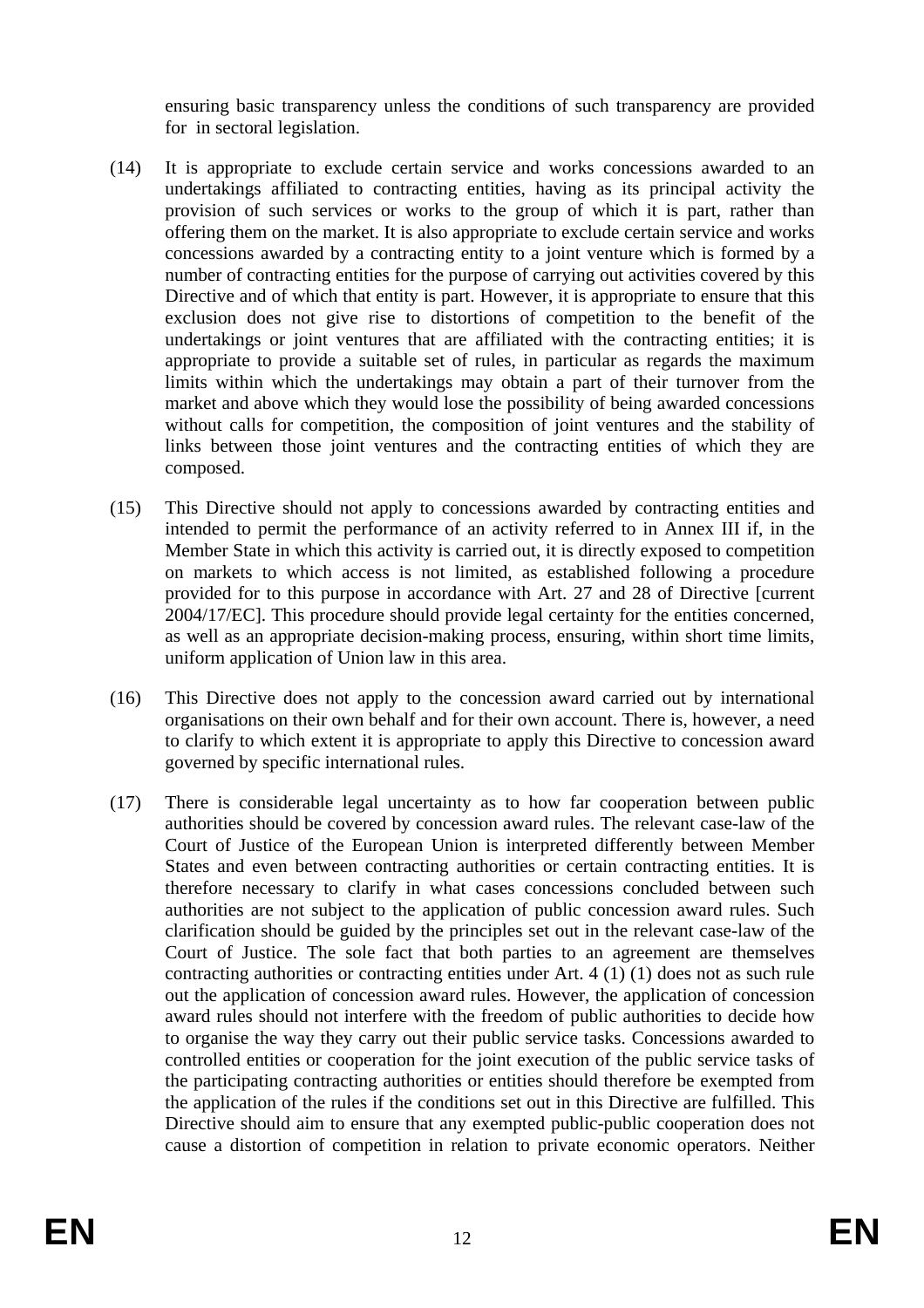should the participation of a contracting authority as a tenderer in a procedure for the award of a public contract cause any distortion of competition.

- (18) In order to ensure adequate advertisement of works and services concessions above a certain value awarded by contracting entities and by the contracting authorities, the award of such contracts should be preceded by the compulsory publication of a concession notice in the Official Journal of the European Union. The thresholds should reflect the clear cross-border interest of concessions to economic operators located in other Member States. To calculate the value of a services concession, account must be taken of the estimated value of all services to be provided by the concessionaire from the point of view of a potential tenderer.
- (19) In view of the detrimental effects on competition, awarding concessions without prior publication should only be permitted in very exceptional circumstances. This exception should be limited to cases where it is clear from the outset that a publication would not trigger more competition, notably because there is objectively only one economic operator who can perform the concession. Only situations of objective exclusivity can justify the award of a concession without publication to an economic operator, where the situation of exclusivity has not been created by the contracting authority or contracting entity itself in view of the future award procedure, and where there are no adequate substitutes, the availability of which should be assessed thoroughly.
- (20) A review of so-called prioritary and non-prioritary services ('A' and 'B' services) by the Commission has shown that it is not justified to restrict the full application of procurement law to a limited group of services. As a result, this Directive should apply to a number of services (such as catering and water distribution services), which both showed a potential for cross-border trade.
- (21) In the light of the results of the evaluation conducted by the Commission on the reform of public procurement rules it is appropriate to exclude from the full application of this Directive only those services which have a limited cross-border dimension, namely the so-called services to the person such as certain social, health and educational services. These services are provided within a particular context that varies widely amongst Member States, due to different cultural traditions. A specific regime should therefore be established for concession for these services which takes into account the fact that they are newly regulated. An obligation to publish a prior information notice and a concession award notice of any concession with a value equal to or greater than thresholds established in this Directive is an adequate way to provide information on business opportunities to potential tenderers as well as on the number and type of contracts awarded to all interested parties. Furthermore, Member States should put in place appropriate measures with reference to the award of concession contracts for these services aimed at ensuring compliance with the principles of transparency and equal treatment of economic operators while allowing contracting authorities and contracting entities to take into account the specificities of the services in question. Member States should ensure that contracting authorities and contracting entities may take into account the need to ensure quality, continuity, accessibility, availability and comprehensiveness of the services, the specific needs of different categories of users, the involvement and empowerment of users and innovation.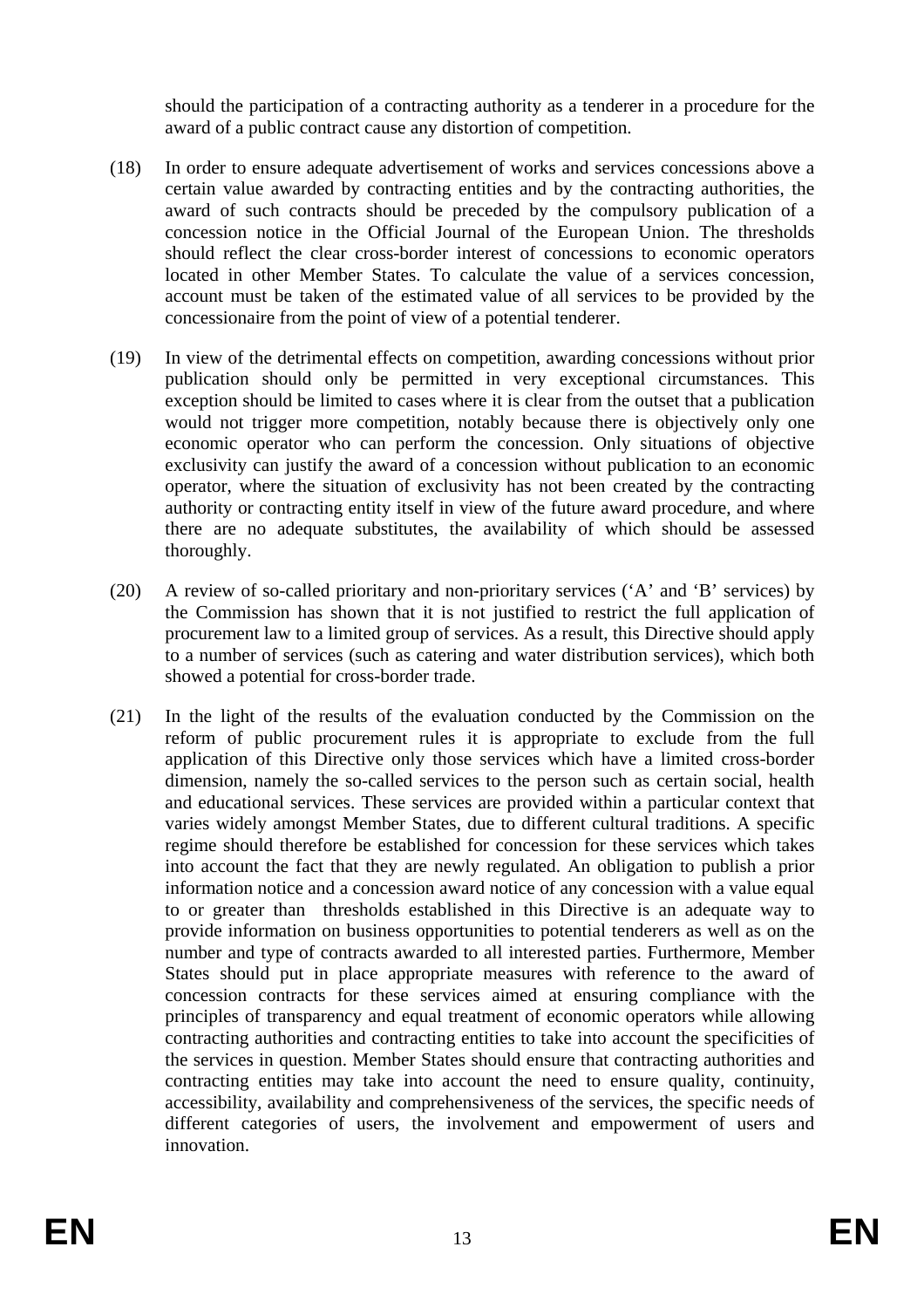- (22) Given the importance of the cultural context and the sensitivity of these services, Member States should be given wide discretion to organise the choice of the service providers in the way they consider most appropriate. The rules of this Directive do not prevent Member States to apply specific quality criteria for the choice of service providers, such as the criteria set out in the voluntary European Quality Framework for Social Services of the European Union's Social Protection Committee . Member States and/or public authorities remain free to provide these services themselves or to organise social services in a way that does not entail the conclusion of concessions, for example through the mere financing of such services or by granting licences or authorisations to all economic operators meeting the conditions established beforehand by the contracting authority or contracting entity, without any limits or quotas, provided such system ensures sufficient advertising and complies with the principles of transparency and non-discrimination.
- (23) In order to make it possible for all interested operators to submit applications and tenders, contracting authorities and contracting entities should be obliged to respect a minimum time limit for the receipt of such applications.
- (24) The choice and application of proportional, non-discriminatory and fair selection criteria to economic operators is crucial for their effective access to the economic opportunities related to concessions. In particular, the possibility for a candidate to rely on the capacities of other entities can be decisive to enable the participation of small and medium sized enterprises. Therefore, it is appropriate to provide that the selection criteria should relate exclusively to the technical, financial and economic capacity of operators, should be announced in the concession notice and cannot preclude an economic operator from relying on the capacities of other entities, regardless of the legal nature of its links with those entities, if the latter proves to the contracting authority or entity that it will have at its disposal the necessary resources.
- (25) In order to ensure transparency and equal treatment, criteria for the award of concessions should always comply with some general standards. These should be disclosed in advance to all potential tenderers, be related to the subject matter of the contract and should not offer to the contracting authority or contracting entity an unrestricted freedom of choice. They should ensure the possibility of effective competition and be accompanied by requirements that allow the information provided by the tenderers to be effectively verified. In order to comply with these standards while improving legal certainty, Member States may provide for the use of the criterion of the most economically advantageous tender.
- (26) Where contracting authorities and contracting entities choose to award a concession to the most economically advantageous tender, they should determine the economic and quality criteria on the basis of which they assess the tenders in order to identify which one offers the best value for money. The determination of thosese criteria depends on the object of the concession since they should allow the level of performance offered by each tender to be assessed in the light of the subject-matter of the concession, as defined in the technical specifications and the value for money of each tender to be measured.
- (27) Concessions are usually long term, complex arrangements where the contractor assumes responsibilities and risks traditionally born by the contracting authorities and normally falling within their remit and contracting entities. For this reason, contracting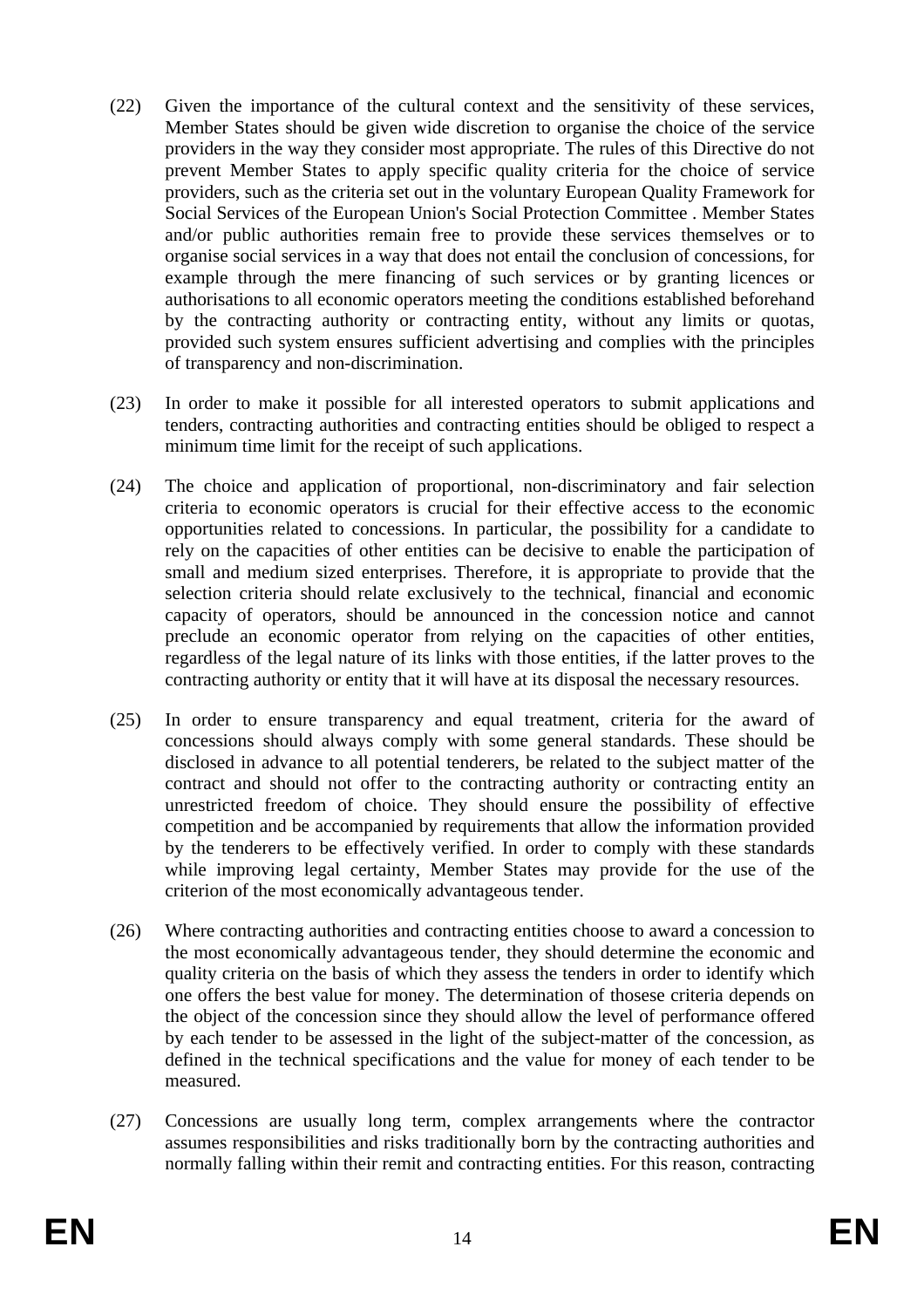authorities or entities should maintain a margin of flexibility in organising the awarding process, involving also a possibility to negotiate the content of the contract with the candidates. However, in order to ensure equal treatment and transparency throughout the awarding procedure, it is appropriate to provide for certain requirements as to the structure of the awarding process, including negotiations, the dissemination of information and the availability of written records. It is also necessary to provide that the initial terms of the concession notice should not be deviated from, in order to prevent unfair treatment of any potential candidates.

- (28) The technical specifications drawn up by contracting authorities and contracting entities need to allow concession award to be opened up to competition. To that end, it must be possible to submit tenders that reflect the diversity of technical solutions so as to obtain a sufficient level of competition. Consequently, technical specifications should be drafted in such a way to avoid artificially narrowing down competition through requirements that favour a specific economic operator by mirroring key characteristics of the supplies, services or works habitually offered by that economic operator. Drawing up the technical specifications in terms of functional and performance requirements generally allows this objective to be achieved in the best way possible and favours innovation. Where reference is made to a European standard or, in the absence thereof, to a national standard, tenders based on equivalent arrangements should be considered by contracting authorities or contracting entities. To demonstrate equivalence, tenderers can be required to provide third-party verified evidence; however, other appropriate means of proof such as a technical dossier of the manufacturer should also be allowed where the economic operator concerned has no access to such certificates or test reports, or no possibility of obtaining them within the relevant time limits.
- (29) In technical specifications and in award criteria, contracting authorities and contracting entities should be allowed to refer to a specific production process, a specific mode of provision of services, or a specific process for any other stage of the life cycle of a product or service, provided that they are linked to the subject-matter of the concession. In order to better integrate social considerations inthe award of concessions, procurers may also be allowed to include, in the award criteria, characteristics related to the working conditions. However, where the contracting authorities or contracting entities use the most economically advantageous tender, such criteria may only relate to the working conditions of the persons directly participating in the process of production or provision in question. Those characteristics may only concern the protection of health of the staff involved in the production process or the favouring of social integration of disadvantaged persons or members of vulnerable groups amongst the persons assigned to performing the contract, including accessibility for persons with disabilities. In this case, any award criteria which include those characteristics should in any event remain limited to characteristics that have immediate consequences on staff members in their working environment. They should be applied in accordance with Directive 96/71/EC of the European Parliament and of the Council of 16 December 1996 concerning the posting of workers in the framework of the provision of services<sup>10</sup> and in a way that does not discriminate directly or indirectly against economic operators from other Member States or from third countries parties to the Agreement or to Free Trade Agreements to

 $10$  OJ L 18, 21.1.1997, p.1.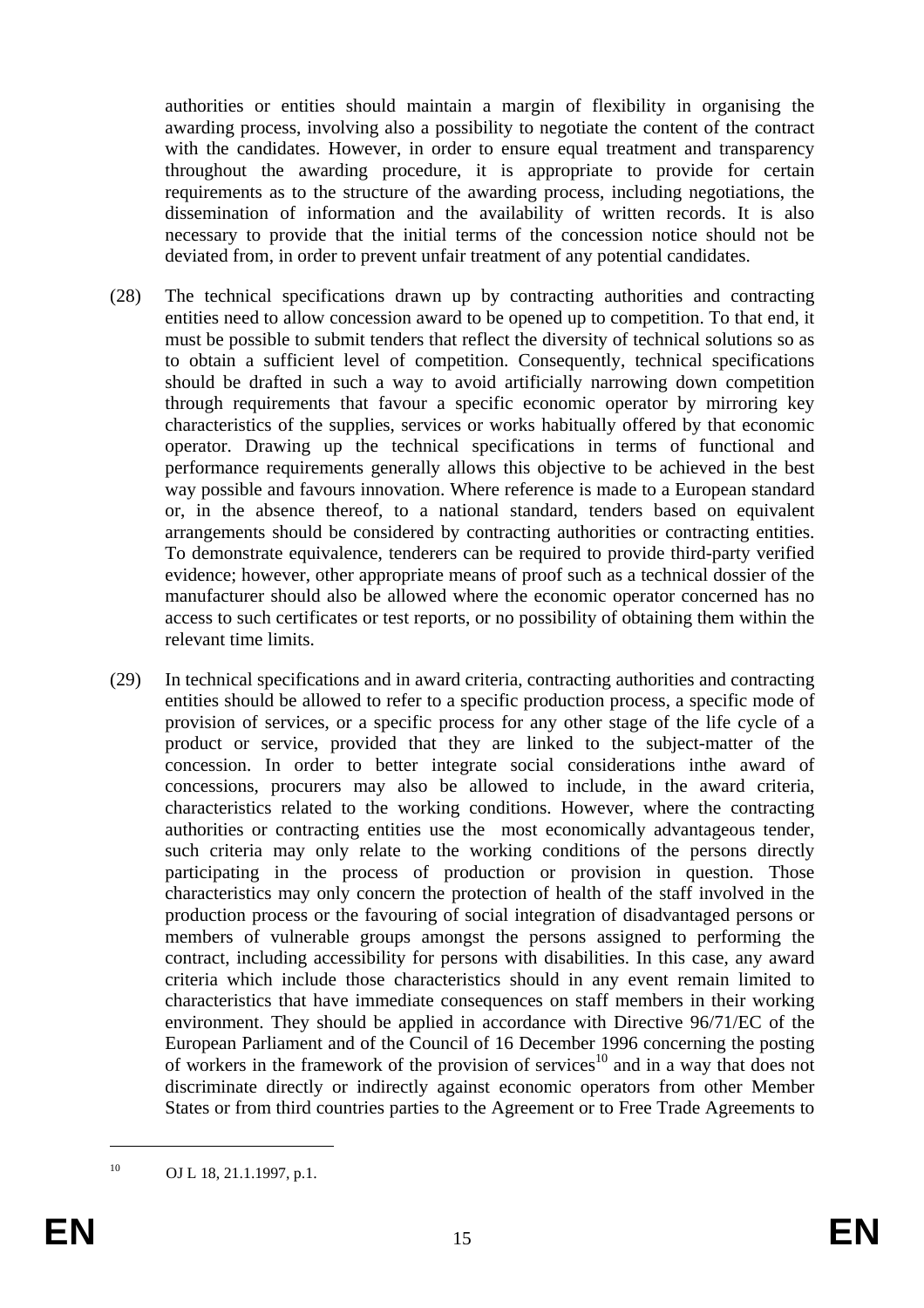which the Union is party. Contracting authorities and contracting entities should, also where they use the criterion of the most economically advantageous tender, be allowed to use as an award criterion the organisation, qualification and experience of the staff assigned to performing the concession in question, as this may affect the quality of concession performance and, as a result, the economic value of the tender.

- (30) Electronic means of information and communication can greatly simplify the publication of contracts and increase the efficiency and transparency of concession award processes. They should become the standard means of communication and information exchange in concession award procedures. The use of electronic means also leads to time savings. As a result, provision should be made for reducing the minimum periods where electronic means are used, subject, however, to the condition that they are compatible with the specific mode of transmission envisaged at Union level. Moreover, electronic means of information and communication including adequate functionalities can enable contracting authorities and contracting entities to prevent, detect and correct errors that occur during procurement procedures.
- (31) Contracting authorities and contracting entities from different Member States may be interested in cooperating and in awarding jointly public concessions in order to take the best benefit of internal market potential in terms of economies of scale and riskbenefit sharing, notably for innovative projects involving a greater amount of risk than reasonably supportable by a single contracting authority or contracting entity. Therefore new rules on cross-border joint concession award designating the applicable law should be established in order to facilitate setting up cross-border joint public concession award. In addition, contracting authorities and contracting entities from different Member States may set up joint legal bodies established under national or Union law. Specific rules should be established for such form of joint concession award.
- (32) The laws, regulations and collective agreements, at both national and European Union level, which are in force in the areas of employment conditions and safety at work should apply during performance of a concession, providing that such rules, and their application, comply with Union law. In cross-border situations, where workers from one Member State provide services in another Member State for the purpose of performing a concession, Directive 96/71/EC of the European Parliament and of the Council of 16 December 1996 concerning the posting of workers in the framework of the provision of services $11$  lays down the minimum conditions which must be observed by the host country in respect of such posted workers.
- (33) Concessions should not be awarded to economic operators that have participated in a criminal organisation or have been found guilty of corruption, fraud to the detriment of the Union's financial interests or money laundering. Non-payment of taxes or social security contributions should also be sanctioned by mandatory exclusion at the level of the Union. Furthermore, contracting authorities and contracting entities should be given the possibility to exclude candidates or tenderers for serious violations of Union or national law aimed at the protection of public interests compatible with the Treaty or where the economic operator has shown significant or persistent deficiencies in the

 $11$  OJ L 18, 21.1.1997, p. 1.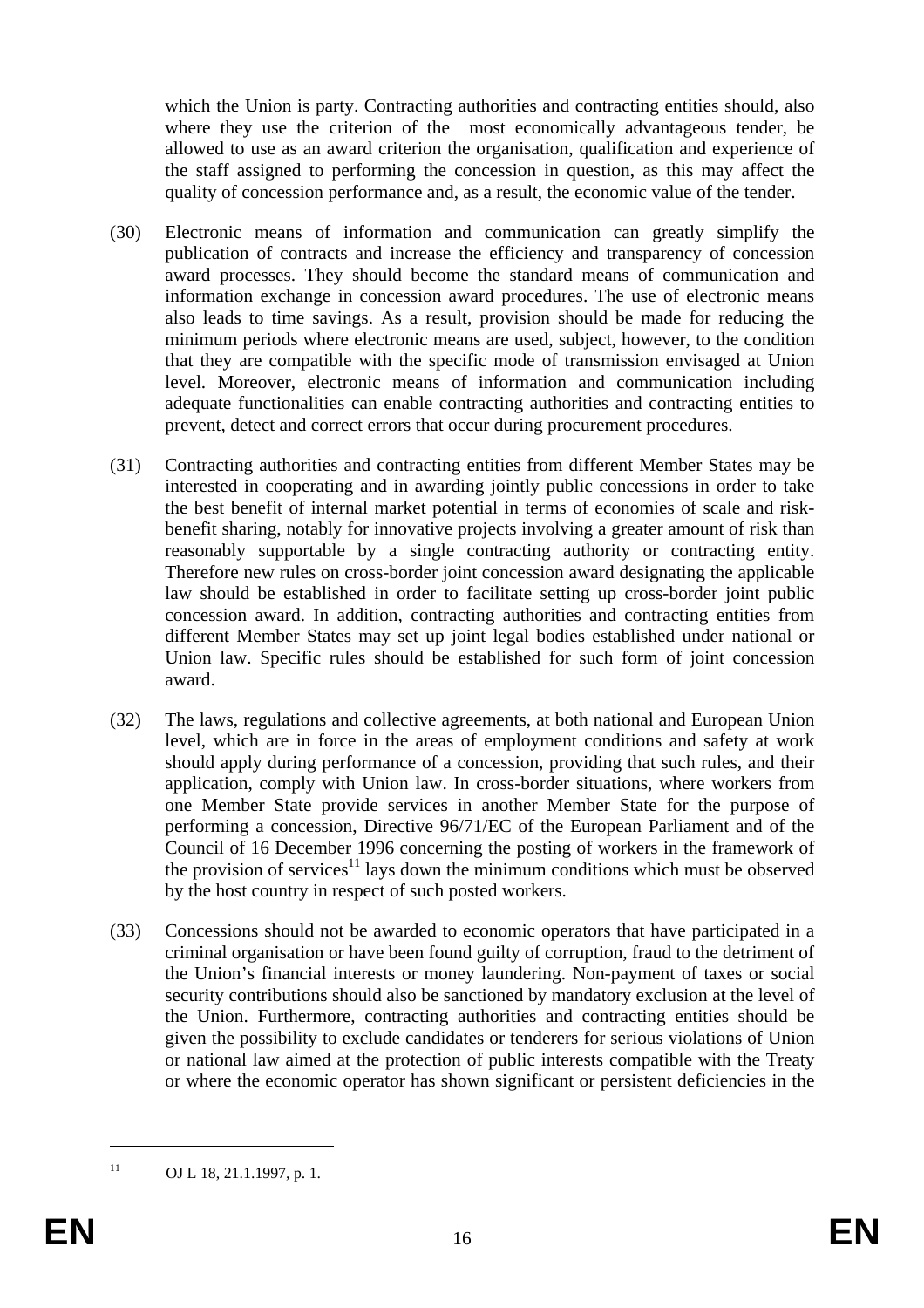performance of a prior concession or concessions of a similar nature with the same contracting authority or contracting entity.

- (34) It is necessary to clarify the conditions under which modifications of a concession during its execution require a new award procedure, taking into account the relevant case-law of the Court of Justice of the European Union. A new award procedure is required in case of material changes to the initial concession, demonstrating the intention of the parties to renegotiate essential terms or conditions of that concession. This is notably the case if the amended conditions would have had an influence on the outcome of the procedure, had they been part of the initial procedure. An exceptional and temporary extension of the term of the concession strictly aimed at ensuring the continuity of the provision of the service pending the award of a new concession should not normally qualify as a material change to the initial concession.
- (35) Contracting authorities and contracting entities can be faced with external circumstances that they could not foresee when they awarded the concession. In this case, a certain degree of flexibility is needed to adapt the concession to these circumstances without a new award procedure. The notion of circumstances that a diligent contracting authority or contracting entity could not foresee refers to those circumstances which could not be predicted despite reasonably diligent preparation of the initial award by the contracting authority or contracting entity, taking into account its available means, the nature and characteristics of the specific project, good practice in the field in question and the need to ensure an appropriate relationship between the resources spent in preparing the award and its foreseeable value. However, this cannot apply in cases where a modification results in an alteration of the nature of the overall procurement, for instance by replacing the works, supplies or services to be procured by something different or by fundamentally changing the type of procurement since, in such a situation, a hypothetical influence on the outcome may be assumed.
- (36) In line with the principles of equal treatment and transparency, the successful tenderer should not be replaced by another economic operator without reopening the concession to competition. However, the successful tenderer performing the concession may undergo certain structural changes during the performance of the concession, such as purely internal reorganisations, mergers and acquisitions or insolvency or be substituted on the basis of a contractual clause known to all tenderers and in line with the principles of equal treatment and transparency. Such structural changes should not automatically require new award procedures for all concessions performed by that undertaking.
- (37) Contracting authorities or contracting entities should have the possibility to provide for modifications to a concession in the concession contract itself, by way of review clauses which should not give them unlimited discretion. This Directive should therefore set out to what extent modifications may be provided for in the initial concession.
- (38) In order to adapt to rapid technical and economic developments, the power to adopt acts in accordance with Article 290 of the Treaty should be delegated to the Commission in respect of a number of non-essential elements of this Directive. In fact, the technical details and characteristics of the devices for electronic receipt should be kept up to date with technological developments and administrative needs; it is also necessary to empower the Commission to make mandatory technical standards for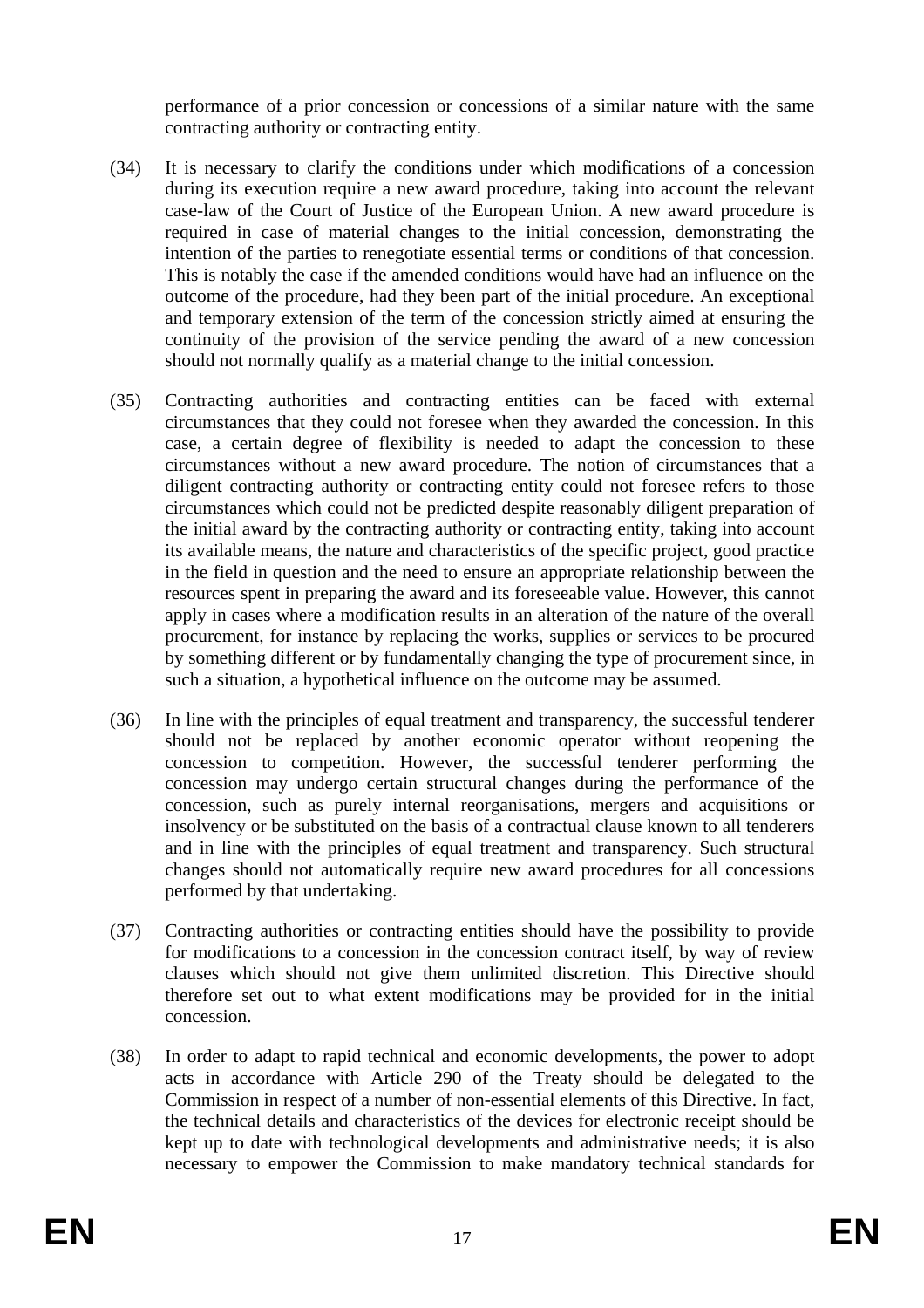electronic communication to ensure the interoperability of technical formats, processes and messaging in concession award procedures conducted using electronic means of communication taking into account technological developments and administrative needs. Furthermore, the list of legislative acts of the Union establishing common methodologies for the calculation of life-cycle costs should be quickly adapted to incorporate the measures adopted on a sectoral basis. In order to satisfy these needs, the Commission should be empowered to keep the list of legislative acts including LCC methodologies up-to date.

- (39) In order to ensure adequate judicial protection of candidates and tenderers in the concession award procedures, as well as to make effective the enforcement of the rules of this Directive and of the Treaty principles, Council Directive 89/665/EEC on the coordination of the laws, regulations and administrative provisions relating to the application of review procedures to the award of public supply and public works  $contracts<sup>12</sup>$  and Council Directive 92/13/EEC coordinating the laws, regulations and administrative provisions relating to the application of Community rules on the procurement procedures of entities operating in the water, energy, transport and telecommunications sectors<sup>13</sup> should also apply to services concessions and to works concessions awarded by both contracting authorities and contracting entities. Directives 89/665/EEC and 92/13/EEC should, therefore, be amended accordingly.
- (40) The processing of personal data pursuant to this Directive should be governed by Directive 95/46/EC of the European Parliament and of the Council of 24 October 1995 on the protection of individuals with regard to the processing of personal data and on the free movement of such data $^{14}$ .
- (41) The law of the Union on public procurment requires Member States to consistently and systematically monitor the implementation and functioning of those rules in order to ensure the efficient and uniform application of Union law. Hence, where Member States designate a single national authority in charge of monitoring, implementation and control of public procurement, that authority may have the same responsibilities regarding concessions. A single body with overarching tasks should ensure an overview of main difficulties in implementation and suggest appropriate remedies to more structural problems. That body may also provide immediate feedback on the functioning of policy and potential weaknesses in national legislation and practice, thus contributing to the quick identification of solutions and the improvement of concession award procedures.
- (42) It is of particular importance that the Commission carry out appropriate consultations during its preparatory work, including at expert level. The Commission, when preparing and drawing-up delegated acts, should ensure a simultaneous, timely and appropriate transmission of relevant documents to the European Parliament and Council.
- (43) In order to ensure uniform conditions for the implementation of this Directive; the procedure for drawing up and transmission of notices and for sending and publishing

<sup>&</sup>lt;sup>12</sup> OJ L 395, 30.12.1989, p. 33.

 $13$  OJ L 76, 23.3.1992, p. 14.

OJ L 281, 23.11.1995, p. 31.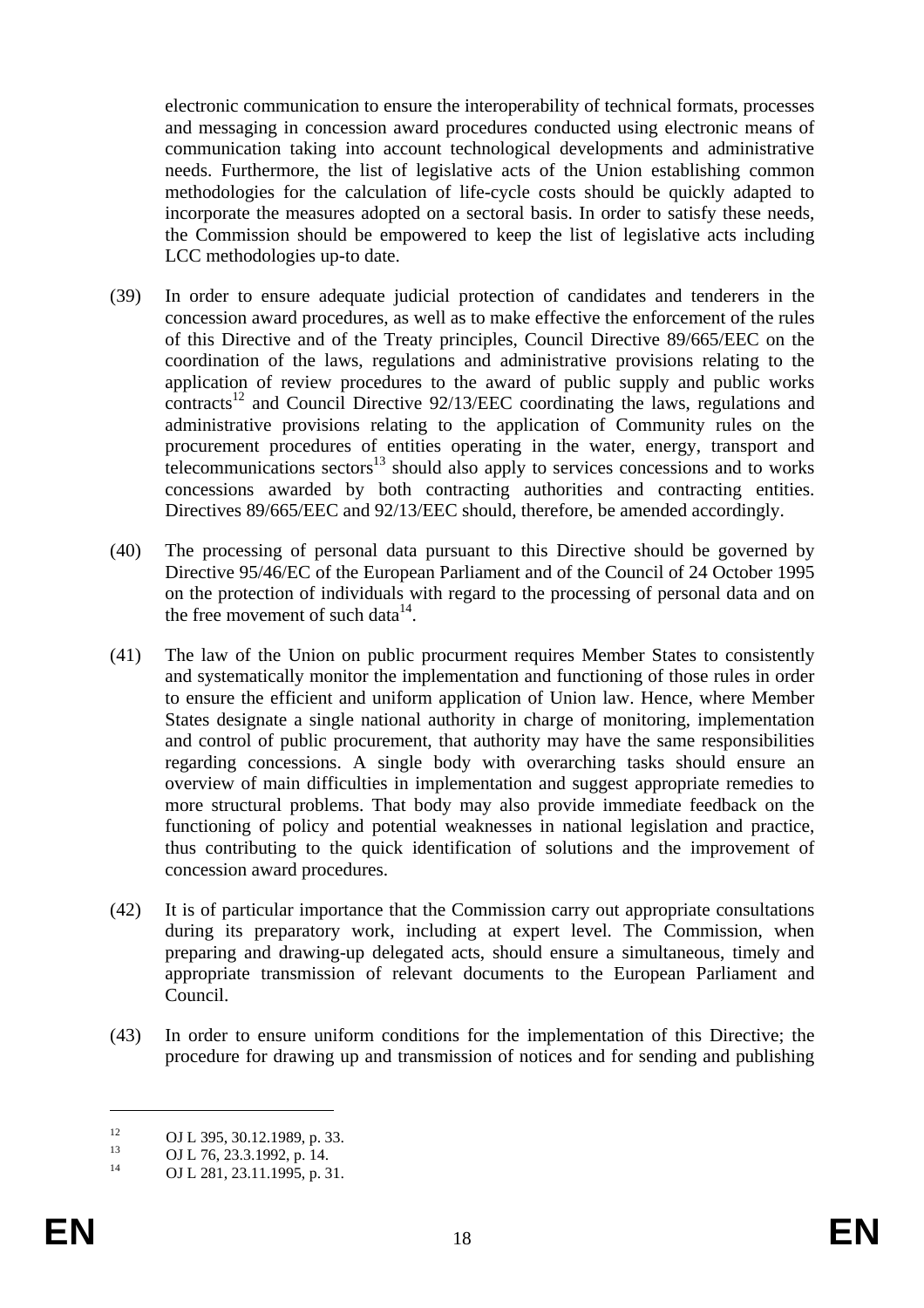data referred to in Annexes IV to VI, the amendment of the thresholds implementing powers should be conferred on the Commission. Those powers should be exercised in accordance with Regulation (EU) 182/2011 of the European Parliament and of the Council of 16 February 2011 laying down the rules and general principles concerning mechanisms for control by the Member States of the Commission's exercise of implementing powers<sup>15</sup>. The advisory procedure should be used for the adoption of implementing acts, which do not have any impact either from the financial point of views or on the nature and scope of obligations stemming from this Directive. On the contrary, these acts characterised by a mere administrative purpose and serve to facilitate the application of the rules set by this Directive.

(44) In accordance with the Joint Political Declaration of Member States and the Commission on explanatory documents of [date], Member States have undertaken to accompany, in justified cases, the notification of their transposition measures with one or more documents explaining the relationship between the components of a Directive and the corresponding parts of national transposition instruments. With regard to this Directive, the legislator considers the transmission of such documents to be justified,

HAVE ADOPTED THIS DIRECTIVE:

<sup>15</sup> OJ L 55, 28.2.2011, p. 13.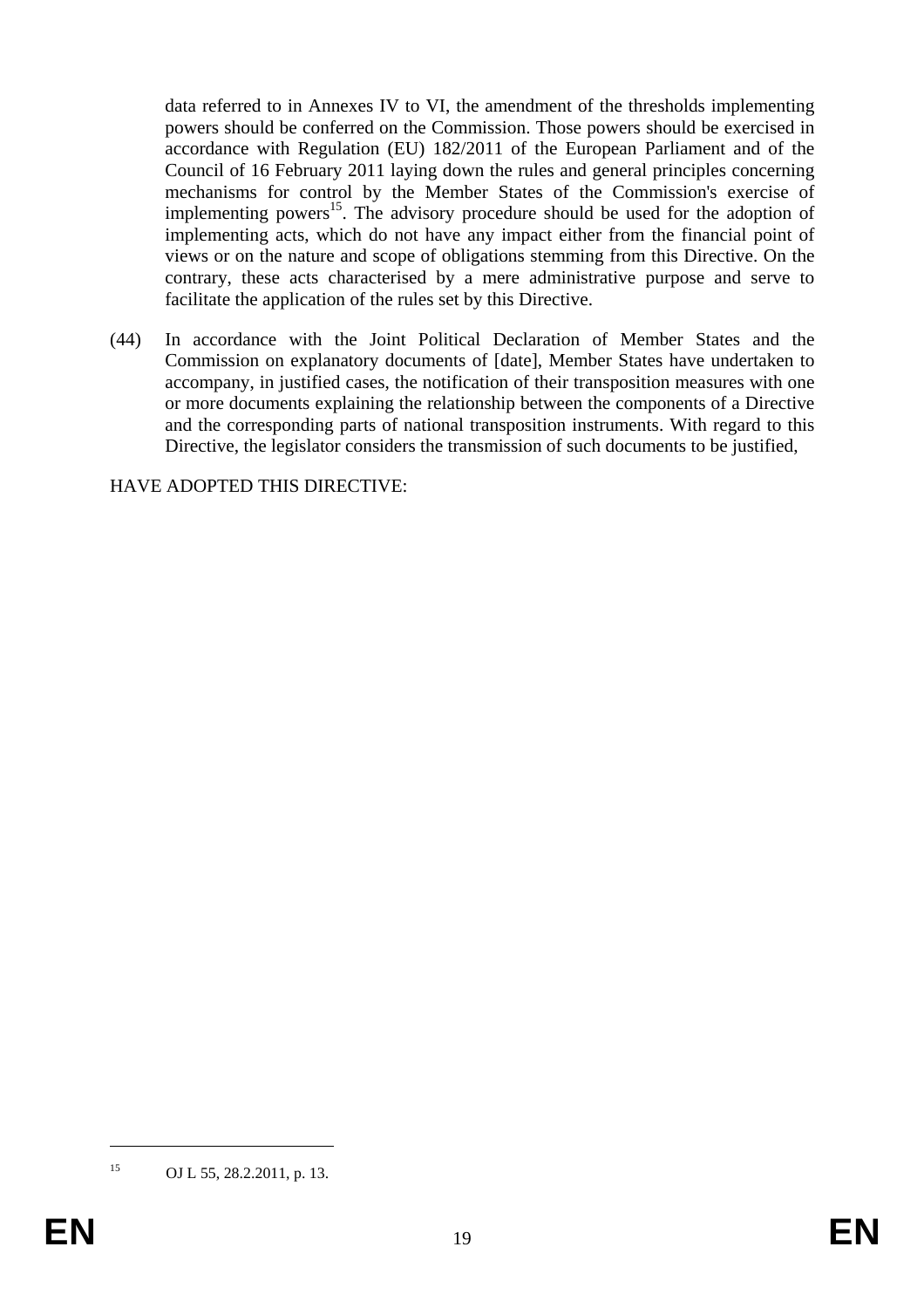# **Directive on concessions**

# **Table of contents**

## **TITLE I: DEFINITIONS, GENERAL PRINCIPLES AND SCOPE**

## **CHAPTER I: Definitions, general principles and scope**

#### SECTION 1: DEFINITIONS AND SCOPE

Article 1: Subject-matter and scope

Article 2: Definitions

Article 3: Contracting authorities

Article 4: Contracting entities

Article 5: Thresholds

Article 6: Methods for calculating the estimated value of concessions

Article 7: General Principles

#### SECTION II: EXCLUSIONS

Article 8: Exclusions applicable to concessions awarded by contracting authorities and contracting entities

Article 9: Specific exclusions in the field of telecommunications

Article 10: Exclusions applicable to concessions awarded by contracting entities

Article 11: Concessions awarded to an affiliated undertaking

Article 12: Concessions awarded to a joint venture or to a contracting entity forming part of a joint venture

Article 13: Notification of information

Article 14: Exclusion of activities which are directly exposed to competition

Article 15: Relations between public authorities

#### SECTION III: GENERAL PROVISIONS

Article 16: Duration of the concession

Article 17: Social and other specific services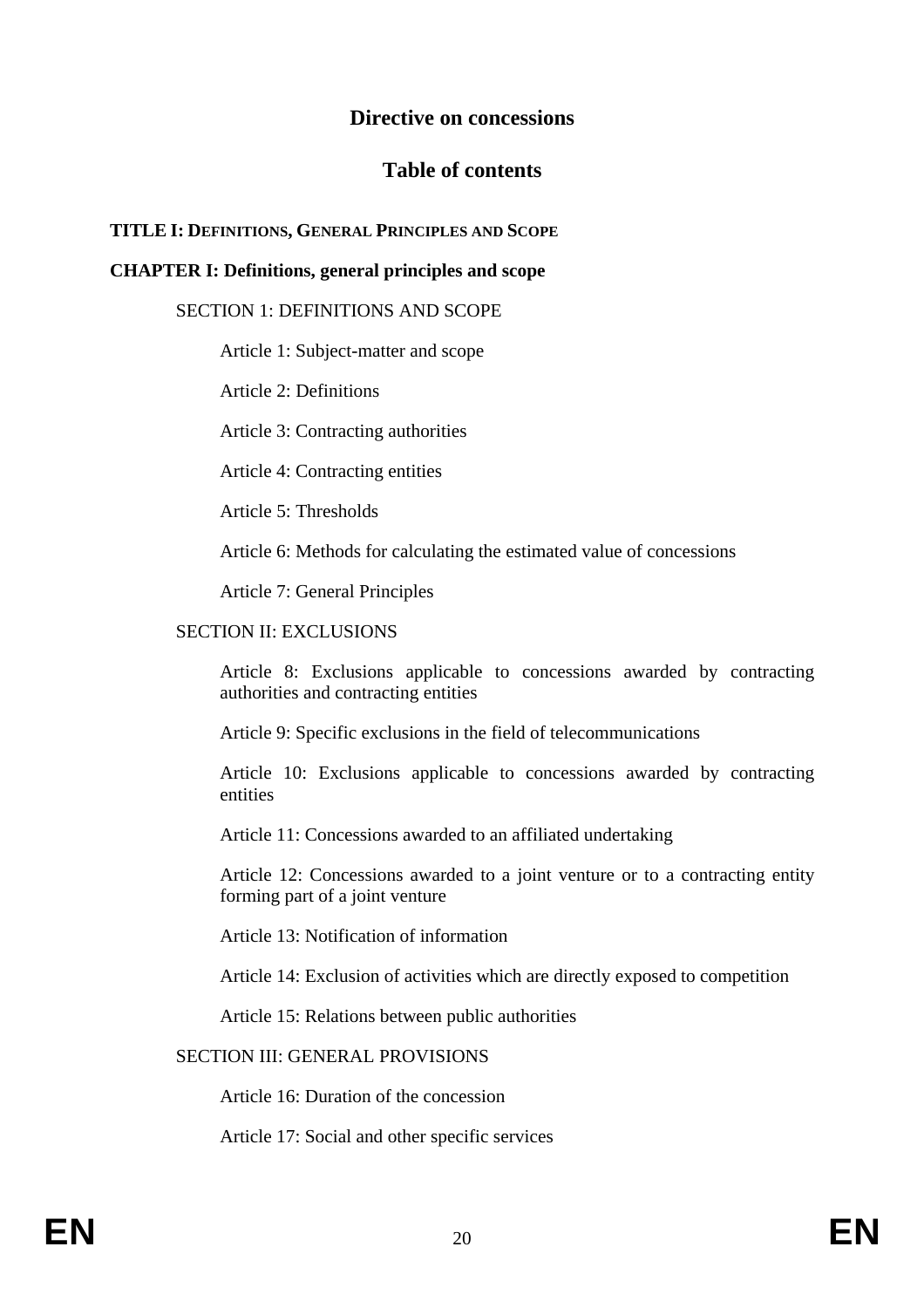Article 18: Mixed concessions

Article 19: Concessions covering several activities

#### SECTION IV: SPECIFIC SITUATIONS

Article 20: Reserved concessions

Article 21: Research and development services

#### **CHAPTER II: Principles**

Article 22: Economic operators

Article 23: Nomenclatures

Article 24: Confidentiality

Article 25: Rules applicable to communication

## **TITLE II: RULES ON CONCESSIONS**

#### **CHAPTER I: Publication and Transparency**

Article 26: Concession notices

Article 27: Concession award notices

Article 28: Form and manner of publication of notices

Article 29: Publication at national level

Article 30: Electronic availability of concession documents

#### **CHAPTER II: Conduct of the procedure**

SECTION 1: JOINT CONCESSIONS, TIME LIMITS AND TECHNICAL **SPECIFICATIONS** 

Article 31: Joint concessions t between contracting authorities or contracting entities from different Member States

Article 32: Technical specifications

Article 33: Test reports, certification and other means of proof

## SECTION II: CHOICE OF PARTICIPANTS AND AWARD OF CONCESSIONS

Article 34: General principles

Article 35: Procedural guarantees

Article 36: Selection of and qualitative assessment of candidates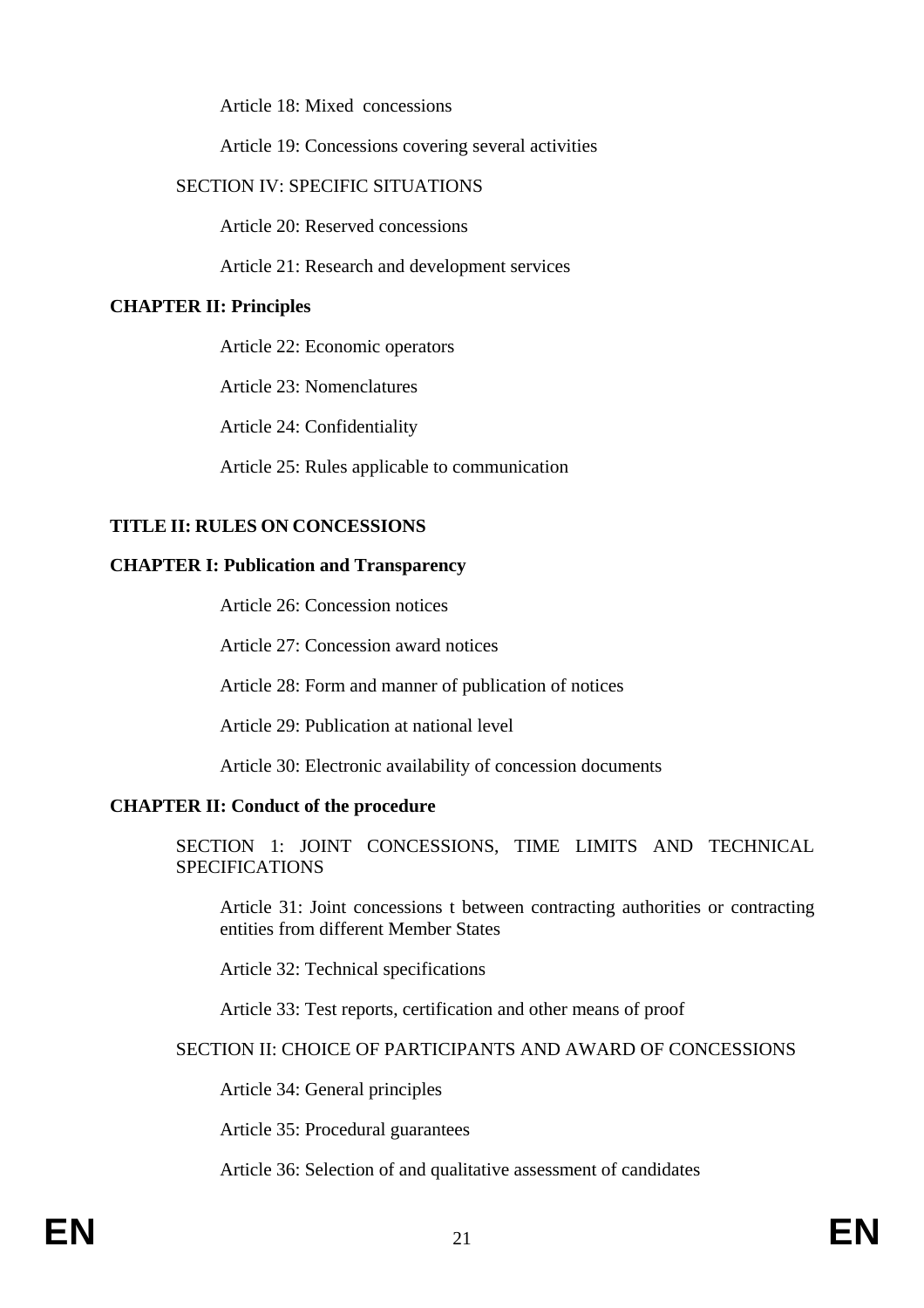Article 37: Setting time limits

Article 38: Time limits for submission of applications for the concession

Article 39: Concession award criteria

Article 40: Life cycle and life-cycle costing

## **TITLE III: RULES ON PERFORMANCE OF CONCESSIONS**

Article 41: Subcontracting

Article 42: Modification of concessions during their term

Article 43: Termination of concessions

## **TITLE IV: MODIFICATIONS OF DIRECTIVES ON REMEDIES IN THE FIELD OF PUBLIC PROCUREMENT**

Article 44: Amendments to Directive 89/665/EEC

Article 45: Amendments to Directive 92/13/EEC

## **TITLE V: DELEGATED POWERS, IMPLEMENTING POWERS AND FINAL PROVISIONS**

Article 46: Exercise of the delegation of powers

Article 47: Urgency procedure

Article 48: Committee Procedure

Article 49: Transposition

Article 50: Transitional provisions

Article 51: Review

Article 52: Entry into force

Article 53: Addressees

# **ANNEXES**

ANNEX I: LIST OF THE ACTIVITIES REFERRED TO IN ARTICLE 2(5)

ANNEX II: LIST OF UNION LEGISLATION REFERRED TO IN ARTICLE 40 (4)

ANNEX III: ACTIVITIES EXERCISED BY CONTRACTING ENTITIES AS REFERRED TO IN ART. 4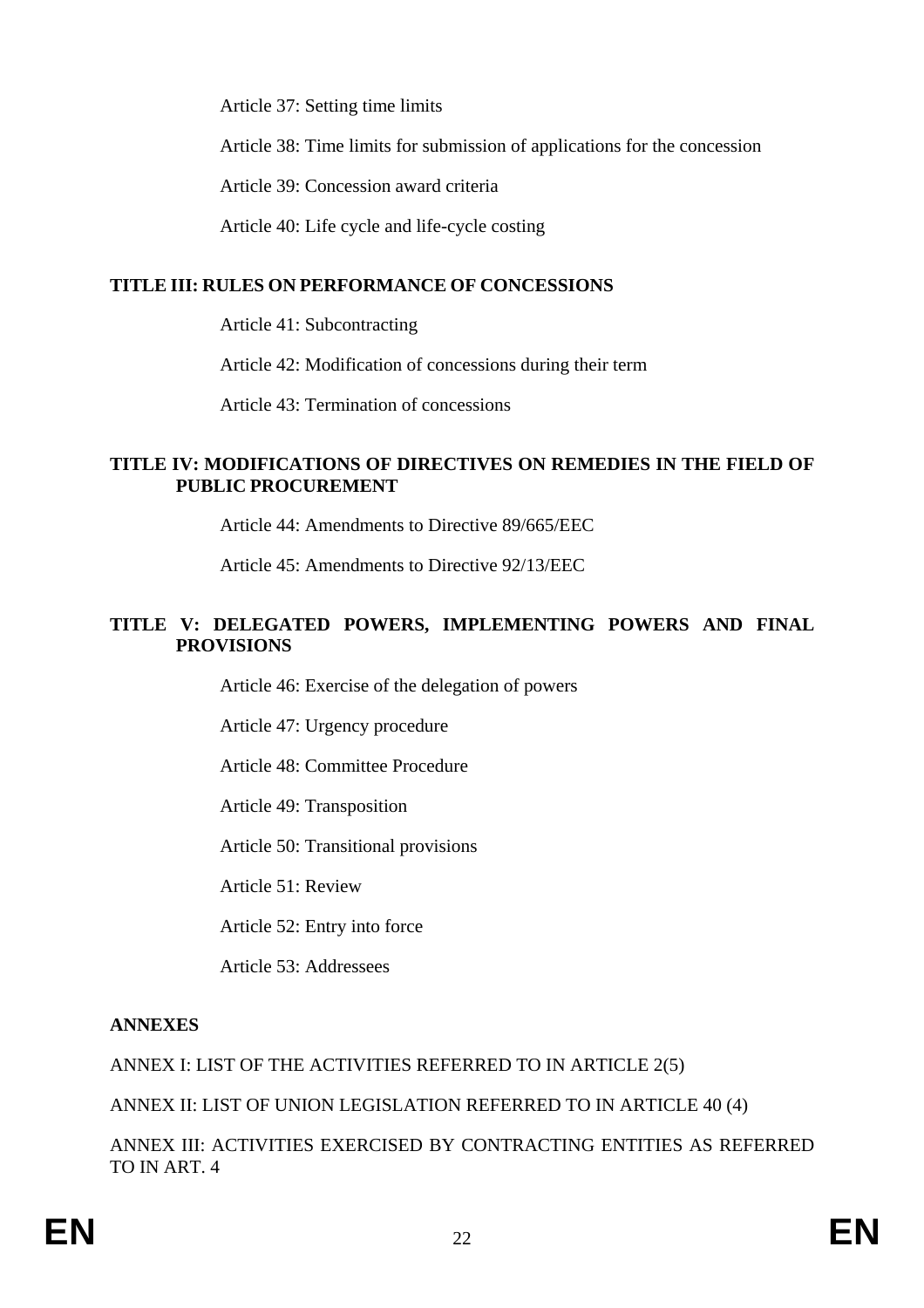ANNEX IV: INFORMATION TO BE INCLUDED IN CONCESSION NOTICES

ANNEX V: INFORMATION TO BE INCLUDED IN CONCESSION AWARD NOTICES

ANNEX VI: INFORMATION TO BE INCLUDED IN CONCESSION AWARD NOTICES CONCERNING CONCESSIONS FOR SOCIAL AND OTHER SPECIFIC SERVICES  $(ARTICLE 27(1))$ 

ANNEX VII: INFORMATION TO BE INCLUDED IN NOTICES OF MODIFICATIONS OF A CONCESSION DURING ITS TERM ACCORDING TO ARTICLE 42

ANNEX VIII: DEFINITION OF CERTAIN TECHNICAL SPECIFICATIONS

ANNEX IX: FEATURES CONCERNING PUBLICATION

ANNEX X: SERVICES REFERRED TO IN ARTICLE 7

ANNEX XI: LIST OF EUROPEAN UNION LEGISLATION REFERRED TO IN ARTICLE 4(2)

ANNEX XII: REQUIREMENTS RELATING TO DEVICES FOR THE ELECTRONIC RECEIPT OF TENDERS, AND APPLICATIONS

ANNEX XIII: INFORMATION TO BE INCLUDED IN PRIOR INFORMATION NOTICES CONCERNING CONCESSIONS FOR SOCIAL AND OTHER SPECIFIC SERVICES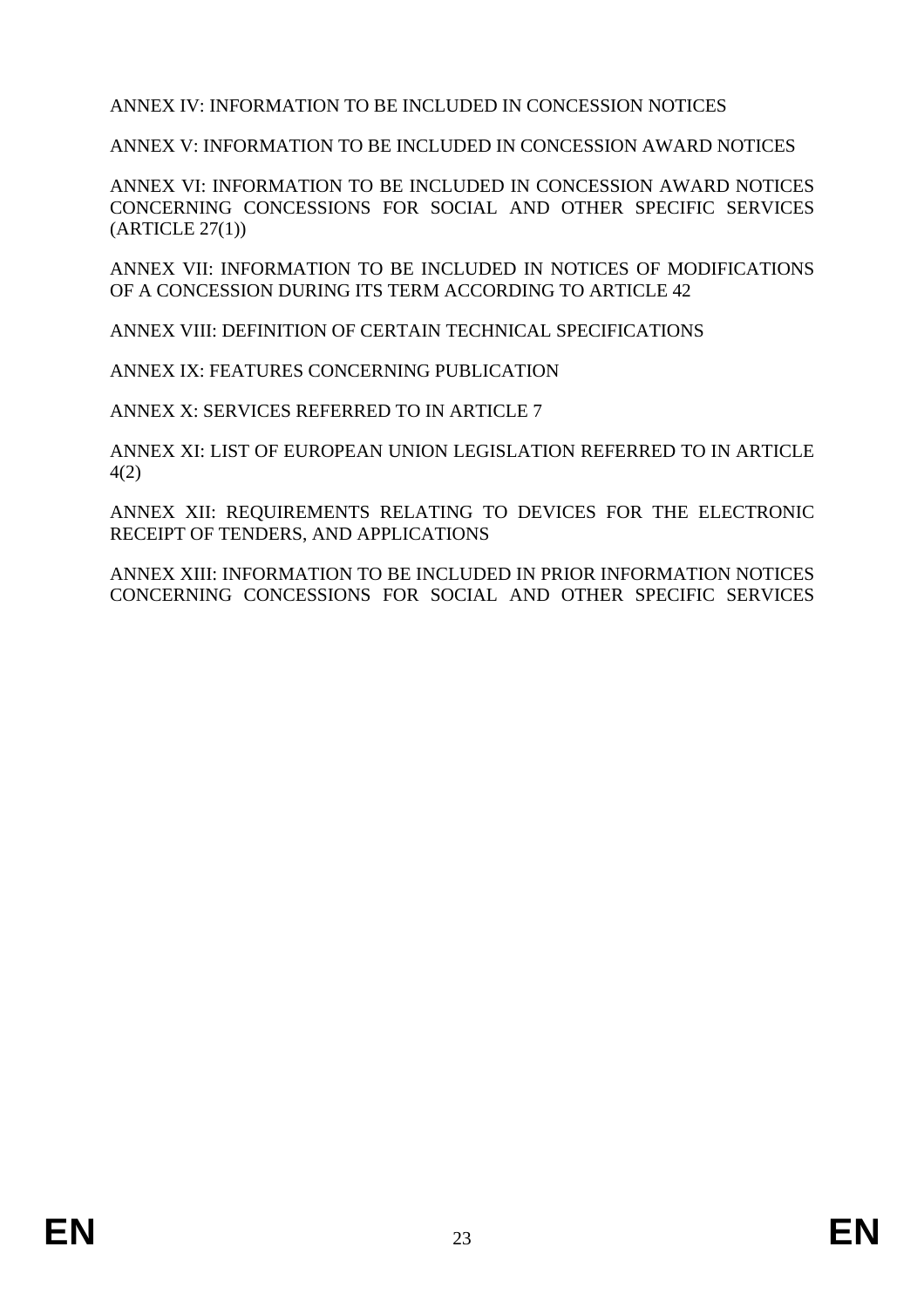# **TITLE I DEFINITIONS, GENERAL PRINCIPLES AND SCOPE**

# **CHAPTER I Definitions, general principles and scope**

# **SECTION I DEFINITIONS AND SCOPE**

# *Article 1*

# *Subject-matter and scope*

- 1. This Directive establishes rules on the procedures for procurement by contracting authorities and by contracting entities with respect to concessions whose value is estimated to be not less than the thresholds laid down in Article 5.
- 2. This Directive applies to the acquisition of works or services, including supplies which are incidental to the subject matter of a concession, from economic operators chosen by either of the following:
	- a) Contracting authorities whether or not the works or services including the related supplies, are intended for a public purpose;
	- b) Contracting entities provided that the works or services including the related supplies, are intended for the pursuit of one of the activities referred to in Annex III.

#### *Article 2 Definitions*

- 1. For the purposes of this Directive the following definitions shall apply:
- (1) 'concessions' means public works concessions, works concessions or services concessions.
- (2) a 'public works concession' means a contract for pecuniary interest concluded in writing between one or more economic operators and one or more contracting authorities and having as their object the execution of works, where the consideration for the the works to be carried out consists either solely in the right to exploit the works that are the subject of the contract or in that right together with payment.
- (3) 'written' or 'in writing' means any expression consisting of words or figures which can be read, reproduced and subsequently communicated. It may include information which is transmitted and stored by electronic means.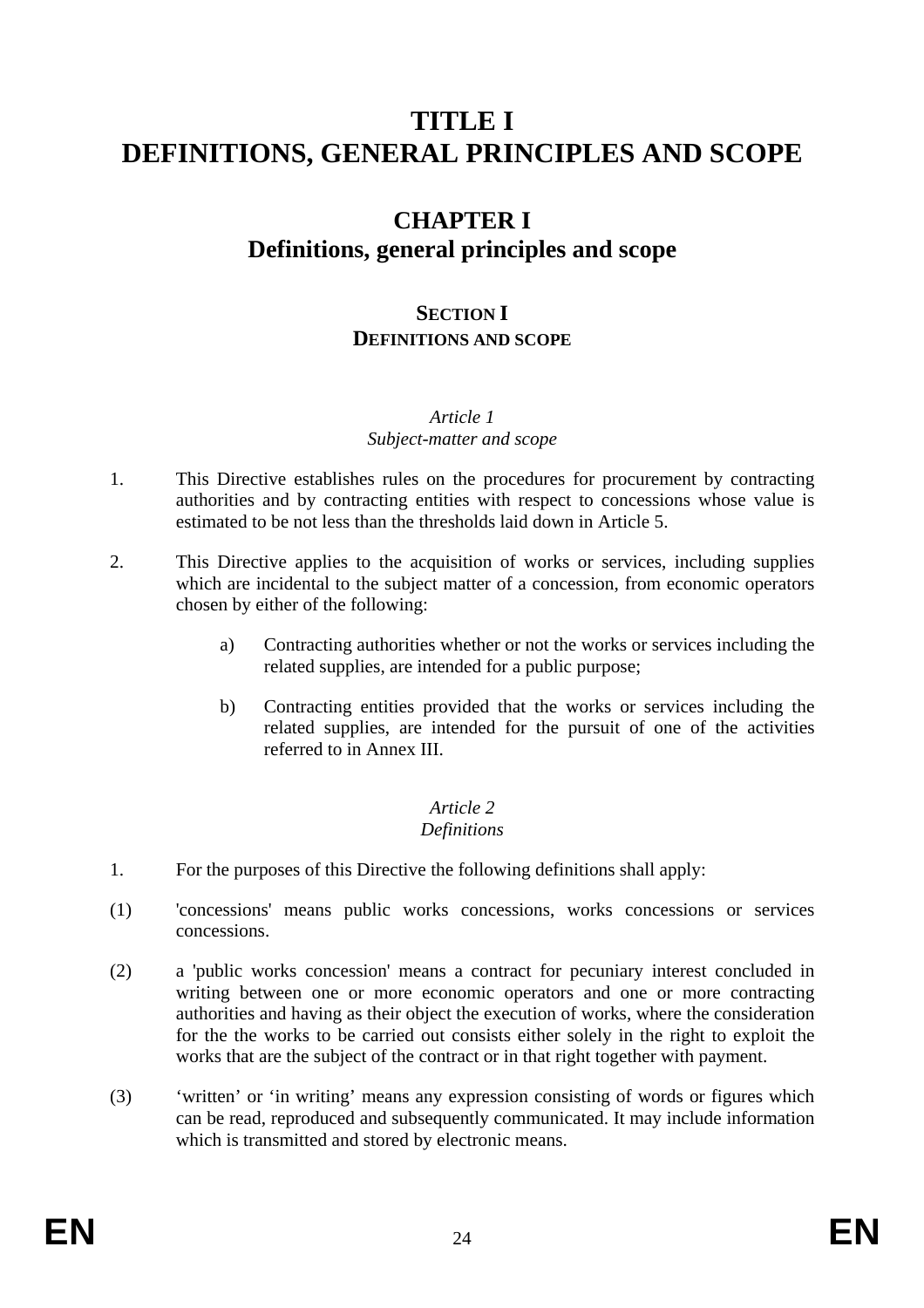- (4) 'works concession' means a contract for pecuniary interest concluded in writing between one or more economic operators and one or more contracting entities and having as their object the execution of works, where the consideration for the the works to be carried out consists either solely in the right to exploit the works that are the subject of the contract or in that right together with payment;
- (5) 'execution of works' means the execution, or both the design and execution, of works related to one of the activities referred to in Annex I or of a work, or the realisation, by whatever means, of a work corresponding to the requirements specified by the contracting authority exercising a decisive influence on the type or design of the work.
- (6) 'work' means the outcome of building or civil engineering works taken as a whole which is sufficient in itself to fulfil an economic or technical function.
- (7) 'services concession' means a contract for pecuniary interest concluded in writing between one or more economic operators and one or more contracting authorities or contracting entities and having as their object the provision of services other than those referred to in points 2 and 4 where the consideration for the services to be provided consists either solely in the right to exploit the services that are subject of the contract or in that right together with payment.
- (8) 'candidate' means an economic operator that has sought an invitation or has been invited to take part in a concession award procedure ;
- (9) 'concessionaire' means an economic operator which has been awarded a concession.
- (10) "economic operator' means any natural or legal person, or public entity, or a group of such persons and/or entities which offers the execution of works and/or a work, supplies or services on the market.
- (11) 'tenderer' means an economic operator that has submitted a tender
- (12) 'electronic means' means using electronic equipment for the processing (including digital compression) and storage of data which is transmitted, conveyed and received by wire, by radio, by optical means or by other electromagnetic means.
- (13) 'concession documents' means all documents produced or referred to by the contracting authority or contracting entity to describe or determine elements of the procurement or the procedure, including the contract notice, the technical specifications, proposed conditions of contract, formats for the presentation of documents by candidates and tenderers, information on generally applicable obligations and any additional documents.
- (14) 'life cycle' means all consecutive and/or interlinked stages, including production, transport, use and maintenance, throughout the existence of a product or a works or the provision of a service, from raw material acquisition or generation of resources to disposal, clearance and finalisation.
- 2. The right to exploit the works or services as referred to in points 2, 4 and 7 of the first paragraph shall impliy the transfer to the concessionaire of the substantial operating risk. The concessionaire shall be deemed to assume the substantial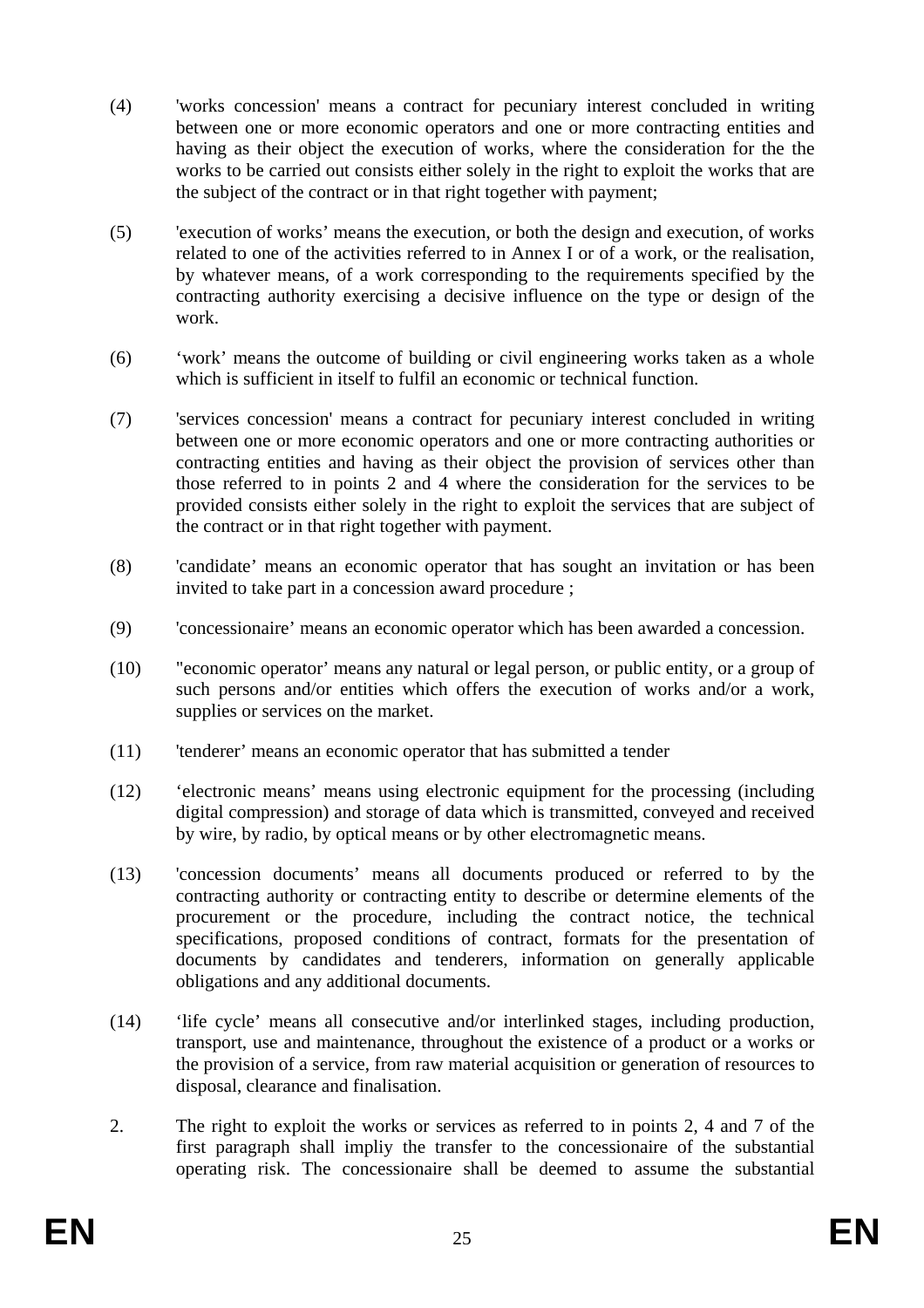operating risk where it is not guaranteed to recoup the investments made or the costs incurred in operating the works or the services which are the subject-matter of the concession.

That economic risk may consist in either of the following:

- (a) the risk related to the use of the works or the demand for the provision of the service; or
- (b) the risk related to the availability of the infrastructure provided by the concessionaire or used for the provision of services to users.

# *Article 3*

# *Contracting authorities*

- 1. For the purposes of this Directive 'Contracting authorities' are State, regional or local authorities, bodies governed by public law, associations formed by one or more such authorities or one or more such bodies governed by public law, other than those awarding a concession for the purpose of pursuing an activity as refrred to in Annex III..
- 2. 'Regional authorities' include all authorities of the administrative units falling under NUTS 1 and 2, as referred to by Regulation No. (EC) 1059/2003 of the European Parliament and of the Council<sup>16</sup>.
- 3. 'Local authorities' include all authorities of the administrative units falling under NUTS 3 and smaller administrative units, as referred to by Regulation No. 1059/2003.
- 4. 'Bodies governed by public law' means bodies that have all of the following characteristics:
	- (a) they are established for or have the specific purpose of meeting needs in the general interest, not having an industrial or commercial character;
	- (b) they have legal personality;
	- (c) they are financed, for the most part, by the State, regional or local authorities, or other bodies governed by public law; or subject to management supervision by those bodies; or have an administrative, managerial or supervisory board, more than half of whose members are appointed by the State, regional or local authorities, or by other bodies governed by public law.

For the purpose of point (a) of the first subparagraph, a body which operates in normal market conditions, aims to make a profit, and bears the losses resulting from the exercise of its activity, it does not have the purpose of meeting needs in the general interest, not having an industrial or commercial character.

<sup>16</sup> OJ L 154, 21.6.2003, p. 1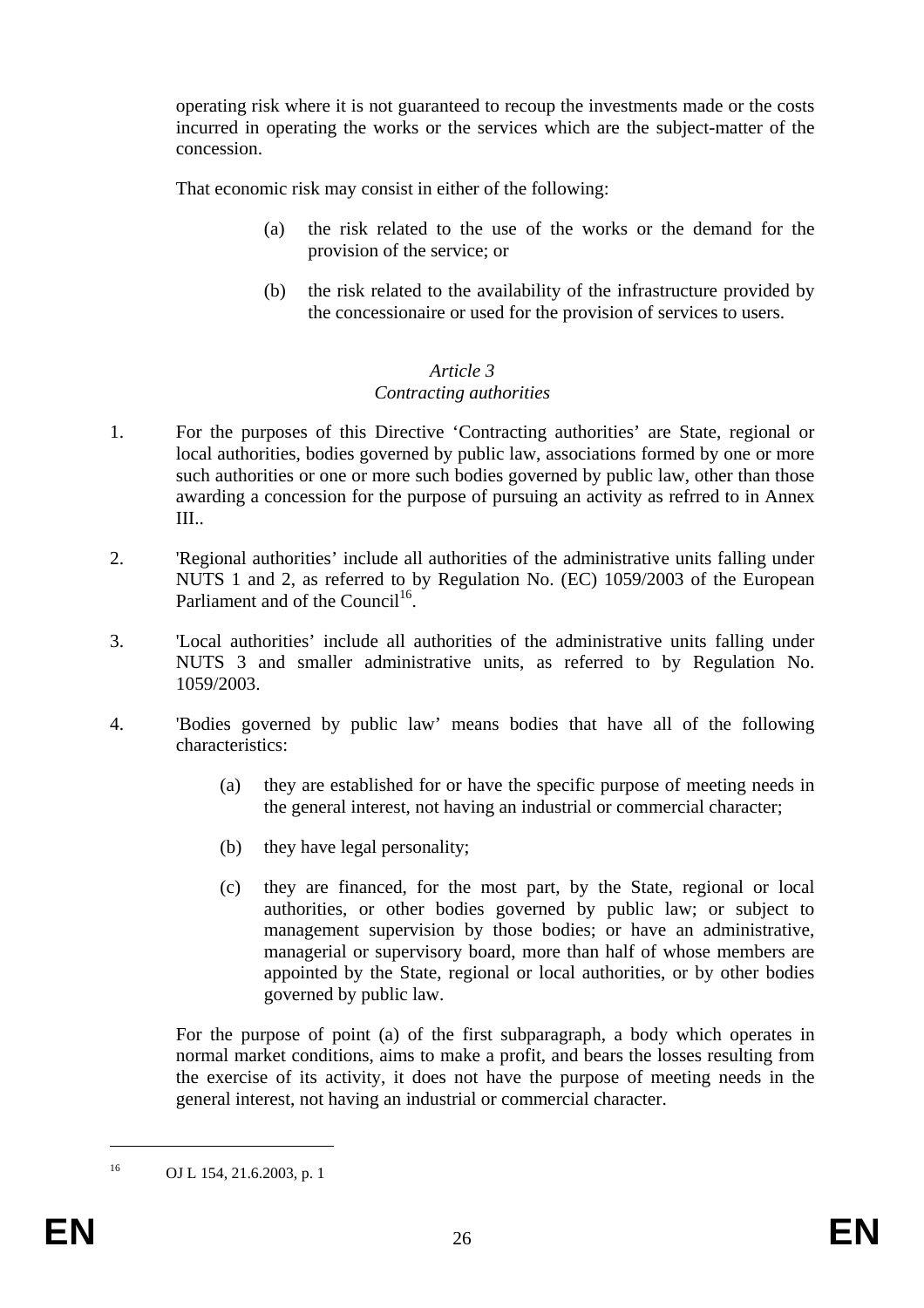## *Article 4 Contracting entities*

- 1. For the purposes of this Directive , "Contracting entities" are one of the following:
	- (1) state, regional or local authorities, bodies governed by public law, associations formed by one or more such authorities or one or more such bodies governed by public law as defined in paragraphs 2-4 of Article 3.
	- (2) public undertakings as defined in paragraph 2 of this Article;
	- (3) entities which are not contracting authorities or public undertakings, operating on the basis of special or exclusive rights granted by a competent authority of a Member State

when they award a concession for the purpose of pursuing one of the activities as referred to in Annex III.

2. A 'public undertaking' is any undertaking over which the contracting authorities may exercise directly or indirectly a dominant influence by virtue of their ownership of it, their financial participation therein, or the rules which govern it.

A dominant influence on the part of the contracting authorities shall be presumed when these authorities, directly or indirectly, in relation to an undertaking:

- (a) hold the majority of the undertaking's subscribed capital, or
- (b) control the majority of the votes attaching to shares issued by the undertaking, or
- (c) can appoint more than half of the undertaking's administrative, management or supervisory body.
- 3. 'Special or exclusive rights' mean rights granted by a competent authority of a Member State by way of any legislative, regulatory or administrative provision the effect of which is to limit the exercise of activities defined in Annex III to one or more entities, and which substantially affects the ability of other entities to carry out such activity.

Rights which have been granted by means of a procedure in which adequate publicity has been ensured and where the granting of those rights was based on objective criteria shall not constitute "special or exclusive rights" within the meaning of this Directive. Such procedure includes:

 (a) procurement procedures with a prior call for competition in conformity with Directive [2004/18/EC or 2004/17/EC] or this Directive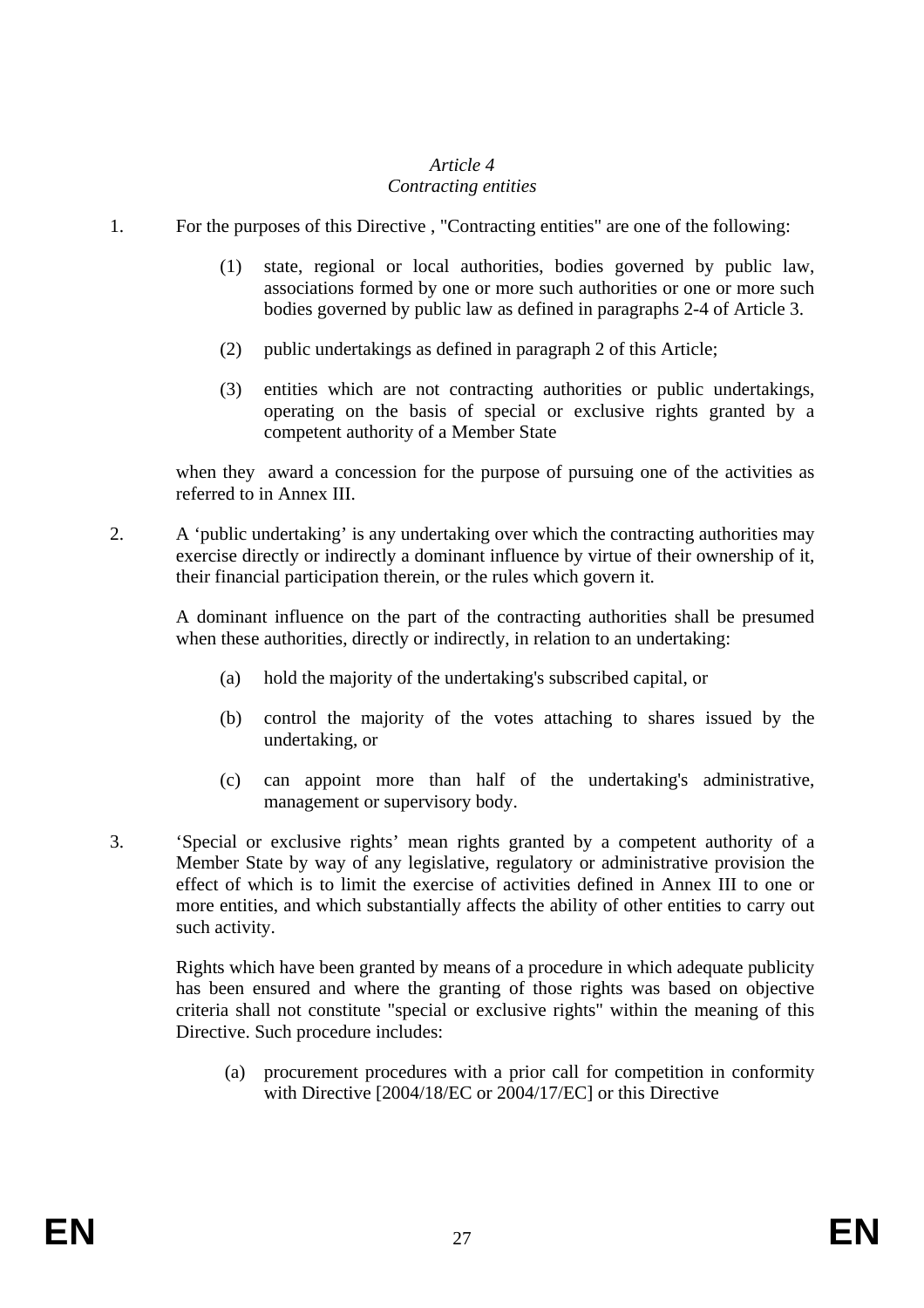(b) procedures pursuant to other legislative acts of the Union, listed in Annex XI, ensuring adequate prior transparency for granting authorisations on the basis of objective criteria.

The Commission shall be empowered to adopt delegated acts in accordance with Article 46 to modify the list of the Union legislative acts set out in Annex XI where, due to the adoption of new Union legislation or repeal of Union legislation, such modification proves necessary.

## *Article 5*

# *Thresholds*

- 1. This Directive shall apply to the following concessions the value of which is equal to or greater than EUR 5 000 000:
	- (a) concessions concluded by contracting entities for the pursuit of one of the activities referred to in Annex III;
	- (b) concessions concluded by contracting authorities.
- 2. Services concessions the value of which is equal to or greater than EUR 2 500 000 but lower than EUR 5 000 000 other than social services and other specific services shall be subject to the obligation to publish a concession award notice in accordance with Articles 27 and 28.

#### *Article 6*

# *Methods for calculating the estimated value of concessions*

- 1. The calculation of the estimated value of a concession shall be based on the total amount payable, net of VAT, as estimated by the contracting authority or the contracting entity, including any form of option and any extension of the duration of the concession.
- 2. The estimated value of a concession shall be calculated as the value of an entirety of works or services, even if purchased through different contracts, where the contracts are part of one single project. Indications for the existence of one single project consist in overall prior planning and conception by the contracting authority or contracting entity, the fact that the different elements purchased fulfil a single economic and technical function or that they are otherwise logically interlinked.

Where the contracting authority or the contracting entity provides for prizes or payments to candidates or tenderers it shall take them into account when calculating the estimated value of the concession.

3. The choice of the method used to calculate the estimated value of a concession shall not be made with the intention of excluding it from the scope of this Directive. A works project or an entirety of services shall not be subdivided with the effect of preventing it from falling within the scope of this Directive, unless justified by objective reasons.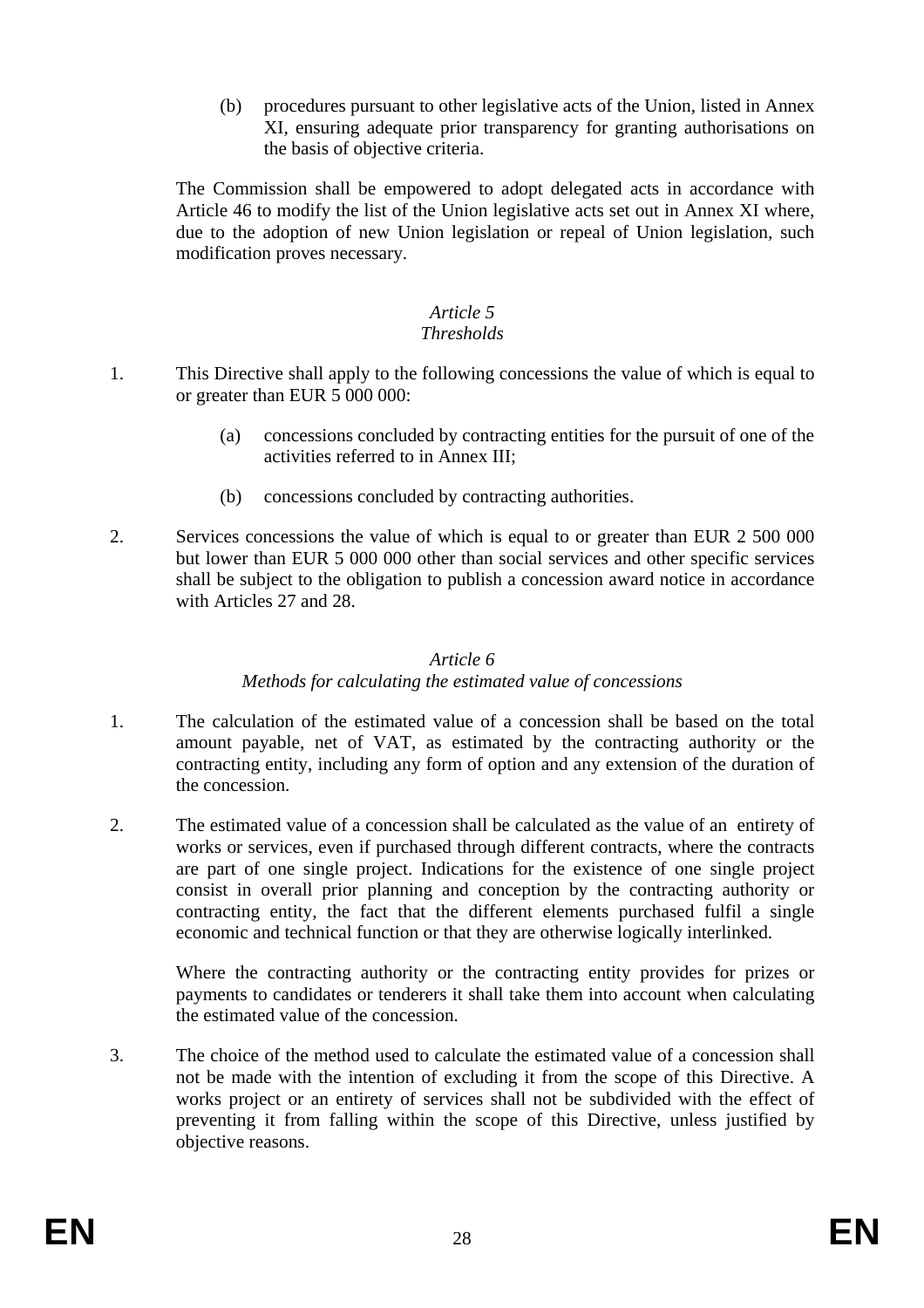- 4. This estimate shall be valid at the moment at which the concession notice is sent, or, in cases where such notice is not foreseen, at the moment at which the contracting authority or the contracting entity commences the concession award procedure, in particular by defining the essential characteristics of the intended concession.
- 5. With regard to public works concessions and works concessions, calculation of the estimated value shall take account of both the cost of the works and the total estimated value of the supplies and services that are made available to the contractor by the contracting authorities or entities provided that they are necessary for executing the works.
- 6. Where a proposed work or purchase of services may result in concessions being awarded at the same time in the form of separate lots, account shall be taken of the total estimated value of all such lots.
- 7. Where the aggregate value of the lots is equal to or exceeds the threshold laid down in Article 5, this Directive shall apply to the awarding of each lot.
- 8. Contracting authorities or contracting entities may award concessions for individual lots without applying the provisions on the award provided for under this Directive, provided that the estimated value net of VAT of the lot concerned is less than EUR 1 million. However, the aggregate value of the lots thus awarded without applying this Directive shall not exceed 20% of the aggregate value of all the lots into which the proposed work or the proposed purchase of services has been divided.
- 9. The value of services concessions shall be the estimated total value of services to be provided by the concessionaire during the whole duration of the concession, calculated in accordance with an objective methodology which shall be specified in the concession notice or in the concession documents.

The basis for calculating the estimated concession value shall, where appropriate, be the following:

- (a) for insurance services: the premium payable and other forms of remuneration;
- (b) for banking and other financial services: fees, commissions, interest and other forms of remuneration;
- (c) for design services: fees, commission payable and other forms of remuneration;
- 10. The value of concessions shall include both the estimated revenue to be received from third parties and the amounts to be paid by the contracting authority or the contracting entity.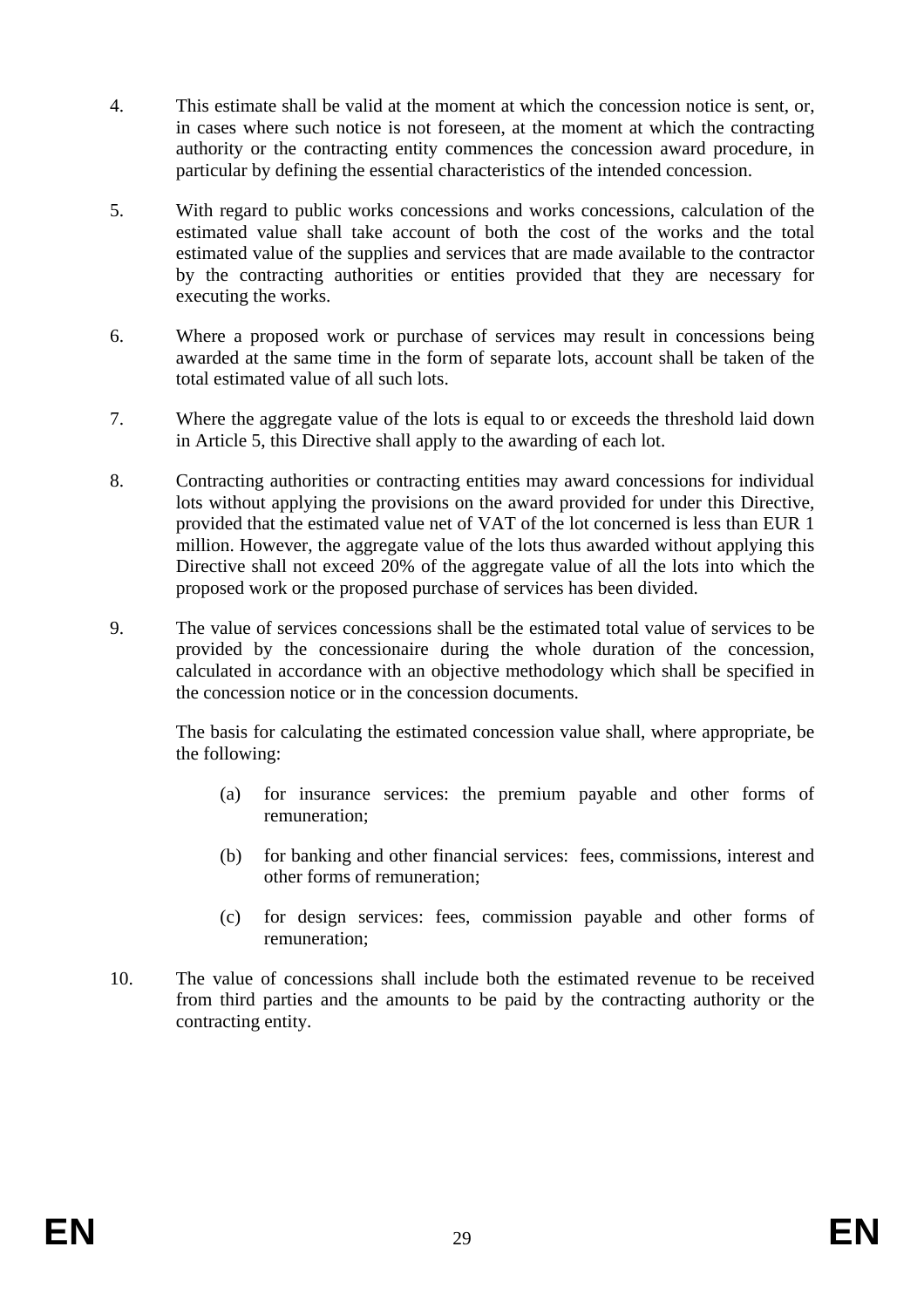#### *Article 7 General Principles*

Contracting authorities and contracting entities shall treat economic operators equally and shall act in a transparent and proportionate way. The design of the concession award procedure shall not be made with the objective of excluding it from the scope of this Directive or of artificially narrowing competition.

# **SECTION II EXCLUSIONS**

## *Article 8*

## *Exclusions applicable to concessions awarded by contracting authorities and contracting entities*

- 1. This Directive shall not apply to services concessions awarded by a contracting authority or by a contracting entity to an economic operator which is a contracting entity or an association of thereof, on the basis of an exclusive right that economic operator enjoys pursuant to applicable and published national law, regulation or administrative provision, and which has been granted in accordance with the Treaty and Union sectoral legislation concerning the management of networks infrastructure related to the activities set out in annex III.
- 2. By way of derogation from paragraph 1 of this Article, where sectoral legislation referred to in paragraph 1 of this Article does not provide for sector specific transparency obligations, the requirements of Article 27 (1) and (3) shall apply
- 3. This Directive shall not apply to concessions which the contracting authority or a contracting entity is obliged to award or organise in accordance with procurement procedures set out in:
	- (a) an international agreement concluded in conformity with the Treaty between a Member State and one or more third countries and covering works, supplies or services intended for the joint implementation or exploitation of a project by the signatory States;
	- (b) a concluded international agreement relating to the stationing of troops and concerning the undertakings of a Member State or a third country;
	- (c) the particular procedure of an international organisation.
	- (d) where the concessions are fully financed by an international organisation or international financing institution.

All agreements referred to in point (a) of the first subparagraph shall be communicated to the Commission, which may consult the Advisory Committee for Public Contracts referred to in Article 48.

For the purposes of point (d) of the first subparagraph, where a concession is cofinanced for a considerable part by an international organisation or international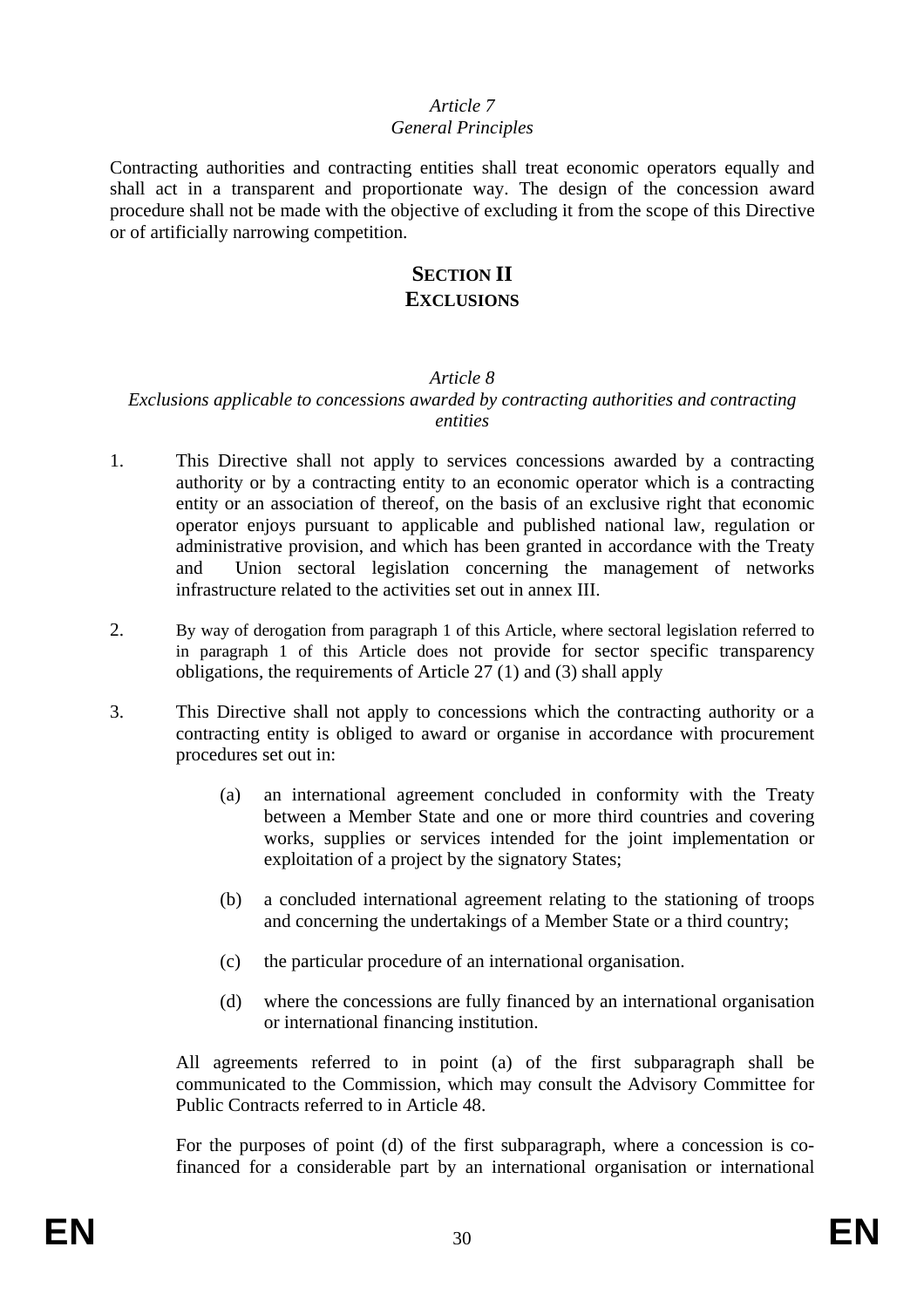financing institution the parties decide on applicable concession award procedures which shall be in conformity with the provisions of the Treaty on the Functioning of the European Union.

- 4. Subject to Article 346 of the Treaty , this Directive shall not apply to the awarding of concessions in the fields of defence and security to the extent that the protection of the essential security interests of a Member State cannot be guaranteed by the rules provided for in this Directive.
- 5. This Directive shall not apply to service concessions for:
	- (a) the acquisition or rental, by whatever financial means, of land, existing buildings or other immovable property or concerning rights thereon; however financial service concessions awarded at the same time as, before or after the contract of acquisition or rental, in whatever form, shall be subject to this Directive;
	- (b) the acquisition, development, production or co-production of programme material intended for broadcasting, defined as transmission and distribution using any form of electronic network, that are awarded by broadcasters, nor to concessions for broadcasting time, that are awarded to broadcasters;
	- (c) arbitration and conciliation services;
	- (d) financial services in connection with the issue, sale, purchase or transfer of securities or other financial instruments within the meaning of Directive 2004/39/EC of the European Parliament and of the Council, central bank services and operations conducted with the European Financial Stability Facility (EFSF);
	- (e) employment contracts;
	- (f) Air transport services based on the grant of an operating licence within the meaning of Regulation (EC)  $1008/2008^{17}$  of the European Parliament and of the Council  $^{18}$ .
	- (g) Public passenger transport services within the meaning of Regulation (EC) 1370/2007 of the European Parliament and of the Council.<sup>19</sup>

The broadcasting referred to in point (b) of the first paragraph shall include any transmission and distribution using any form of electronic network.

<sup>&</sup>lt;sup>17</sup> Regulation of the European Parliament and of the Council of 24 September 2008 on common rules for the operation of air services in the Community<br>  $0J L 293, 31.10.2008, p. 3.$ <br>  $19 \tO L 315, 313.2007$ 

OJ L 315, 3.12.2007,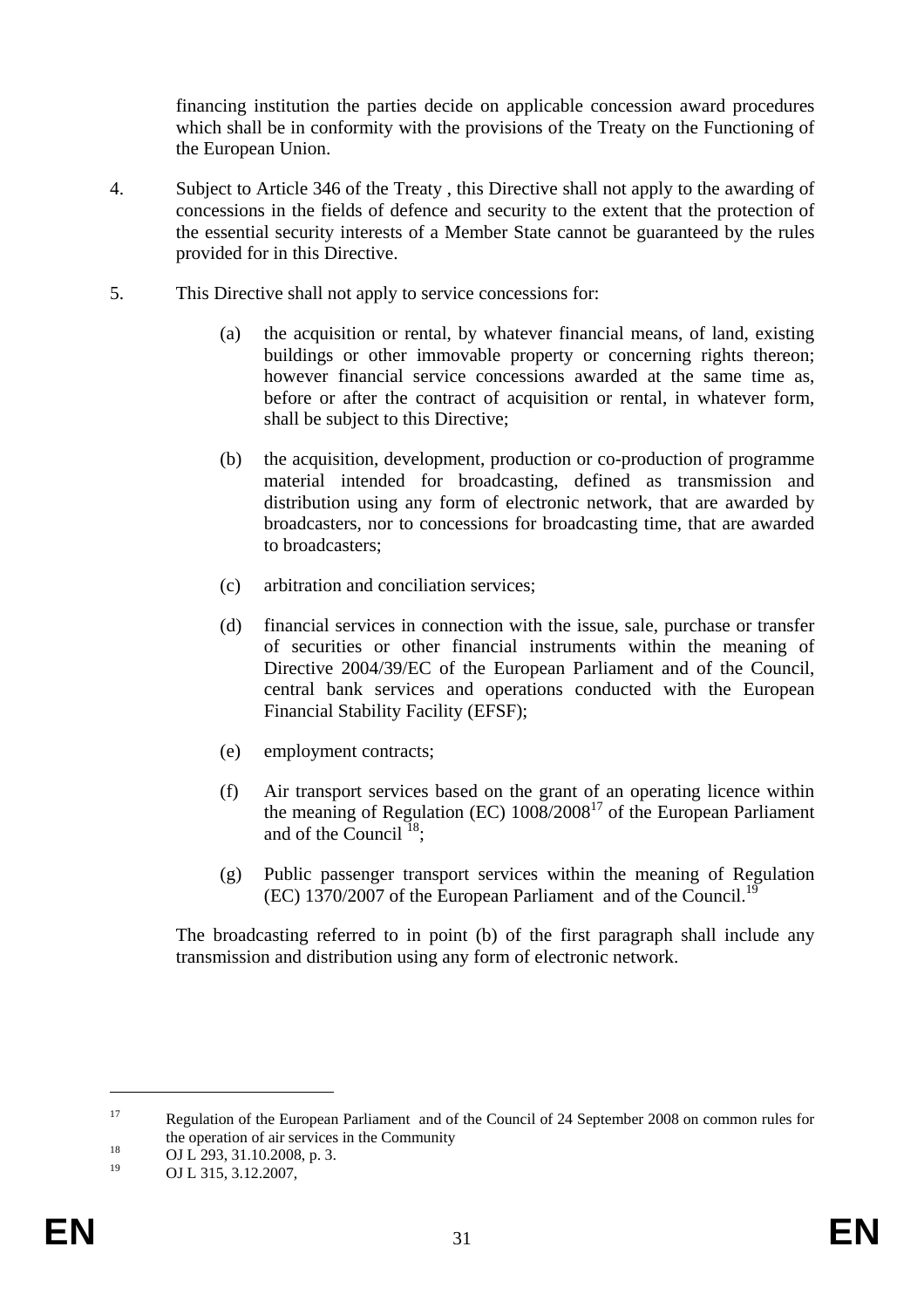#### *Article 9 Specific exclusions in the field of electronic communications*

This Directive shall not apply to concessions for the principal purpose of permitting the contracting authorities to provide or exploit public communications networks or to provide to the public one or more electronic communications services.

For the purposes of this Article:

- (a) 'public communications network' means an electronic communications network used wholly or mainly for the provision of electronic communications services available to the public which support the transfer of information between network termination points;
- (b) 'electronic communications network' means transmission systems and, where applicable, switching or routing equipment and other resources, including network elements which are not active, which permit the conveyance of signals by wire, radio, optical or other electromagnetic means, including satellite networks, fixed (circuitand packet-switched, including Internet) and mobile terrestrial networks, electricity cable systems, to the extent that they are used for the purpose of transmitting signals, networks used for radio and television broadcasting, and cable television networks, irrespective of the type of information conveyed ;
- (c) a 'network termination point' (NTP) means the physical point at which a subscriber is provided with access to a public communications network; in the case of networks involving switching or routing, the NTP is identified by means of a specific network address, which may be linked to a subscriber number or name;
- (d) 'electronic communications services' means a service normally provided for remuneration which consists wholly or mainly in the conveyance of signals on electronic communications networks, including telecommunications services and transmission services in networks used for broadcasting, but exclude services providing, or exercising editorial control over, content transmitted using electronic communications networks and services; it does not include information society services, as defined in Article 1 of Directive 98/34/EC, which do not consist wholly or mainly in the conveyance of signals on electronic communications networks.

# *Article 10*

*Exclusions applicable to concessions awarded by contracting entities* 

- 1. This Directive shall not apply to concessions awarded by contracting entities for purposes other than the pursuit of their activities as described in Annex III or for the pursuit of such activities in a third country, in conditions not involving the physical use of a network or geographical area within the Union.
- 2. Contracting entities shall notify the Commission or the national oversight body at their request of any activities which they regard as excluded. The Commission may periodically publish in the *Official Journal of the European Union* for information purposes, lists of the categories of activities which it considers to be covered by this exclusion. In so doing, the Commission shall respect any sensitive commercial aspects that the contracting entities may point out when forwarding this information.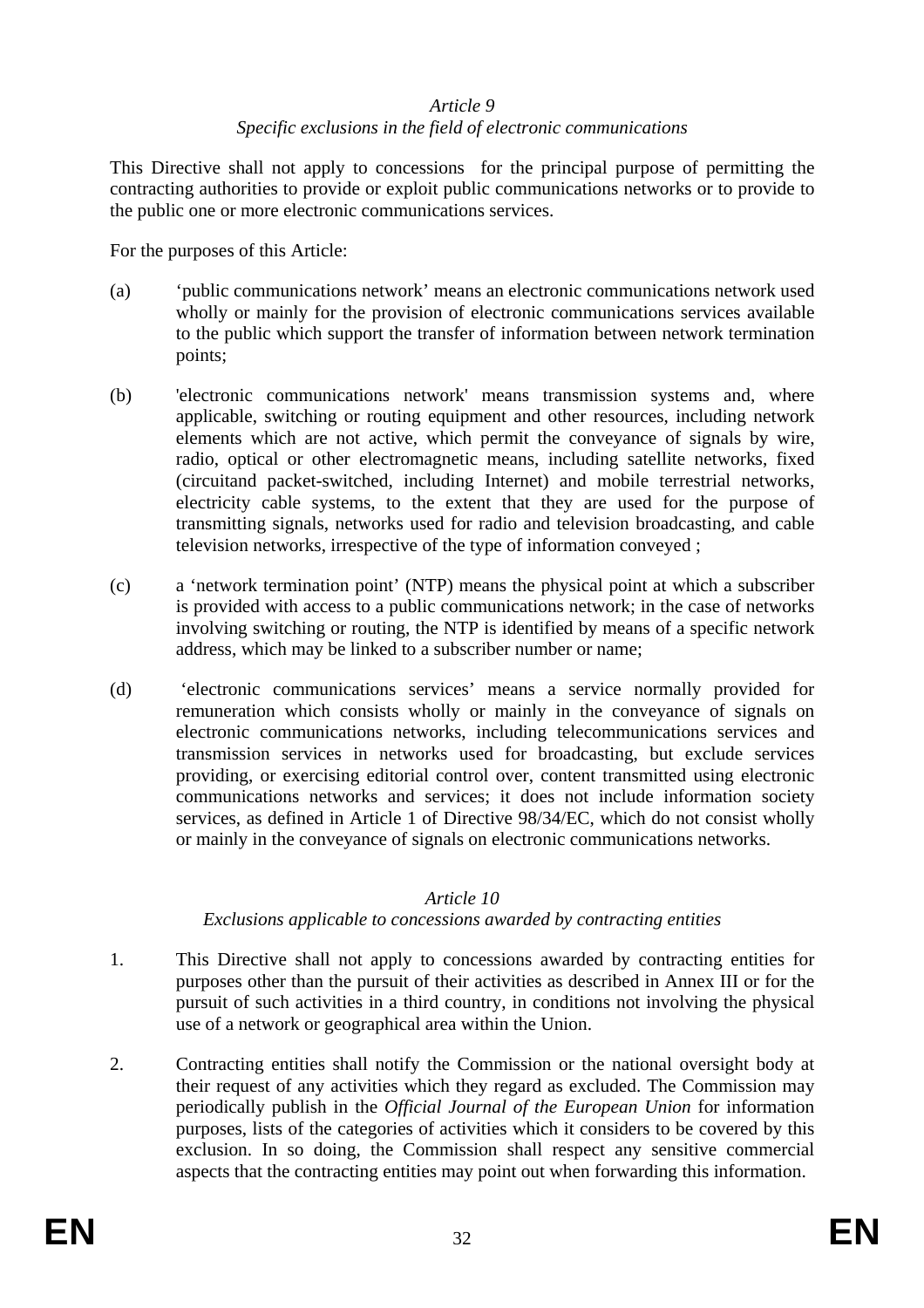## *Article 11 Concessions awarded to an affiliated undertaking*

- 1. For the purposes of this Article, "affiliated undertaking" means any undertaking the annual account of which are consolidated with those of the contracting entity in accordance with the requirements of the Seventh Council Directive  $83/349/EEC^{20}$ .
- 2. In the case of entities not subject to that Directive, "affiliated undertaking" shall mean any undertaking that :
	- (a) may be, directly or indirectly, subject to a dominant influence by the contracting entity within the meaning of the second paragraph of Article 4 of this Directive;
	- (b) may exercise a dominant influence over the contracting entity;
	- (c) in common with the contracting entity, is subject to the dominant influence of another undertaking by virtue of ownership, financial participation, or the rules which govern it.
- 3. Article 15 notwithstanding and provided that the conditions in paragraph 4 are met, this Directive shall not apply to the following concessions:
	- (a) concessions awarded by a contracting entity to an affiliated undertaking;
	- (b) concessions awarded by a joint venture, formed exclusively by a number of contracting entities for the purpose of carrying out activities described in Annex III, to an undertaking which is affiliated with one of those contracting entities.
- 4. Paragraph 3 shall apply:
	- (a) to service concessions provided that at least 80 % of the average total turnover of the affiliated undertaking with respect to services in general for the preceding three years derives from the provision of services to undertakings with which it is affiliated;
	- (b) works concessions provided that at least 80 % of the average total turnover of the affiliated undertaking with respect to works in general for the preceding three years derives from the provision of works to undertakings with which it is affiliated.
- 5. Where, because of the date on which an affiliated undertaking was created or commenced activities, the turnover is not available for the preceding three years, it shall be sufficient for that undertaking to show that the turnover referred to in points (a) or (b) of paragraph 4 is credible, particularly by means of business projections.

<u>.</u>

<sup>&</sup>lt;sup>20</sup> OJ L 193, 18.7.1983, p. 1. Directive as last amended by Directive 2001/65/EC of the European Parliament and of the Council (OJ L 283, 27.10.2001, p. 28).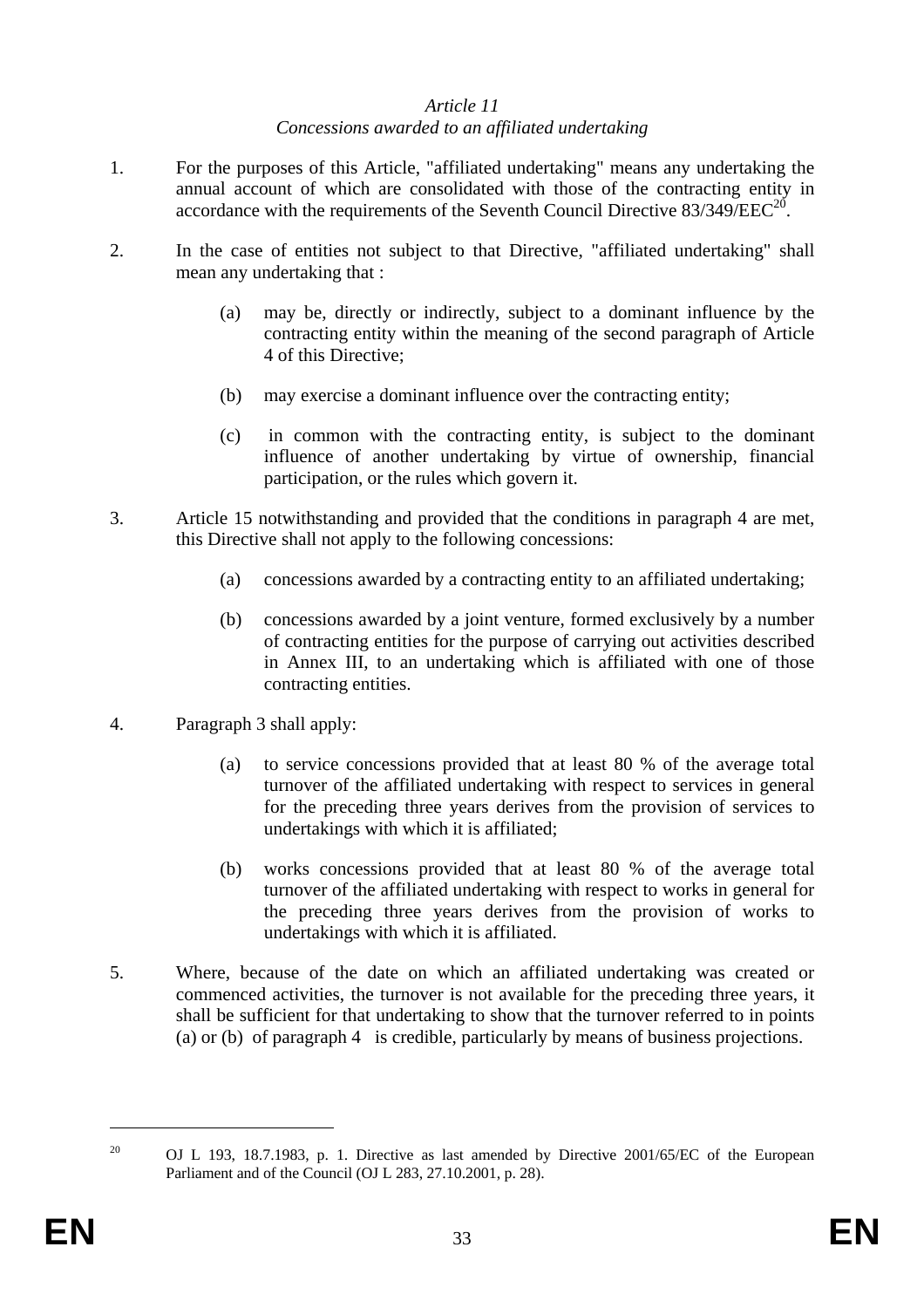6. Where more than one undertaking affiliated with the contracting entity provides the same or similar services, supplies or works, the above percentages referred to in paragraph 4 shall be calculated taking into account the total turnover deriving respectively from the provision of services, supplies or works by those affiliated undertakings.

#### *Article 12*

#### *Concessions awarded to a joint venture or to a contracting entity forming part of a joint venture*

Article 15 notwithstanding, and provided that the joint venture has been set up in order to carry out the activity concerned over a period of at least three years and that the instrument setting up the joint venture stipulates that the contracting entities, which form it, will be part thereof for at least the same period, this Directive shall not apply to concessions awarded by any of the following:

- (a) by a joint venture, formed exclusively by a number of contracting entities for the purpose of carrying out activities within the meaning of Annex III, to one of these contracting entities, or
- (b) by a contracting entity to such a joint venture of which it forms part. .

## *Article 13 Notification of information by contracting entities*

Contracting entities shall notify to the Commission or the national oversight body, at their request, the following information regarding the application of paragraphs 2 and 3 of Article 11 and of Article 12.

- (a) the names of the undertakings or joint ventures concerned,
- (b) the nature and value of the concessions involved,
- (c) proof deemed necessary by the Commission or the national oversight body that the relationship between the undertaking or joint venture to which the concessions are awarded and the contracting entity complies with the requirements of Articles 11 or 12.

# *Article 14*

# *Exclusion of activities which are directly exposed to competition*

This Directive shall not apply to concessions awarded by contracting entities where, in the Member State in which such concessions are performed the activity is directly exposed to competition in accordance with Article 27 and 28 of Directive [replacing Directive 2004/17/EC].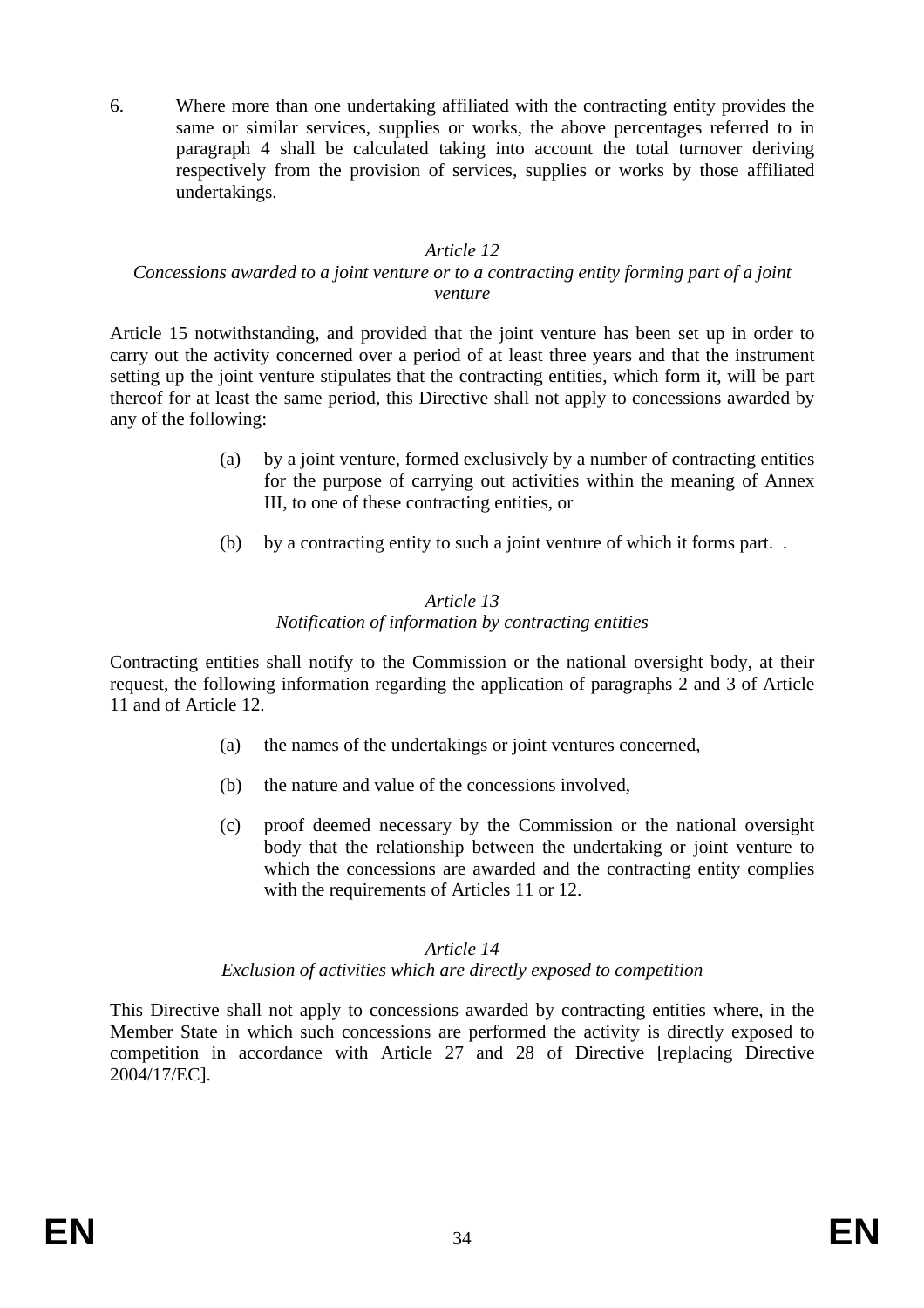# *Article 15 Relations between public authorities*

- 1. A concession awarded by a contracting authority or a contracting entity as referred to in paragraph 1 subparagraph 1 of Article 4 to another legal person shall fall outside the scope of this Directive where the following cumulative conditions are fulfilled:
	- a) such an authority or entity exercises over the legal person concerned a control which is similar to that which it exercises over its own departments
	- b) at least 90% of the activities of that legal person are carried out for the controlling contracting authority or entity or for other legal persons controlled by that contracting authority or entity
	- c) there is no private participation in the controlled legal person

A contracting authority or a contracting entity as referred to in paragraph 1 subparagraph 1 of Article 4 shall be deemed to exercise over a legal person a control similar to that which it exercises over its own departments within the meaning of point (a) of the first subparagraph where it exercises a decisive influence over both strategic objectives and significant decisions of the controlled legal person.

- 2. Paragraph 1 also applies where a controlled entity which is a contracting authority or contracting entity as referred to in paragraph 1 subparagraph 1 of Article 4 awards a concession to its controlling entity, or to another legal person controlled by the same contracting authority, provided that there is no private participation in the legal person being awarded the public concession.
- 3. A contracting authority or a contracting entity as referred to in paragraph 1 subparagraph 1 of Article 4, which does not exercise over a legal person control within the meaning of paragraph 1, may nevertheless award a concession without applying the provisions of the current Directive to a legal person which it controls jointly with other such contracting authorities or entities, where the following conditions are fulfilled:
	- a) the contracting authorities or entities as referred to in paragraph 1 subparagraph 1 of Article 4 exercise jointly over the legal person a control which is similar to that which it exercises over its own departments.
	- b) at least 90% of the activities of that legal person are carried out for the controlling contracting authorities or entities as referred to in paragraph 1 subparagraph 1 of Article 4 or other legal persons controlled by the same contracting authority or entity;
	- c) there is no private participation in the controlled legal person.

For the purposes of point (a), contracting authorities or entities as referred to in paragraph 1 subparagraph 1 of Article 4 shall be deemed to jointly control a legal person where the following cumulative conditions are fulfilled: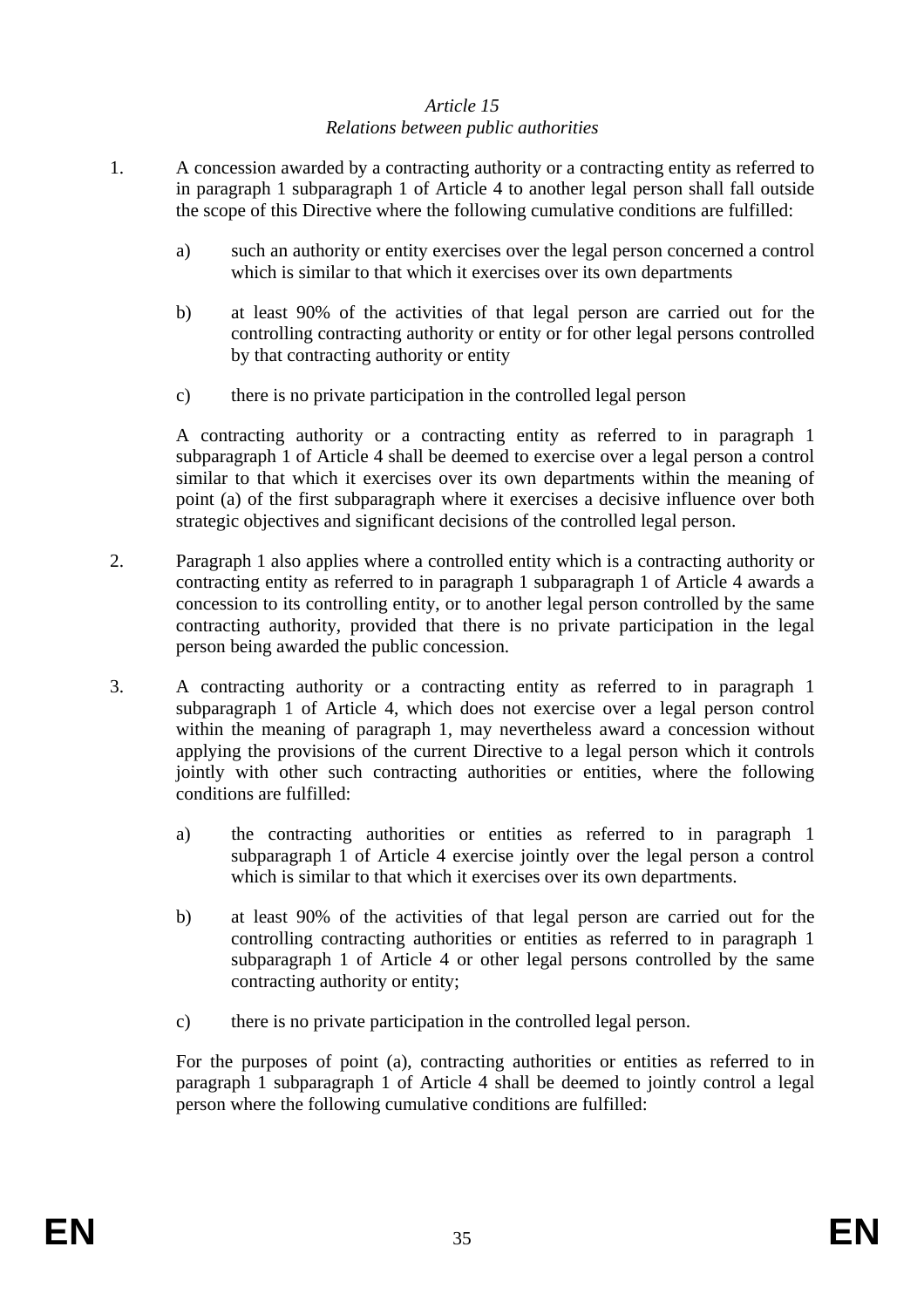- (a) the decision-making bodies of the controlled legal person are composed of representatives of all participating contracting authorities or contracting entities as referred to in paragraph 1 subparagraph 1 of Article 4;
- (b) those contracting authorities or contracting entities as referred to in paragraph 1 subparagraph 1 of Article 4 are able to jointly exert decisive influence over the strategic objectives and significant decisions of the controlled legal person;
- (c) the controlled legal person does not pursue any interests which are distinct from that of the public authorities affiliated to it;
- (d) the controlled legal person does not draw any gains other than the reimbursement of actual costs from the public contracts with the contracting authorities.
- 4. An agreement concluded between two or more contracting authorities or contracting entities as referred to in paragraph 1 subparagraph 1 of Article 4 shall not be deemed to be a concession within the meaning of point 1 of paragraph 1 of Article 2 of this Directive, where the following cumulative conditions are fulfilled:
	- (a) the agreement establishes a genuine co-operation between the participating contracting authorities or entities aimed at carrying out jointly their public service tasks and involving mutual rights and obligations of the parties;
	- (b) the agreement is governed only by considerations relating to the public interest;
	- (c) the participating contracting authorities or entities shall do not perform on the open market more than 10% in terms of turnover of the activities which are relevant in the context of the agreement;
	- (d) the agreement does not involve financial transfers between the participating contracting authorities or entities, other than those corresponding to the reimbursement of actual costs of the works, services or supplies;
	- (e) there is no private participation in any of the contracting authorities or entities involved.
- 5. The absence of private participation referred to in paragraphs 1 to 4 shall be verified at the time of the award of the concession or of the conclusion of the agreement.

The exceptions provided for in this Article shall cease to apply from the moment any private participation takes place, with the effect that ongoing concessions need to be opened to competition through regular concession award procedures.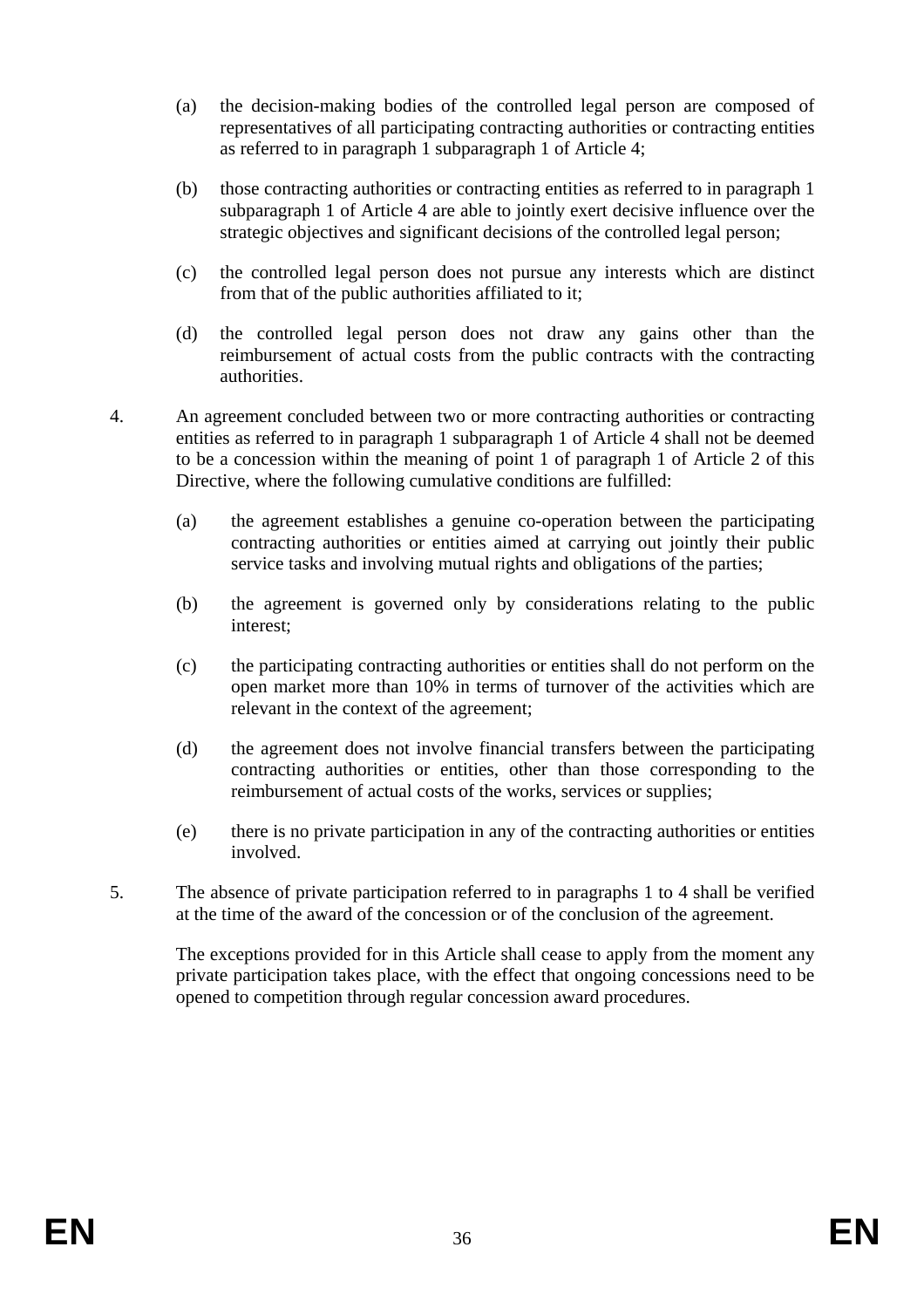# **SECTION III GENERAL PROVISIONS**

#### *Article 16 Duration of the concession*

The duration of the concession shall be limited to the time estimated to be necessary for the concessionaire to recoup the investments made in operating the works or services together with a resonable return on invested capital.

#### *Article 17 Social and other specific services*

Concessions for social and other specific services listed in Annex X falling within the scope of this Directive shall be subject to the obligation of paragraph 3 of Art. 26 and of paragraph 1 of Article 27.

#### *Article 18 Mixed concessions*

- 1. Contracts which have as their object both services and supplies shall be awarded in accordance with this Directive where the main object of the contract in question are services and where they are concessions within the meaning of point (1) of the first paragraph of Article 2
- 2. Concessions which have as their object both services within the meaning of Article 17 and other services shall be awarded in accordance with the provisions applicable to the type of service that characterises the main object of the contract in question.
- 3. In the case of mixed contracts referred to in paragraphs 1 and 2, the main object shall be determined by a comparison of the values of the respective services or supplies.
- 4. Where contracts have as their object concessions covered by this Directive as well as procurement or other elements not covered by it nor by Directives [replacing 2004/17/EC and Directive 2004/18] or 2009/81/EC, the part of the contract which constitutes a concession covered by this Directive shall be awarded in accordance with this Directive. However, when the different parts of the contract are objectively not separable, the application of this Directive shall be determined on the basis of the main subject of that contract.
- 5. In the case of concessions subject to this Directive and contracts subject to [Directive  $2004/18/EC$  or  $2004/17/EC$ ] or  $2009/81/EC^{21}$ , the part of the contract which constitutes a concession covered by this Directive shall be awarded in accordance with the provisions thereof.

<sup>21</sup> OJ L 217, 20.8.2009, p. 76.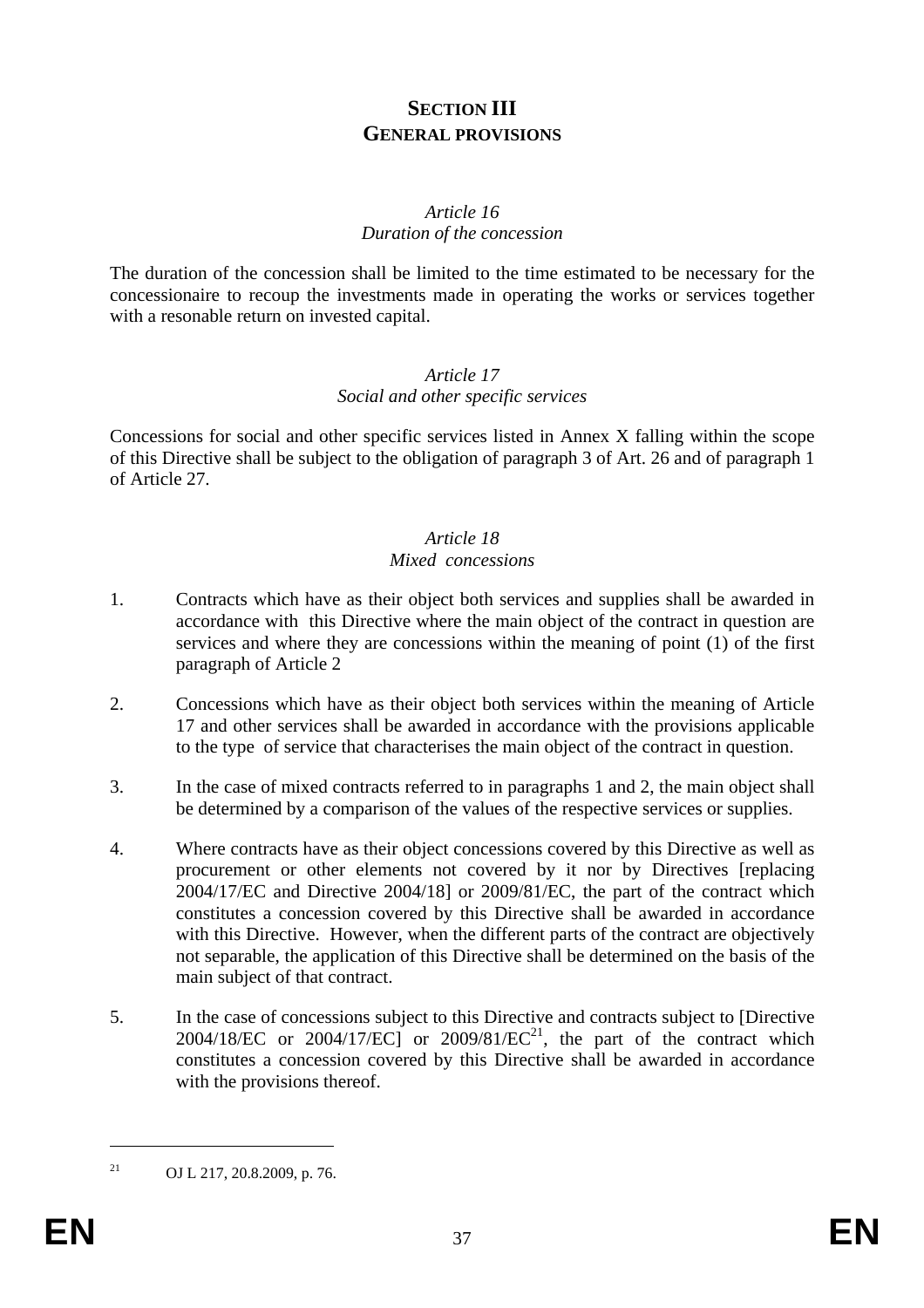Where the different parts of such contracts are not objectively separable, the application of this Directive shall be determined on the basis of the main subject of that contract.

#### *Article 19 Concessions covering several activities*

1. A concession which is intended to cover several activities shall be subject to the rules applicable to the activity for which it is principally intended.

However, the choice between awarding a single concession and awarding a number of separate concessions may not be made with the objective of excluding it from the scope of this Directive.

- 2. Where one of the activities for which the concession subject to the provisions of this Directive is intended is listed in Annex III and the other is not listed therein and where it is objectively impossible to determine for which activity the concession is principally intended, the concession shall be awarded in accordance with the provisions applicable to concessions awarded by contracting authorities.
- 3. If one of the activities for which the contract or the concession is intended is subject to this Directive and the other is not subject to either this Directive or [Directive 2004/18/EC or 2004/17/EC] or 2009/81/EC<sup>22</sup> and if it is objectively impossible to determine for which activity the contract or the concession is principally intended, the contract or the concession shall be awarded in accordance with this Directive.

# **SECTION IV SPECIFIC SITUATIONS**

#### *Article 20 Reserved concessions*

Member States may reserve the right to participate in concession award procedures to sheltered workshops and economic operators whose main aim is the social and professional integration of disabled and disadvantaged workers or provide for such concessions to be performed in the context of sheltered employment programmes provided that more than 30% of the employees of those workshops, economic operators or programmes are disabled or disadvantaged workers. The concession notice shall make reference to this provision.

#### *Article 21 Research and development services*

1. This Directive shall apply to service concessions for research and development services with CPV reference numbers 73000000-2 to 73436000-7, except 73200000-

<sup>22</sup> OJ L 217, 20.8.2009, p. 76.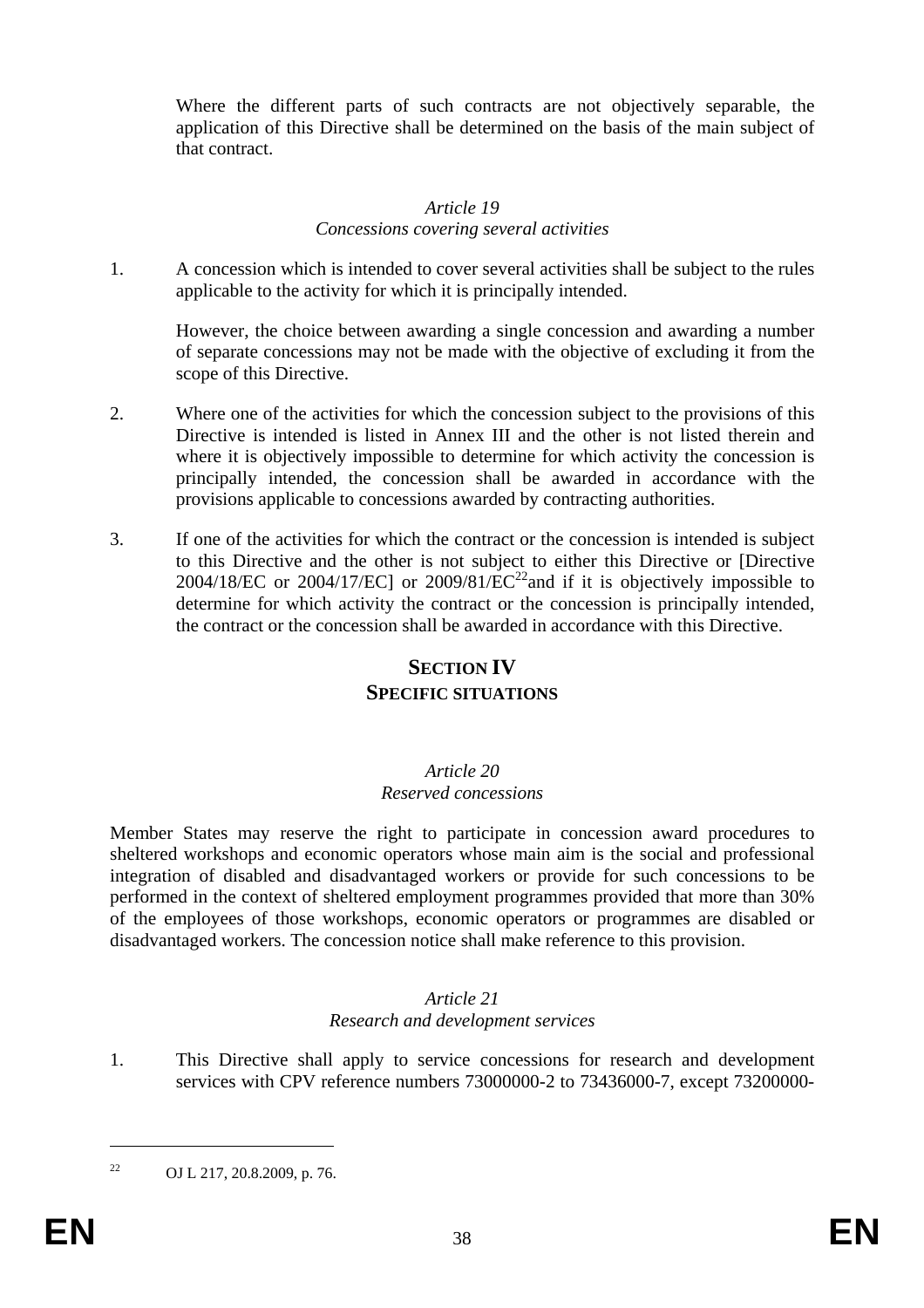4, 73210000-7 or 73220000-0, provided that the following conditions are both fulfilled:

- (a) the benefits accrue exclusively to the contracting authority or contracting entity for use in the conduct of its own affairs,
- (b) the service provided is wholly remunerated by the contracting authority or contracting entity
- 2. This Directive shall not apply to public service concessions for research and development services with CPV reference numbers 73000000-2 to 73436000-7, except 73200000-4, 73210000-7 or 73220000-0 where one of the above conditions is not met.
- 3. The Commission shall be empowered to adopt delegated acts in accordance with Article 46 concerning the reference numbers of this Article, whenever changes in the CPV nomenclature must be reflected in this Directive and they do not imply a modification of the scope of this Directive.

# **CHAPTER II Principles**

#### *Article 22 Economic operators*

- 1. Economic operators that, under the law of the Member State in which they are established, are entitled to provide the relevant service, shall not be rejected solely on the ground that, under the law of the Member State in which the concession is awarded, they would be required to be either natural or legal persons.
- 2. However, legal persons may be required to indicate in the tender or the application, the names and relevant professional qualifications of the staff to be responsible for the performance of the concession in question.
- 3. Groups of economic operators may submit tenders or put themselves forward as candidates.
- 4. Contracting authorities and contracting entities shall not establish specific conditions for participation of such groups in concession award procedures which are not imposed on individual candidates. In order to submit an application or a tender, these groups shall not be required by the contracting authorities or contracting entities to assume a specific legal form.

Contracting authorities and contracting entities may establish specific conditions for the performance of the concession by a group, provided that those conditions are justified by objective reasons and proportionate. Those conditions may require a group to assume a specific legal form once it has been awarded the contract, to the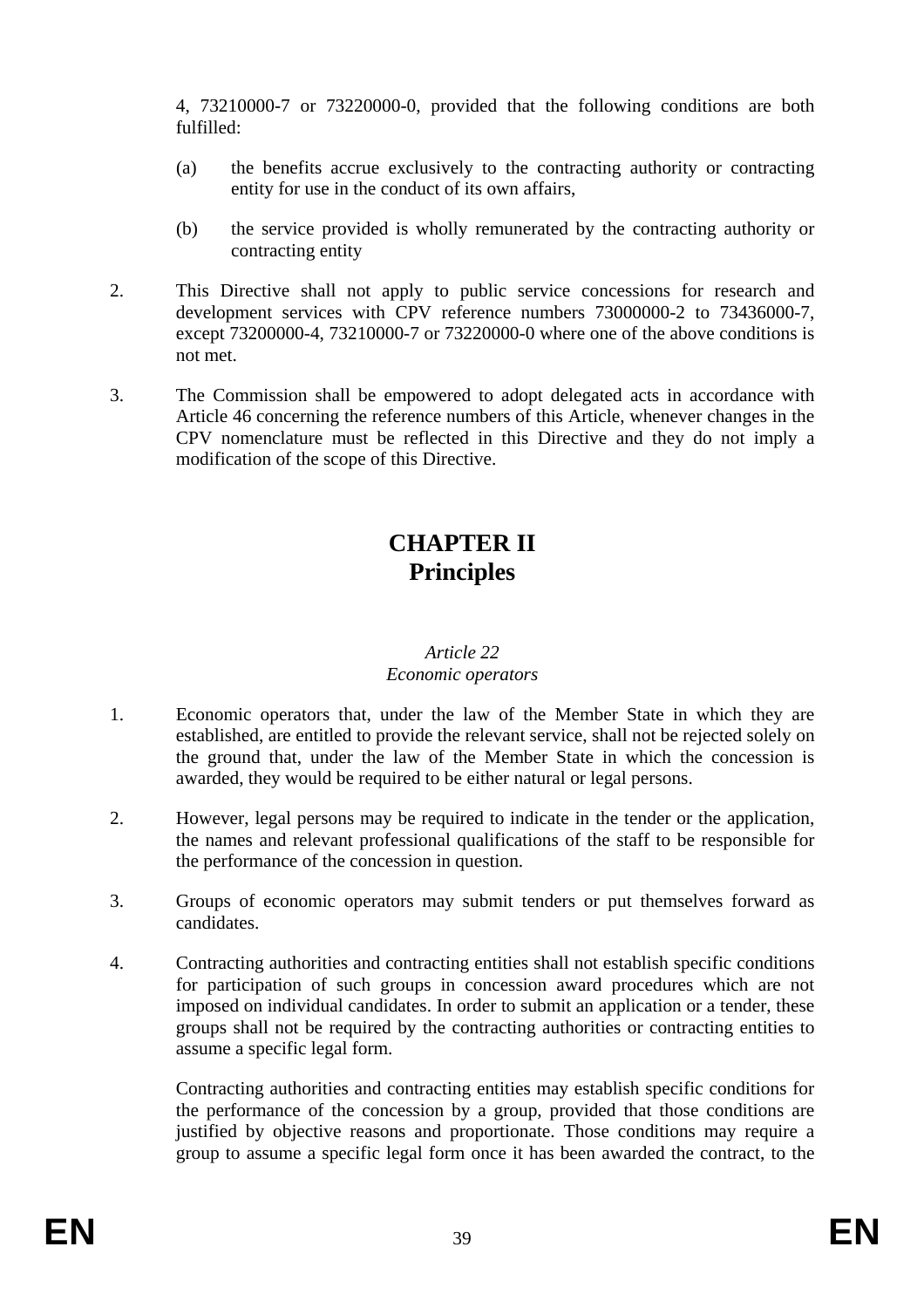extent that this change is necessary for the satisfactory performance of the concession.

## *Article 23*

## *Nomenclatures*

- 1. Any references to nomenclatures in the context of the award of concessions shall be made using the 'Common Procurement Vocabulary (CPV)' as adopted by Regulation  $(EC)$  No 2195/2002<sup>23</sup>.
- 2. The Commission shall be empowered to adopt delegated acts in accordance with Article 46 to adapt the reference numbers used in Annex I and X, whenever changes in the CPV nomenclature must be reflected in this Directive and they do not imply a modification of the scope of this Directive.

#### *Article 24 Confidentiality*

- 1. Unless otherwise provided in this Directive or in the national law concerning access to information, and without prejudice to the obligations relating to the advertising of awarded contracts and to the information to candidates and tenderers set out in Articles 27 and 35 of this Directive, the contracting authority shall not disclose information forwarded to it by economic operators which they have designated as confidential, including, but not limited to, technical or trade secrets and the confidential aspects of tenders.
- 2. Contracting authorities or contracting entities may impose on economic operators requirements aimed at protecting the confidential nature of information which the contracting authorities or contracting entities make available throughout the concession award procedure.

#### *Article 25 Rules applicable to communication*

- 1. Except where use of electronic means is mandatory pursuant to Articles 28 (2) and 30 of this Directive contracting authorities and contracting entities may choose between the following means of communication for all communication and information exchange:
	- (a) electronic means in accordance with paragraphs 3, 4 and 5;
	- (b) post or fax;

<sup>23</sup> OJ L 340, 16.12.2002, p. 1.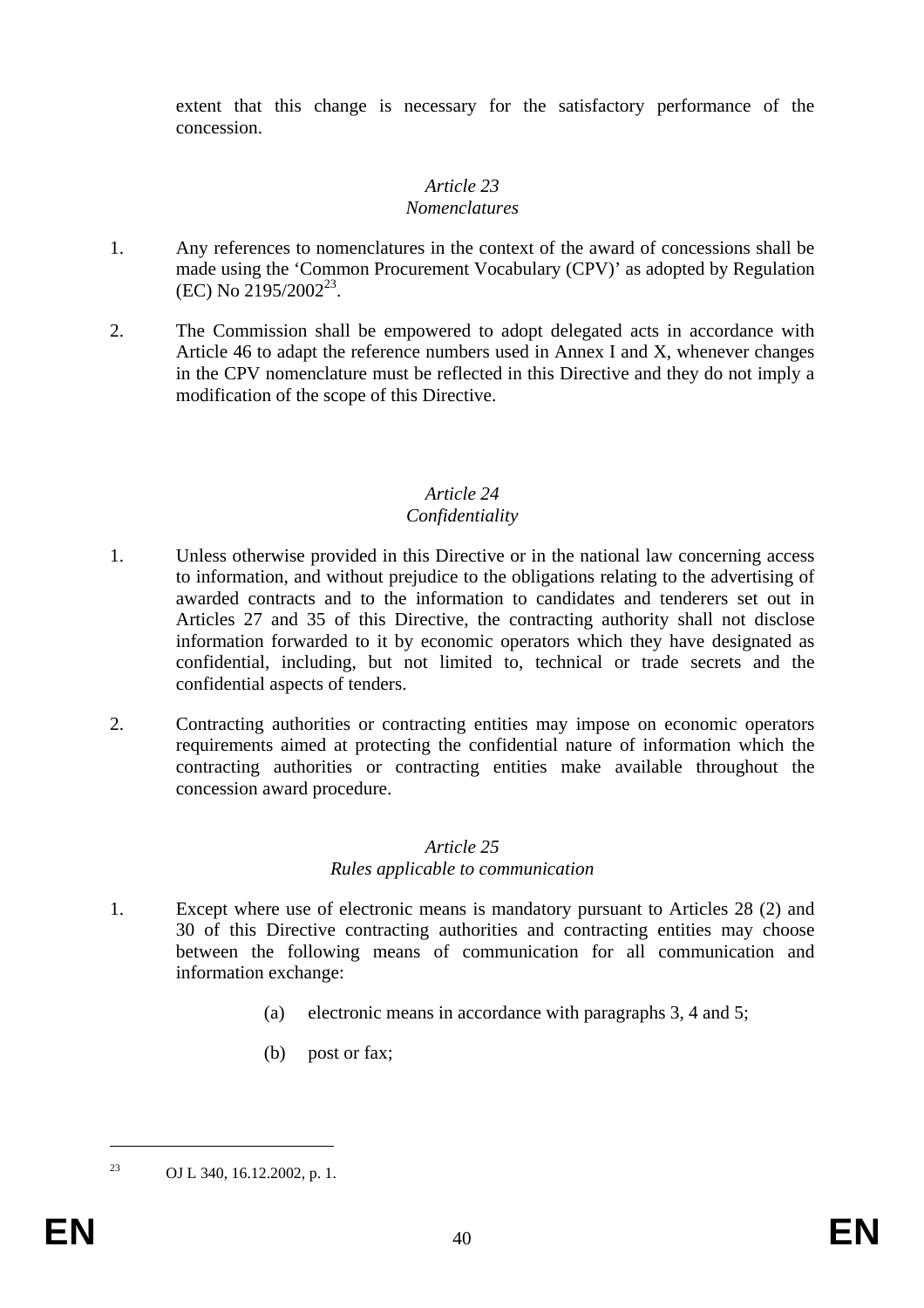- (c) telephone in the cases and circumstances referred to in paragraph 6, or
- (d) a combination of those means.

Member States may make mandatory the use of electronic means of communication for concessions, going beyond the obligations established in Articles 28 (2) and 30 of this Directive.

2. The means of communication chosen must be generally available and not restrict economic operators' access to the concession award procedure.

In all communication, exchange and storage of information, contracting authorities and contracting entities shall ensure that the integrity of data and the confidentiality of tenders and applications are preserved. They shall examine the content of tenders and applications only after the time limit set for submitting them has expired.

3. The tools to be used for communicating by electronic means, as well as their technical characteristics, shall be non-discriminatory, generally available and interoperable with the information and communication technology products in general use and shall not restrict economic operators' access to the concession award procedure. The technical details and characteristics of the devices for the electronic receipts to be deemed in compliance with the first subparagraph of this paragraph are set out in Annex XII

The Commission shall be empowered to adopt delegated acts in accordance with Article 46 to amend the technical details and characteristics set out in Annex XII due to technical developments or administrative reasons.

To ensure the interoperability of technical formats as well as of process and messaging standards, especially in a cross-border context, the Commission shall be empowered to adopt delegated acts in accordance with Article 46 to establish the mandatory use of specific technical standards, at least with regard to the use of esubmission, electronic catalogues and means for electronic authentication.

4. Contracting authorities and contracting entities may, where necessary, require the use of tools which are not generally available, provided that they offer alternative means of access.

Contracting authorities and contracting entities shall be deemed to offer suitable alternative means of access in any of the following situations:

- (a) They offer unrestricted and full direct access by electronic means to these tools from the date of publication of the notice in accordance with Annex IX or from the date when the invitation to confirm interest is sent; the text of the notice or the invitation to confirm interest shall specify the internet address at which these tools are accessible;
- (b) ensure that tenderers established in other Member States than the contracting authority's may access the concession award procedure through the use of provisional tokens made available online at no extra cost;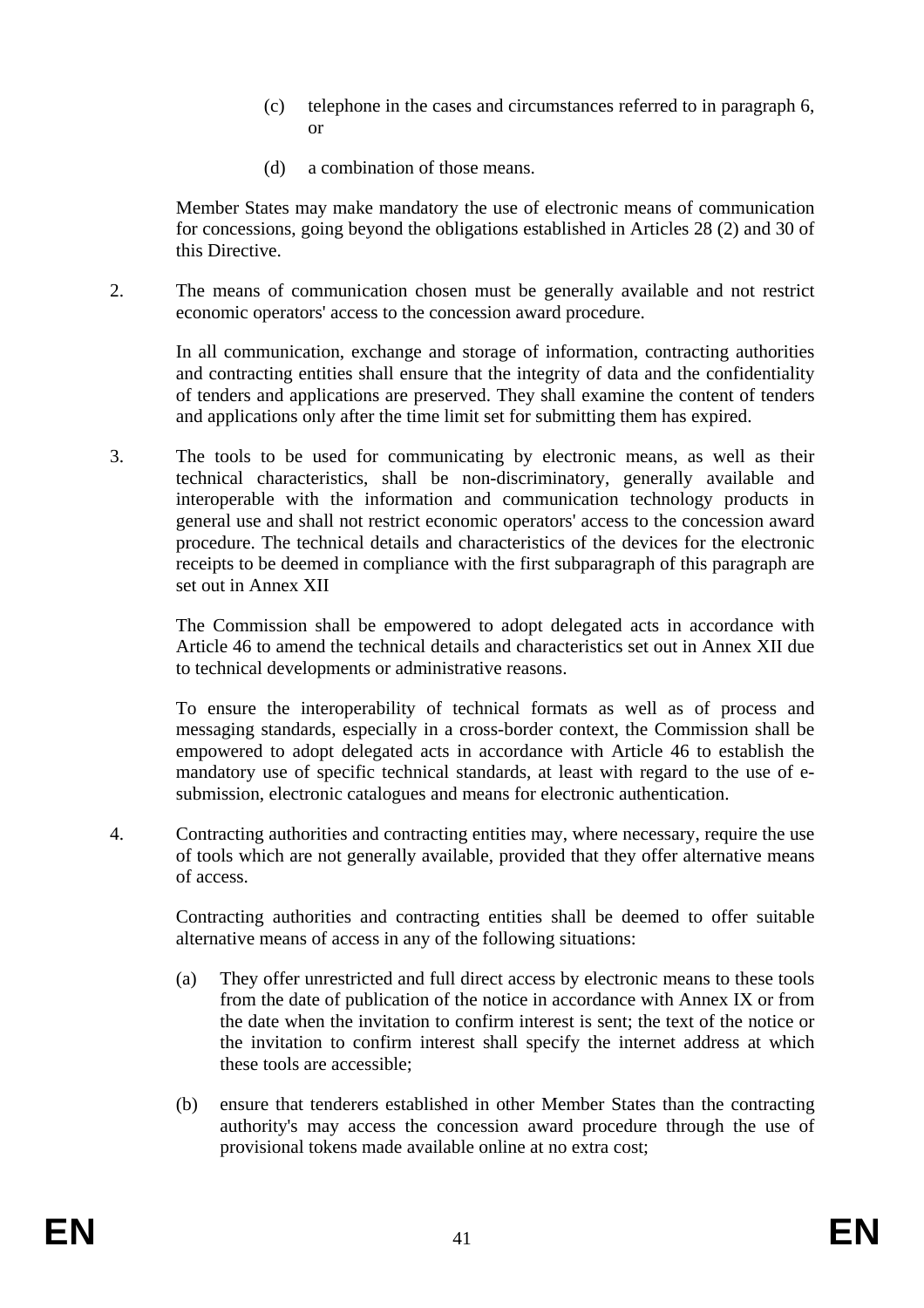- (c) support an alternative channel for electronic submission of tenders.
- 5. The following rules shall apply to devices for the electronic transmission and receipt of tenders and for the electronic transmission and receipt of applications:
	- a) information on specifications for the electronic submission of tenders and requests to participate, including encryption and time-stamping, shall be available to interested parties;
	- b) devices, methods for authentication and electronic signatures shall comply with the requirements of Annex XII;
	- c) contracting authorities and contracting entities shall specify the level of security required for the electronic means of communication in the various stages of the concession award procedure followed. The level shall be proportionate to the risks attached.
	- d) where advanced Electronic Signatures as defined by Directive  $1999/93/EC^{24}$  of the European Parliament and of the Council are required, contracting authorities and contracting entities shall accept signatures supported by a qualified electronic certificate referred to in the Trusted List provided for in the European Commission Decision  $2009/767/EC^{25}$ , created with or without a secure signature creation device, subject to compliance with the following conditions:
		- (i) they must establish the required advanced signature format on the basis of formats established in Commission Decision  $2011/130/EU<sup>26</sup>$  and put in place necessary measures to be able to process these formats technically;
		- (ii) where a tender is signed with the support of a qualified certificate that is included in the Trusted list, they must not apply additional requirements that may hinder the use of those signatures by tenderers.
- 6. The following rules shall apply to the transmission of applications to participate:
	- (a) applications to participate in a procedure for the award of a concession may be made in writing or by telephone; in the latter case, a written confirmation must be sent before expiry of the time limit set for their receipt;
	- (b) contracting authorities or contracting entities may require that applications for participation made by fax must be confirmed by post or by electronic means, where this is necessary for the purposes of legal proof.

For the purposes of point (b), the contracting authority or entity shall indicate in the concession notice or in the invitation to confirm interest that it requires applications

<sup>&</sup>lt;sup>24</sup> OJ L 13, 19.1.2000, p. 12.

<sup>&</sup>lt;sup>25</sup> OJ L 274, 20.10.2009, p. 36.

<sup>26</sup> OJ L 53, 26.2.2011, p. 66.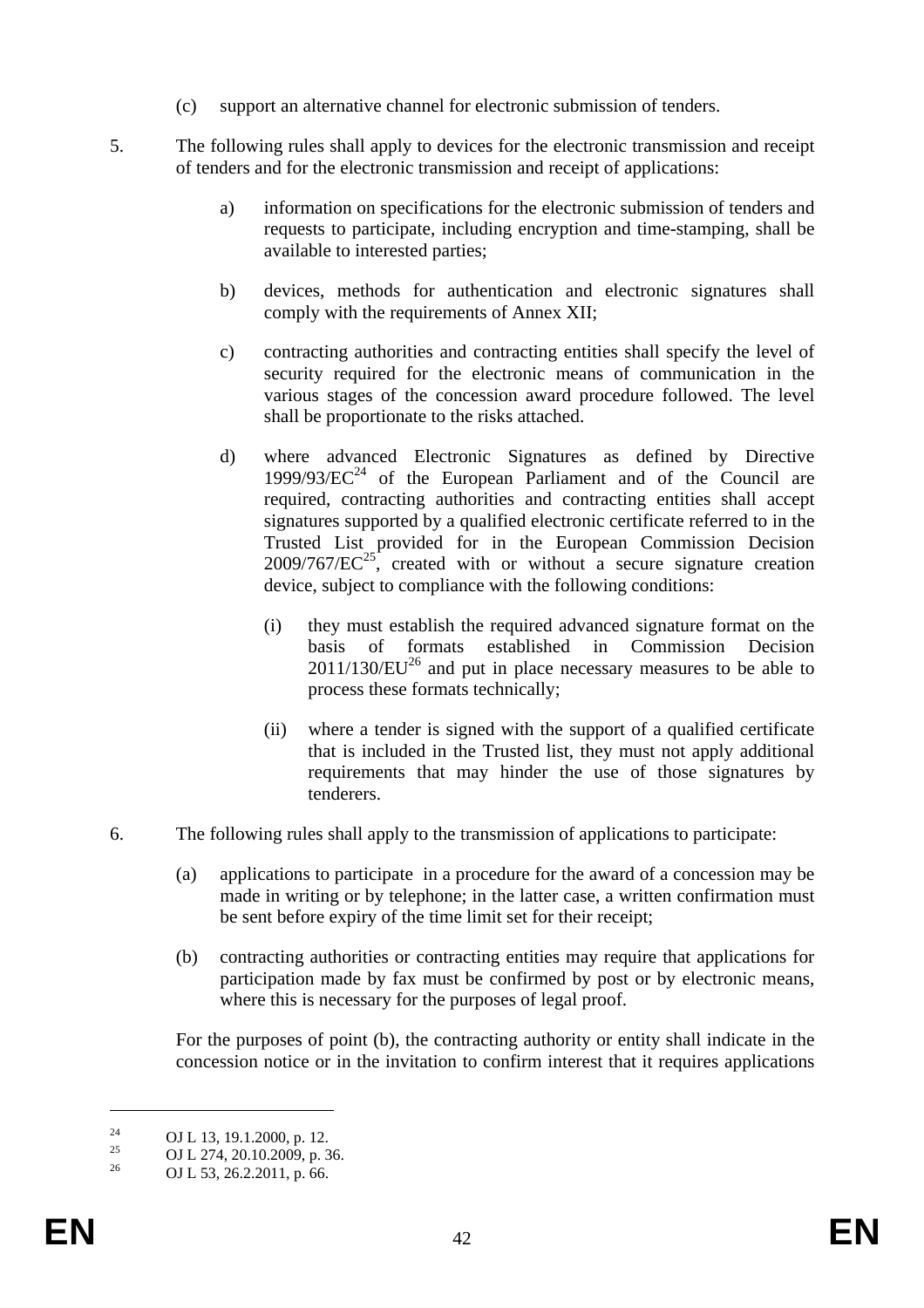to participate made by fax to be confirmed by post or by electronic means and the time limit for sending such confirmation

7. Member States shall ensure that, at the latest 5 years after the date provided for in Article 49 (1), all procedures for the award of concessions under this Directive are performed using electronic means of communication, in particular e-submission, in accordance with the requirements of this Article.

This obligation shall not apply where the use of electronic means would require specialised tools or file formats that are not generally available in all the Member States within the meaning of paragraph 3. It is the responsibility of the contracting authorities or contracting entities using other means of communication for submission of tenders to demonstrate in the concession documents that the use of electronic means, due to the particular nature of the information to be exchanged with the economic operators, would require specialised tools or file formats that are not generally available in all the Member States.

Contracting authorities and contracting entities shall be deemed to have legitimate reasons not to request electronic means of communication in the submission process in the following cases:

- (a) the description of the technical specifications, due to the specialised nature of the concession award, cannot be rendered using file formats that are generally supported by commonly used applications;
- (b) the applications supporting file formats that are suitable for the description of the technical specifications are under a proprietary licensing schema and cannot be made available for downloading or remote use by the contracting authority;
- (c) the applications supporting file formats that are suitable for the description of the technical specifications use file formats that cannot be handled by any other open or downloadable applications.
- 8. Contracting authorities may use the data processed electronically for public procurement procedures in order to prevent, detect and correct errors occuring at each stage by developing appropriate tools.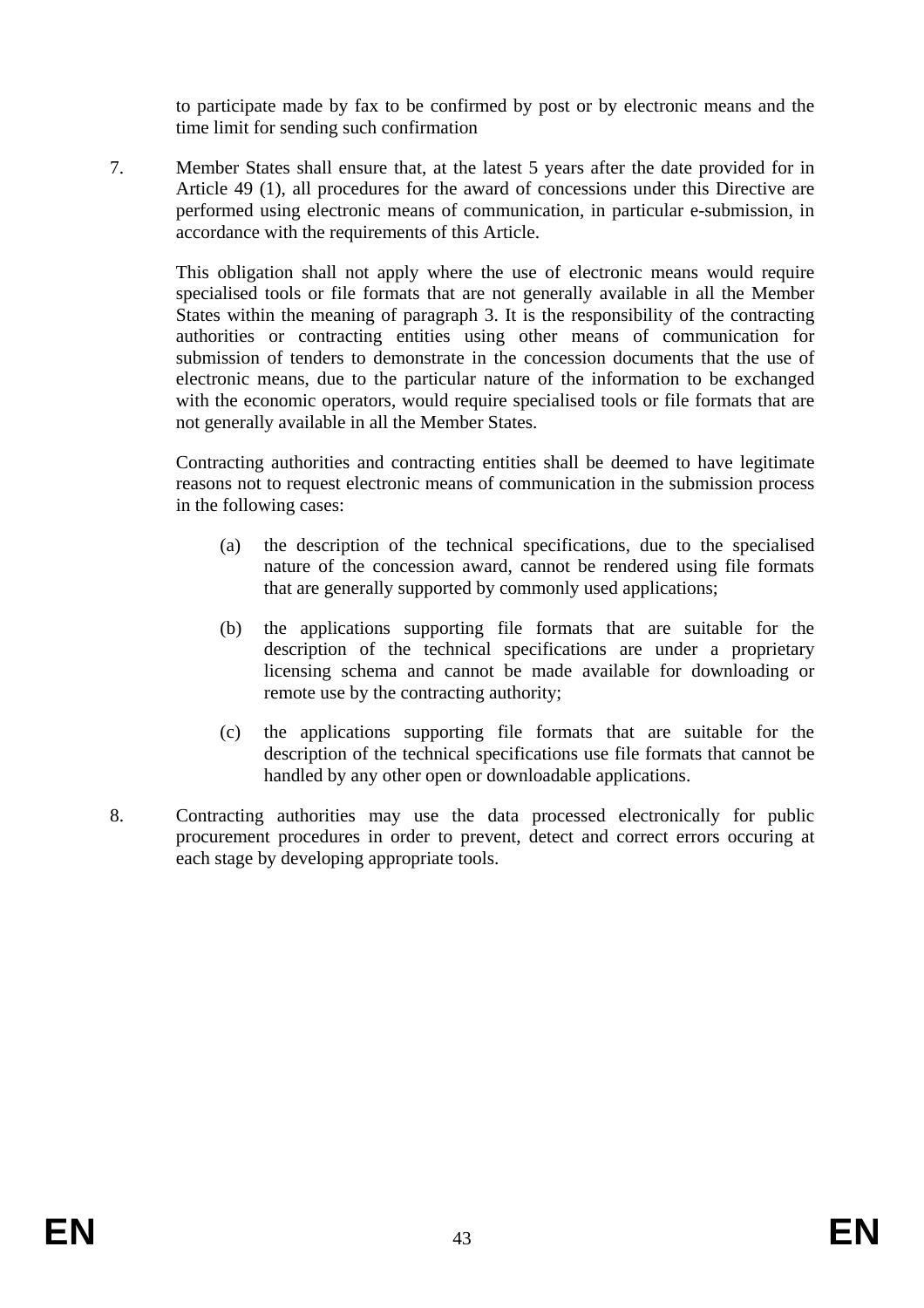# **TITLE II RULES ON THE AWARD OF CONCESSIONS**

# **CHAPTER I Publication and Transparency**

#### *Article 26 Concession notices*

- 1. Contracting authorities and contracting entities wishing to award a concession shall make known their intention by means of a concession notice.
- 2. Concession notices shall contain the information referred to in part of Annex IV and, where appropriate, any other information deemed useful by the contracting authority or entity, in accordance with the format of standard forms.
- 3. Contracting authorities and contracting entities wishing to award a concession for social and other specific services shall make known their intention of planned concession award through the publication of a prior information notice as soon as possible after the beginning of the budgetary year. Those notices shall contain the information set out in Annex XIII.
- 4. The Commission shall establish those standard forms. Those implementing acts shall be adopted in accordance with the advisory procedure referred to in Article 48.
- 5. By way of derogation from paragraph 1, the contracting authorities and entities shall not be required to publish a concession notice in any of the following cases:
	- (a) where no tenders or no suitable tenders or no applications have been submitted in response to a concession procedure, provided that the initial conditions of the concession contract are not substantially altered and on condition that a report is sent to the Commission or to the national oversight body designated pursuant to Article 84 of Directive [replacing Directive 2004/18/EC] where they so request;
	- (b) where the works or services can be supplied only by a particular economic operator due to the absence of competition for technical reasons, the protection of patents, copyrights or other intellectual property rights or he protection of other exclusive rights and where no reasonable alternative or substitute exists and the absence of competition is not the result of an artificial narrowing down of the parameters of the concession award;
	- (c) for new works or services consisting in the repetition of similar works or services entrusted to the economic operator to which the same contracting authorities or contracting entities awarded an original concession subject to the obligation referred to in paragraph 1, provided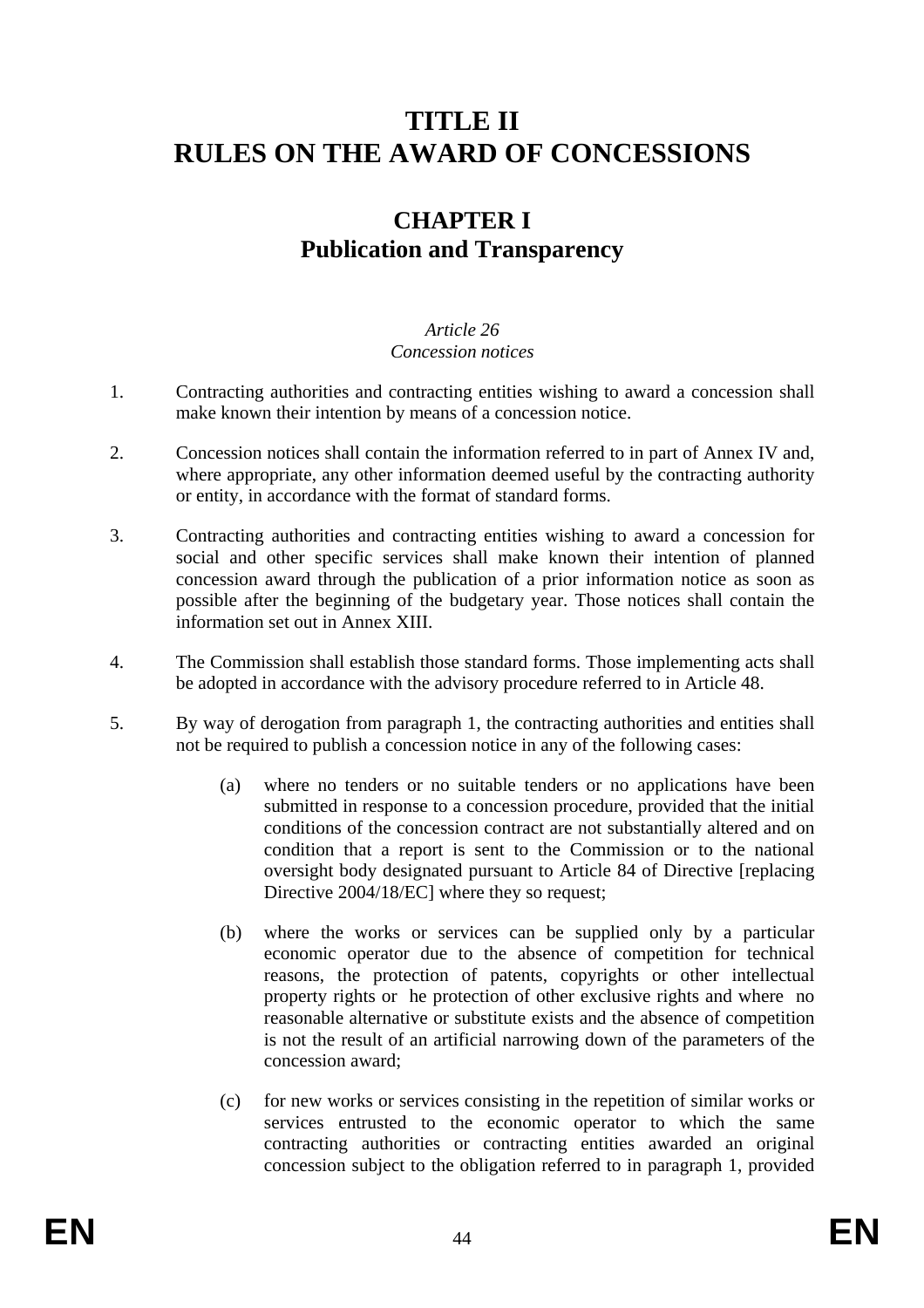that such works or services are in conformity with a basic project for which the original concession was awarded. The basic project shall mention the extent of possible additional works or services and the conditions under which they will be awarded.

As soon as the first project is put up for tender the total estimated cost of subsequent works or services shall be taken into consideration by the contracting authorities or contracting entities when they apply the provisions of Article 5

6. For the purposes of point (a) of the first subparagraph, a tender shall be considered not to be suitable where:

- it is irregular or unacceptable, and

- it is completely irrelevant to the concession, being incapable of meeting the contracting authority or contracting entity's needs as specified in the concession documents.

Tenders shall be considered to be irregular, where they do not comply with the concession documents or where the prices offered are sheltered from normal competitive forces.

Tenders shall be considered to be unacceptable in any of the following cases:

- (a) where they have been received late;
- (b) they have been submitted by tenderers who do not have the requisite qualifications;
- (c) their price exceeds the contracting authority or contracting entity's budget as determined prior to the launching of the concession award procedure and documented in writing;
- (d) they have been found to be abnormally low

#### *Article 27 Concession award notices*

- 1. Not later than 48 days after the award of a concession, contracting authorities and contracting entities shall send a concession award notice on the results of the concession award procedure.
- 2. The obligation referred to in paragraph 1 shall also apply to those services concessions the estimated value of which, as calculated according to the method referred to in Article 6 (5), is equal to or higher than 2 500 000 EUR with the sole exception of social services and other specific services as referred to in Article 17.
- 3. Such notices shall contain the information set out in Annex V or in relation to concessions for social services and other specific services the information set out in VI and be published in accordance with the provisions of Article 28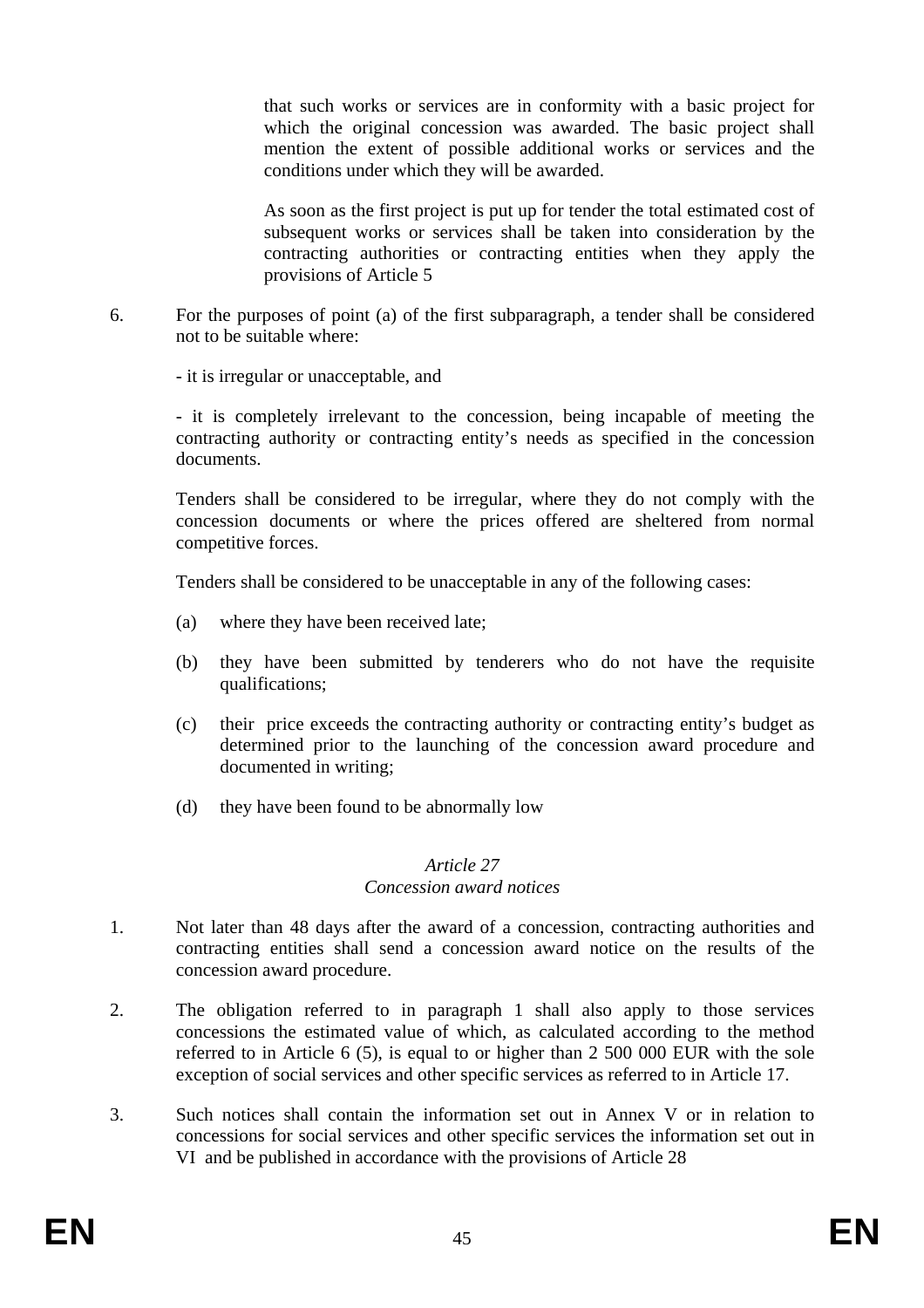#### *Article 28 Form and manner of publication of notices*

1. The notices referred to in Articles 26 and 27 and the second subparagraph of Article 43(6) shall include the information set out Annexes IV to VI and in the format of standard forms, including standard forms for corrigenda.

The Commission shall establish those standard forms by implementing acts to be adopted in accordance with the advisory procedure referred to in Article 48.

- 2. The notices shall be drawn up, transmitted by electronic means to the Commission and published in accordance with Annex IX. Notices shall be published not later than five days after they are sent. The costs of publication of the notices by the Commission shall be borne by the Union.
- 3. The notices referred to in Article 26 shall be published in full in an official language of the Union as chosen by the contracting authority or contracting entity. That language version shall constitute the sole authentic text. A summary of the important elements of each notice shall be published in the other official languages.
- 4. Contracting authorities and contracting entities entities shall be able to supply proof of the dates on which notices are dispatched.

The Commission shall give the contracting authority or contracting entity confirmation of the receipt of the notice and of the publication of the information sent, indicating the date of that publication. Such confirmation shall constitute proof of publication.

5. Contracting authorities and contracting entities may publish notices for concessions that are not subject to the publication requirements laid down in this Directive provided those notices are sent to the Commission by electronic means in accordance with the format and procedures for transmission indicated in Annex IX.

#### *Article 29 Publication at national level*

- 1. Notices referred to in Articles 26 and 27 and the information contained therein shall not be published at national level before the publication pursuant to Article 28.
- 2. Notices published at national level shall not contain information other than that contained in the notices dispatched to the Commission but shall indicate the date of dispatch of the notice to the Commission.

#### *Article 30 Electronic availability of concession documents*

1. Contracting authorities and contracting entities shall offer unrestricted and full direct access free of charge by electronic means to the concession documents from the date of publication of the notice in accordance with Article 28 or the date on which the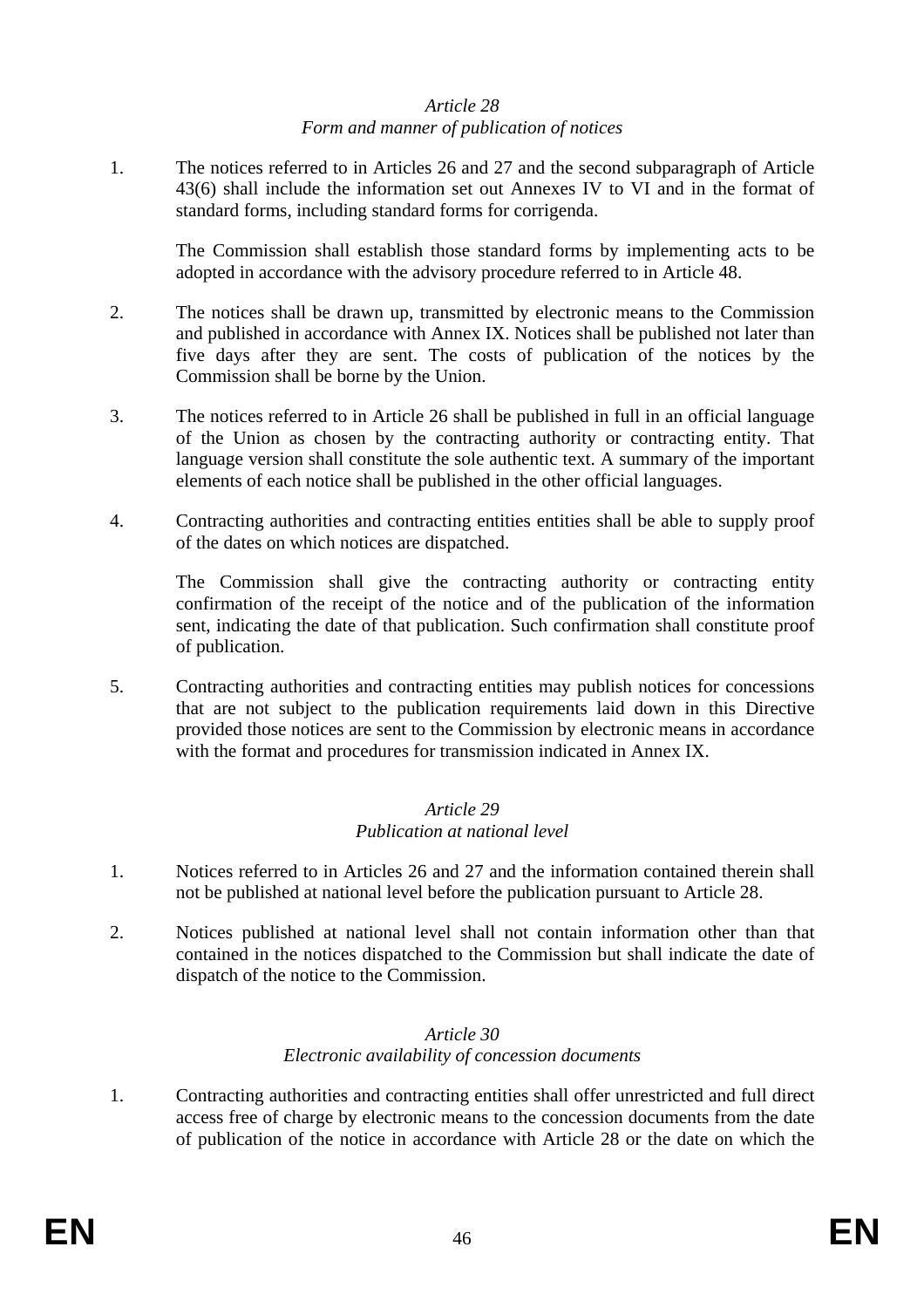invitation to submit tenders is sent. The text of the notice or of these invitations shall specify the internet address at which this documentation is accessible.

2. Provided that it has been requested in good time, the contracting authorities and contracting entities or competent departments shall supply additional information relating to the concession documents not later than six days before the deadline fixed for the receipt of tenders.

# **CHAPTER II Conduct of the procedure**

## **SECTION I**

## **JOINT CONCESSIONS, TIME LIMITS AND TECHNICAL SPECIFICATIONS**

#### *Article 31*

#### *Joint concessions between contracting authorities or contracting entities from different Member States*

- 1. Without prejudice to Article 15, contracting authorities or contracting entities from different Member States may jointly award public concessions by using one of the means described in this Article.
- 2. Several contracting authorities or contracting entities from different Member States may jointly award a concession. In that case, the participating contracting authorities or contracting entities shall conclude an agreement that determines
	- (a) which national provisions shall apply to the concession concession award procedure.
	- (b) the internal organisation of the concession award procedure, including the management of the procedure, the sharing of responsibilities, the distribution of the works, supplies or services to be procured and the conclusion of concessions.

When determining the applicable national law in accordance with point (a), contracting authorities or contracting entities may choose the national provisions of any Member State in which at least one of the participating authorities is located.

3. Where several contracting authorities or contracting entities from different Member States have set up a joint legal entity, including European Groupings of territorial cooperation under Regulation (EC)  $N^{\circ}$  1082/2006 of the European Parliament and of the Council<sup>27</sup>, the participating contracting authorities or participating contracting entities shall, by a decision of the competent body of the joint legal entity, agree on the applicable national concession award rules of one of the following Member States:

<sup>27</sup> OJ L 210 of 31.7.2006, p. 19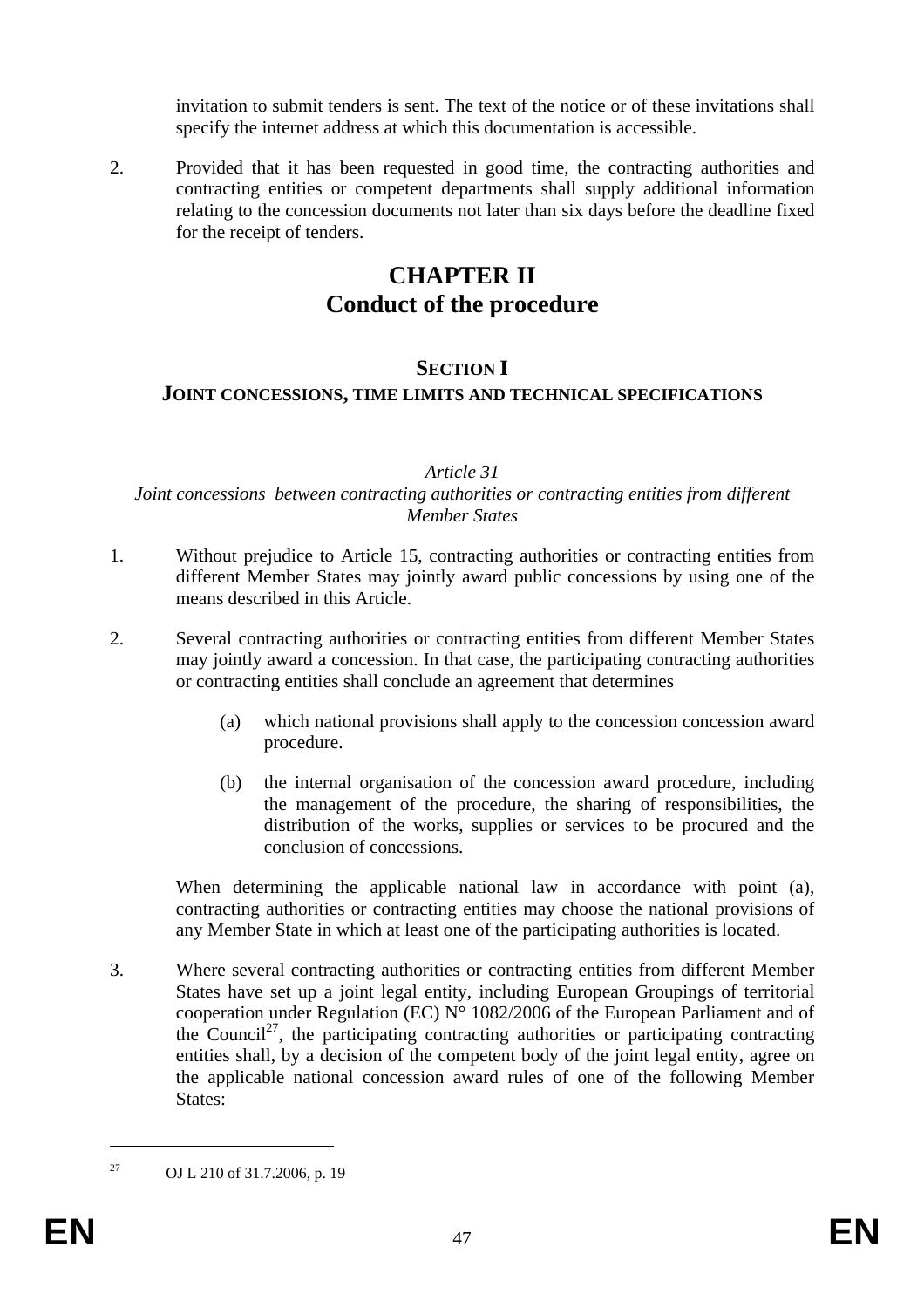- (a) the national provisions of the Member State where the legal body has its registered office;
- (b) the national provisions of the Member State where the legal body is carrying out its activities.

This agreement may either apply for an undetermined period, when fixed in the constitutive act of the joint legal body, or may be limited to a certain period of time, certain types of concessions or to one or more individual concession awards.

- 4. In the absence of an agreement determining the applicable concession rules, the national legislation governing the concession award shall be determined following the rules set out below:
	- (a) where the procedure is conducted or managed by one participating contracting authority or participating contracting entity on behalf of the others, the national provisions of the Member State of that contracting authority or entity shall apply;.
	- (b) where the procedure is not conducted or managed by one participating contracting authority or participating contracting entity on behalf of the others, and
		- (i) concerns a public works or works concession, contracting authorities or entities shall apply the national provisions of the Member State where most of the works are located;
		- (ii) concerns a service concession, contracting authorities or entities shall apply the national provisions of the Member State where the major part of the services is provided.:
	- (c) where it is not possible to determine the applicable national law pursuant to points (a) or (b), contracting authorities or entities shall apply the national provisions of the Member State of the contracting authority which bears the biggest share of the costs.
- 5. In the absence of an agreement determining the applicable concession award law under paragraph 3, the national legislation governing concession award procedures conducted by joint legal bodies set up by several contracting authorities or contracting entities from different Member States shall be determined following the following rules:
	- (a) where the procedure is conducted or managed by the competent organ of the joint legal body, the national provisions of the Member State where the legal body has its registered office shall apply.
	- (b) where the procedure is conducted or managed by a member of the legal body on behalf of that legal body, the rules set out in points (a) and (b) of paragraph 4 shall apply.
	- (c) where it is not possible to determine the applicable national law pursuant to points (a) or (b) of paragraph 4, the contracting authorities or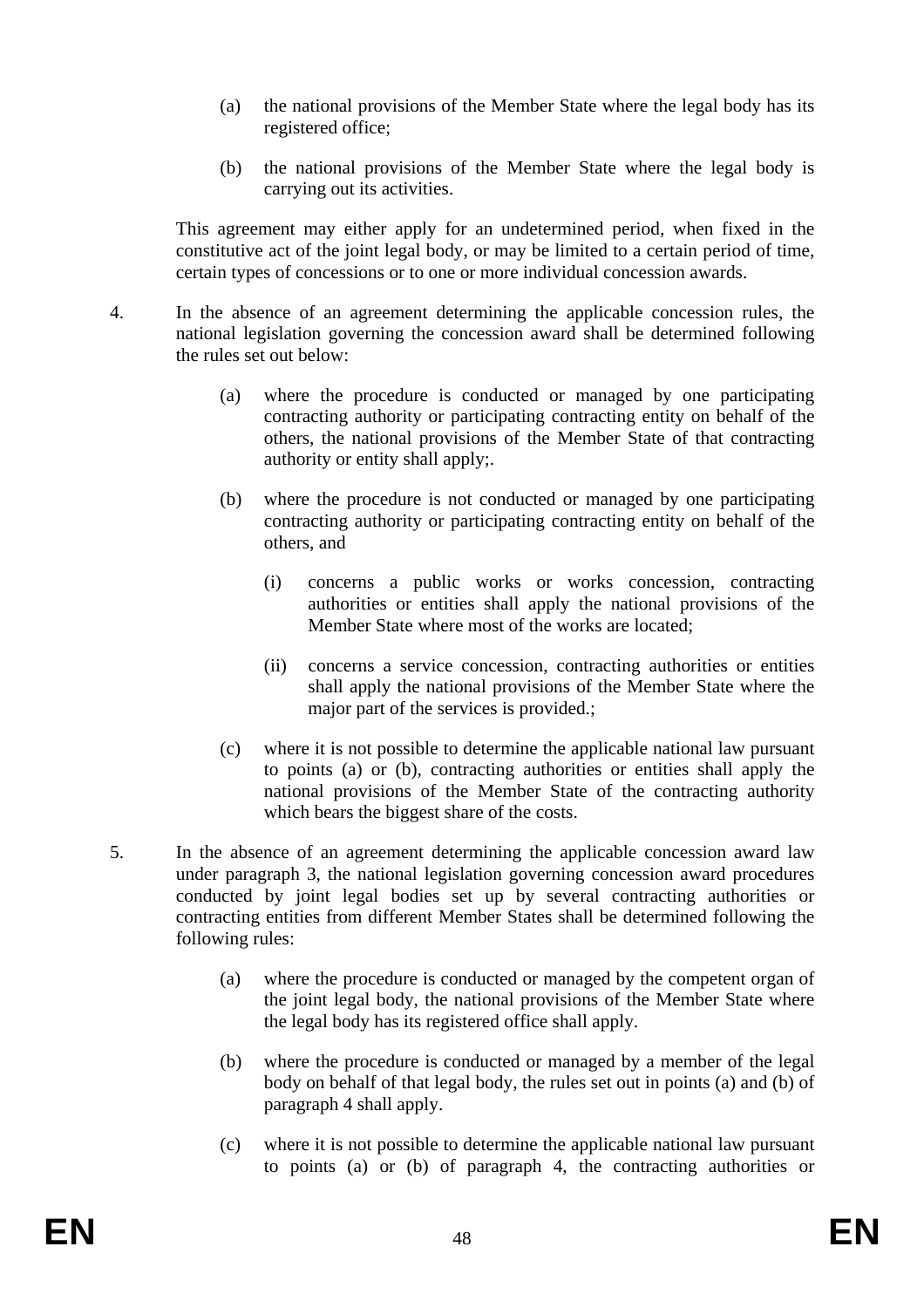contracting entities shall apply the national provisions of the Member State where the legal body has its registered office.

- 6. One or more contracting authorities or one or more contracting entities may award individual concessions under a framework agreement concluded by or jointly with a contracting authority located in another Member State, provided that the framework agreement contains specific provisions enabling the respective contracting authority or contracting authorities or to award contracting entity or contracting entities the individual concessions.
- 7. Decisions on the award of concessions in cross-border concession award shall be subject to the ordinary review mechanisms available under the national law applicable.
- 8. In order to enable the effective operation of review mechanisms, Member States shall allow the decisions of review bodies within the meaning of Council Directive 89/665/EEC<sup>28</sup> and of Council Directive 92/13/EEC located in other Member States to be fully executed in their domestic legal order, where such decisions involve contracting authorities or contracting entities established on their territory participating in the relevant cross-border concession award procedure.

# *Article 32*

## *Technical specifications*

1. The technical specifications as defined in point 1 of Annex VIII shall be set out in the concession documents. They shall define the characteristics required of a works, service or supply..

These characteristics may also refer to the specific process of production or provision of the requested works, supplies or services or of any other stage of its life cycle as referred to in point (14) of Article 2.

 The technical specifications shall also specify whether the transfer of intellectual property rights will be required.

For all concession awards the subject of which is intended for use by persons, whether general public or staff of the contracting authority or contracting entity, those technical specifications shall, except in duly justified cases, be drawn up so as to take into account accessibility criteria for people with disabilities or design for all users.

Where mandatory accessibility standards are adopted by a legislative act of the Union, technical specifications shall, as far as accessibility criteria are concerned, be defined by reference thereto.

2. Technical specifications shall guarantee equal access of economic operators to the concession award procedure and not have the effect of creating unjustified obstacles to the opening up of concession award to competition.

 $\overline{a}$ 

<sup>28</sup> OJ L 395, 30.12. 1989, p. 33.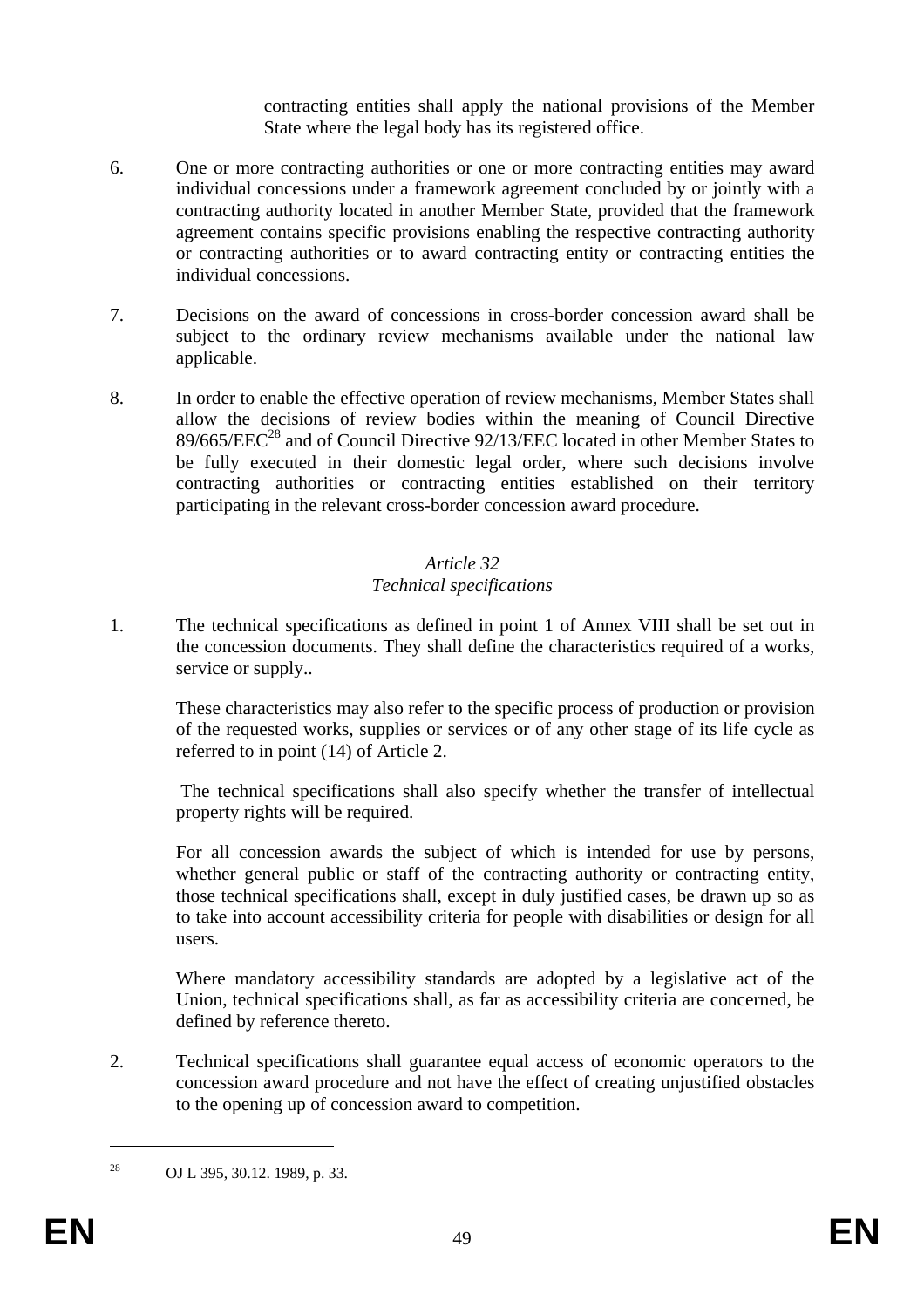- 3. Without prejudice to mandatory national technical rules, to the extent that they are compatible with Union law, the technical specifications shall be formulated in one of the following ways:
	- (a) in terms of performance or functional requirements, including environmental characteristics, provided that the parameters are sufficiently precise to allow tenderers to determine the subject-matter of the contract and to allow contracting authorities or contracting entities to award the contract;
	- (b) by reference to technical specifications defined in Annex VIII and, in order of preference, to national standards transposing European standards, European technical approvals, common technical specifications, international standards, other technical reference systems established by the European standardisation bodies or — when those do not exist — national standards, national technical approvals or national technical specifications relating to the design, calculation and execution of the works and use of the supplies; each reference shall be accompanied by the words 'or equivalent';
	- (c) in terms of performance or functional requirements as referred to in point (a), with reference to the technical specifications referred to in point (b) as a means of presuming conformity with such performance or functional requirements;
	- (d) by reference to the technical specifications referred to in point (b) for certain characteristics, and by reference to the performance or functional requirements referred to in point (a) for other characteristics.
- 4. Unless justified by the subject-matter of the contract, technical specifications shall not refer to a specific make or source, or a particular process, or to trade marks, patents, types or a specific origin or production with the effect of favouring or eliminating certain undertakings or certain products. Such reference shall be permitted on an exceptional basis, where a sufficiently precise and intelligible description of the subject-matter of the contract pursuant to paragraph 3 is not possible; such reference shall be accompanied by the words "or equivalent".
- 5. Where a contracting authority or contracting entity uses the option of referring to the specifications referred to in point (b) of paragraph 3, it shall not reject a tender on the grounds that the works, supplies and services tendered for do not comply with the specifications to which it has referred, once the tenderer proves in its tender by whatever appropriate means including the means of proof referred to in Article 33 that the solutions it proposes satisfy in an equivalent manner the requirements defined by the technical specifications.
- 6. Where a contracting authority or contracting entity uses the option laid down in point (a) of paragraph 3 to formulate technical specifications in terms of performance or functional requirements, it shall not reject a tender for works, supplies or services which comply with a national standard transposing a European standard, a European technical approval, a common technical specification, an international standard or a technical reference system established by a European standardisation body, where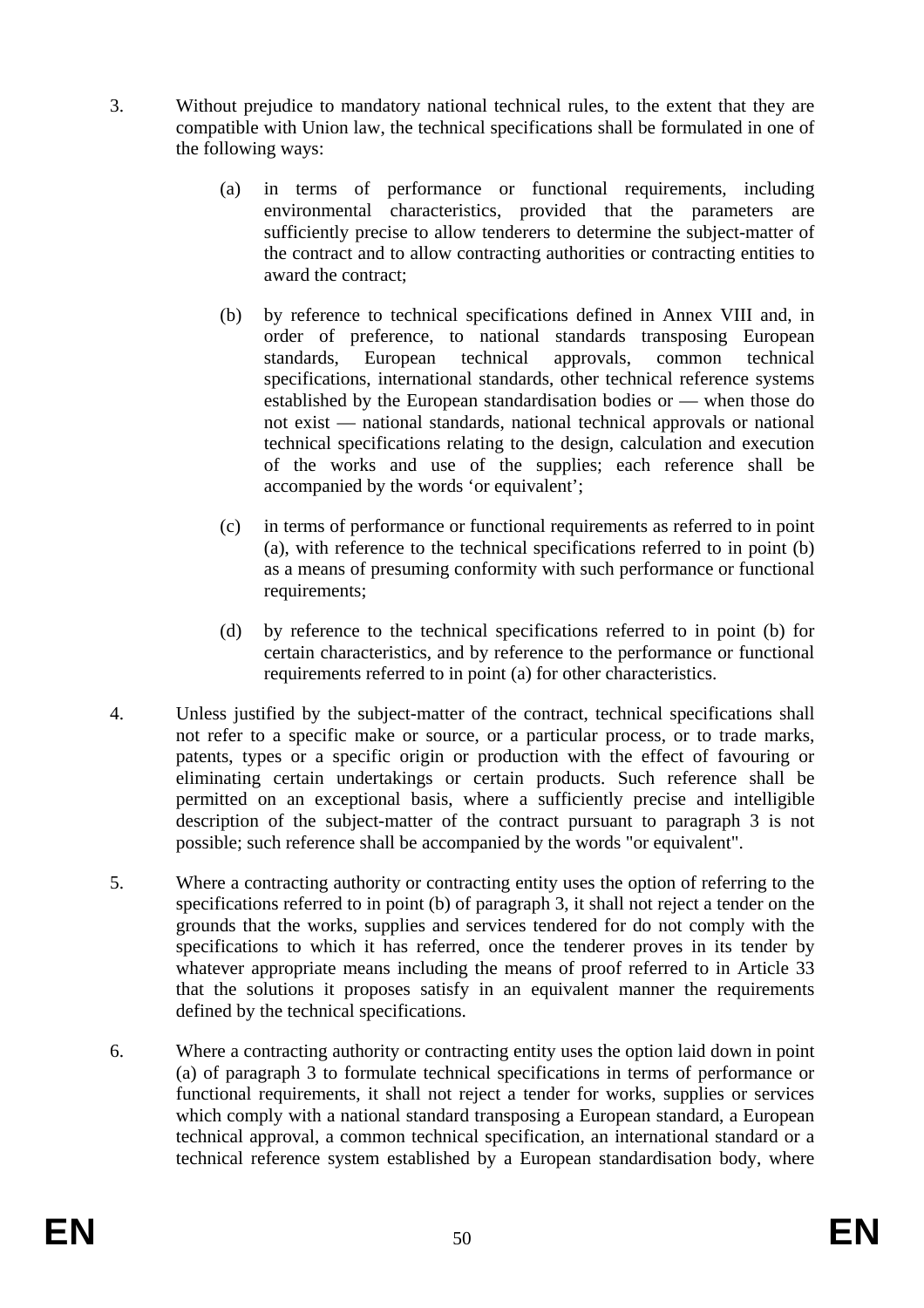these specifications address the performance or functional requirements which it has laid down.

In its tender, the tenderer must prove by any appropriate means including the means of proof referred to in Article 33 that the work, supply or service in compliance with the standard meets the performance or functional requirements of the contracting authority or contracting entity.

## *Article 33*

#### *Test reports, certification and other means of proof*

1. Contracting authorities or contracting entities may require that economic operators provide a test report from a recognised body or a certificate issued by such a body as means of proof of conformity with the technical specifications.

Where contracting authorities require the production of certificates drawn up by recognised bodies attesting conformity with a particular technical specification, certificates from equivalent other recognised bodies shall also be accepted by the contracting authorities.

- 2. Contracting authorities or contracting entities shall also accept other appropriate means of proof such as a technical dossier of the manufacturer where the economic operator concerned has no access to the certificates or test rapports referred to in paragraph 1, or no possibility of obtaining them within the relevant time limits.
- 3. Recognised bodies, within the meaning of this Article, are test and calibration laboratories and any certification and inspection bodies accredited in accordance with Regulation (EC) No  $765/2008$  of the European Parliament and of the Council<sup>29</sup>.
- 4. Member States shall make available to other Member States, upon request, any information related to the evidence and documents produced to prove compliance with the technical requirements referred to in Article 32 and this Article. The competent authorities of the Member State of establishment shall provide this information in accordance with provisions on governance as referred to in Article 88 of (Directive replacing Directive 2004/18/EC).

## **SECTION II**

## **CHOICE OF PARTICIPANTS AND AWARD OF CONCESSIONS**

# *Article 34*

## *General principles*

Concessions shall be awarded on the basis of the criteria set out by the contracting authority or contracting entity in accordance with Article 39 provided that the following cumulative conditions are fulfilled:

29 OJ L 218, 13.8.2008, p. 30.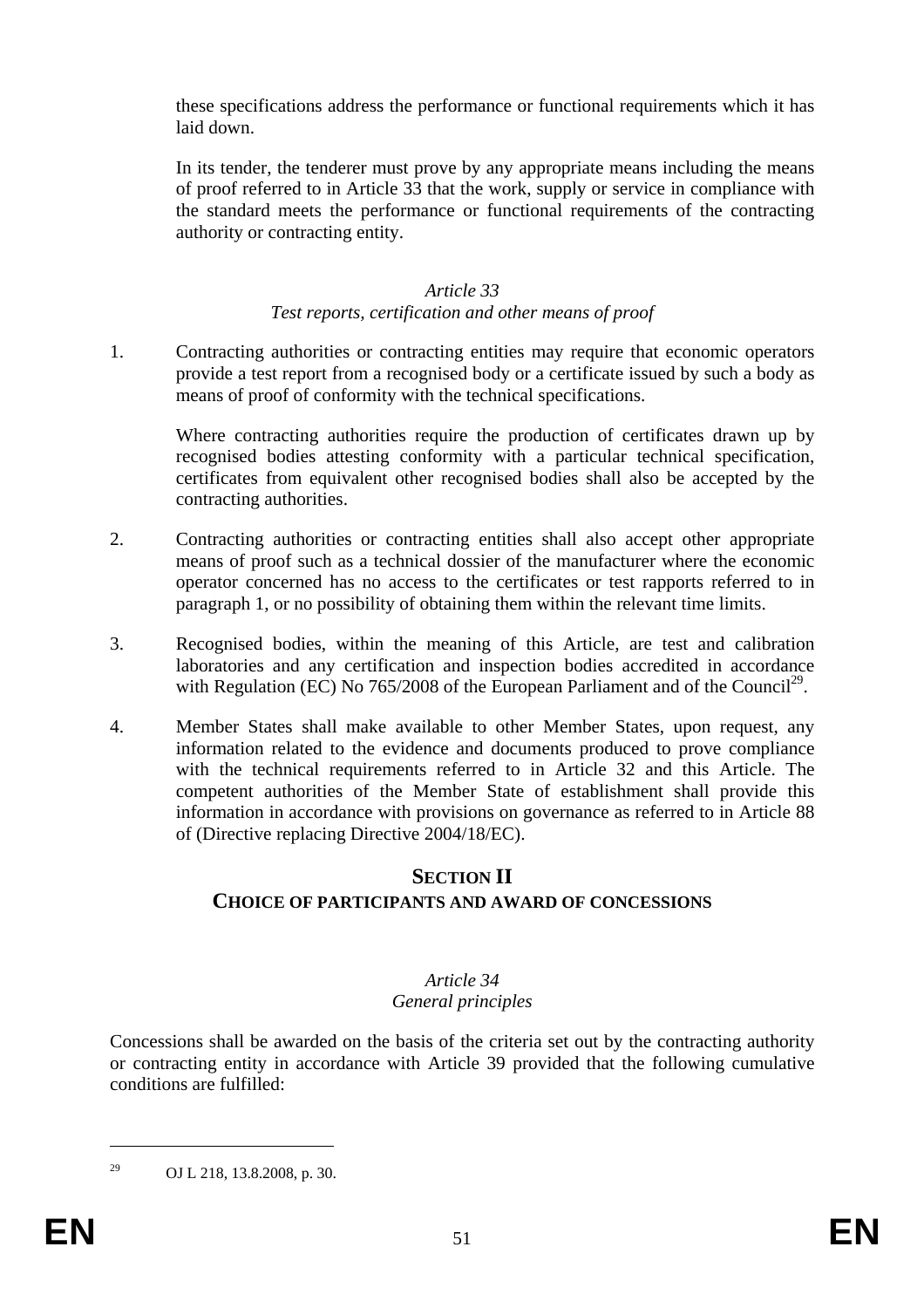- (a) the tender complies with the requirements, conditions and criteria set out in the concession notice or in the invitation to confirm interest and in the concession award documents;
- (b) the tender comes from a tenderer who
	- (i) is not excluded from participating in the award procedure in accordance with paragraphs 4 to 8 of Article 36 and
	- (ii) meets the selection criteria set out by the contracting authority or contracting entity in accordance with paragraphs 1 to 3 of Article 36.

#### Article *35 Procedural guarantees*

- 1. Contracting authorities and contracting entities shall indicate in the contract notice, in the invitation to submit tenders or in the concession documents a description of the concession, the award criteria and the minimum requirements to be met. This information must allow to identify the nature and scope of the concession, enabling economic operators to decide whether they request to participate in the concession award procedure. The description, award criteria and minimum requirements shall not be changed in the course of the negotiations.
- 2. During the concession award, contracting authorities and contracting entities shall ensure the equal treatment of all tenderers. In particular, they shall not provide information in a discriminatory manner which may give some tenderers an advantage over others.
- 3. Whenever the contracting authority or contracting entity limits the number of applicants to an appropriate level, this shall be done in a transparent manner and on the basis of objective criteria which are available to all interested economic operators.
- 4. The rules on the organisation of the concession award procedure, including rules on communication, on the stages of the procedure and on timing, shall be established in advance and communicated to all participants
- 5. Where the concession award involves negotiation, contracting authorities or contracting entities shall comply with the following rules:

(a) where the negotiation takes place after the submission of tenders they shall negotiate with tenderers the tenders submitted by them in order to adapt them to the criteria and requirements indicated in accordance with paragraph 1.

(b) they shall not reveal to the other participants solutions proposed or other confidential information communicated by a candidate participating in the negotiations without its agreement. This agreement shall not take the form of a general waiver but must be given with reference to the intended communication of specific solutions or other confidential information;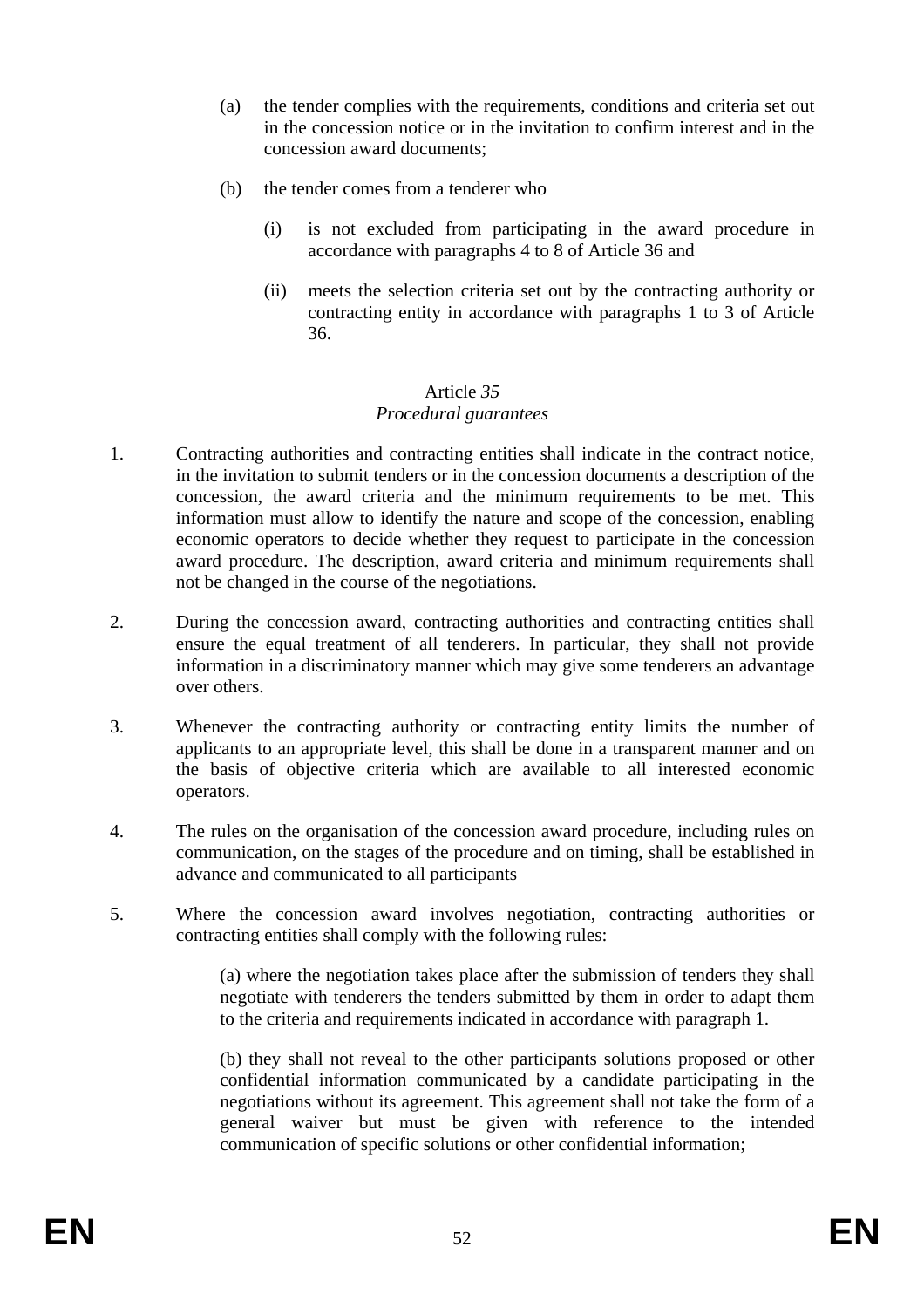(c) they may conduct the negotiation in successive stages in order to reduce the number of tenders to be negotiated by applying the award criteria in the contract notice, in the invitation to submit tenders or in the concession documents. In the contract notice, the invitation to submit tenders or the concession documents, the contracting authority shall indicate whether it has had recourse to this option.

(d) they shall assess the tenders as negotiated on the basis of the initially indicated award criteria;

(e) they shall establish a written record of formal deliberations and any other steps and events relevant for the concession award procedure. In particular, it shall ensure, by all appropriate means, the traceability of the negotiations.

- 6. Contracting authorities and contracting entities shall as soon as possible inform each candidate and tenderer of decisions reached concerning the award of a concession including the grounds for any decision not to award a contract for which there has been publication of a concession notice or to recommence the procedure.
- 7. On request from the party concerned, the contracting authority shall as quickly as possible, and in any case within 15 days from receipt of a written request, inform:
	- (a) any unsuccessful candidates of the reasons for the rejection of their application,
	- (b) any unsuccessful tenderers of the reasons for the rejection of their tender, including, for the cases referred to in Article 32 (5) and (6), the reasons for its decision of non-equivalence or its decision that the works, supplies or services do not meet the performance or functional requirements,
	- (c) any tenderers that have made an admissible tender of the characteristics and relative advantages of the tender selected as well as the name of the successful tenderer or the parties to the framework agreement,
	- (d) any tenderers that have made an admissible tender of the conduct and progress of negotiations and dialogue with tenderers.
- 8. However, contracting authorities may decide to withhold certain information referred to in paragraph 6, regarding the contract where the release of such information would impede law enforcement, would otherwise be contrary to the public interest, would prejudice the legitimate commercial interests of economic operators, whether public or private, or might prejudice fair competition between them.

#### Article *36 Selection of and qualitative assessment of candidates*

- 1. Contracting authorities shall specify, in the concession notice the conditions for participation relating to:
	- (a) suitability to pursue the professional activity;
	- (b) economic and financial standing;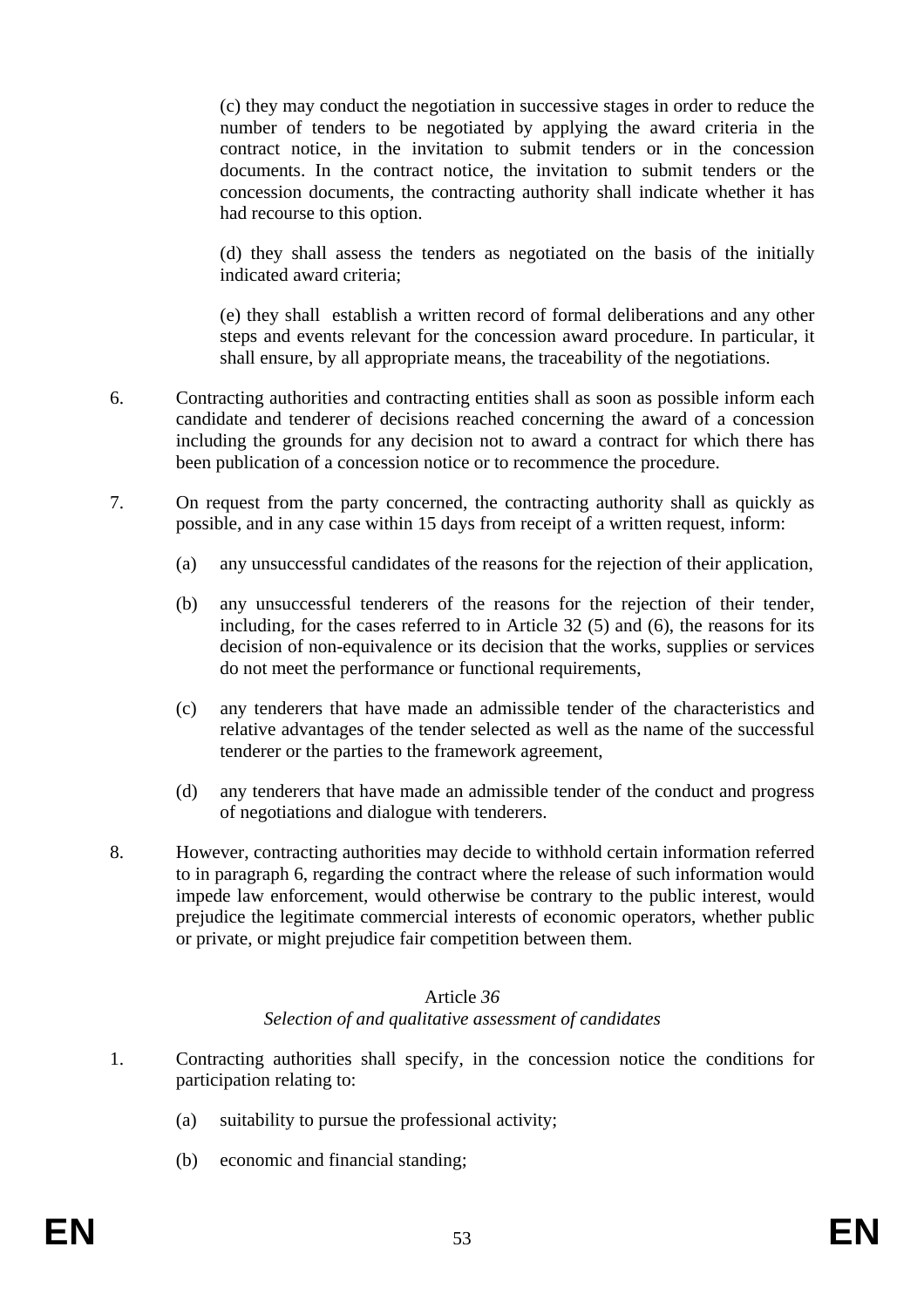(c) technical and professional ability.

Contracting authorities shall limit any conditions for participation to those that are appropriate to ensure that a candidate or tenderer has the legal and financial capacities and the commercial and technical abilities to perform the concession to be awarded. All requirements shall be related and strictly proportionate to the subjectmatter of the contract, taking into account the need to ensure genuine competition.

Contracting authorities and contracting entities shall also indicate in the concession notice the reference or references to be submitted as proof of the economic operator's capacities. The requirements in respect of those references shall be nondiscriminatory and proportionate to the subject-matter of the concession.

- 2. With regard to the criteria referred to in paragraph 1, an economic operator may, where appropriate and for a particular concession, rely on the capacities of other entities, regardless of the legal nature of its links with them. It shall, in that case, prove to the contracting authority or the contracting entity that it will have at its disposal, throughout the period of the concession, the necessary resources, for example, by producing an undertaking by those entities to that effect. With regard to economic and financial standing, contracting authorities and contracting entities may require that the economic operator and those entities are jointly liable for the execution of the contract.
- 3. Under the same conditions, a group of economic operators as referred to in Article 22 may rely on the capacities of participants in the group or of other entities.
- 4. Member States shall adopt rules combating favouritism, corruption and preventing conflicts of interest, aimed at ensuring the transparency of the award procedure and the equal treatment of all tenderers.

With regard to conflicts of interest the measures adopted shall not go beyond what is strictly necessary to prevent or eliminate the conflict identified. In particular, they shall allow for the exclusion of a tenderer or candidate from the procedure only where the conflict of interests cannot be effectively remedied by other means.

- 5. Any candidate or tenderer that has been the subject of a conviction by a final judgment for one of the reasons listed below shall be excluded from participation in a concession:
	- (a) participation in a criminal organisation, as defined in Article 2(1) of Council Framework Decision  $2008/841/JHA^{30}$ ;
	- (b) corruption, as defined in Article 3 of the Convention on the fight against corruption involving officials of the European Communities or officials of Member States of the European Union and Article 2 of Council Framework Decision  $2003/568/\text{JHA}^{31}$  as well as corruption as defined in the national law of the contracting authority or the economic operator;

<u>.</u>

 $^{30}$  OJ L 300, 11.11.2008, p. 42.<br> $^{31}$  OJ L 102, 21.7.2002, p. 54.

<sup>31</sup> OJ L 192, 31.7.2003, p. 54.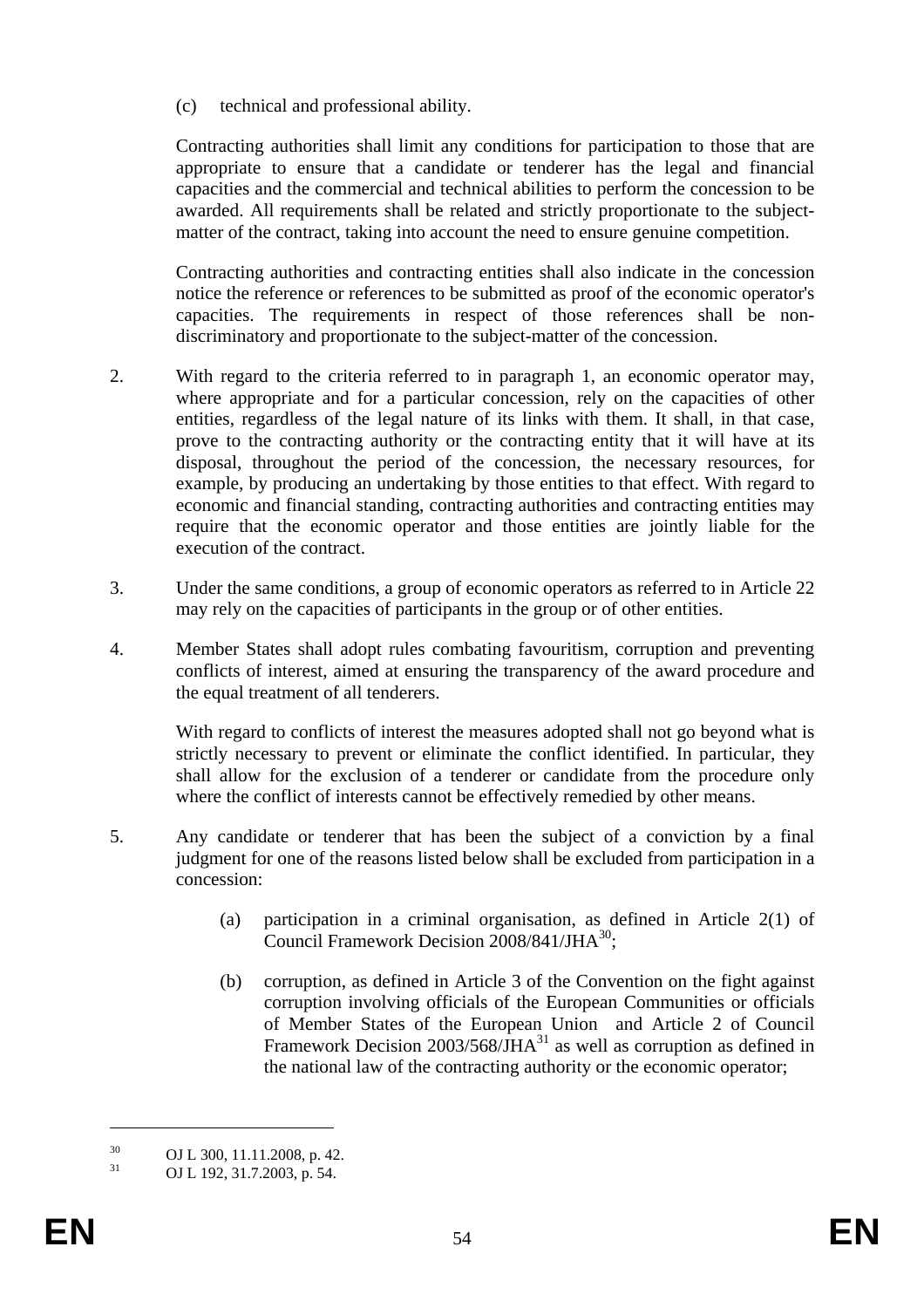- (c) fraud within the meaning of Article 1 of the Convention on the protection of the financial interests of the European Communities<sup>32</sup>;
- (d) terrorist offences or offences linked to terrorist activities, as defined in Articles 1 and 3 of Framework Decision 2002/475/JHA<sup>33</sup> respectively, or inciting, aiding or abetting or attempting to commit an offence, as referred to in Article 4 of that Framework Decision;
- (e) money laundering, as defined in Article 1 of Council Directive 91/308/EEC<sup>34</sup>.

The obligation to exclude a candidate or a tenderer from participation in a concession shall also apply where the conviction by final judgment has condemned company directors or any other any person having powers of representation, decision or control in respect of the candidate or tenderer.

- 6. Any economic operator shall be excluded from participation in a concession where the contracting authority or contracting entity is aware of a decision having the force of res judicata establishing that it has not fulfilled obligations relating to the payment of taxes or social security contributions in accordance with the legal provisions of the country in which it is established or with those of the Member State of the contracting authority or entity.
- 7. Member States may provide that contracting authorities or contracting entities exclude from participation in a concession award any economic operator if one of the following conditions is fulfilled:
	- (a) where it is aware of any other serious violation of provisions of European Union or of national law aimed at the protection of public interests compatible with the Treaty;
	- (b) where the economic operator is the subject of insolvency or winding-up proceedings, where its assets are being administered by a liquidator or by the court, where it has entered into an arrangement with creditors, where it has suspended business activities or is in any analogous situation arising from a similar procedure under national laws and regulations;
	- (c) where the economic operator has shown significant or persistent deficiencies in the performance of any substantive requirement under a prior concession or concessions of a similar nature with the same contracting authority or contracting entity.

In order to apply the ground for exclusion referred to in point (c) of the first subparagraph, contracting authorities and contracting entities shall provide a method for the assessment of contractual performance that is based on objective and measurable criteria and applied in a systematic, consistent and transparent way. Any performance assessment has to be communicated to the economic operator in

 $^{32}$  OJ C 316, 27.11.1995, p. 48.

 $\frac{33}{34}$  OJ L 164, 22.6.2002, p. 3.

OJ L 166, 28.6.1991, p. 77.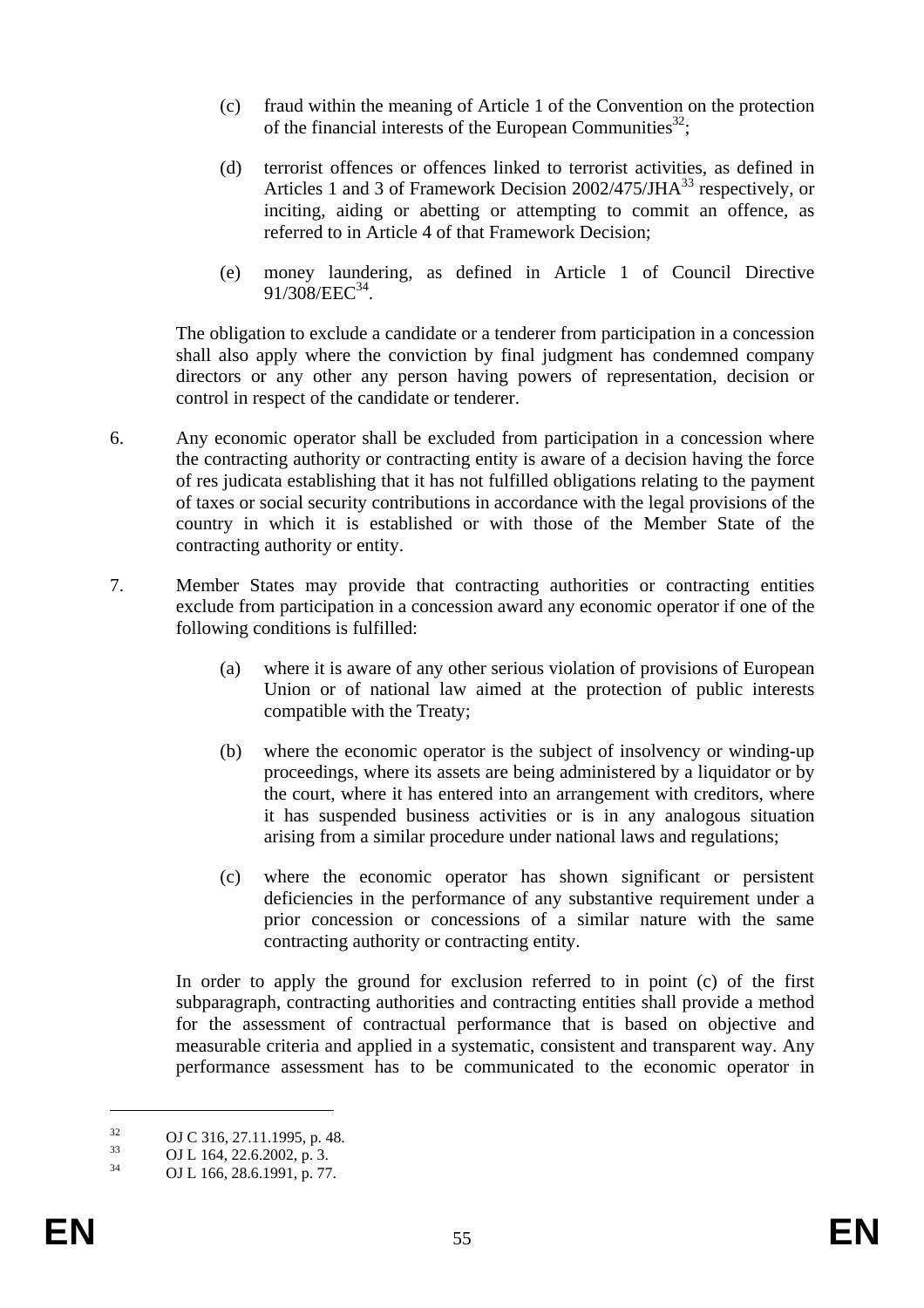question, which must be given the opportunity to object to the findings and to obtain judicial protection.

- 8. Any candidate or tenderer that is in one of the situations referred to in paragraphs 5 to 7 may provide the contracting authority or contracting entity with evidence demonstrating its reliability despite the existence of the relevant ground for exclusion.
- 9. Member States shall specify the implementing conditions for this article. They shall make available to other Member States, upon request, any information related to the exclusion grounds listed in this Article. The competent authorities of the Member State of establishment shall provide this information in accordance with the provisions of Article 88 of Directive [replacing Directive 2004/18/EC].

#### *Article 37*

#### *Setting time limits*

- 1. When fixing the time limits for the submission of applications for the concession and submission of tenders, contracting authorities or contracting entities shall take account in particular of the complexity of the concession and the time required for drawing up tenders, without prejudice to the minimum time limits set out in Article 37.
- 2. Where applications or tenders can be made only after a visit to the site or after onthe-spot inspection of the documents supporting the concession award documents, the time limits for the submission of applications for the concession shall be extended so that all economic operators concerned may be aware of all the information needed to produce applications or tenders.

#### *Article 38*

## *Time limits for submission of applications for the concession*

- 1. Where contracting authorities and contracting entities resort to a concession, the time limit for the submission of applications for the concession shall be not less than 52 days from the date on which the concession notice was sent.
- 2. The time limit for receipt of tenders may be reduced by five days where the contracting entity accepts that tenders may be submitted by electronic means in conformity with Article 25.

#### *Article 39 Concession award criteria*

1. Concessions shall be awarded on the basis of objective criteria which ensure compliance with the principles of transparency, non-discrimination and equal treatment and which ensure that tenders are assessed in conditions of effective competition permitting to identify an overall economic advantage for the contracting authority or the contracting entity.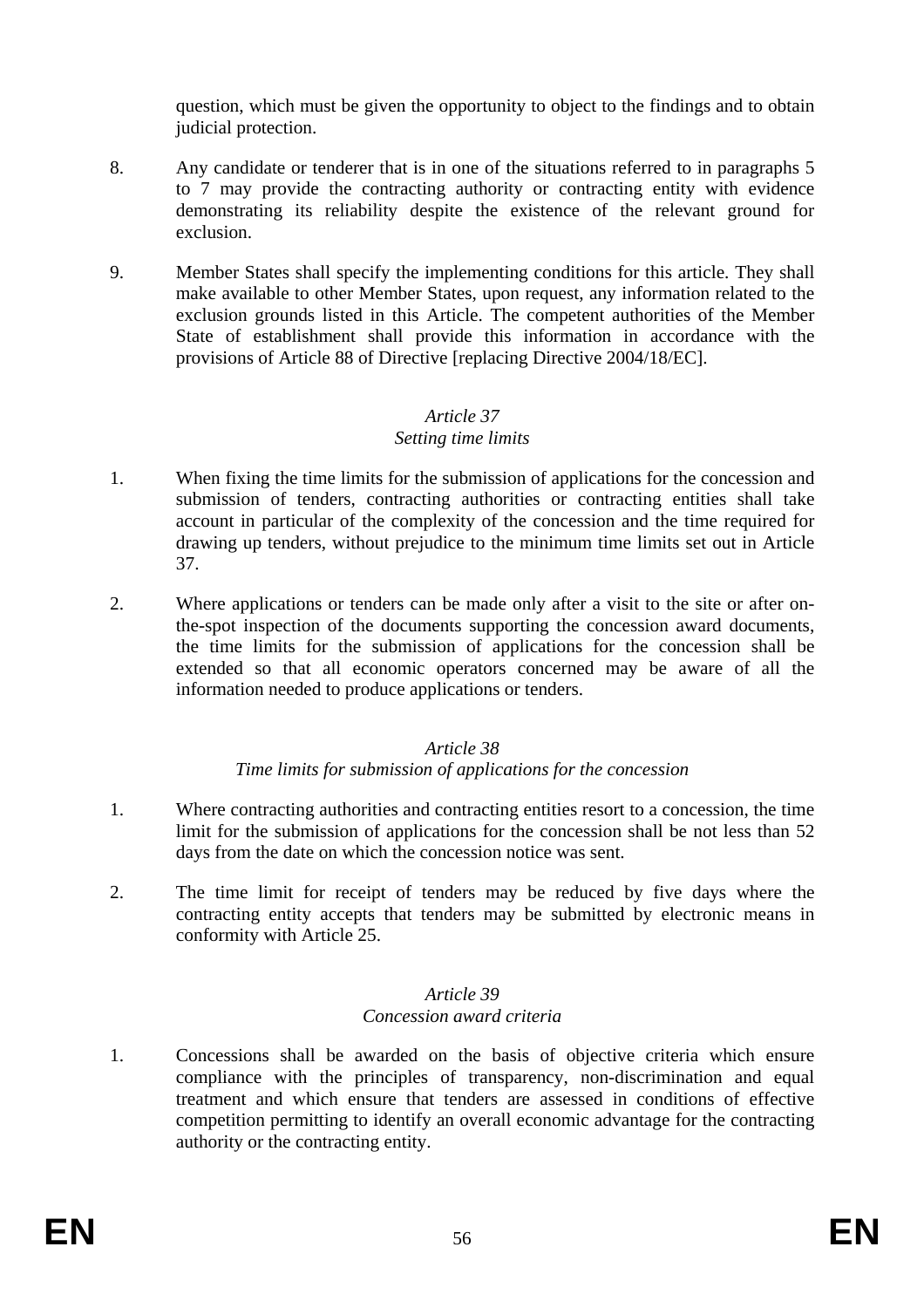2. The award criteria shall be linked to the subject matter of the concession, and shall not confer an unrestricted freedom of choice on the contracting authority or the contracting entity.

Those criteria shall ensure effective competition and shall be accompanied by requirements which allow the information provided by the tenderers to be effectively verified. Contracting authorities and contracting entities shall verify effectively on the basis of the information and proof provided by the tenderers, whether the tenders meet the award criteria.

- 3. The contracting authority or the contracting entity shall indicate in the concession notice or documents the relative weighting which it gives to each of the criteria set out in paragraph 1 or list those criteria in descending order of importance.
- 4. Member States may provide that contracting authorities and contracting entites shall base the award of concessions on the criterion of the most economically advantageous tender, in compliance with paragraph 2. Those criteria may include, in addition to price or costs, any of the following criteria
	- (a) quality, including technical merit, aesthetic and functional characteristics, accessibility, design for all users, environmental characteristics and innovative character.
	- (b) for service concessions and concessions involving the design of works, the organisation, qualification and experience of the staff assigned to performing the concession in question may be taken into consideration, with the consequence that, following the award of the concession, such staff may only be replaced with the consent of the contracting authority or the contracting entity, which must verify that replacements ensure equivalent organisation and quality;
	- (c) after-sales service and technical assistance, delivery date and delivery period or period of completion;
	- (d) the specific process of production or provision of the requested works, supplies or services or of any other stage of its life cycle as referred to in point 14 of paragraph 1 of Article 2, to the extent that those criteria concern factors directly involved in these processes and characterise the specific process of production or provision of the requested works, supplies or services.
- 5. In the case referred to in paragraph 4, the contracting authority or entity shall specify in the contract notice, in the invitation to submit a tender, or in the concession documents, the relative weighting which it gives to each of the criteria chosen to determine the most economically advantageous tender.

Those weightings may be expressed by providing for a range with an appropriate maximum spread.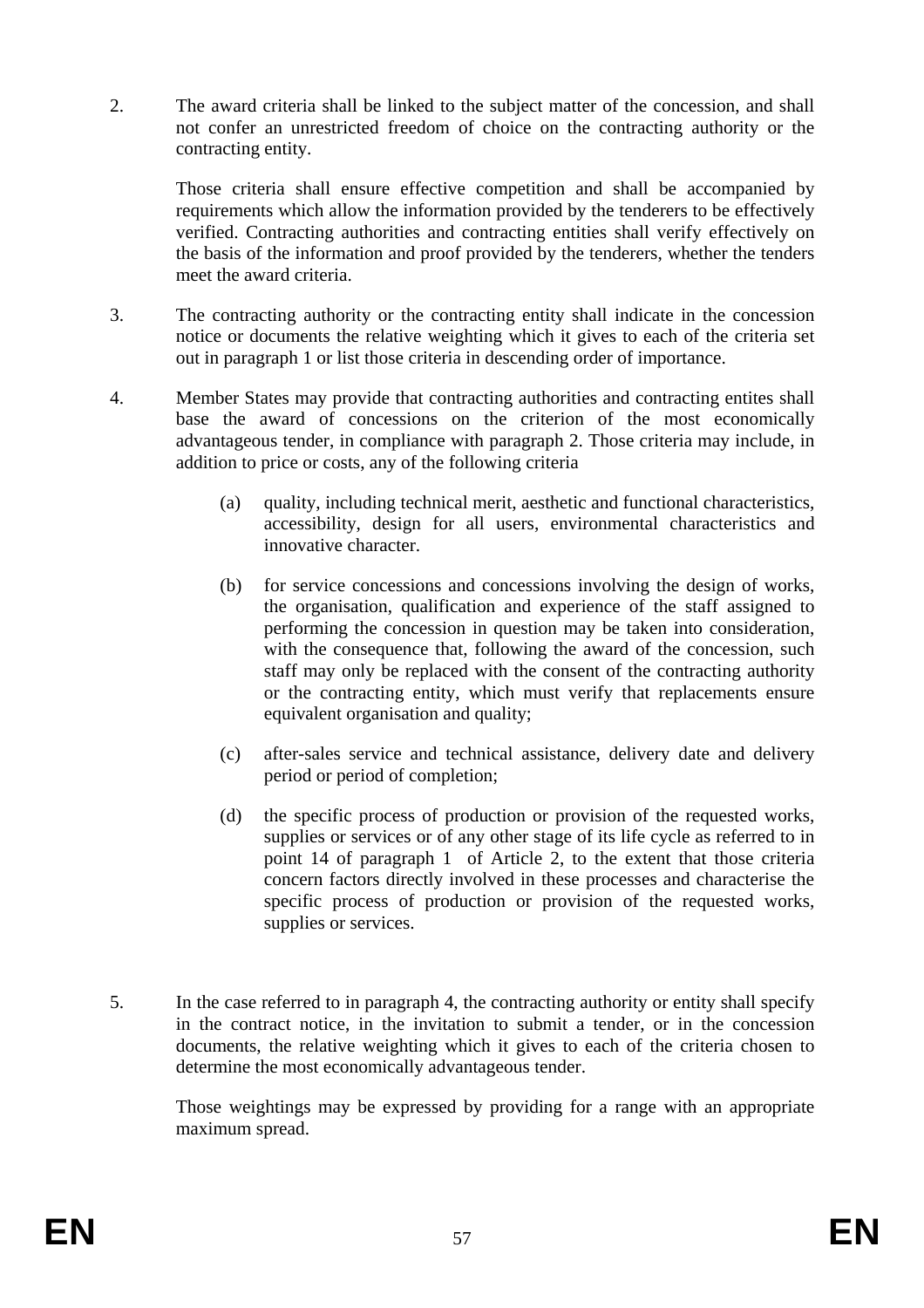Where weighting is not possible for objective reasons, the contracting authority or entity shall indicate the criteria in decreasing order of importance.

#### *Article 40 Life-cycle costing*

- 1. Life-cycle costing shall to the extent relevant cover all of the following costs over the life cycle of a product, service or works as defined in point 14 of paragraph 1 of Article 2:
	- (a) internal costs, including costs relating to acquisition (such as production costs), use (such as energy consumption, maintenance costs) and end of life (such as collection and recycling costs)
	- (b) external environmental costs directly linked to the life cycle, provided their monetary value can be determined and verified, which may include the cost of emissions of greenhouse gases and of other pollutant emissions and other climate change mitigation costs.
- 2. Where contracting authorities assess the costs using a life-cycle costing approach, they shall indicate in the concession award documents the methodology used for the calculation of the life-cycle costs. The methodology used must fulfil all of the following conditions:
	- (a) It has been drawn up on the basis of scientific information or is based on other objectively verifiable and non-discriminatory criteria;
	- (b) It has been established for repeated or continuous application;
	- (c) It is accessible to all interested parties.

Contracting authorities and contracting entities shall allow economic operators to apply a different methodology for establishing the life-cycle costs of their offer, provided that they prove that this methodology complies with the requirements set out in points a, b and c and is equivalent to the methodology indicated by the contracting authority or contracting entity.

3. Whenever a common methodology for the calculation of life-cycle costs is adopted as part of a legislative act of the Union, including by delegated acts pursuant to sector specific legislation, it shall be applied where life-cycle costing is included in the award criteria referred to in Article 39 paragraph (4).

A list of such legislative and delegated acts is set out in Annex II. The Commission shall be empowered to adopt delegated acts in accordance with Article 46 concerning the update of this list, when on the basis of the adoption of new legislation, repeal or modification of such legislation, such amendments prove necessary.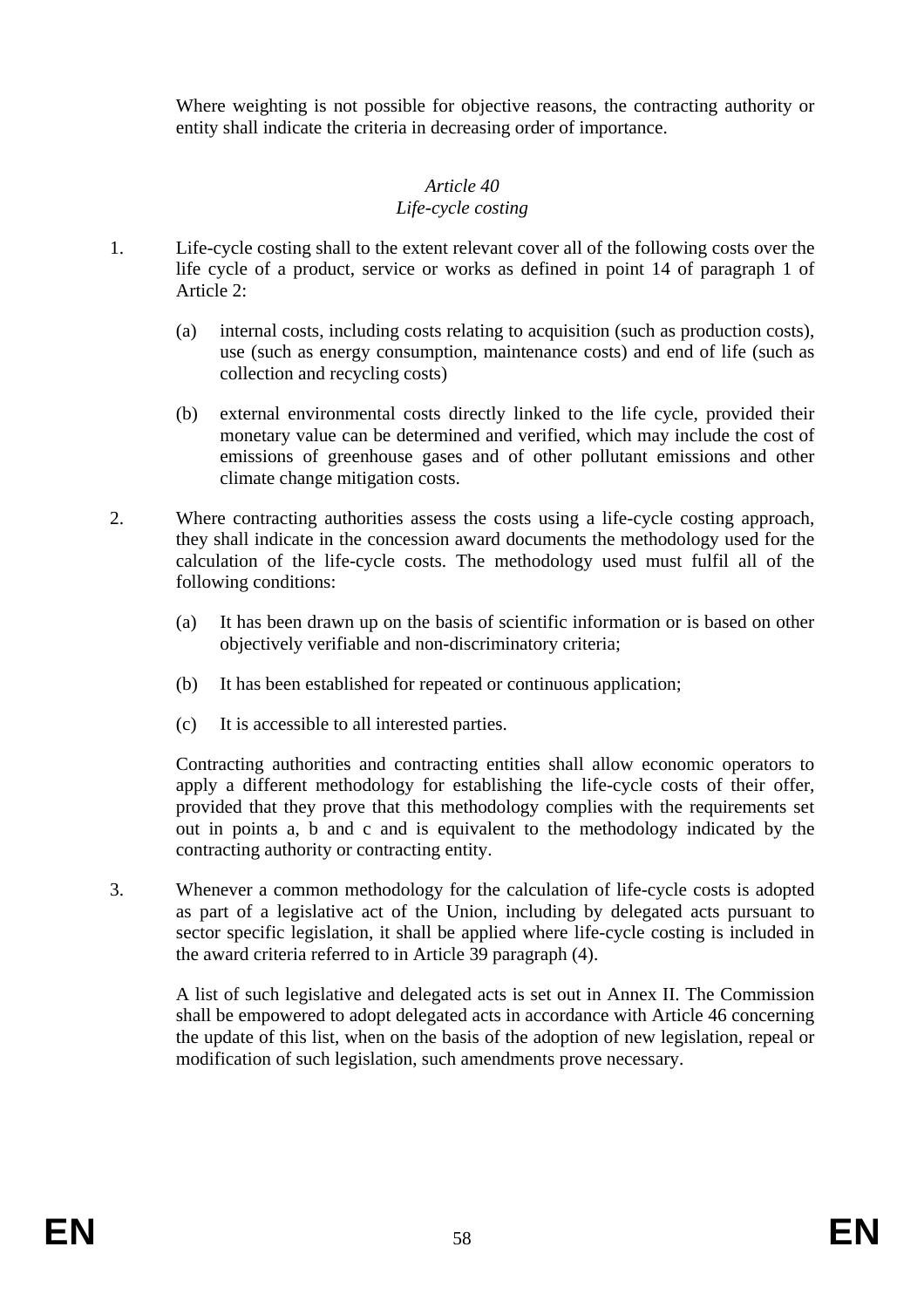# **TITLE III Rules on performance of concessions**

#### *Article 41 Subcontracting*

- 1. In the concession documents, the contracting authority or contracting entity may ask or may be required by a Member State to ask the tenderer to indicate in its tender any share of the contract it may intend to subcontract to third parties and any proposed subcontractors.
- 2. Paragraph 1 shall be without prejudice to the question of the principal economic operator's liability.

#### *Article 42 Modification of concessions during their term*

- 1. A substantial modification of the provisions of a concession during its term shall be considered as a new award for the purposes of this Directive and shall require a new concession award procedure in accordance with this Directive.
- 2. A modification of a concession during its term shall be considered substantial within the meaning of paragraph 1, where it renders the concession substantially different from the one initially concluded, In any case, without prejudice to paragraph 3 and 4, a modification shall be considered substantial where one of the following conditions is met:
	- (a) the modification introduces conditions which, had they been part of the initial concession award procedure, would have allowed for the selection of other applicants than those initially selected, or would have allowed for awarding the concession to another applicant or tenderer;
	- (b) the modification changes the economic balance of the concession in favour of the concessionaire or
	- (c) the modification extends the scope of the concession considerably to encompass supplies, services or works not initially covered.
- 3. The replacement of the concessionaire shall be considered a substantial modification within the meaning of paragraph 1.

However, the first subparagraph shall not apply in the event of universal or partial succession into the position of the initial contractor, following corporate restructuring operations, insolvency or on the basis of a contractual clause of another economic operator that fulfils the criteria for qualitative selection initially established provided that this does not entail other substantial modifications to the concession and is not aimed at circumventing the application of this Directive.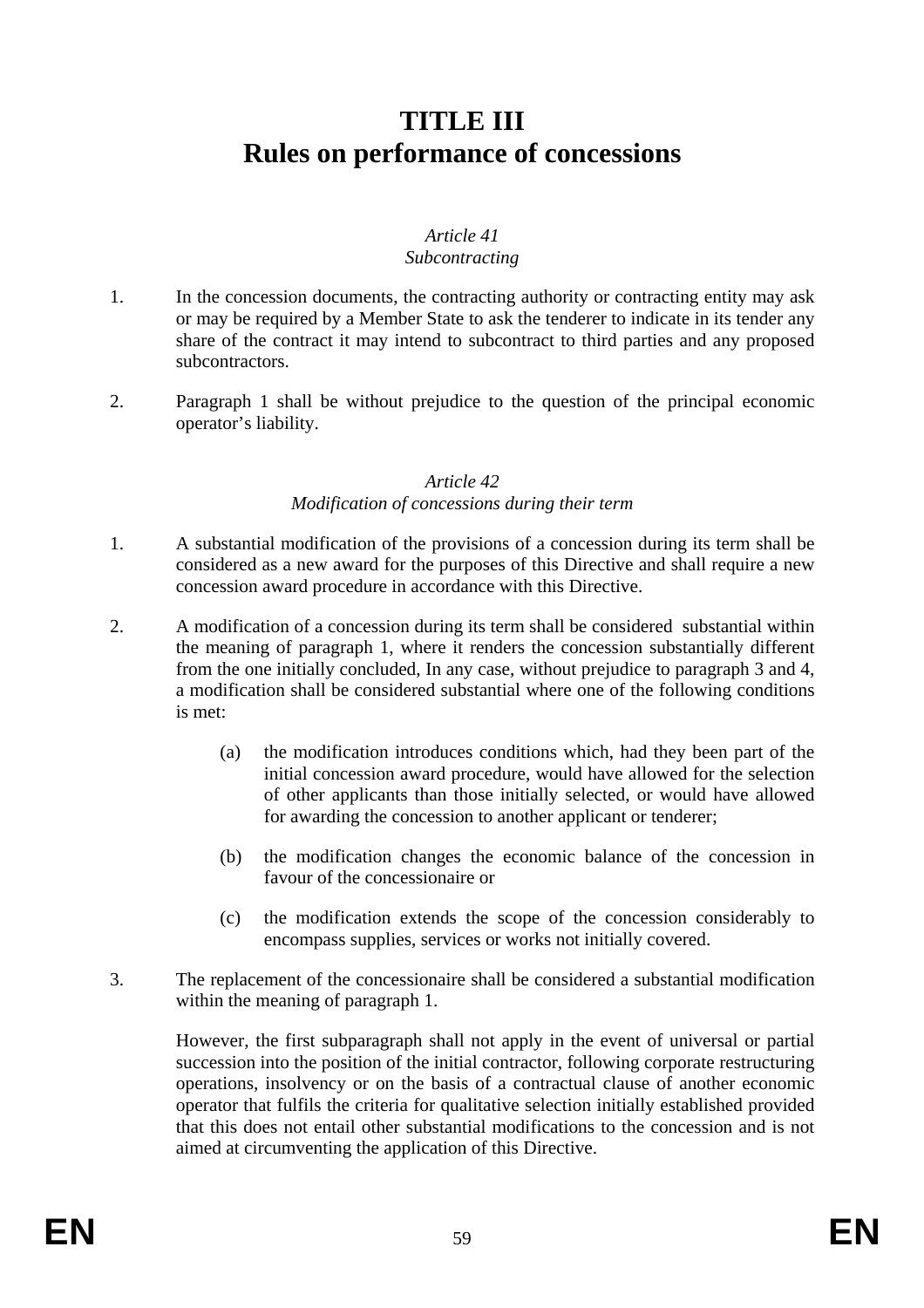- 4. Where the value of a modification can be expressed in monetary terms, the modification shall not be considered to be substantial within the meaning of paragraph 1, where its value does not exceed the thresholds set out in Article 5 and where it is below 5% of the price of the initial contract, provided that the modification does not alter the overall nature of the contract. Where several successive modifications are made, the value shall be assessed on the basis of the cumulative value of the successive modifications.
- 5. Concession modifications shall not be considered substantial within the meaning of paragraph 1, where they have been provided for in the concession documents in clear, precise and unequivocal review clauses or options. Such clauses shall state the scope and nature of possible modifications or options as well as the conditions under which they may be used. They shall not provide for modifications or options that would alter the overall nature of the concession.
- 6. By way of derogation from paragraph 1, a substantial modification shall not require a new concession award procedure where the following cumulative conditions are fulfilled:
	- (d) the need for modification has been brought about by circumstances which a diligent contracting authority or entity could not foresee
	- (e) the modification does not alter the overall nature of the concession
	- (f) in case of concessions awarded by contracting authorities where any increase in price is not higher than 50% of the value of the original concession.

Contracting authorities or contracting entities shall publish in the *Official Journal of the European Union* a notice on such modifications. Such notices shall contain the information set out in Annex VII and be published in accordance with the provisions of Article 28.

- 7. Contracting authorities and contracting entities shall not have recourse to modifications of the concession in the following cases:
	- (a) where the modification would aim at remedying deficiencies in the performance of the concessionaire or the consequences thereof, which can be remedied through the enforcement of contractual obligations;
	- (b) where the modification would aim at compensating risks of price increases that are the result of price fluctuations that could substantially impact the performance of a contract and that have been hedged by the concessionaire.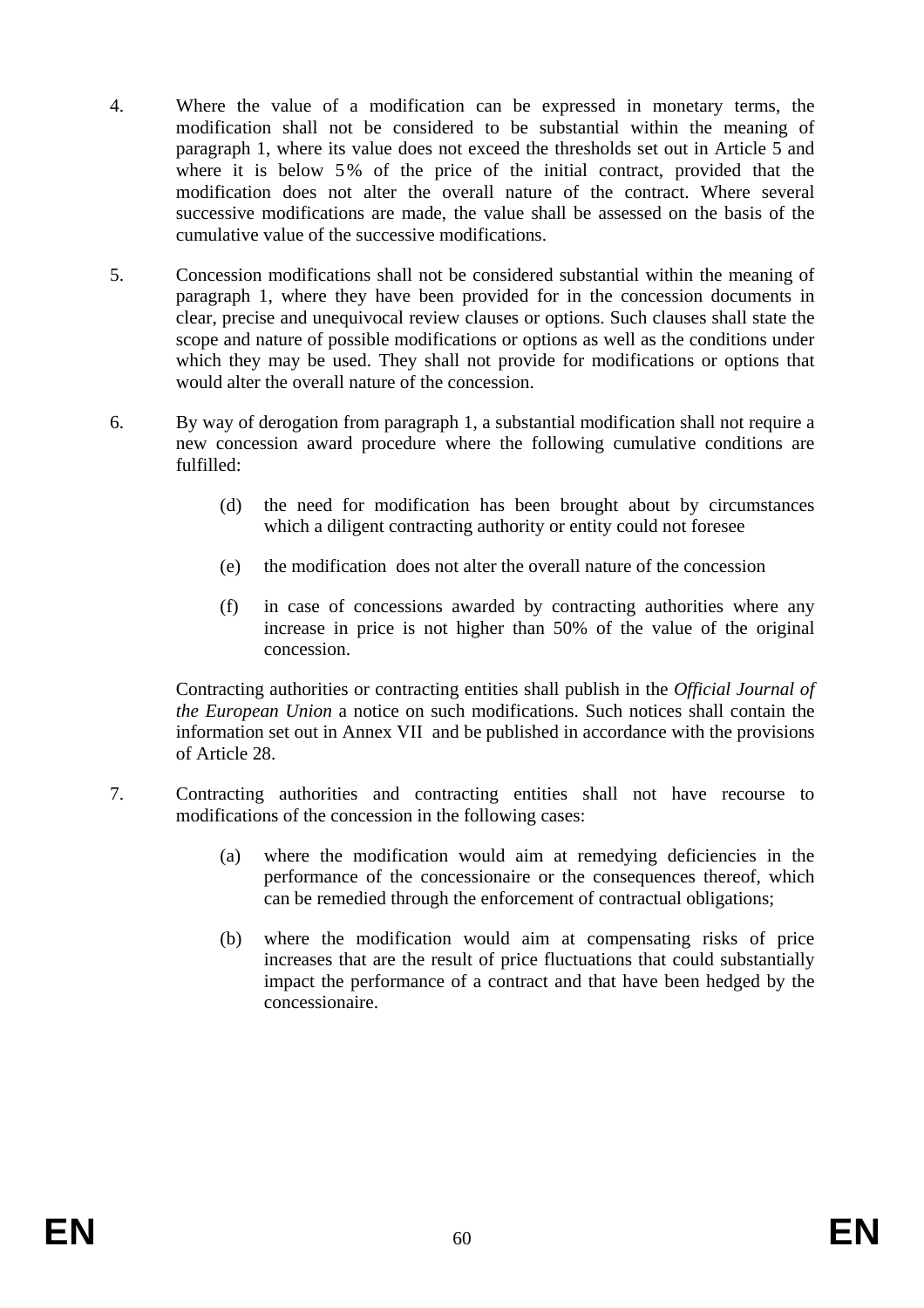## *Article 43 Termination of concessions*

Member States shall ensure that contracting authorities and contracting entities have the possibility, under the conditions determined by the applicable national contract law, to terminate a concession during its term, where one of the following conditions is fulfilled:

- (a) the exceptions provided for in Article 15 cease to apply following a private participation in the legal person awarded the contract pursuant to Article 15 (4);
- (b) a modification of the concession constitutes a new award within the meaning of Article 42;
- (c) the Court of Justice of the European Union finds, in a procedure pursuant to Article 258 of the Treaty, that a Member State has failed to fulfil its obligations under the Treaties by the fact that a contracting authority or entity belonging to that Member State has awarded the concession in question without complying with its obligations under the Treaties and this Directive.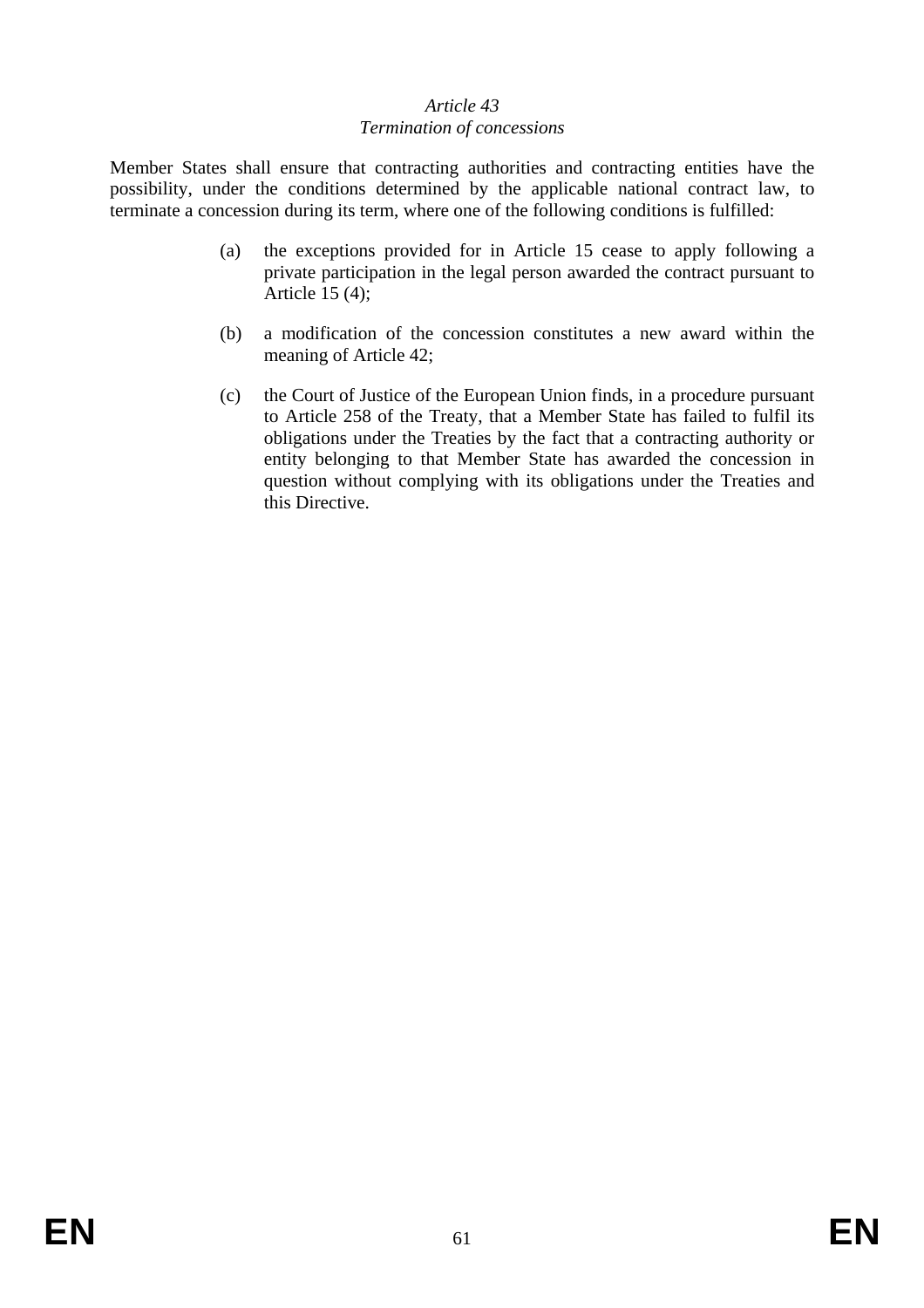# **TITLE V AMMENDEMENTS OF DIRECTIVES 89/665/EEC AND 92/13/EEC**

#### *Article 44 Amendments to Directive 89/665/EEC*

Directive 89/665/EEC shall be amended as follows:

- 1. Article 1is amended as follows:
	- (a) paragraph 1 is replaced by the following:

'1. This Directive applies to contracts referred to in Directive 2004/18/EC of the European Parliament and of the Council of 31 March 2004 on the coordination of procedures for the award of public works contracts, public supply contracts and public service contracts unless such contracts are excluded in accordance with Articles 10 to 18 of that Directive.

This Directive also applies to concessions awarded by contracting authorities, referred to in Directive [on the award of concessions] unless such concessions are excluded in accordance with Articles 8, 9, 15 and 21 of that Directive.

Contracts within the meaning of this Directive include public contracts, framework agreements, public works concessions, services concessions and dynamic purchasing systems.'

(b) Article 1 first paragraph, 3 subparagraph is replaced by the following:

' Member States shall take the measures necessary to ensure that, as regards contracts falling within the scope of Directive 2004/18/EC or Directive [on Concessions], decisions taken by the contracting authorities may be reviewed effectively and, in particular, as rapidly as possible in accordance with the conditions set out in Articles 2 to 2f of this Directive, on the grounds that such decisions have infringed Community law in the field of public procurement or national rules transposing that law'.

- 2. Article 2a(2) is amended as follows:
	- (a) the first subparagraph is replaced by the following:

'A contract may not be concluded following the decision to award a contract falling within the scope of Directive 2004/18/EC or Directive [on Concessions] before the expiry of a period of at least 10 calendar days with effect from the day following the date on which the contract award decision is sent to the tenderers and candidates concerned if fax or electronic means are used or, if other means of communication are used, before the expiry of a period of either at least 15 calendar days with effect from the day following the date on which the contract award decision is sent to the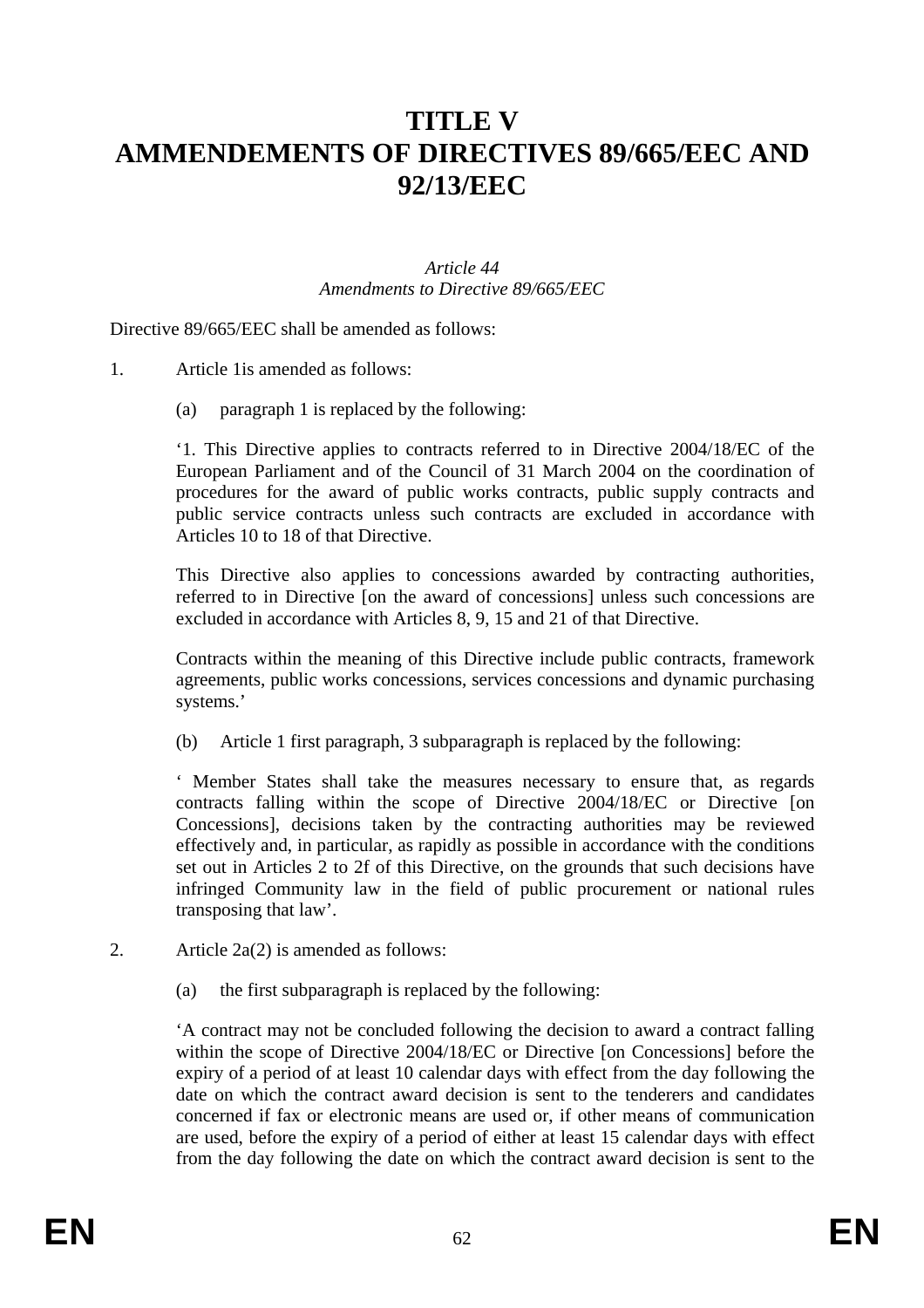tenderers and candidates concerned or at least 10 calendar days with effect from the day following the date of the receipt of the contract award decision.';

(b) in the fourth subparagraph, first indent is replaced by the following:

 $-$  a summary of the relevant reasons as set out in Article 41(2) of Directive 2004/18/EC, subject to the provisions of Article 41(3) of that Directive, or in Article 35 (7) of Directive [on Concessions], subject to the provisions of Article 35 (8) of that Directive and,'

3. in Article 2b, point (a) is replaced by the following:

'(a) if Directive 2004/18/EC or Directive [on Concessions] does not require prior publication of a contract notice in *the Official Journal of the European Union*;';

- 4. Article 2d is amended as follows:
	- (a) in paragraph 1, point (a) is replaced by the following:

'(a) if the contracting authority has awarded a contract without prior publication of a contract notice in the *Official Journal of the European Union* without this being permissible in accordance with Directive 2004/18/EC or Directive [on Concessions]';

(b) in paragraph 4, the first indent is replaced by the following:

'- the contracting authority considers that the award of a contract without prior publication of a contract notice in the *Official Journal of the European Union* is permissible in accordance with Directive 2004/18/EC or Directive [on Concessions]',

5. Article 2f (1)(a) is amended as follows:

(a) the first indent is replaced by the following:

 $\epsilon$ 

- the contracting authority published a contract award notice in accordance with Articles 35(4), 36 and 37 of Directive 2004/18/EC or with Articles 26 and 27 of Directive [on Concessions], provided that this notice includes justification of the decision of the contracting authority to award the contract without prior publication of a contract notice in the *Official Journal of the European Union*, or';

(b) after the first indent, the following indent is inserted:

'- the contracting authority informed the tenderers and candidates concerned of the conclusion of the contract, provided that this information contains a summary of the relevant reasons as set out in Article 41(2) of Directive 2004/18/EC, subject to the provisions of Article 41(3) of that Directive or in in Article 35 (7) of Directive [on Concessions], subject to the provisions of Article 35 (8) of that Directive. This option also applies to the cases referred to in Article 2b(c) of this Directive;';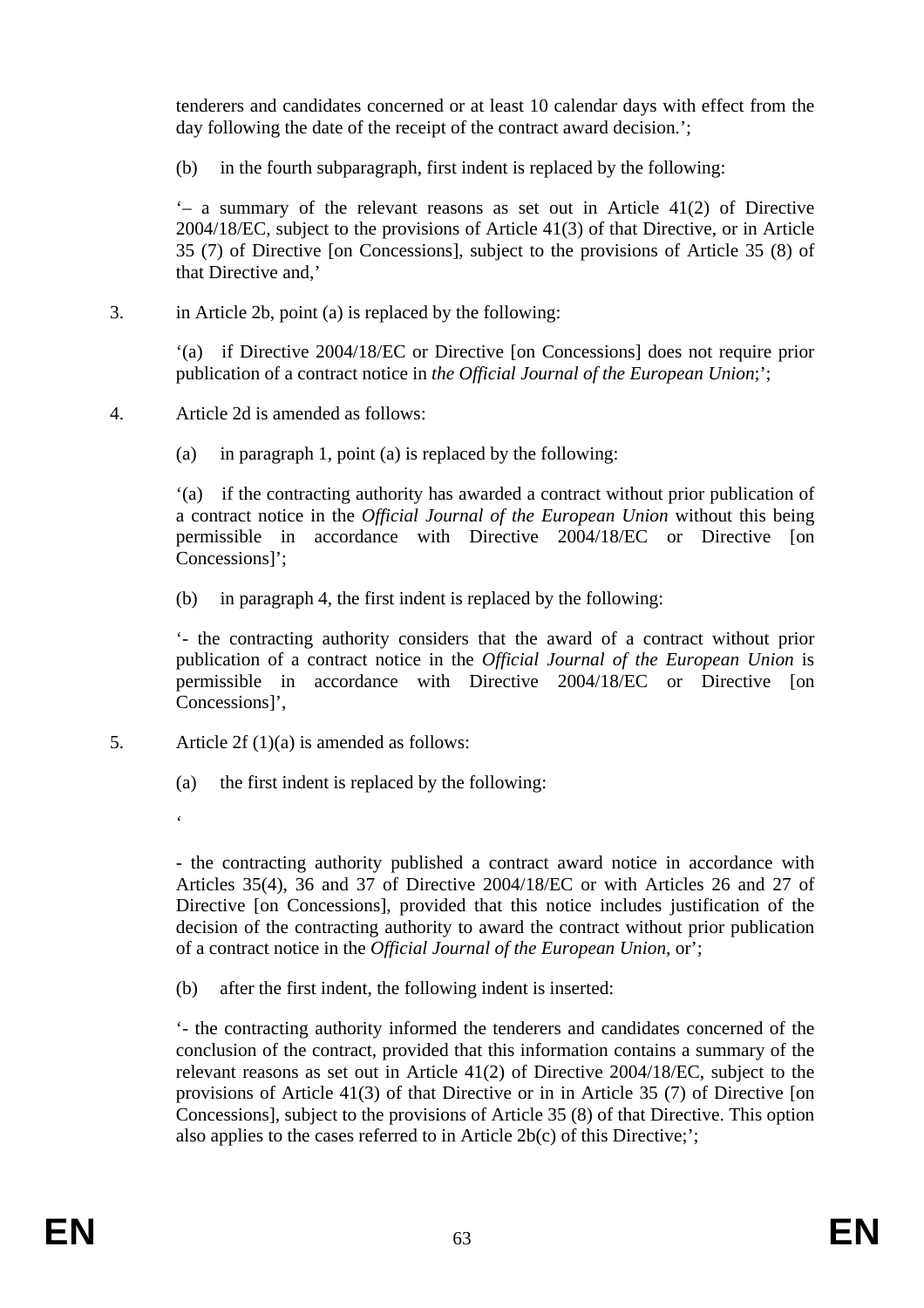6. In Article 3, paragraph 1 is replaced by the following:

'1. The Commission may invoke the procedure provided for in paragraphs 2 to 5 when, prior to a contract being concluded, it considers that a serious infringement of Community law in the field of public procurement has been committed during a contract award procedure falling within the scope of Directive 2004/18/EC or Directive [on Concessions].'.

## *Article 45 Amendments to Directive 92/13/EEC*

Directive 92/13/EEC shall be amended as follows:

- 1. Article 1(1) is amended as follows:
	- (a) the first and second subparagraph is replaced by the following:

'This Directive applies to contracts referred to in Directive 2004/17/EC of the European Parliament and of the Council of 31 March 2004 coordinating the procurement procedures of entities operating in the water, energy, transport and postal services sectors (1) unless such contracts are excluded in accordance with Article 5 (2), Articles 19 to 26, Articles 29 and 30 or Article 62 of that Directive.

This Directive also applies to concessions awarded by contracting entities, referred to in Directive [on Concessions] unless such contracts are excluded in accordance with Articles 8, 10, 11, 12, 14, 15 and 21 of that Directive.' ;

(b) the third subparagraph is replaced by the following:

'Member States shall take the measures necessary to ensure that, as regards contracts falling within the scope of Directive 2004/17/EC or Directive [on Concessions], decisions taken by contracting entities may be reviewed effectively and, in particular, as rapidly as possible in accordance with the conditions set out in Articles 2 to 2f of this Directive, on the grounds that such decisions have infringed Community law in the field of procurement or national rules transposing that law.';

- 2. Article 2a(2) is amended as follows:
	- (a) the first subparagraph is replaced by the following:

'A contract may not be concluded following the decision to award a contract falling within the scope of Directive 2004/17/EC or Directive [on Concessions] before the expiry of a period of at least 10 calendar days with effect from the day following the date on which the contract award decision is sent to the tenderers and candidates concerned if fax or electronic means are used or, if other means of communication are used, before the expiry of a period of either at least 15 calendar days with effect from the day following the date on which the contract award decision is sent to the tenderers and candidates concerned or at least 10 calendar days with effect from the day following the date of the receipt of the contract award decision.';

(b) in the fourth subparagraph, the first indent is replaced by the following: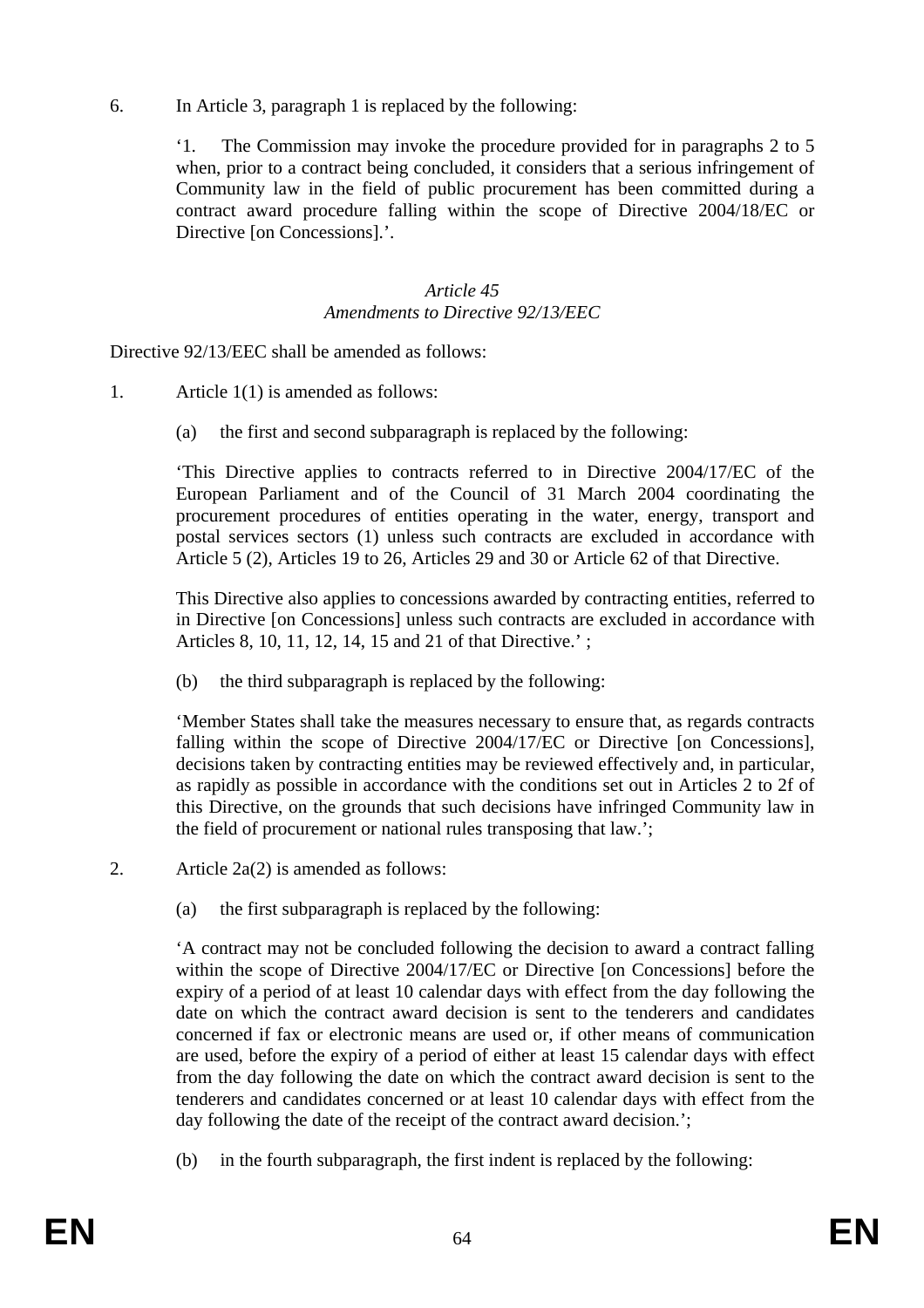'— a summary of the relevant reasons as set out in Article 49(2) of Directive 2004/17/EC or in Article 35 (7) of Directive [on Concessions], subject to the provisions of Article 35 (8) of that Directive, and';

3. in Article 2b, point (a) is replaced by the following:

'(a) if Directive 2004/17/EC or Directive [on Concessions] does not require prior publication of a notice in the *Official Journal of the European Union*; '

4. Article 2c is replaced by the following:

#### *'Article 2c*

Where a Member State provides that any application for review of a contracting entity's decision taken in the context of, or in relation to, a contract award procedure falling within the scope of Directive 2004/17/EC or Directive [on Concessions] must be made before the expiry of a specified period, this period shall be at least 10 calendar days with effect from the day following the date on which the contracting entity's decision is sent to the tenderer or candidate if fax or electronic means are used or, if other means of communication are used, this period shall be either at least 15 calendar days with effect from the day following the date on which the contracting entity's decision is sent to the tenderer or candidate or at least 10 calendar days with effect from the day following the date of receipt of the contracting entity's decision. The communication of the contracting entity's decision to each tenderer or candidate shall be accompanied by a summary of the relevant reasons. In the case of an application for a review concerning decisions referred to in Article  $2(1)(b)$  of this Directive that are not subject to a specific notification, the time period shall be at least 10 calendar days from the date of the publication of the decision concerned.'

- 5. Article 2d is amended as follows:
	- (a) paragraph 1, point (a) is replaced by the following:

'(a) if the contracting entity has awarded a contract without prior publication of a notice in the *Official Journal of the European Union* without this being permissible in accordance with Directive 2004/17/EC or Directive [on Concessions]';

(b) in paragraph 4, the first indent shall be replaced by the following:

'— the contracting entity considers that the award of a contract without prior publication of a notice in the *Official Journal of the European Union* is permissible in accordance with Directive 2004/17/EC or Directive [on Concessions],';

6. In Article  $2f(1)$ , point (a) is replaced by the following:

'— the contracting entity published a contract award notice in accordance with Articles 43 and 44 of Directive 2004/17/EC or with Articles 26 and 27 of Directive [on Concessions], provided that this notice includes the justification of the decision of the contracting entity to award the contract without prior publication of a notice in the *Official Journal of the European Union*, or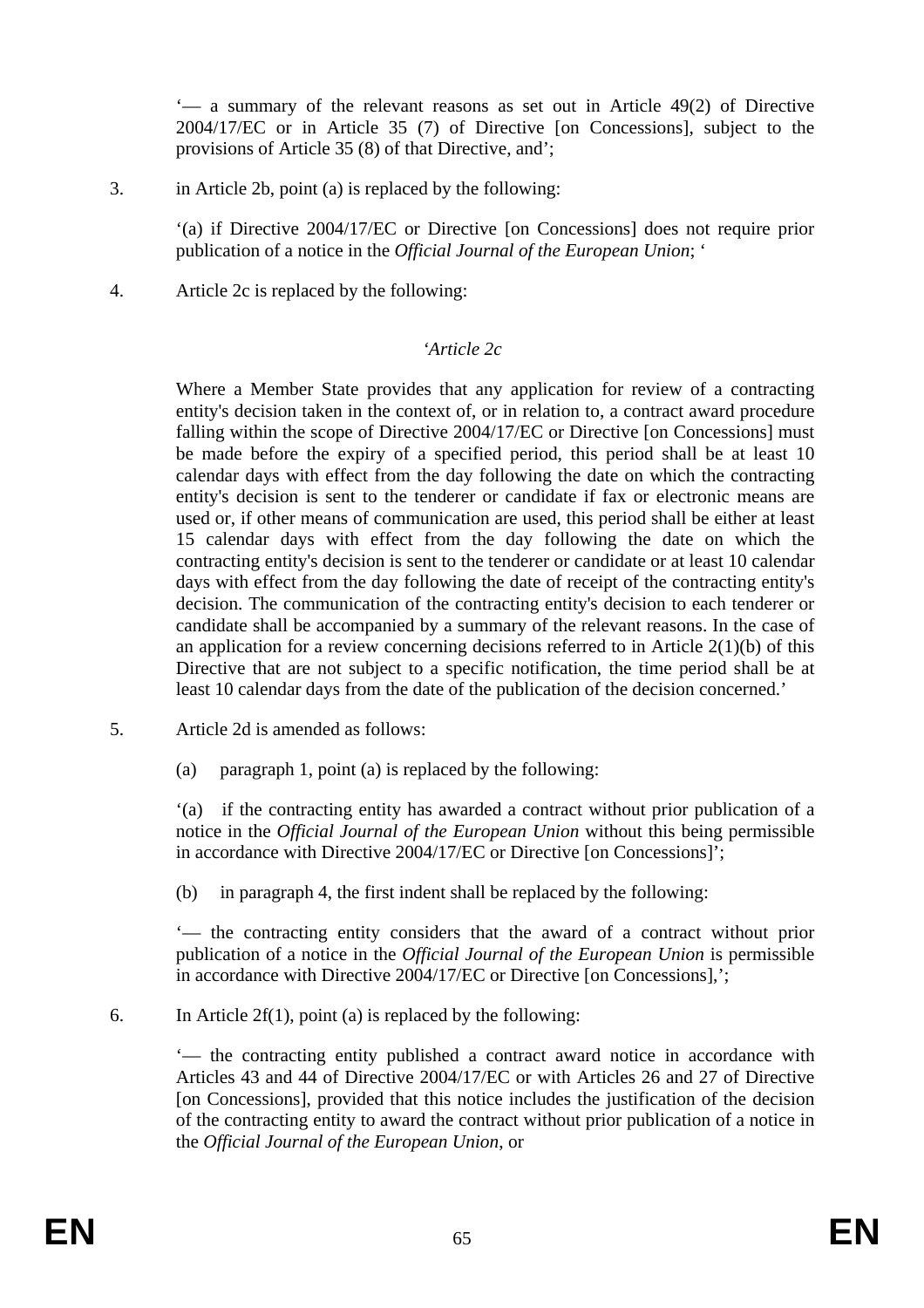— the contracting entity informed the tenderers and candidates concerned of the conclusion of the contract, provided that this information contains a summary of the relevant reasons as set out in Article 49(2) of Directive 2004/17/EC or in Article 35 (7) of Directive [on Concessions], subject to the provisions of Article 35 (8) of that Directive. This option also applies to the cases referred to in Article 2b(c) of this Directive:':

7. in Article 8, paragraph 1 is replaced by the following:

'1. The Commission may invoke the procedure provided for in paragraphs 2 to 5 when, prior to a contract being concluded, it considers that a serious infringement of Community law in the field of procurement has been committed during a contract award procedure falling within the scope of Directive 2004/17/EC or Directive [on Concessions], or in relation to Article 27(a) of Directive 2004/17/EC in the case of contracting entities to which that provision applies'.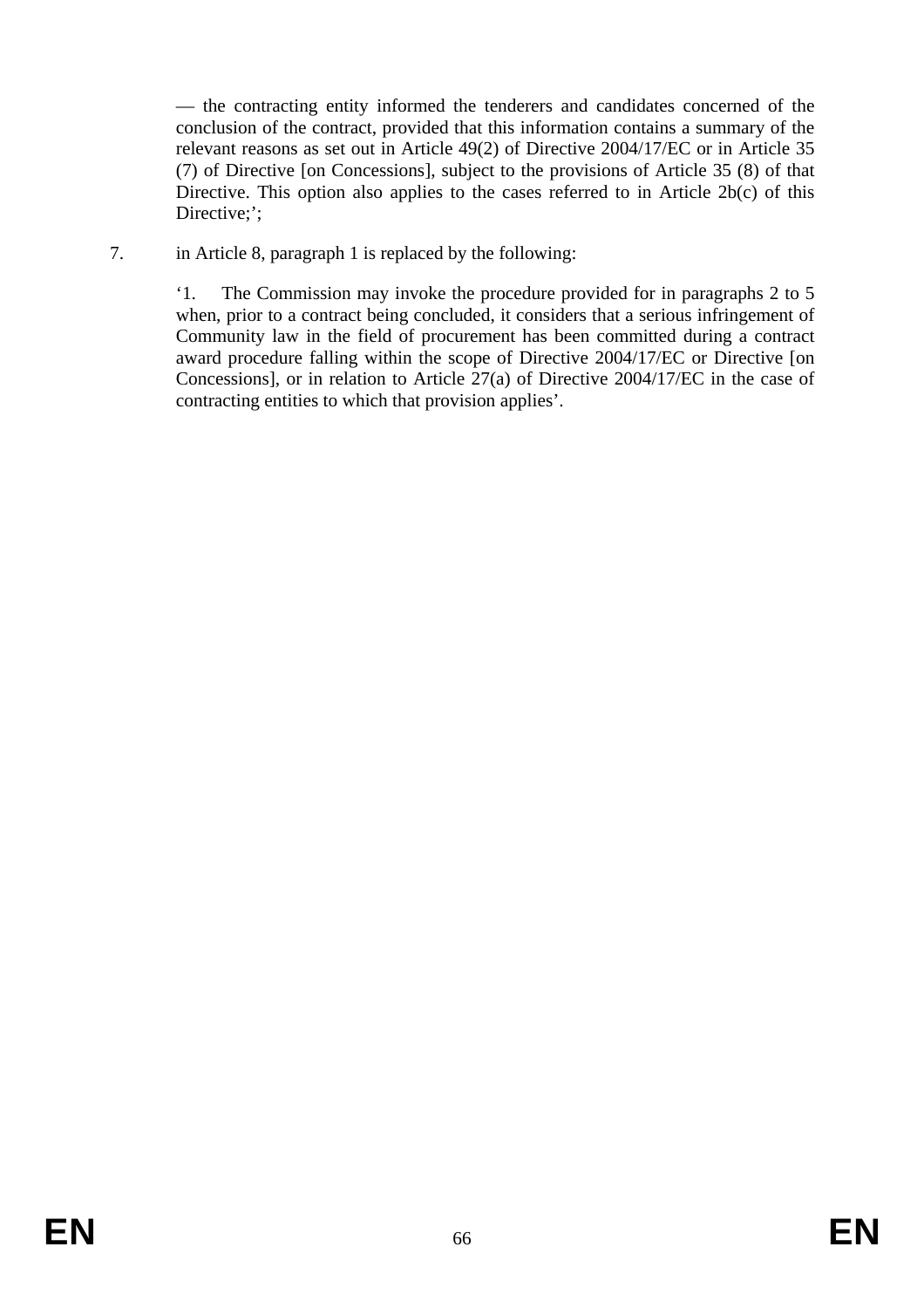# **TITLE VI DELEGATED POWERS, IMPLEMENTING POWERS AND FINAL PROVISIONS**

## *Article 46 Exercise of the delegation of powers*

- 1. The power to adopt delegated acts is conferred on the Commission subject to the conditions laid down in this Article.
- 2. The delegation of power referred to in Articles 4 (3), 21 (3), 23 (2), 25 (3), 40 (3) and 52 (2) shall be conferred on the Commission for an indeterminate period of time from the [date of entry into force of the present Directive].
- 3. The delegation of power referred to in Articles 4 (3), 21 (3), 23 (2), 25 (3), 40 (3) and 52 (2), may be revoked at any time by the European Parliament or by the Council. A revocation decision shall put an end to the delegation of the power specified in that decision. It shall take effect the day following the publication of the decision in the *Official Journal of the European Union* or at a later date specified therein. It shall not affect the validity of any delegated acts already in force.
- 4. As soon as it adopts a delegated act, the Commission shall notify it simultaneously to the European Parliament and to the Council.
- 5. A delegated act adopted pursuant to this Article shall enter into force only where no objection has been expressed either by the European Parliament or by the Council within a period of two months of notification of the act to the European Parliament and the Council or if, before the expiry of that period, the European Parliament and the Council have both informed the Commission that they will not object. That period shall be extended by two months at the initiative of the European Parliament or the Council.

#### *Article 47*

#### *Urgency procedure*

- 1. Delegated acts adopted under this Article shall enter into force without delay and shall apply as long as no objection is expressed in accordance with paragraph 2. The notification of a delegated act to the European Parliament and to the Council shall state the reasons for the use of the urgency procedure.
- 2. Either the European Parliament or the Council may object to a delegated act in accordance with the procedure referred to in Article 46(5). In such a case, the Commission shall repeal the act without delay following the notification of the decision to object by the European Parliament or the Council.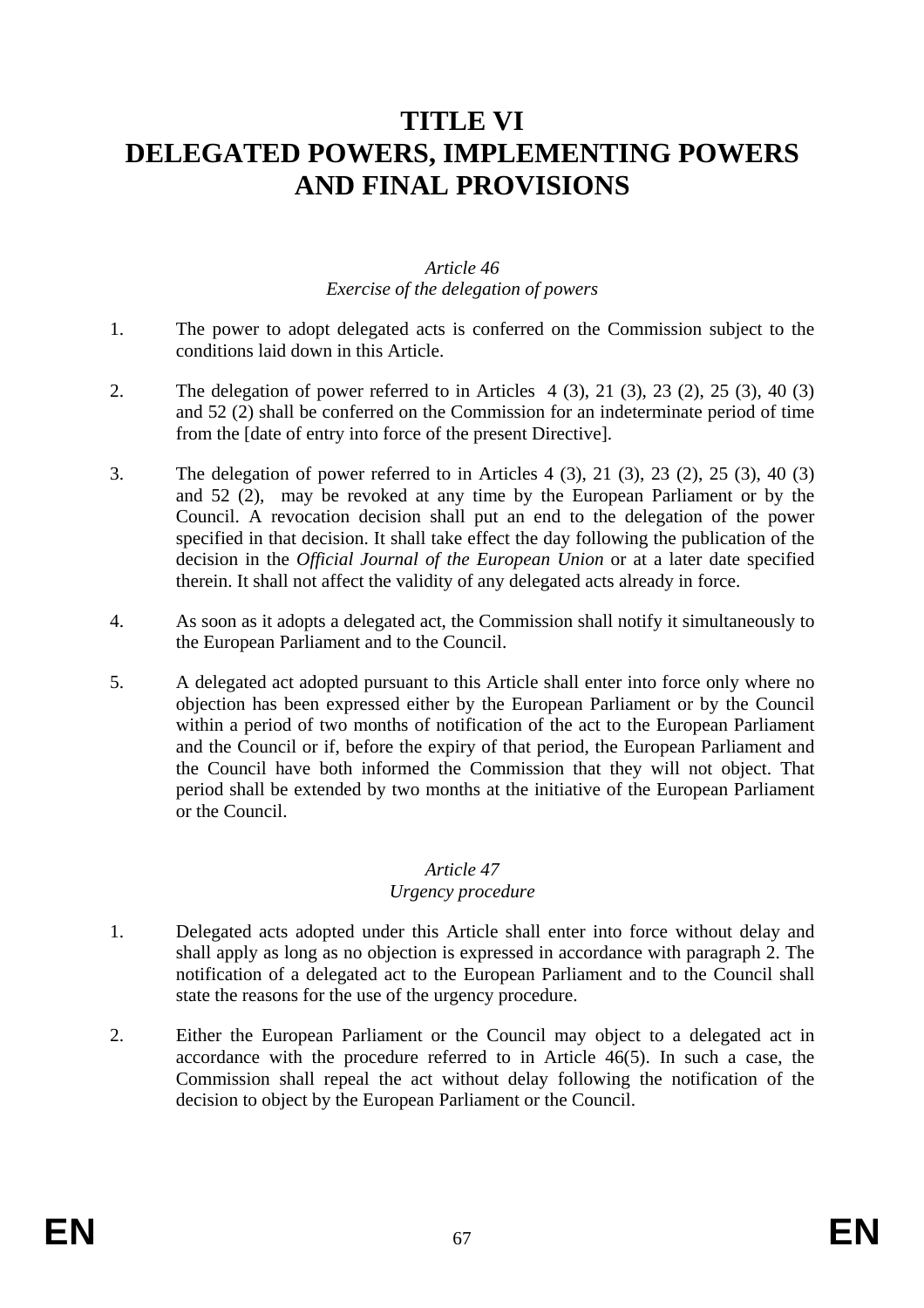#### *Article 48 Committee Procedure*

- 1. The Commission shall be assisted by the Advisory Committee for Public Contracts established by Council Decision 71/306/EEC<sup>35</sup>. That committee shall be a committee within the meaning of Regulation (EU) No 182/2011.
- 2. Where reference is made to this Article, Article 4 of Regulation (EU) No 182/2011 shall apply.

## *Article 49*

#### *Transposition*

1. Member States shall bring into force the laws, regulations and administrative provisions necessary to comply with this Directive by 30 June 2014 at the latest. They shall forthwith communicate to the Commission the text of those provisions.

When Member States adopt those provisions, they shall contain a reference to this Directive or be accompanied by such a reference on the occasion of their official publication. Member States shall determine how such reference is to be made.

2. Member States shall communicate to the Commission the text of the main provisions of national law which they adopt in the field covered by this Directive.

# *Article 50*

#### *Transitional provisions*

References to paragraph 3(a) and (b) of Article 1 of Directive 2004/17/EC and paragraphs 3 and 4 of Article 1 and Title III of Directive 2004/18/EC Directive shall be construed as references to this Directive.

# *Article 51*

## *Review*

The Commission shall review the economic effects on the Internal Market resulting from the application of the thresholds set in Article 5 and report thereon to the European Parliament and the Council by 30 June 2016.

## *Article 52*

## *Entry into force*

This Directive shall enter into force on twentieth day following that of its publication in the Official Journal of the European Union.

<sup>35</sup> OJ L 185, 16.8.1971, p. 15.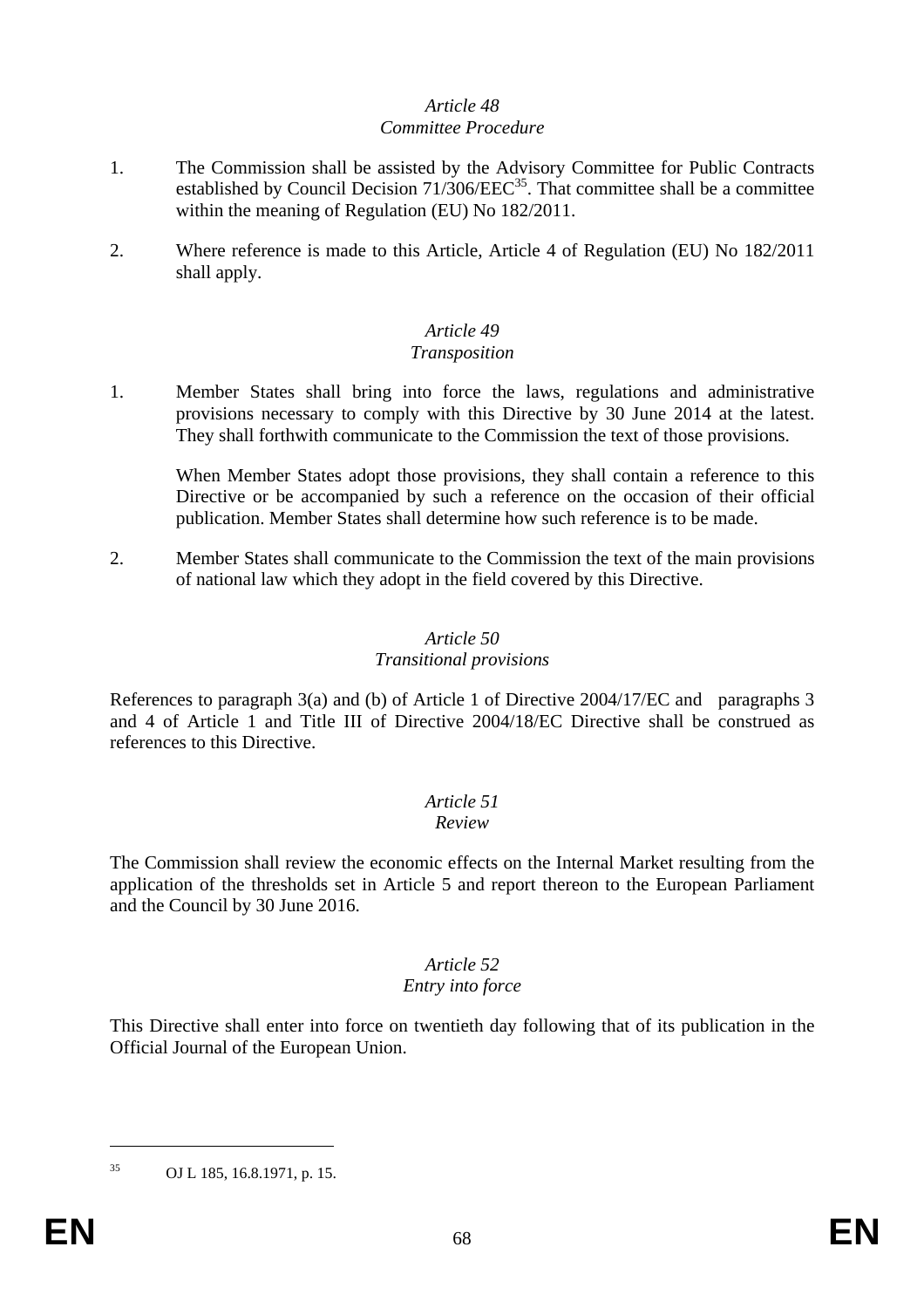## *Article 53 Addressees*

This Directive is addressed to the Member States.

Done at Brussels,

*For the European Parliament For the Council The President The President*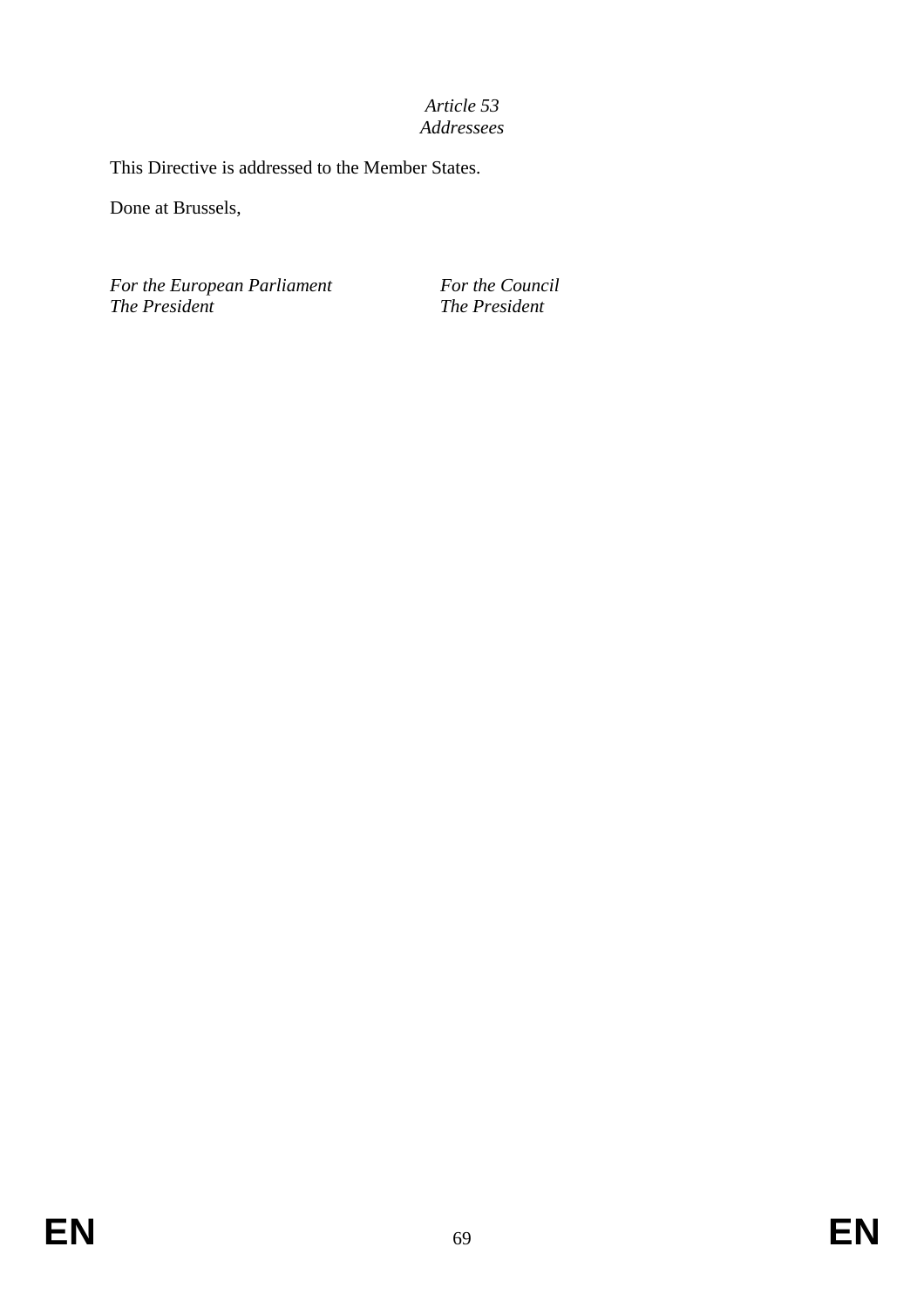#### **ANNEX I LIST OF THE ACTIVITIES REFERRED TO IN POINT (5) OF THE FIRST PARAGRAPH OF ARTICLE 2<sup>36</sup>**

| NACE Rev. $1^{\underline{11}}$ |      |  |                                                       |                                                                                                                                                                                                                                                                                                                                                                                                                                                                                                                                     |          |  |  |
|--------------------------------|------|--|-------------------------------------------------------|-------------------------------------------------------------------------------------------------------------------------------------------------------------------------------------------------------------------------------------------------------------------------------------------------------------------------------------------------------------------------------------------------------------------------------------------------------------------------------------------------------------------------------------|----------|--|--|
| <b>SECTION F</b>               |      |  | <b>CONSTRUCTION</b>                                   | code                                                                                                                                                                                                                                                                                                                                                                                                                                                                                                                                |          |  |  |
| Division Group Class Subject   |      |  |                                                       | <b>Notes</b>                                                                                                                                                                                                                                                                                                                                                                                                                                                                                                                        |          |  |  |
| 45                             |      |  |                                                       | Construction This division includes:                                                                                                                                                                                                                                                                                                                                                                                                                                                                                                | 45000000 |  |  |
|                                |      |  |                                                       | construction of new buildings and works,<br>restoring and common repairs.                                                                                                                                                                                                                                                                                                                                                                                                                                                           |          |  |  |
|                                | 45.1 |  | Site<br>preparation                                   |                                                                                                                                                                                                                                                                                                                                                                                                                                                                                                                                     | 45100000 |  |  |
|                                |      |  | 45.11 Demolition<br>and<br>buildings;<br>earth moving | This class includes:<br>wrecking of  - demolition of buildings<br>and<br>other<br>structures,<br>- clearing of building sites,<br>moving: excavation,<br>– earth<br>landfill,<br>levelling and grading of construction sites,<br>trench digging, rock removal, blasting, etc.<br>— site preparation for mining:<br>- overburden<br>removal<br>other<br>and<br>development and preparation of mineral<br>properties and sites.<br>This class also includes:<br>building site drainage.<br>drainage of agricultural or forestry land. | 45110000 |  |  |
|                                |      |  | and boring                                            | $45.12$ Test drilling This class includes:<br>test drilling, test boring and core sampling                                                                                                                                                                                                                                                                                                                                                                                                                                          | 45120000 |  |  |

<sup>&</sup>lt;sup>36</sup> In the event of any difference of interpretation between the CPV and the NACE, the CPV nomenclature will apply.

<u>.</u>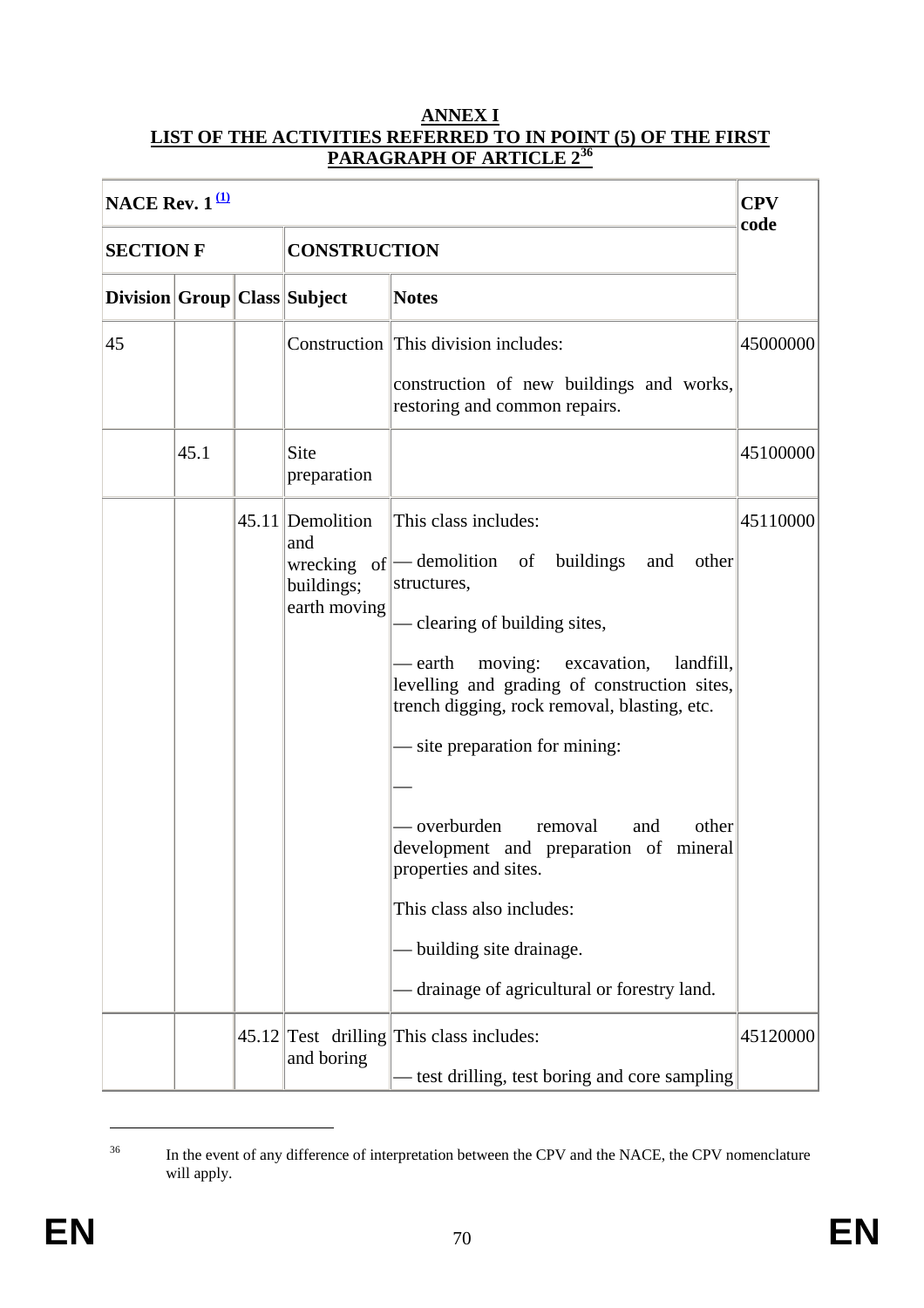|      |                                                                                                    | for construction, geophysical, geological or<br>similar purposes.<br>This class excludes:<br>— drilling of production oil or gas wells, see<br>11.20.<br>— water well drilling, see 45.25,<br>- shaft sinking, see 45.25,<br>- oil and gas field exploration, geophysical,<br>geological and seismic surveying, see 74.20.                                                                                                                                                                                                                                                                                                                                                                                                                               |                                              |
|------|----------------------------------------------------------------------------------------------------|----------------------------------------------------------------------------------------------------------------------------------------------------------------------------------------------------------------------------------------------------------------------------------------------------------------------------------------------------------------------------------------------------------------------------------------------------------------------------------------------------------------------------------------------------------------------------------------------------------------------------------------------------------------------------------------------------------------------------------------------------------|----------------------------------------------|
| 45.2 | <b>Building</b><br>of<br>complete<br>constructions<br>parts<br>or<br>thereof; civil<br>engineering |                                                                                                                                                                                                                                                                                                                                                                                                                                                                                                                                                                                                                                                                                                                                                          | 45200000                                     |
|      | $45.21$ General<br>construction<br>and<br>engineering<br>works                                     | This class includes:<br>of buildings - construction of all types of buildings Except:<br>civil construction<br>civil<br>engineering<br>of<br>constructions,<br>— bridges, including those for elevated<br>highways, viaducts, tunnels and subways,<br>- long-distance pipelines, communication 45231000<br>and power lines,<br>— urban pipelines, urban communication<br>and power lines,<br>— ancillary urban works,<br>- assembly and erection of prefabricated<br>constructions on the site.<br>This class excludes:<br>— service activities incidental to oil and gas<br>extraction, see 11.20,<br>complete prefabricated<br>- erection<br>$\circ$ of<br>constructions from self-manufactured parts<br>not of concrete, see divisions 20, 26 and 28, | 45210000<br>45213316<br>45220000<br>45232000 |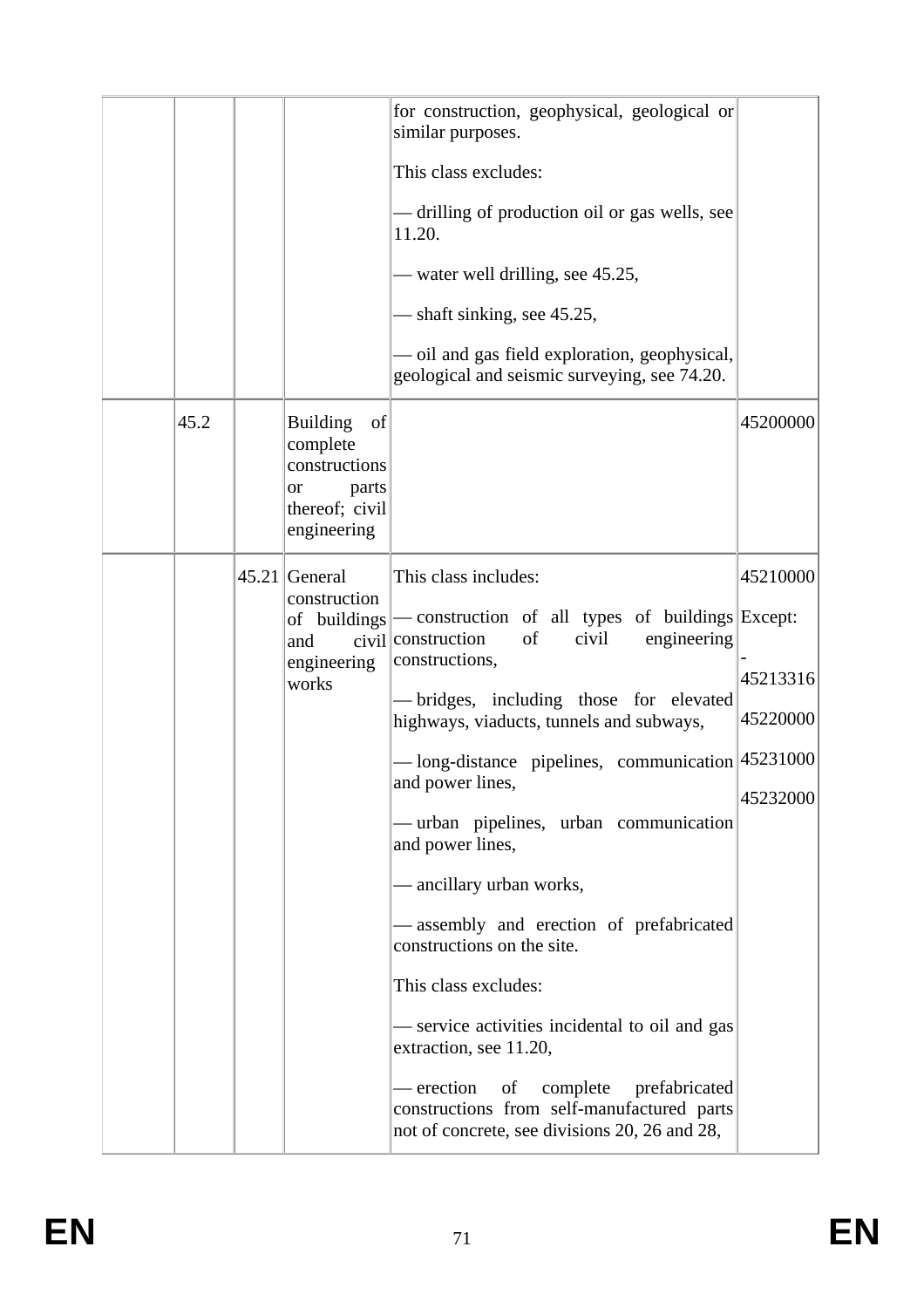|  |                                               | - construction work, other than buildings,<br>for stadiums, swimming pools, gymnasiums,<br>tennis courts, golf courses and other sports<br>installations, see 45.23,<br>- building installation, see 45.3,<br>- building completion, see 45.4,<br>- architectural and engineering activities,<br>see 74.20,<br>— project management for construction, see<br>74.20.                                                                                                                                                                    |                                                                |
|--|-----------------------------------------------|----------------------------------------------------------------------------------------------------------------------------------------------------------------------------------------------------------------------------------------------------------------------------------------------------------------------------------------------------------------------------------------------------------------------------------------------------------------------------------------------------------------------------------------|----------------------------------------------------------------|
|  | $45.22$ Erection<br>roof<br>frames            | of This class includes:<br>covering and  - erection of roofs,<br>— roof covering,<br>- waterproofing.                                                                                                                                                                                                                                                                                                                                                                                                                                  | 45261000                                                       |
|  | of highways,<br>roads,<br>sport<br>facilities | 45.23 Construction This class includes:<br>- construction of highways, streets, roads, DA03<br>airfields and other vehicular and pedestrian ways,<br>construction of railways,<br>- construction of airfield runways,<br>$-$ construction work, other than buildings, $ 45231000\rangle$<br>for stadiums, swimming pools, gymnasiums,<br>tennis courts, golf courses and other sports<br>installations,<br>- painting of markings on road surfaces and<br>car parks.<br>This class excludes:<br>— preliminary earth moving, see 45.11. | 45212212<br>and<br>45230000<br>except:<br>45232000<br>45234115 |
|  | of<br>water<br>projects                       | 45.24 Construction This class includes<br>- construction of:<br>waterways, harbour and river works,                                                                                                                                                                                                                                                                                                                                                                                                                                    | 45240000                                                       |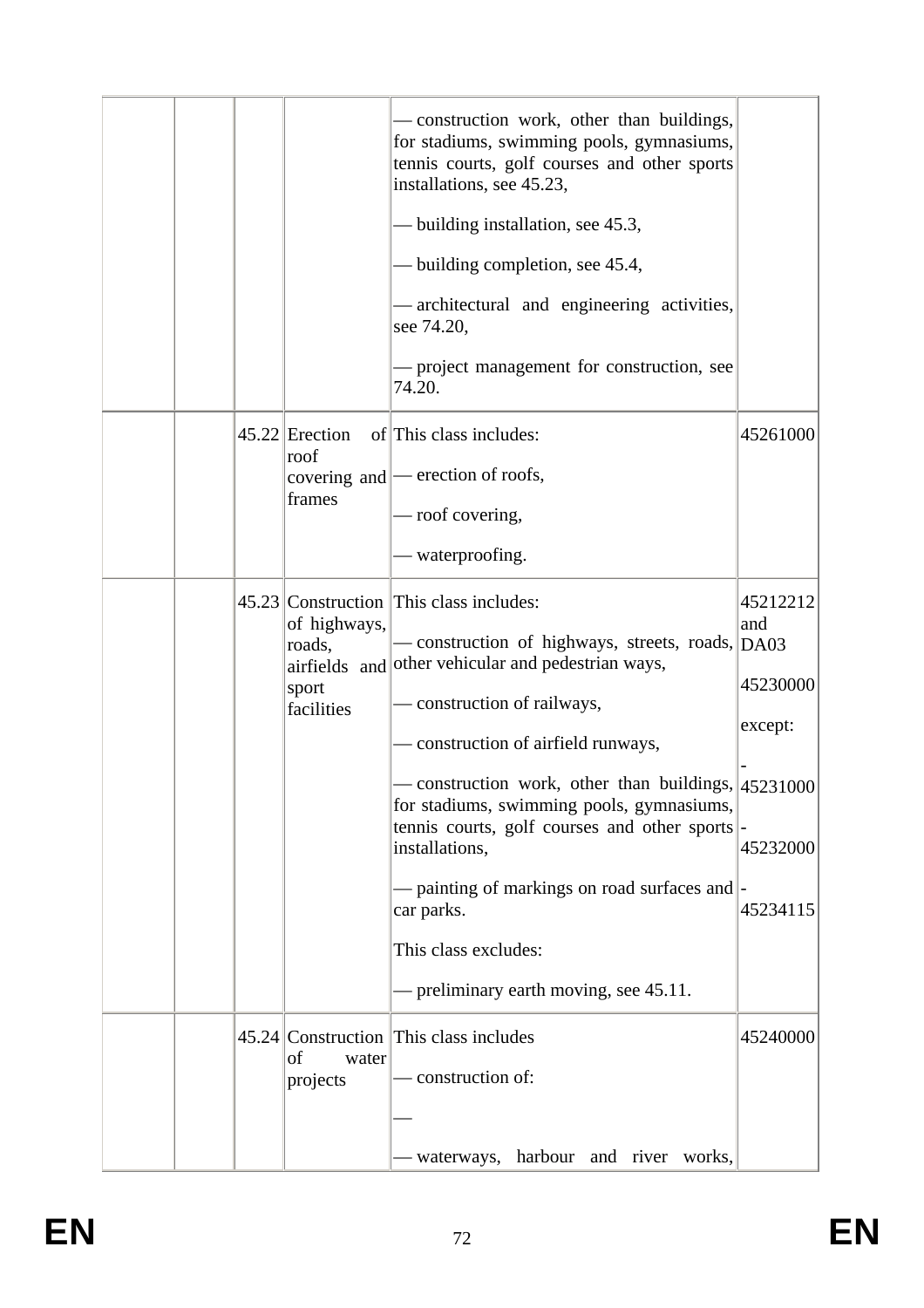|      |               |                                            | pleasure ports (marinas), locks, etc.,                                                                                                                                     |          |
|------|---------------|--------------------------------------------|----------------------------------------------------------------------------------------------------------------------------------------------------------------------------|----------|
|      |               |                                            | — dams and dykes,                                                                                                                                                          |          |
|      |               |                                            | - dredging,                                                                                                                                                                |          |
|      |               |                                            | - subsurface work.                                                                                                                                                         |          |
|      | $45.25$ Other | construction                               | This class includes:                                                                                                                                                       | 45250000 |
|      |               | work<br>involving<br>special<br>trades     | - construction activities specialising in one 45262000<br>aspect common to different kinds<br>of<br>structures, requiring specialised skill<br><sub>or</sub><br>equipment, |          |
|      |               |                                            | - construction of foundations, including<br>pile driving,                                                                                                                  |          |
|      |               |                                            | — water well drilling and construction, shaft<br>sinking,                                                                                                                  |          |
|      |               |                                            | - erection of non-self-manufactured steel<br>elements,                                                                                                                     |          |
|      |               |                                            | - steel bending,                                                                                                                                                           |          |
|      |               |                                            | - bricklaying and stone setting,                                                                                                                                           |          |
|      |               |                                            | - scaffolds and work platform erecting and<br>dismantling, including renting of scaffolds<br>and work platforms,                                                           |          |
|      |               |                                            | - erection of chimneys and industrial ovens.                                                                                                                               |          |
|      |               |                                            | This class excludes:                                                                                                                                                       |          |
|      |               |                                            | - renting of scaffolds without erection and<br>dismantling, see 71.32                                                                                                      |          |
| 45.3 |               | <b>Building</b><br>installation            |                                                                                                                                                                            | 45300000 |
|      |               | 45.31 Installation                         | This class includes:                                                                                                                                                       | 45213316 |
|      |               | of electrical<br>and<br>wiring<br>fittings | installation in buildings or other construction 45310000<br>projects of:                                                                                                   |          |
|      |               |                                            | electrical wiring and fittings,                                                                                                                                            | Except:  |
|      |               |                                            | - telecommunications systems,                                                                                                                                              | 45316000 |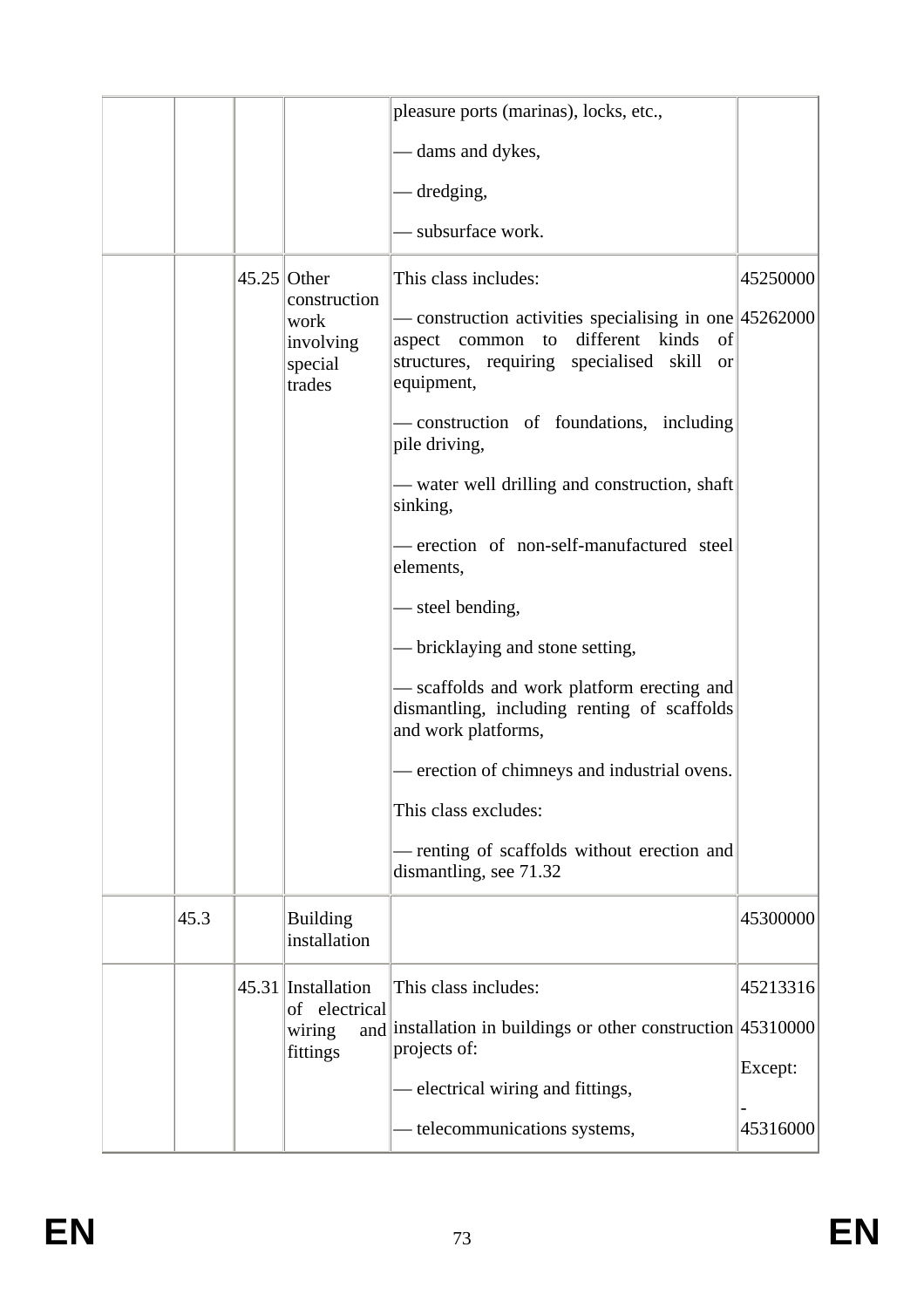|  |  |                                        |                                                                                                                                | - electrical heating systems,                                                                             |          |
|--|--|----------------------------------------|--------------------------------------------------------------------------------------------------------------------------------|-----------------------------------------------------------------------------------------------------------|----------|
|  |  |                                        |                                                                                                                                | - residential antennas and aerials,                                                                       |          |
|  |  |                                        |                                                                                                                                | - fire alarms,                                                                                            |          |
|  |  |                                        |                                                                                                                                | - burglar alarm systems,                                                                                  |          |
|  |  |                                        |                                                                                                                                | - lifts and escalators,                                                                                   |          |
|  |  |                                        |                                                                                                                                | - lightning conductors, etc.                                                                              |          |
|  |  | 45.32 Insulation<br>work<br>activities | This class includes:                                                                                                           | 45320000                                                                                                  |          |
|  |  |                                        | - installation<br>in<br>buildings<br>other<br><b>or</b><br>construction projects of thermal, sound or<br>vibration insulation. |                                                                                                           |          |
|  |  |                                        |                                                                                                                                | This class excludes:                                                                                      |          |
|  |  |                                        |                                                                                                                                | - waterproofing, see 45.22.                                                                               |          |
|  |  |                                        | $45.33$ Plumbing                                                                                                               | This class includes:                                                                                      | 45330000 |
|  |  |                                        |                                                                                                                                | — installation<br>buildings<br>other<br>in<br><b>or</b><br>construction projects of:                      |          |
|  |  |                                        |                                                                                                                                |                                                                                                           |          |
|  |  |                                        |                                                                                                                                | - plumbing and sanitary equipment,                                                                        |          |
|  |  |                                        |                                                                                                                                | gas fittings,                                                                                             |          |
|  |  |                                        |                                                                                                                                | - heating, ventilation, refrigeration or air-<br>conditioning equipment and ducts,                        |          |
|  |  |                                        |                                                                                                                                | sprinkler systems.                                                                                        |          |
|  |  |                                        |                                                                                                                                | This class excludes:                                                                                      |          |
|  |  |                                        |                                                                                                                                | installation of electrical heating systems,<br>see 45.31.                                                 |          |
|  |  |                                        | $45.34$ Other                                                                                                                  | This class includes:                                                                                      | 45234115 |
|  |  | building<br>installation               | installation of illumination and signalling 45316000                                                                           |                                                                                                           |          |
|  |  |                                        |                                                                                                                                | systems for roads, railways, airports and<br>harbours,                                                    | 45340000 |
|  |  |                                        |                                                                                                                                | – installation<br>buildings<br>in<br>other<br><b>or</b><br>construction projects of fittings and fixtures |          |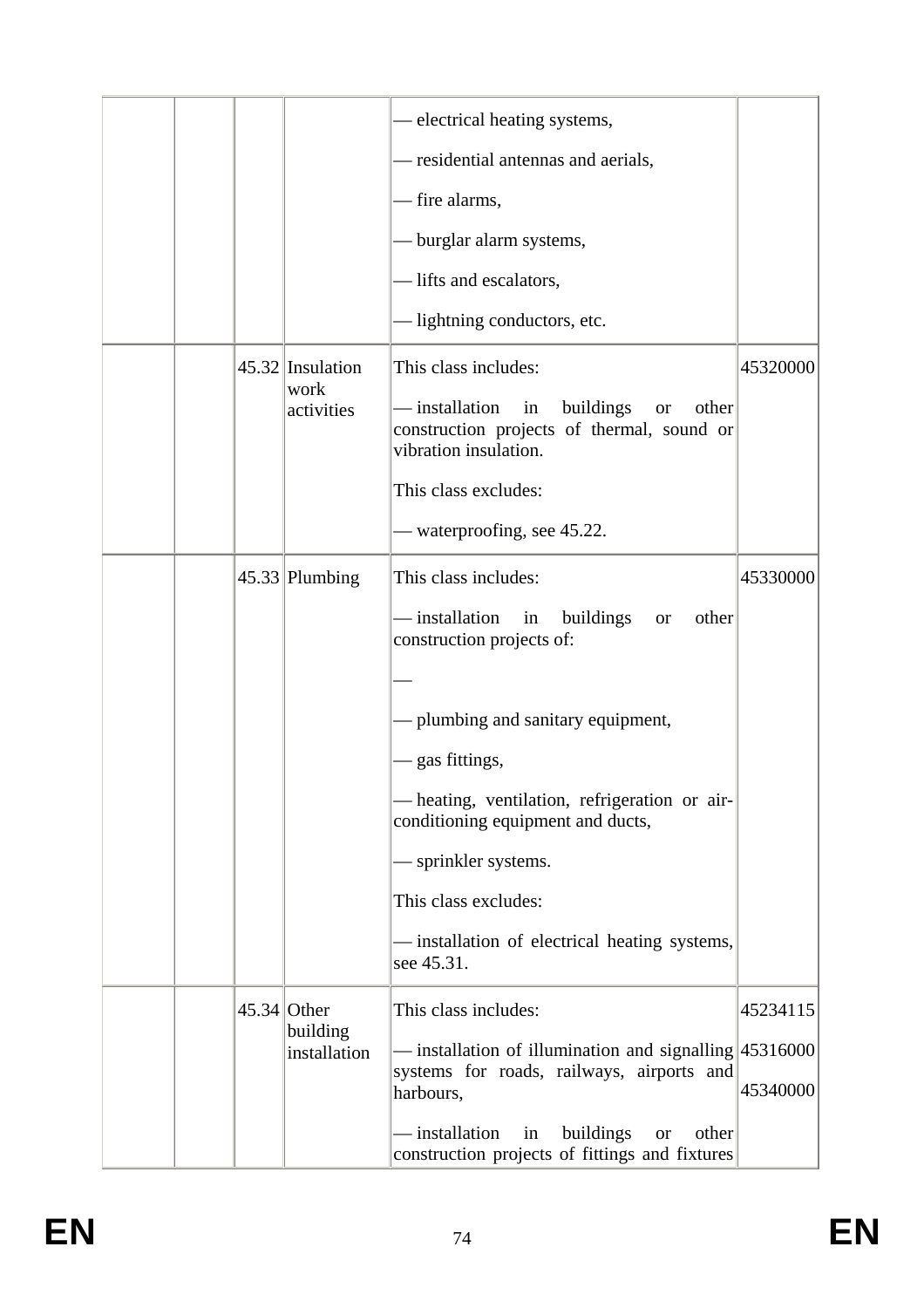|  |                                   |                                                                                        | n.e.c.                                                                                                                                                                                               |          |
|--|-----------------------------------|----------------------------------------------------------------------------------------|------------------------------------------------------------------------------------------------------------------------------------------------------------------------------------------------------|----------|
|  | 45.4                              | <b>Building</b><br>completion                                                          |                                                                                                                                                                                                      | 45400000 |
|  |                                   | 45.41 Plastering                                                                       | This class includes:                                                                                                                                                                                 | 45410000 |
|  |                                   |                                                                                        | - application in buildings<br>other<br>or or<br>construction projects of interior and exterior<br>plaster or stucco, including related lathing<br>materials.                                         |          |
|  |                                   | $45.42$ Joinery<br>installation                                                        | This class includes:<br>-installation of not self-manufactured<br>doors, windows, door and window frames,<br>fitted kitchens, staircases, shop fittings and<br>the like, of wood or other materials, | 45420000 |
|  |                                   |                                                                                        | - interior completion such as ceilings,<br>wooden wall coverings, movable partitions,<br>etc.                                                                                                        |          |
|  |                                   |                                                                                        | This class excludes:                                                                                                                                                                                 |          |
|  |                                   |                                                                                        | -laying of parquet and other wood floor<br>coverings, see 45.43.                                                                                                                                     |          |
|  | $45.43$ Floor<br>wall<br>covering |                                                                                        | and This class includes:                                                                                                                                                                             | 45430000 |
|  |                                   | -laying, tiling, hanging or fitting in<br>buildings or other construction projects of: |                                                                                                                                                                                                      |          |
|  |                                   |                                                                                        |                                                                                                                                                                                                      |          |
|  |                                   |                                                                                        | - ceramic, concrete or cut stone wall or<br>floor tiles,                                                                                                                                             |          |
|  |                                   |                                                                                        | - parquet and other wood floor coverings<br>carpets and linoleum floor coverings,                                                                                                                    |          |
|  |                                   |                                                                                        | — including of rubber or plastic,                                                                                                                                                                    |          |
|  |                                   |                                                                                        | — terrazzo, marble, granite or slate floor or<br>wall coverings,                                                                                                                                     |          |
|  |                                   |                                                                                        | - wallpaper.                                                                                                                                                                                         |          |
|  |                                   | glazing                                                                                | 45.44 Painting and This class includes:                                                                                                                                                              | 45440000 |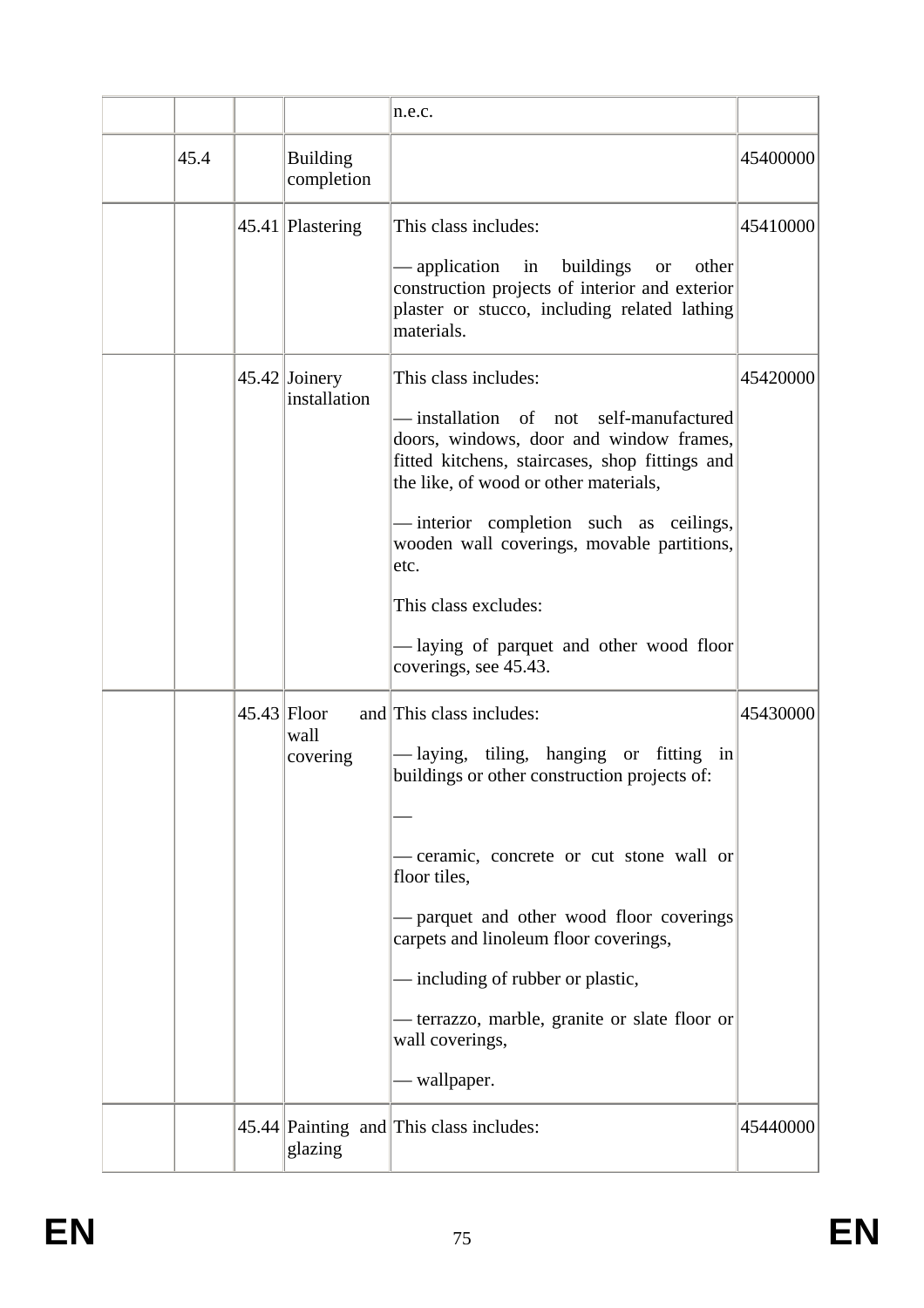|      |                                                                                      | - interior and exterior painting of buildings,                                                                                 |             |
|------|--------------------------------------------------------------------------------------|--------------------------------------------------------------------------------------------------------------------------------|-------------|
|      |                                                                                      | - painting of civil engineering structures,                                                                                    |             |
|      |                                                                                      | - installation of glass, mirrors, etc.                                                                                         |             |
|      |                                                                                      | This class excludes:                                                                                                           |             |
|      |                                                                                      | - installation of windows, see 45.42,                                                                                          |             |
|      | $45.45$ Other                                                                        | This class includes:                                                                                                           | 45212212    |
|      | building<br>completion                                                               | installation of private swimming pools,                                                                                        | and<br>DA04 |
|      |                                                                                      | - steam cleaning, sand blasting and similar 45450000<br>activities for building exteriors,                                     |             |
|      |                                                                                      | - other building completion and finishing<br>work n.e.c.                                                                       |             |
|      |                                                                                      | This class excludes:                                                                                                           |             |
|      |                                                                                      | - interior cleaning of buildings and other<br>structures, see 74.70.                                                           |             |
| 45.5 | Renting<br>of<br>construction<br>or<br>demolition<br>equipment<br>with<br>operator   |                                                                                                                                | 45500000    |
|      | $45.50$ Renting<br>construction<br>or<br>demolition<br>equipment<br>with<br>operator | of This class excludes:<br>- renting of construction or demolition<br>machinery and equipment without operators,<br>see 71.32. | 45500000    |

(1) Council Regulation (EEC) No 3037/90 of 9 October 1990 on the statistical classification of economic activities in the European Community (OJ L 293, 24.10.1990, p. 1), regulation as last amended by Commission Regulation (EEC) No 761/93 (OJ L 83, 3.4.1993, p. 1).

# **ANNEX II LIST OF EU LEGISLATION REFERRED TO IN ARTICLE 40 (3)**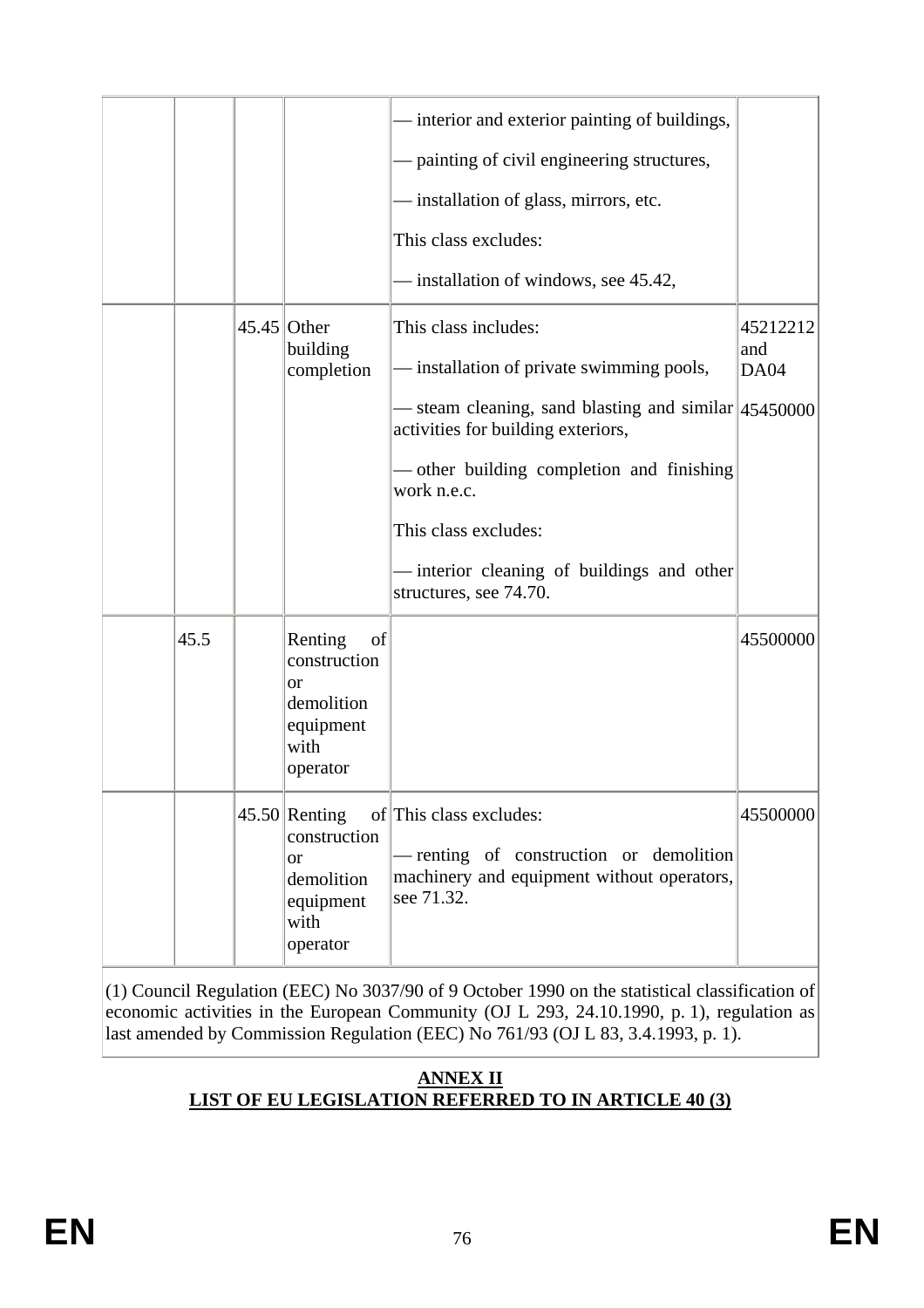# 1. Directive  $2009/33/EC^{37}$ .

# **ANNEX III ACTIVITIES EXERCISED BY CONTRACTING ENTITIES AS REFERRED TO IN ART. 4**

The provisions of this Directive governing concessions awarded by contracting entities shall apply to the following activities:

- 1. As far as gas and heat are concerned:
	- (a) the provision or operation of fixed networks intended to provide a service to the public in connection with the production, transport or distribution of gas or heat;
	- (b) the supply of gas or heat to such networks.

The supply of gas or heat to networks which provide a service to the public by a contracting entity referred to in paragraph 1 subparagraph 2 and subparagraph 3 of Article 4 shall not be considered a relevant activity within the meaning of paragraph 1 where all of the following conditions are met:

- (c) the production of gas or heat by the entity concerned is the unavoidable consequence of carrying out an activity other than those referred to in this paragraph or in paragraphs 2 to 4 of this Annex;
- (d) the supply to the public network is aimed only at the economic exploitation of such production and amounts to not more than 20 % of the entity's turnover on the basis of the average for the preceding three years, including the current year.
- 2. As far as electricity is concerned:
	- (a) the provision or operation of fixed networks intended to provide a service to the public in connection with the production, transport or distribution of electricity;
	- (b) the supply of electricity to such networks.

For the purposes of this Directive, supply of electricity includes generation (production) and wholesale of electricity.

The supply of electricity to networks which provide a service to the public by a contracting entity referred to in paragraph 1 subparagraph 2 and subparagraph 3 of Article 4 shall not be considered a relevant activity within the meaning of paragraph 1 where all of the following conditions are met:

1

<sup>37</sup> OJ L 120, 15.5.2009, p. 5.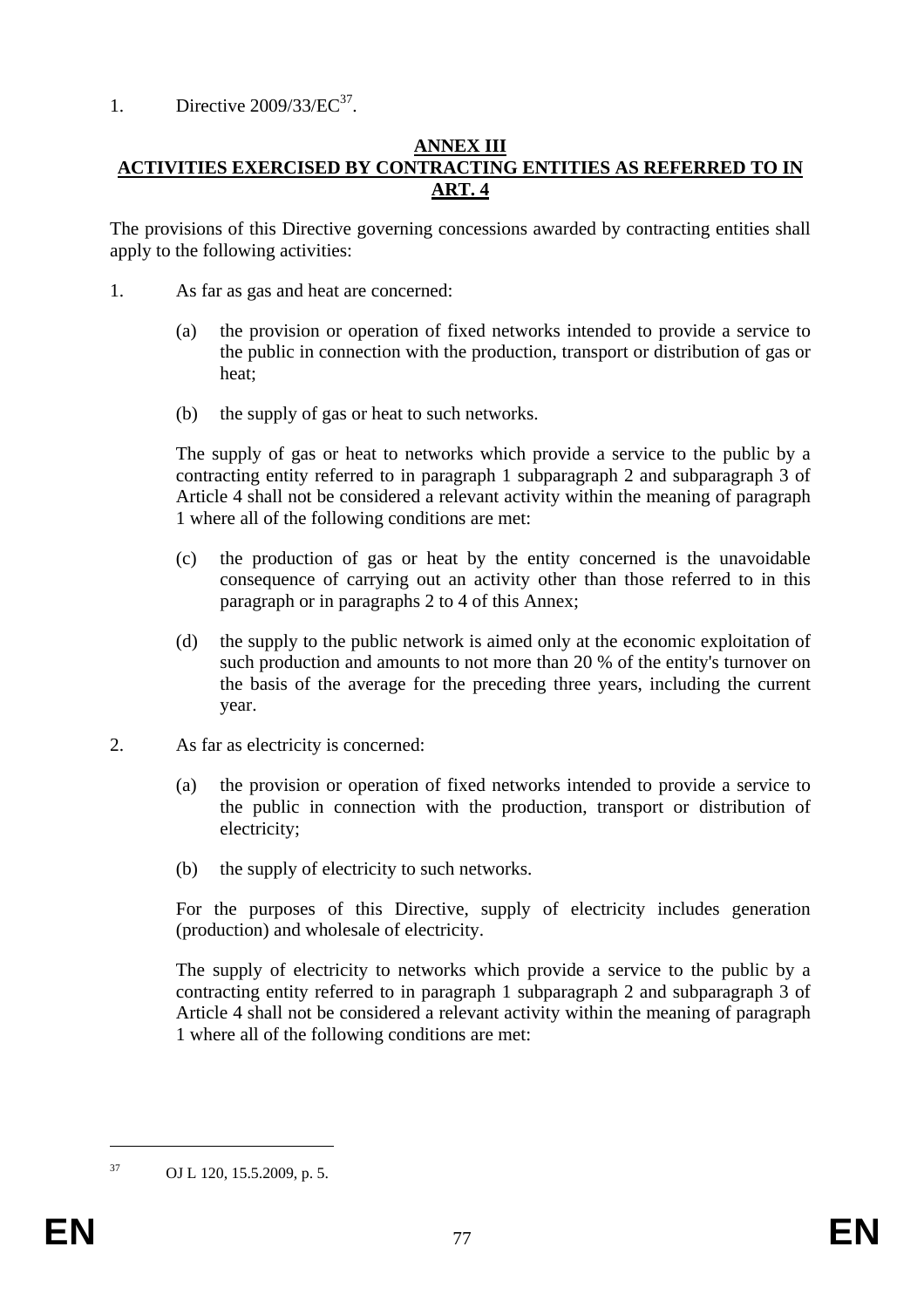- (a) the production of electricity by the entity concerned takes place because its consumption is necessary for carrying out an activity other than those referred to in this paragraph or in paragraphs 1, 3 and 4 of this Annex
- (b) supply to the public network depends only on the entity's own consumption and has not exceeded 30% of the entity's total production of energy, on the basis of the average for the preceding three years, including the current year.
- 3. As far as water is concerned:
	- (a) the provision or operation of fixed networks intended to provide a service to the public in connection with the production, transport or distribution of drinking water;
	- (b) the supply of drinking water to such networks.

This Directive shall also apply to concessions awarded or organised by entities which pursue an activity referred to above and which are connected with one of the following:

- (a) hydraulic engineering projects, irrigation or land drainage, provided that the volume of water to be used for the supply of drinking water represents more than 20 % of the total volume of water made available by such projects or irrigation or drainage installations, or
- (b) the disposal or treatment of sewage.

The supply of drinking water to networks which provide a service to the public by a contracting entity referred to in paragraph 1 subparagraph 1 and paragraph 2 of Article 4 shall not be considered a relevant activity within the meaning of subparagraph 1 where all of the following conditions are met:

- (a) the production of drinking water by the entity concerned takes place because its consumption is necessary for carrying out an activity other than those referred to in paragraphs 1 to 4 of this Annex;
- (b) the supply to the public network depends only on the entity's own consumption and has not exceeded 30 % of the entity's total production of drinking water, on the basis of the average for the preceding three years, including the current year.
- 4. Activities relating to the provision or operation of networks providing a service to the public in the field of transport by railway, automated systems, tramway, trolley bus, bus or cable.

As regards transport services, a network shall be considered to exist where the service is provided under operating conditions laid down by a competent authority of a Member State, such as conditions on the routes to be served, the capacity to be made available or the frequency of the service.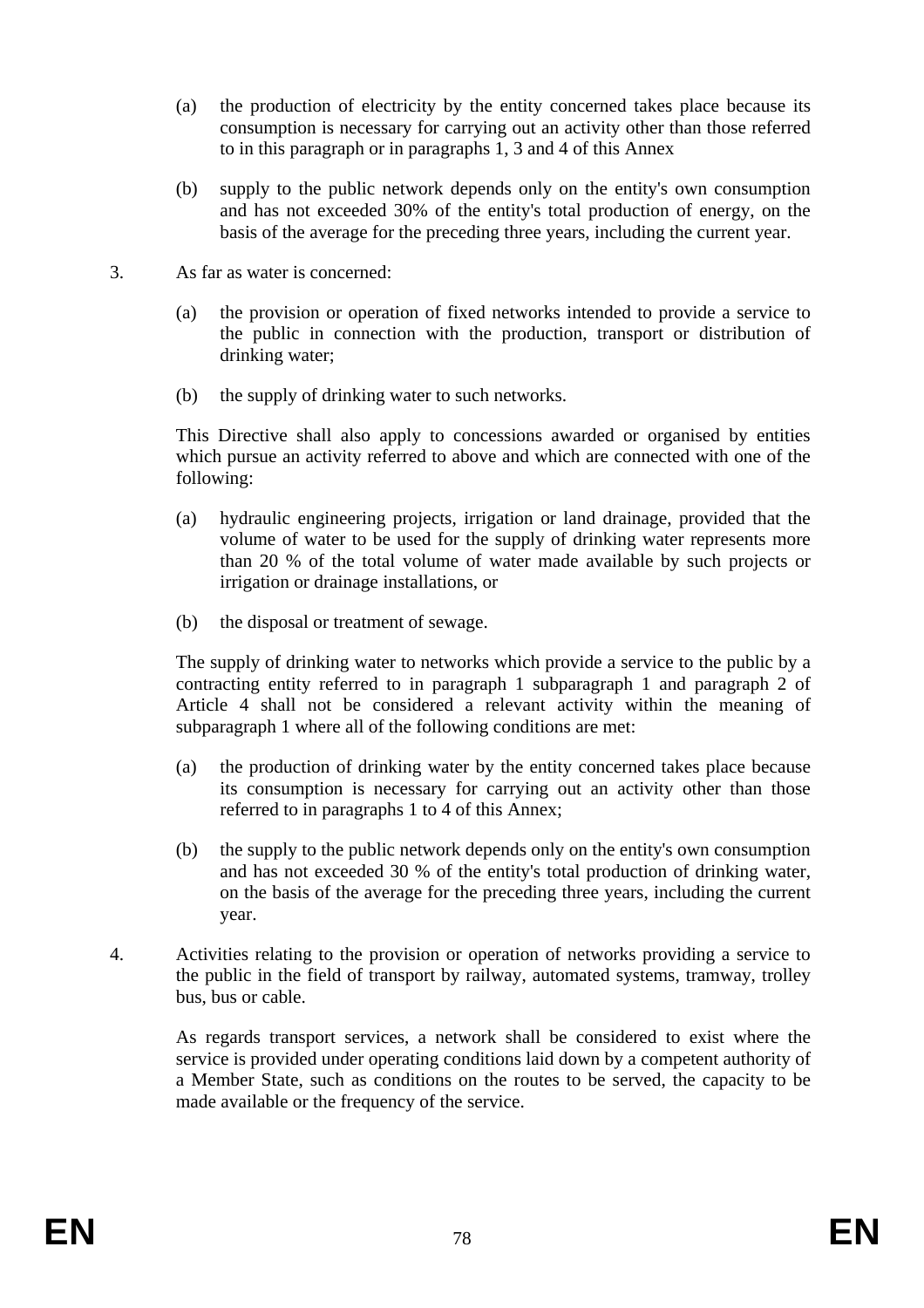- 5. Activities relating to the exploitation of a geographical area for the purpose of the provision of airports and maritime or inland ports or other terminal facilities to carriers by air, sea or inland waterway.
- 6. Activities relating to the provision of :
	- (a) postal services; on the conditions set out in point (c),
	- (b) other services than postal services, on condition that such services are provided by an entity which also provides postal services within the meaning of point (b) of subparagraph 2 and provided that the conditions set out in Article 27(1) of Directive [replacing 2004/17/EC] are not satisfied in respect of the services falling within point (b) of subparagraph 2.

For the purpose of this Directive and without prejudice to Directive 97/67/EC:

- "postal item": means an item addressed in the final form in which it is to be carried, irrespective of weight. In addition to items of correspondence, such items also include for instance books, catalogues, newspapers, periodicals and postal packages containing merchandise with or without commercial value, irrespective of weight;
- (a) "postal services": means services consisting of the clearance, sorting, routing and delivery of postal items. This shall include both services falling within as well as services falling outside the scope of the universal service set up in conformity with Directive 97/67/EC;
- (b) "other services than postal services": means services provided in the following areas:
	- (1) mail service management services (services both preceding and subsequent to despatch, including "mailroom management services"),
	- (2) added-value services linked to and provided entirely by electronic means (including the secure transmission of coded documents by electronic means, address management services and transmission of registered electronic mail),
	- (3) services concerning postal items not included in point (a), such as direct mail bearing no address,
	- (4) financial services, as defined in the CPV under the reference numbers from 66100000-1 to 66720000-3 and in Article 8 (5)(d) and including in particular postal money orders and postal giro transfers,
	- (5) philatelic services,
	- (6) logistics services (services combining physical delivery and/or warehousing with other non-postal functions),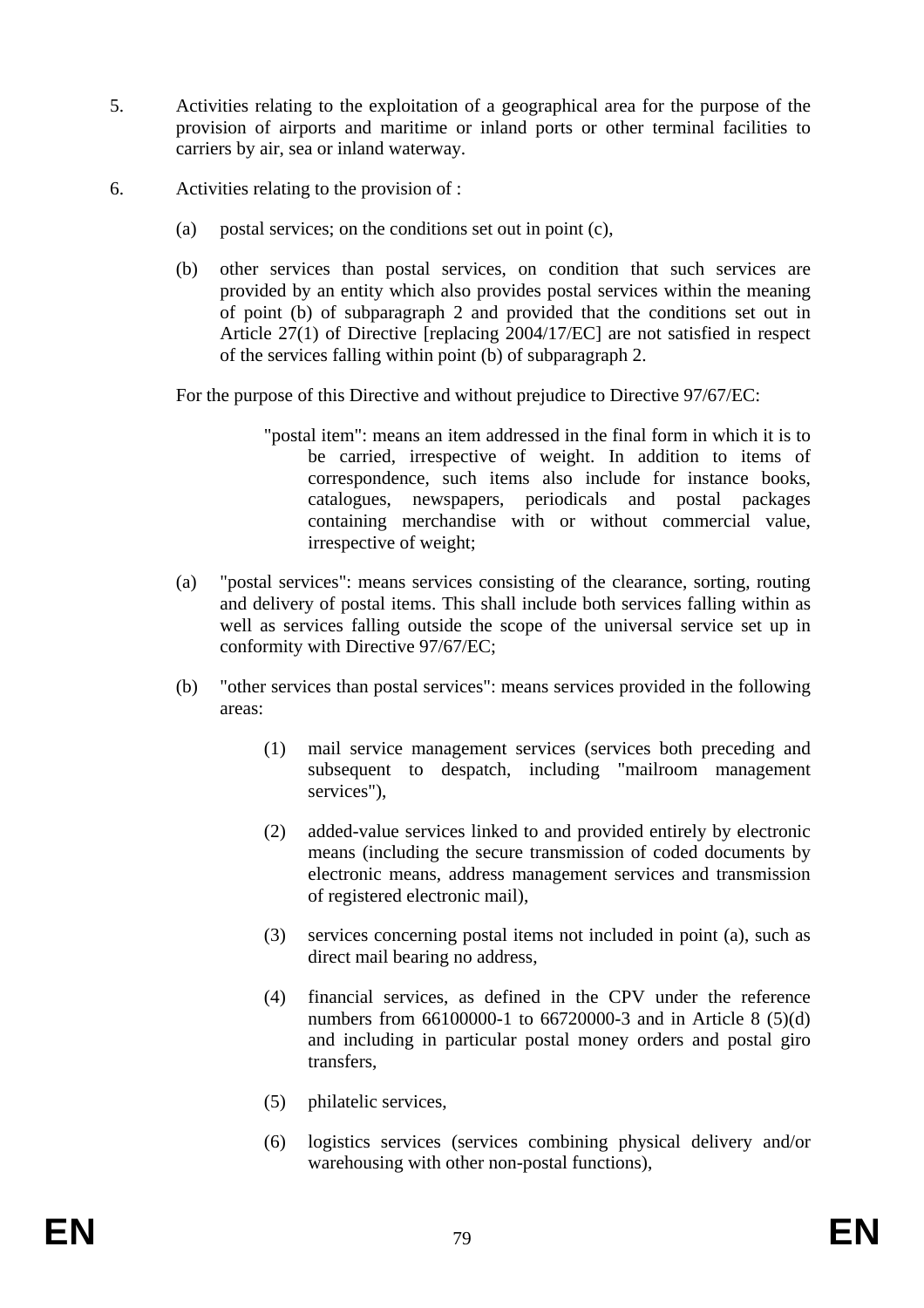- 7. Activities relating to the exploitation of a geographical area for the purpose of:
	- (a) extracting oil or gas,
	- (b) exploring for or extracting coal or other solid fuels.

#### **ANNEX IV INFORMATION TO BE INCLUDED IN CONCESSION NOTICES**

- 1. Name, identification number (where provided for in national legislation), address including NUTS code, telephone, fax number, email and internet address of the contracting authority or entity and, where different, of the service from which additional information may be obtained.
- 2. Type of contracting authority or entity and main activity exercised.
- 3. If the applications are to contain tenders, email or internet address at which the specifications and any supporting documents will be available for unrestricted and full direct access, free of charge.
- 4. Description of the procurement: nature and extent of works, nature and quantity or value of supplies, nature and extent of services, Where the concession is divided into lots, this information shall be provided for each lot. Where appropriate, description of any options.
- 5. CPV Nomenclature reference No(s). Where the concession is divided into lots, this information shall be provided for each lot.
- 6. NUTS code for the main location of works in case of works concessions or NUTS code for the main place of performance service concessions; where the concession is divided into lots, this information shall be provided for each lot.
- 7. Estimated total value of concession(s); where the concession is divided into lots, this information shall be provided for each lot, together with detailed method of calculation of the estimated total value of the concession, in accordance with Art. 6
- 8. Where the concession is to be subdivided into lots, indication of the possibility of tendering for one, for several or for all of the lots; indication of any possible limitation of the number of lots that may be awarded to any one tenderer.
- 9. Time-frame for delivery or provision of supplies, works or services and, as far as possible, duration of the concession.
- 10. Conditions for participation, including:
	- (a) where appropriate, indication whether the concession is restricted to sheltered workshops, or whether its execution is restricted to the framework of protected job programmes,
	- (b) where appropriate, indication whether the provision of the service is reserved by law, regulation or administrative provision to a particular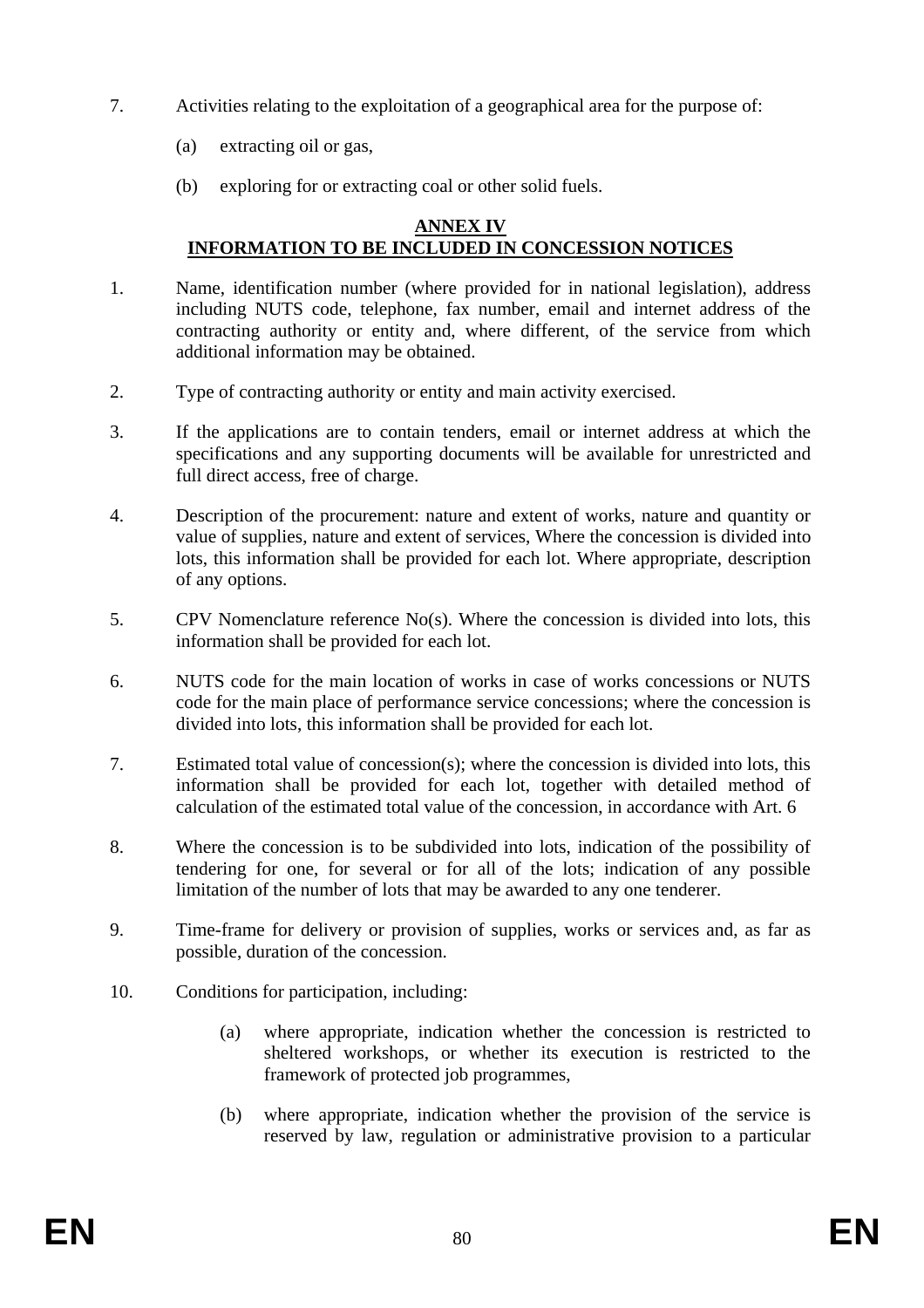profession; reference to the relevant law, regulation or administrative provision,

- (c) a list and brief description of selection criteria; minimum level(s) of standards possibly required; indication of required information (selfdeclarations, documentation).
- 11. Description of award procedure used, if the procedure is to be conducted in stages, number of candidates to be admitted to a given stage or to be invited to submit tenders and objective criteria to be used to choose the candidates in question.
	- (a) Time limit for the submission of applications
	- (b) Address to which they must be sent
	- (c) Language(s) in which they must be written
- 12. Criteria which will be applied in the award of the concession
- 13. Date of dispatch of the notice
- 14. Name and address of the body responsible for appeal and, where appropriate, mediation procedures. Precise information concerning the deadline for lodging appeals or, if need be, the name, address, telephone number, fax number and email address of the service from which this information may be obtained.
- 15. Where appropriate, particular conditions to which performance of the concession is subject.
- 16. Address where applications or tenders shall be transmitted.
- 17. In case of one-stage procedures:

(a) Time limit for receipt of tenders, if different from the time limit the submission of applications

- (b) time frame during which the tenderer must maintain its tender,
- (c) date, time and place for the opening of tenders,
- (d) persons authorised to be present at such opening.
- 18. Where appropriate, indication of requirements and conditions related to the use of electronic means of communication
- 19. Information whether the concession is related to a project and /or programme financed by European Union funds.

# **ANNEX V INFORMATION TO BE INCLUDED IN CONCESSION AWARD NOTICES**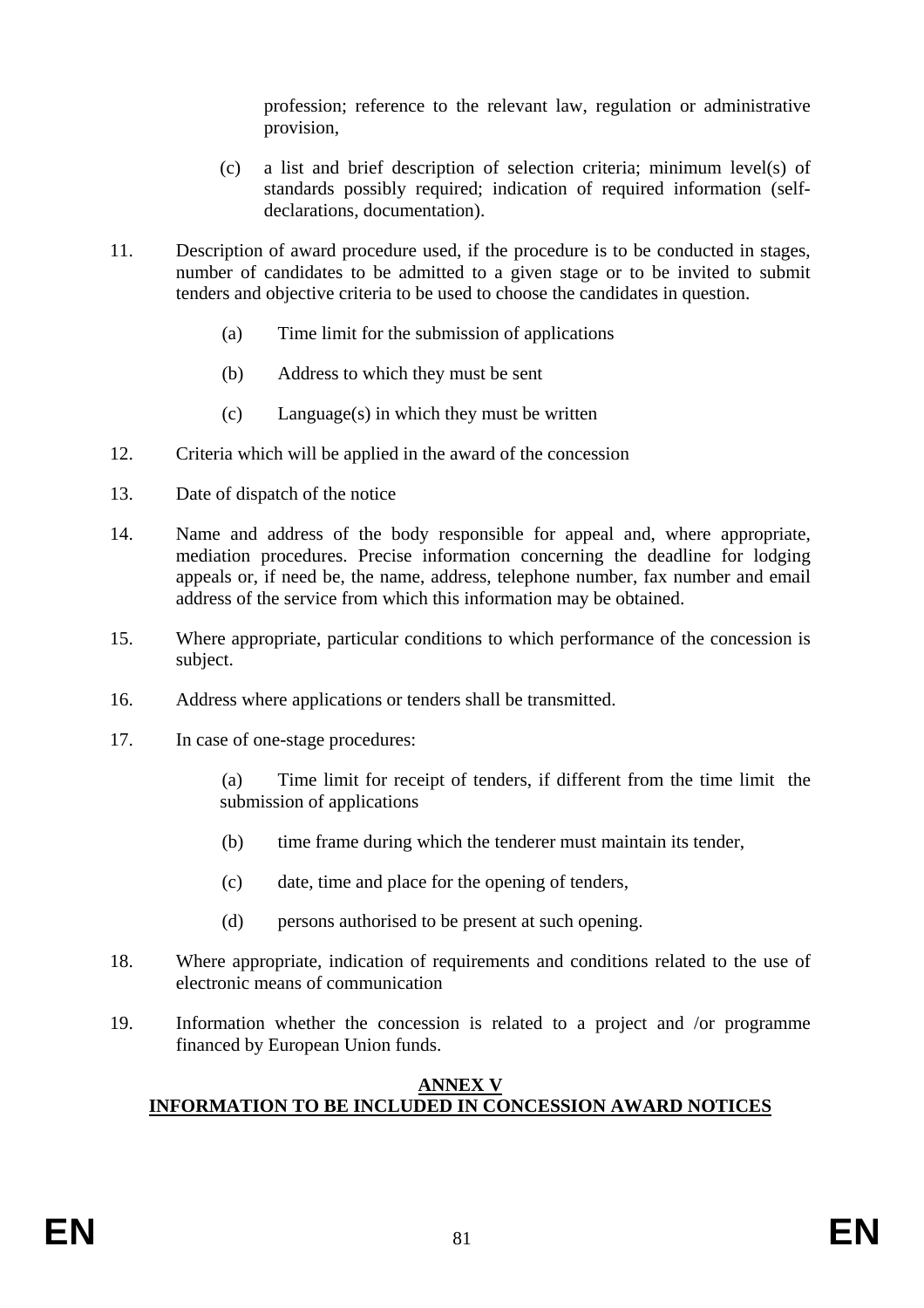# **I INFORMATION TO BE INCLUDED IN CONCESSION AWARD NOTICES PUBLISHED IN ACCORDANCE WITH ARTICLE 27 (1)**

- 1. Name, identification number (where provided for in national legislation), address including NUTS code, telephone, fax number, email and internet address of the contracting authority or entity and, where different, of the service from which additional information may be obtained.
- 2. Type of contracting authority or entity and main activity exercised.
- 3. CPV Nomenclature reference No(s).
- 4. NUTS code for the main location of works in case of works concessions or NUTS code for the main place of performance in case of service concessions;
- 5. Description of the procurement: nature and extent of works, nature and quantity or value of supplies, nature and extent of services. Where the concession is divided into lots, this information shall be provided for each lot. Where appropriate, description of any options.
- 6. Description of award procedure used, in the case of award without prior publication, justification.
- 7. Criteria referred to in Article 39 which were used for award of the concession or concessions.
- 8. Date of concession award decision or decisions;
- 9. Number of tenders received with respect of each award, including:

(a) number of tenders received from economic operators which are small and medium enterprises,

- (b) number of tenders received from abroad,
- (c) number of tenders received electronically.
- 10. For each award, name, address including NUTS code, telephone, fax number, email address and internet address of the successful tenderer(s) including

(a) information whether the successful tenderer is small and medium enterprise,

- (b) information whether the concession was awarded to a consortium.
- 11. Value and main financial terms of the awarded concession, including fees and prices.
- 12. Where appropriate, for each award, value and proportion of concession likely to be subcontracted to third parties.
- 13. Information whether the concession is related to a project and /or programme financed by European Union funds.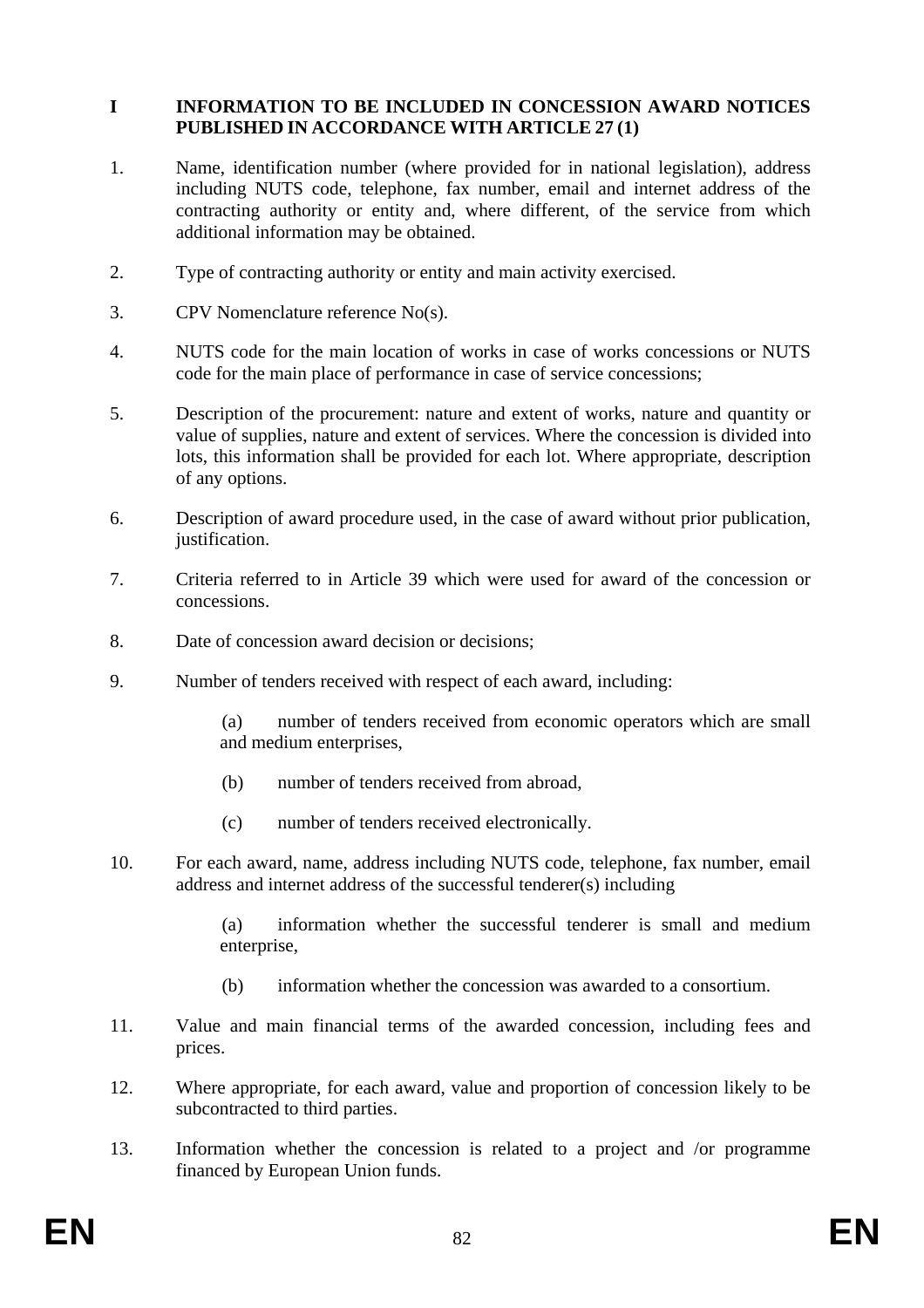- 14. Name and address of the oversight body and the body responsible for review and, where appropriate, mediation procedures. Precise information concerning the deadline for review procedures, or if need be, the name, address, telephone number, fax number and email address of the service from which this information may be obtained
- 15. Date(s) and reference(s) of previous publications in the Official Journal of the European Union relevant to the concession(s) advertised in this notice.
- 16. Date of dispatch of the notice.
- 17. Detailed method of calculation of the estimated total value of the concession, in accordance with Article 6.
- 18. Any other relevant information.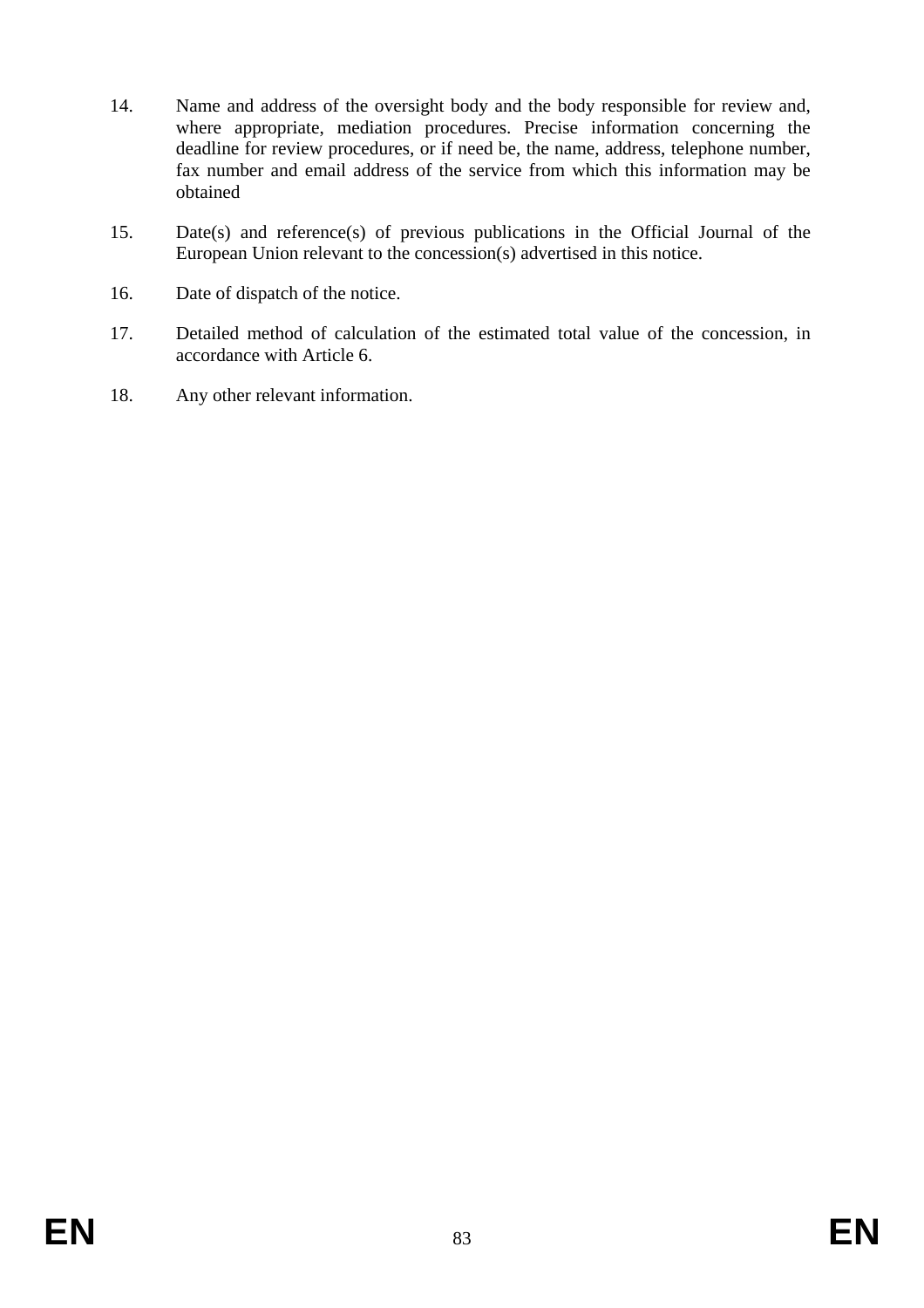# **II. INFORMATION TO BE INCLUDED IN CONCESSION AWARD NOTICES PUBLISHED IN ACCORDANCE WITH ARTICLE 27(2)**

- 1. Name, identification number (where provided for in national legislation), address including NUTS code, telephone, fax number, email and internet address of the contracting authority or entity and, where different, of the service from which additional information may be obtained.
- 2. Description of the procurement: nature and extent of works, nature and quantity or value of supplies, nature and extent of services, Where the concession is divided into lots, this information shall be provided for each lot. Where appropriate, description of any options.
- 3. CPV Nomenclature reference No(s).
- 4. Type of contracting authority or entity and main activity exercised.
- 5. Date of concession award decision or decisions;
- 6. For each award, name, address including NUTS code, telephone, fax number, email address and internet address of the economic operators to which the concession has been awarded.
- 7. Value and main financial terms of the award, including fees and prices.
- 8. Detailed method of calculation of the estimated total value of the concession, in accordance with Article 6.

### **ANNEX VI**

# **INFORMATION TO BE INCLUDED IN CONCESSION AWARD NOTICES CONCERNING CONCESSIONS FOR SOCIAL AND OTHER SPECIFIC SERVICES (ARTICLE 27 (1))**

- 1. Name, identification number (where provided for in national legislation), address including NUTS code, telephone, fax number, email and internet address of the contracting authority or entity and, where different, of the service from which additional information may be obtained.
- 2. Type of contracting authority or entity and main activity exercised.
- 3. CPV Nomenclature reference No(s); where the contract is divided into lots, this information shall be provided for each lot.
- 4. At least a summary indication of the nature and quantity of the services and if applicable, works and supplies provided.
- 5. Number of tenders received.
- 6. Value and main financial terms of the award, including fees and prices.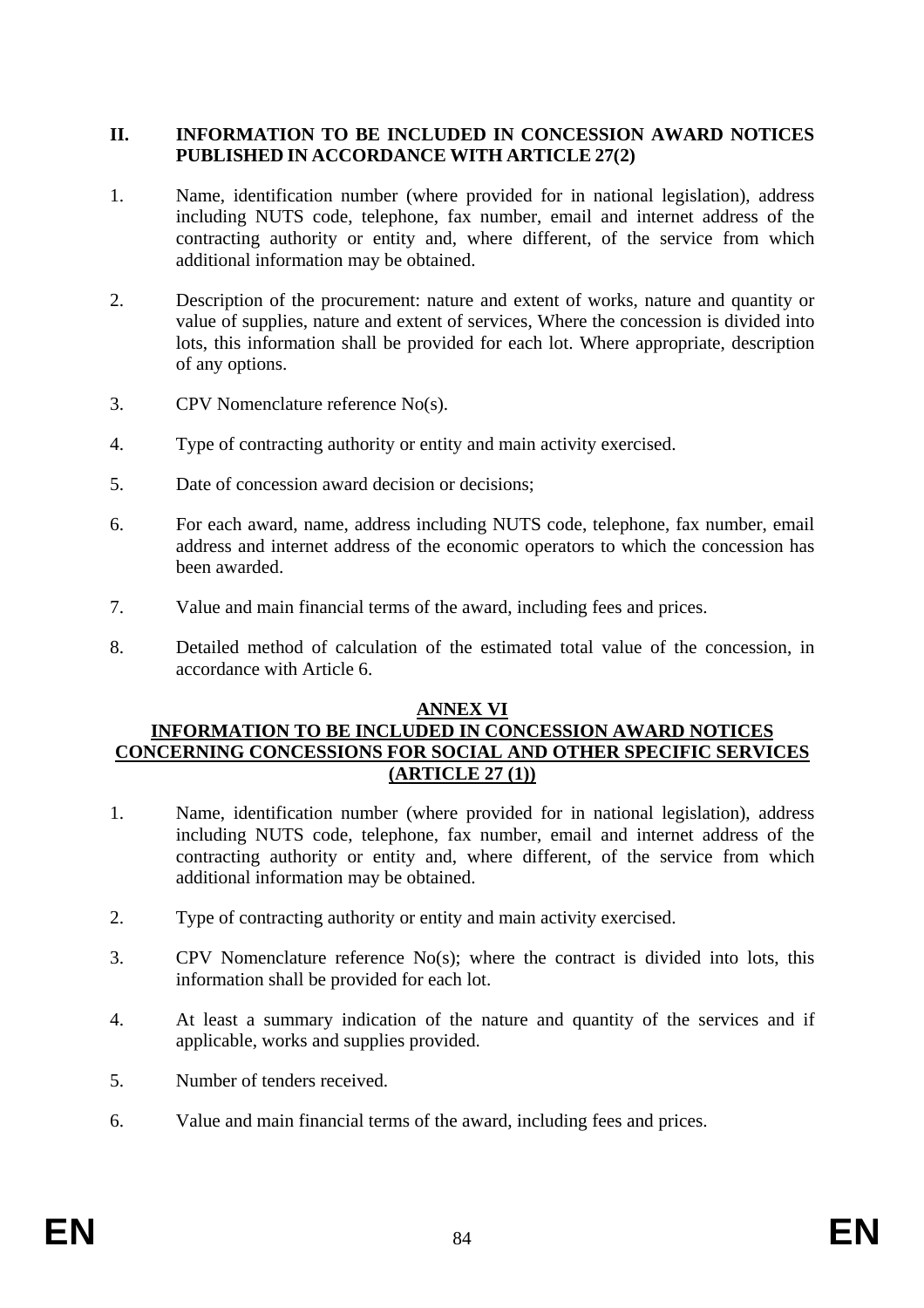- 7. Name and address including NUTS code, telephone, fax number, email address and internet address of the successful economic operator(s).
- 8. Any other relevant information.

# **ANNEX VII**

# **INFORMATION TO BE INCLUDED IN NOTICES OF MODIFICATIONS OF A CONCESSION DURING ITS TERM ACCORDING TO ARTICLE 42**

- 1. Name, identification number (where provided for in national legislation), address including NUTS code, telephone, fax number, email and internet address of the contracting authority or entity and, where different, of the service from which additional information may be obtained.
- 2. CPV Nomenclature reference No(s);
- 3. NUTS code for the main location of works in case of public works concessions or works concessions or NUTS code for the main place of delivery or performance in service concessions;
- 4. Description of the concession before and after the modification: nature and extent of the works, nature and quantity or value of supplies, nature and extent of services.
- 5. Where applicable, modification of financial terms of the concession, including increase in prices or fees caused by the modification.
- 6. Description of the circumstances which have rendered necessary the modification.
- 7. Date of concession award decision.
- 8. Where applicable, the name, address including NUTS code, telephone, fax number, email address and internet address of the new economic operator or operators.
- 9. Information whether the concession is related to a project and /or programme financed by European Union funds.
- 10. Name and address of the oversight body and the body responsible for review and, where appropriate, mediation procedures. Precise information concerning the deadline for review procedures, or if need be, the name, address, telephone number, fax number and email address of the service from which this information may be obtained.
- 11. Date(s) and reference(s) of previous publications in the Official Journal of the European Union relevant to the contract(s) concerned by this notice.
- 12. Date of dispatch of the notice.
- 13. Any other relevant information.

### **ANNEX VIII DEFINITION OF CERTAIN TECHNICAL SPECIFICATIONS**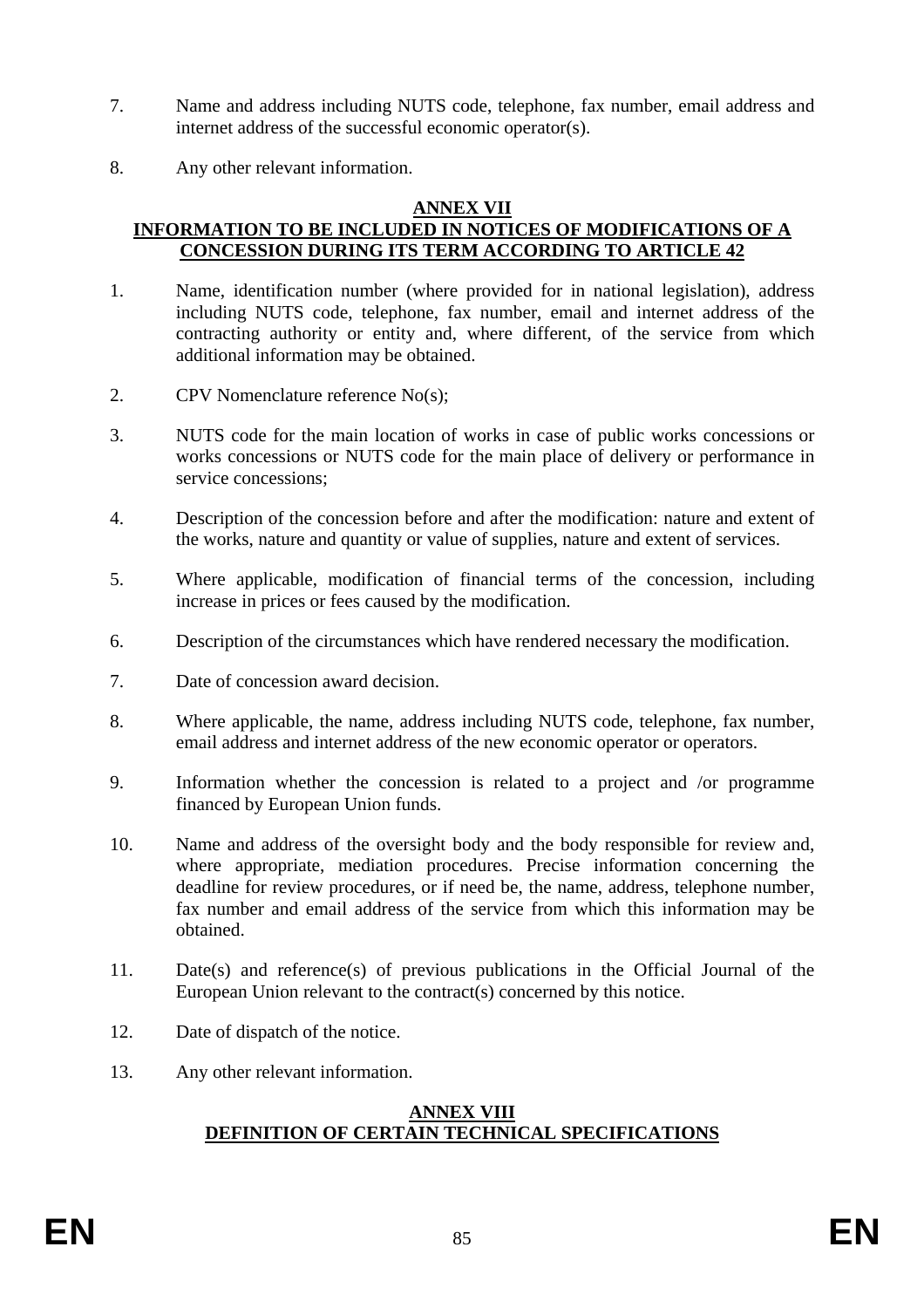For the purposes of this Directive:

- 1. technical specification", " means one of the following:
	- (a) in the case of public works concessions or works concessions, the totality of the technical prescriptions contained in particular in the concession award documents, defining the characteristics required of a material, product or supply, so that it fulfils the use for which it is intended by the contracting authority or entity. Those characteristics include levels of environmental and climate performance, design for all requirements (including accessibility for disabled persons) and conformity assessment, performance, safety or dimensions, including the procedures concerning quality assurance, terminology, symbols, testing and test methods, packaging, marking and labelling, user instructions and production processes and methods at any stage of the life cycle of the works; those characteristics also include rules relating to design and costing, the test, inspection and acceptance conditions for works and methods or techniques of construction and all other technical conditions which the contracting authority or entity is in a position to prescribe, under general or specific regulations, in relation to the finished works and to the materials or parts which they involve;
	- (b) in the case of service concessions, a specification in a document defining the required characteristics of a product or a service, such as quality levels, environmental and climate performance levels, design for all requirements (including accessibility for disabled persons) and conformity assessment, performance, use of the product, safety or dimensions, including requirements relevant to the product as regards the name under which the product is sold, terminology, symbols, testing and test methods, packaging, marking and labelling, user instructions, production processes and methods at any stage of the life cycle of the supply or service and conformity assessment procedures;
- 2. "standard" means a technical specification approved by a recognised standardising body for repeated or continuous application, compliance with which is not compulsory and which falls into one of the following categories:
	- (a) international standard: a standard adapted by an international standards organisation and made available to the general public,
	- (b) European standard: a standard adopted by a European standards organisation and made available to the general public,
	- (c) national standard: a standard adopted by a national standards organisation and made available to the general public;
- 3. "European technical approval" means a favourable technical assessment of the fitness for use of a product for a particular purpose, based on the fulfilment of the essential requirements for building works, by means of the inherent characteristics of the product and the defined conditions of application and use. European technical approvals are issued by an approval body designated for this purpose by the Member State: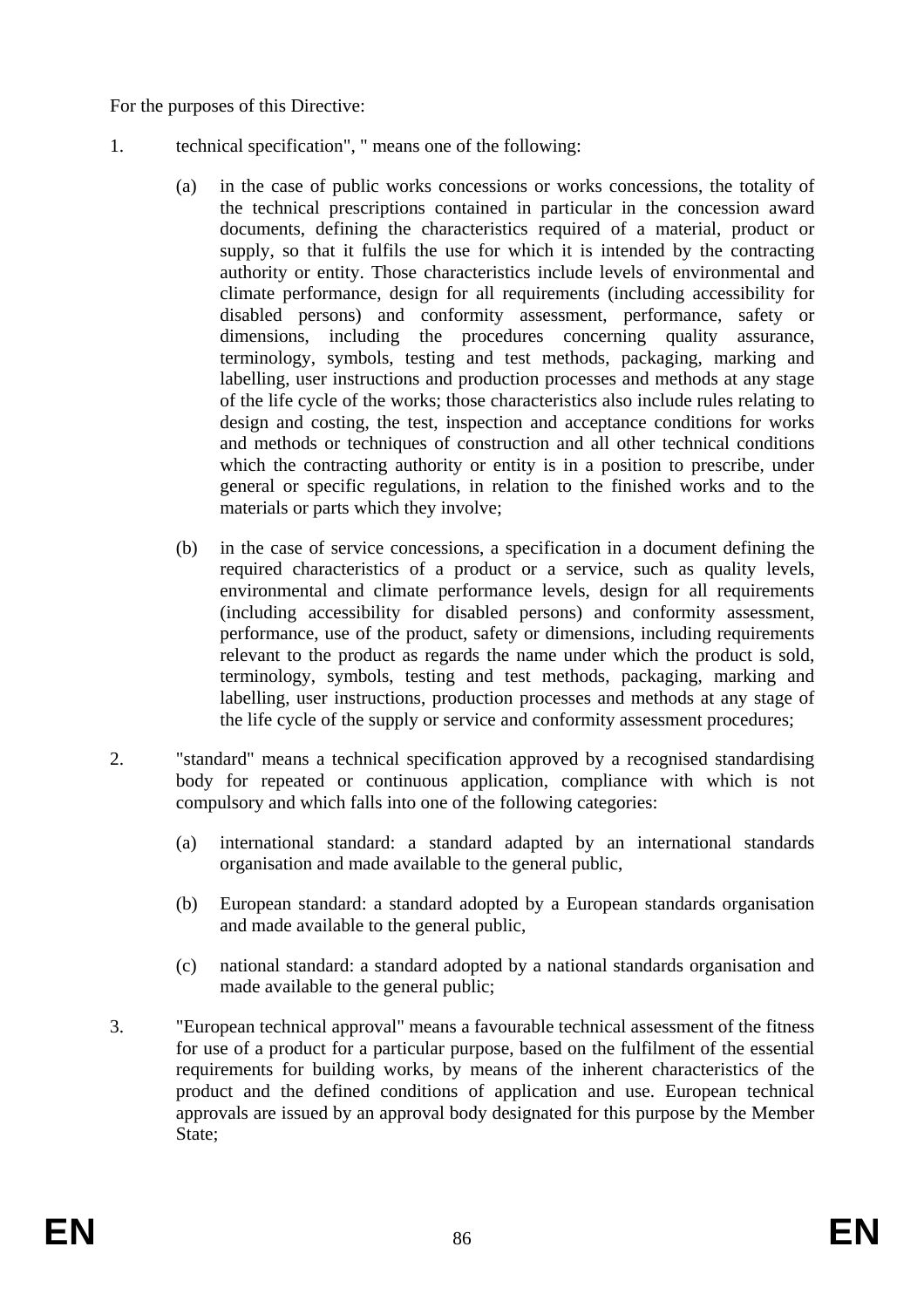- 4. "Common technical specification" means a technical specification laid down in accordance with a procedure recognised by the Member States which has been published in the Official Journal of the European Union;
- 5. "Technical reference" means any deliverable produced by European standardisation bodies, other than European standards, according to procedures adapted to the development of market needs.

#### **ANNEX IX FEATURES CONCERNING PUBLICATION**

1. Publication of notices

The notices referred to in Articles 26 and 27 must be sent by the contracting authorities or entities to the Publications Office of the European Union and published in accordance with the following rules:.

Notices referred to in Articles 26 and 27 shall be published by the Publications Office of the European Union

The Publications Office of the European Union will give the contracting authority or entity the confirmation referred to in Article 28 (5).

2. Publication of complementary or additional information

Contracting authorities and contracting entities shall publish the specifications and the additional documents in their entirety on the Internet.

3. Format and procedures for sending notices electronically

The format and procedure for sending notices electronically as established by the Commission are made accessible at the Internet address 'http://simap.europa.eu'.

### **ANNEX X SERVICES REFERRED TO IN ARTICLE 17**

| <b>CPV Code</b>                     | Description                                                     |
|-------------------------------------|-----------------------------------------------------------------|
| 7511000-4 and                       | Health and social services                                      |
| from 85000000-9 to 85323000-9       |                                                                 |
| (except 85321000-5 and 85322000-2)  |                                                                 |
| 75121000-0, 75122000-7, 75124000-1  | Administrative educational, healthcare and<br>cultural services |
| 75300000-9                          | Compulsory social security services                             |
| 75310000-2, 75311000-9, 75312000-6, | Benefit services                                                |
| 75313000-3, 75313100-4, 75314000-0, |                                                                 |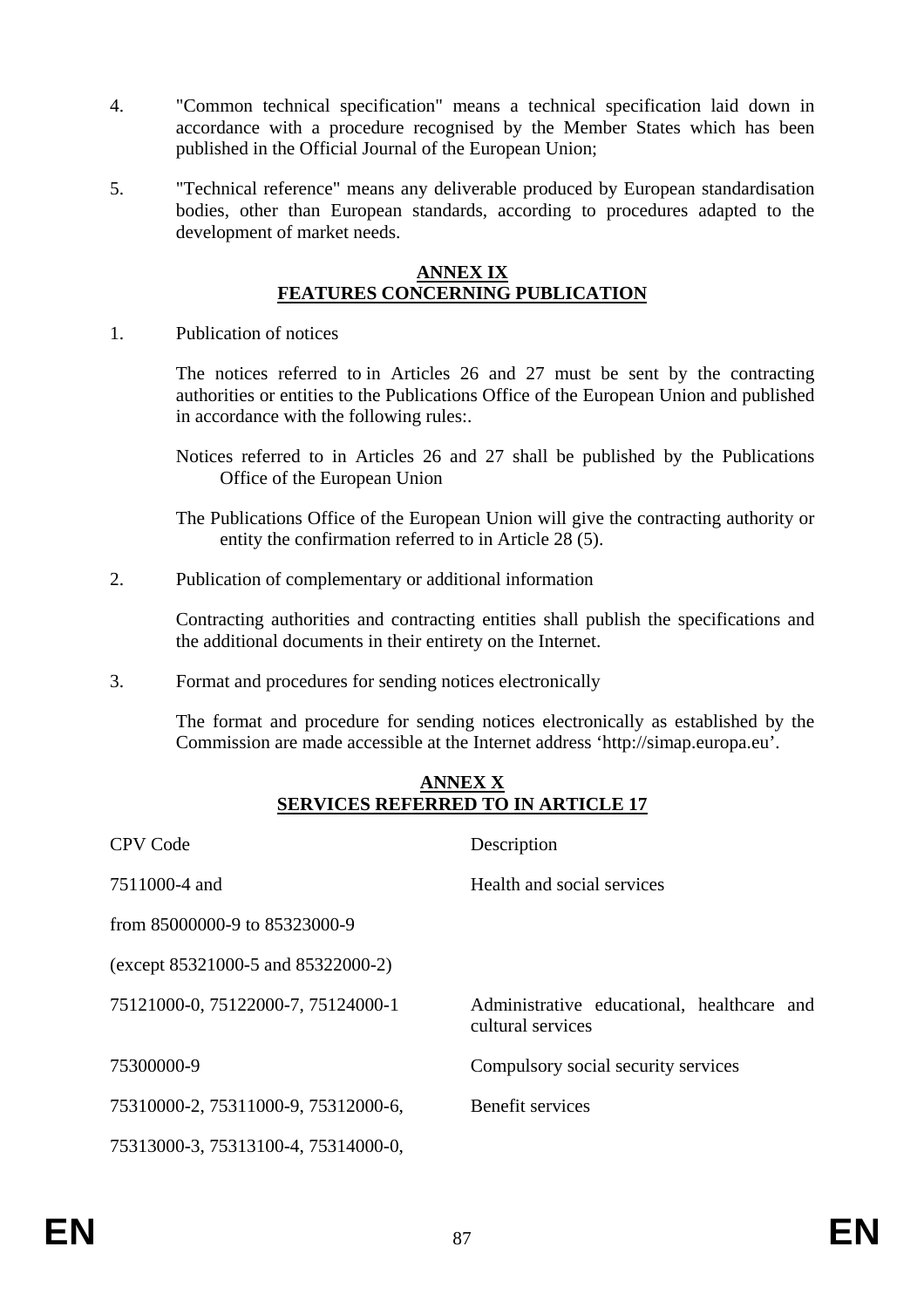75320000-5, 75330000-8, 75340000-1

98000000-3 Other community, social and personal services

98120000-0 Services furnished by trade unions

98131000-0 Religious services

# **ANNEX XI LIST OF EUROPEAN UNION LEGISLATION REFERRED TO IN ARTICLE 4 (3) (b)**

Rights which have been granted by means of a procedure in which adequate publicity has been ensured and where the granting of those rights was based on objective criteria shall not constitute "special or exclusive rights" within the meaning of this Directive. The following lists procedures, ensuring adequate prior transparency, for granting authorisations on the basis of other legislative acts of the European Union which do not constitute "special or exclusive rights" within the meaning of this Directive:

- (a) Granting authorisation to operate natural gas installations in accordance with the procedures laid down in Article 4 of Directive 98/30/EC.
- (b) Authorisation or an invitation to tender for the construction of new electricity production installations in accordance with the provisions of Directive 96/92/EC.
- (c) The granting in accordance with the procedures laid down in Article 9 of Directive 97/67/EC of authorisations in relation to a postal service which is not or shall not be reserved.
- (d) A procedure for granting an authorisation to carry on an activity involving the exploitation of hydrocarbons in accordance with Directive 94/22/EC.
- (e) Public service contracts within the meaning of Regulation (EC) No 1370/2007 which have been awarded on the basis of a competitive tendering procedure in accordance with its Article 5(3).

### **ANNEX XII REQUIREMENTS RELATING TO DEVICES FOR THE ELECTRONIC RECEIPT OF TENDERS, AND APPLICATIONS**

- 1. Devices for the electronic receipt of tenders and applications must at least guarantee, through technical means and appropriate procedures, that:
	- (a) the exact time and date of the receipt of tenders and applications can be determined precisely;
	- (a) it may be reasonably ensured that, before the time limits laid down, noone can have access to data transmitted under these requirements;
	- (b) where that access prohibition is infringed, it may be reasonably ensured that the infringement is clearly detectable;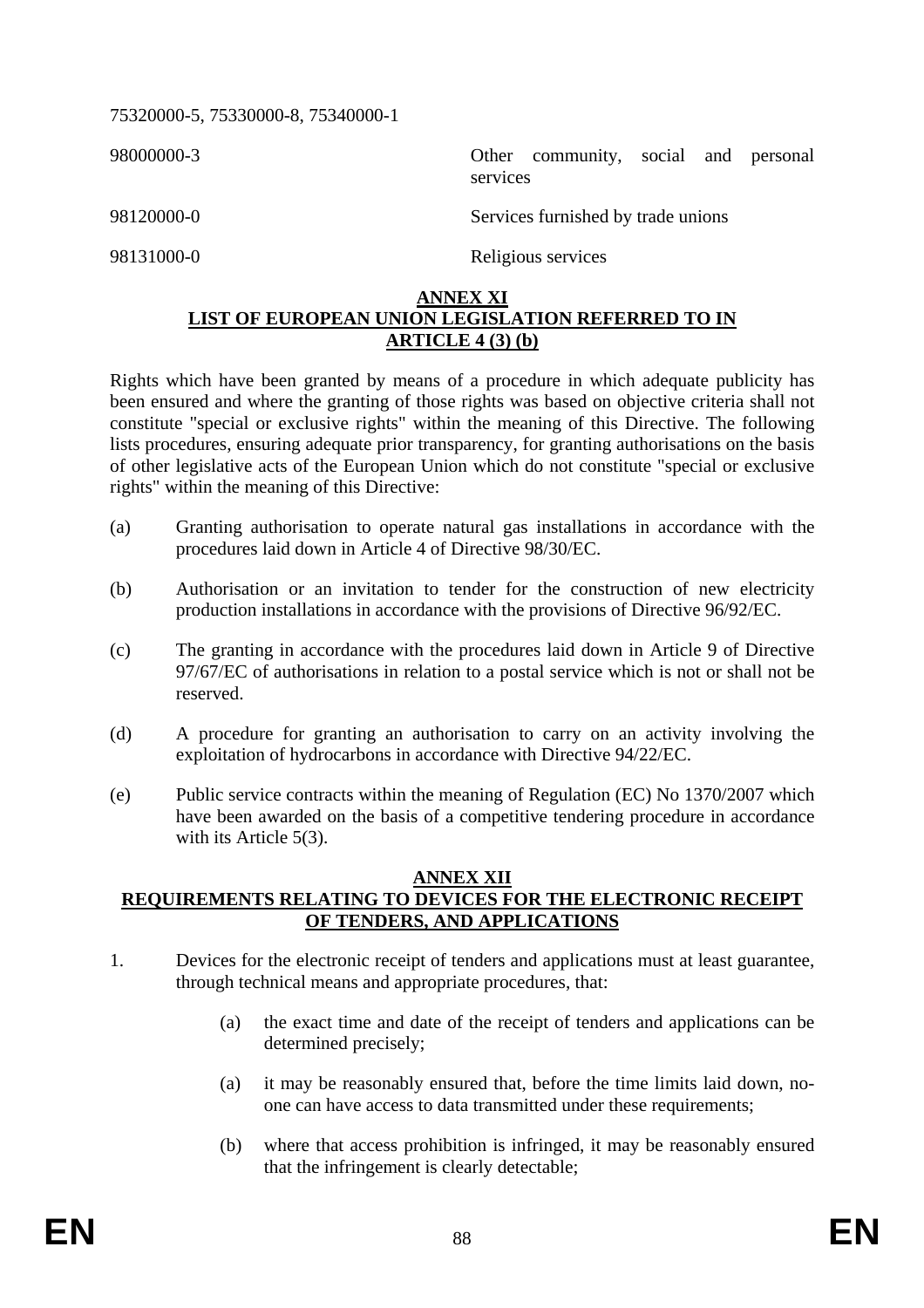- (c) only authorised persons may set or change the dates for opening data received;
- (d) during the different stages of the concession award procedure access to all data submitted, or to part thereof, must be possible only through simultaneous action by authorised persons;
- (e) simultaneous action by authorised persons must give access to data transmitted only after the prescribed date;
- (f) data received and opened in accordance with these requirements must remain accessible only to persons authorised to acquaint themselves therewith, and
- (g) authentication of tenders must conform to the requirements set out in this Annex.

# **ANNEX XIII INFORMATION TO BE INCLUDED IN PRIOR INFORMATION NOTICES CONCERNING CONCESSIONS FOR SOCIAL AND OTHER SPECIFIC SERVICES (as referred to in Article 26(3))**

- 1. Name, identification number (where provided for in national legislation), address including NUTS code, telephone, fax number, email and internet address of the contracting authority or contracting entity and, where different, of the service from which additional information may be obtained.
- 2. Where appropriate, email or internet address at which the specifications and any supporting documents will be available.
- 3. Type of contracting authority or contracting entity and main activity exercised.
- 4. CPV Nomenclature reference No(s); where the contract is divided into lots, this information shall be provided for each lot.
- 5. NUTS code for the main place of delivery or performance of service concessions
- 6. Description of the services and where applicable, incidental works and supplies to be procured
- 7. Estimated total value of concession(s); where the concession is divided into lots, this information shall be provided for each lot.
- 8. Conditions for participation.
- 9. Where applicable, time limit(s) for contacting the contracting authority or contracting entity in view of participation.